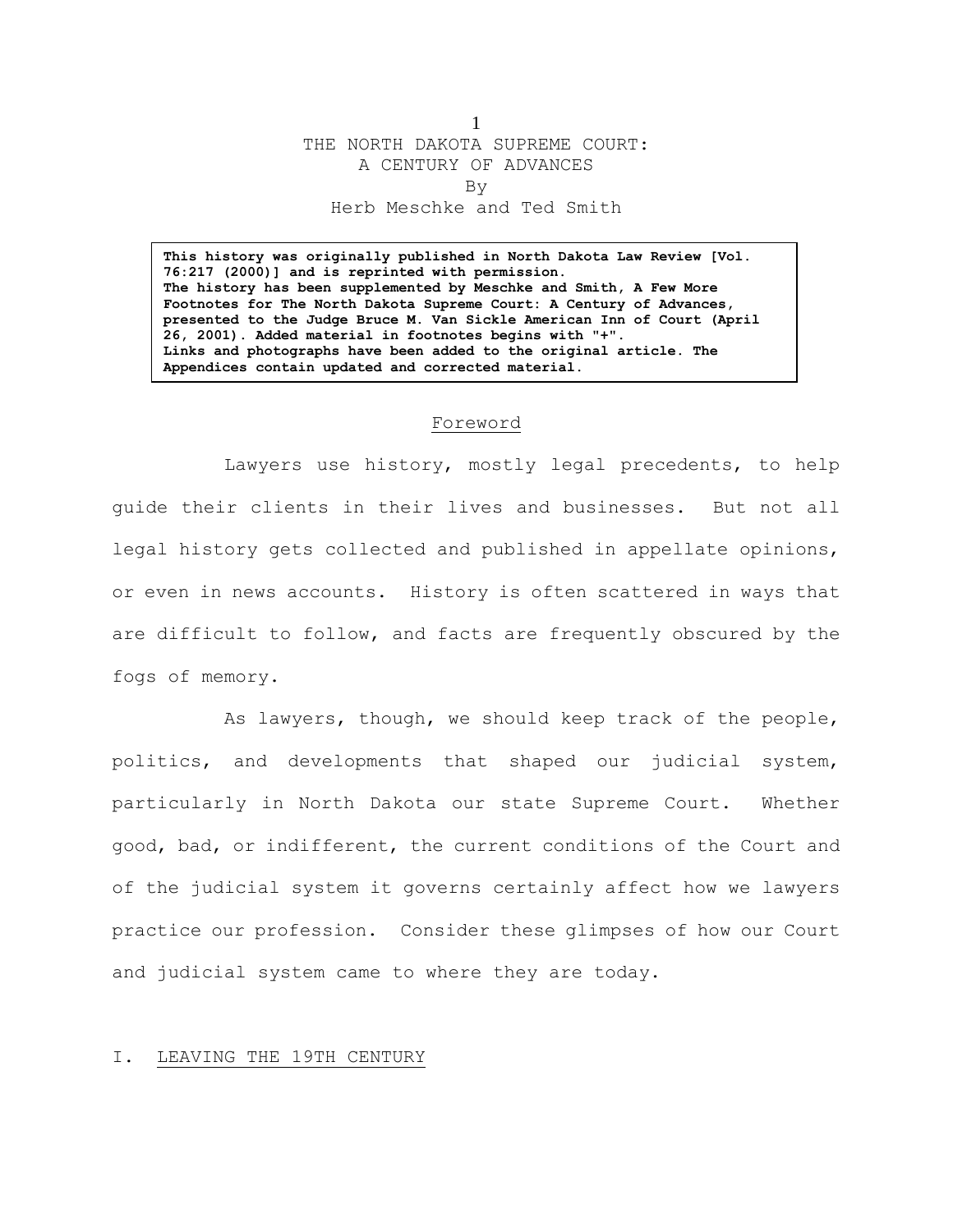2 A.

## The Territorial Courts

Before statehood, written appellate review in this region began when the 1861 federal act for Dakota Territory created a three-judge supreme court. President Abraham Lincoln appointed the first three justices of the territorial supreme court: Chief Justice Philemon Bliss of Ohio; George P. Williston of Pennsylvania; and Joseph L. Williams of Tennessee.<sup>1</sup> In the next twenty-eight years, later presidents appointed five successor chief justices and twenty-three successor associate justices. An additional justice was authorized in 1879, two more in 1884, and another two were authorized in 1888.<sup>2</sup>

The first three Territorial justices were also judges of the United States District Court for the territory and acted as trial judges within the various judicial districts; hence there was the anomalous situation of the judges sitting in review of their own decisions. <sup>3</sup>

> In the case of People v. Wintermute, 1 Dak. 60 [1875], an appeal in a manslaughter case, Shannon, Chief Justice, was the trial judge. An opinion reversing his decision was written by Kidder Associate Justice, and Chief Justice Shannon dissented. Not to be outdone, the other Associate Justice, Justice Barnes, wrote a separate opinion attacking the dissent of Chief Justice Shannon.4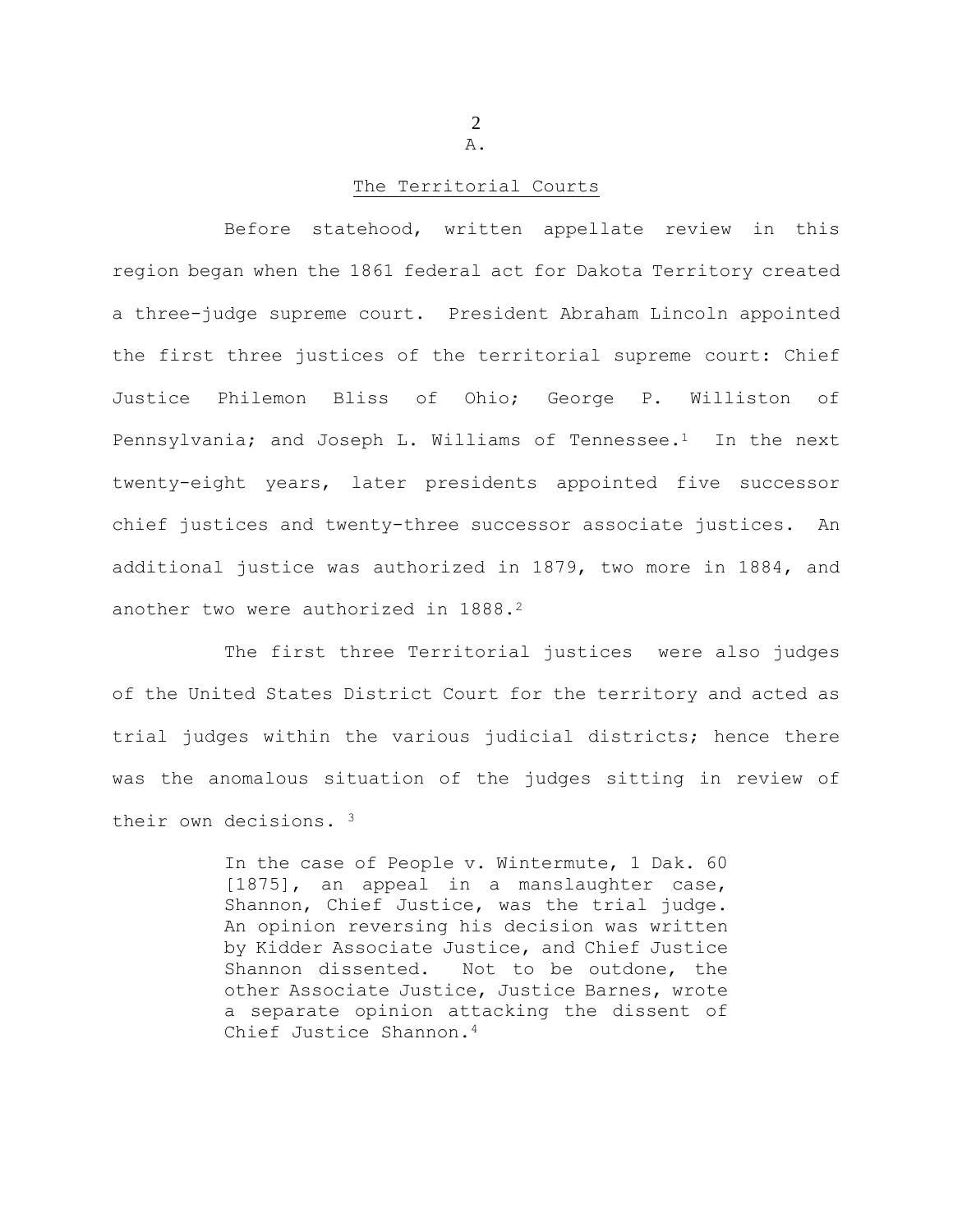Eventually, a 1888 federal enactment prohibited a judge from sitting as a member of the appellate court in a matter wherein he had an interest or had presided as trial judge. <sup>5</sup>

The first three justices were all men learned in the law, and of excellent character. 6 But, according to other research, later territorial judges were political appointees from the eastern states, unfamiliar with local conditions, were often called 'political hacks,' and one chief justice had no prior judicial or legal experience when appointed. <sup>7</sup> Statehood brought some improvements.

# B.

## The 1889 Judicial Article

When our new state needed a Supreme Court, the 1889 Constitutional Convention shaped it like the three-judge territorial one, but elected by the qualified electors of the state at large, rather than appointed.8 The 1889 Constitution also set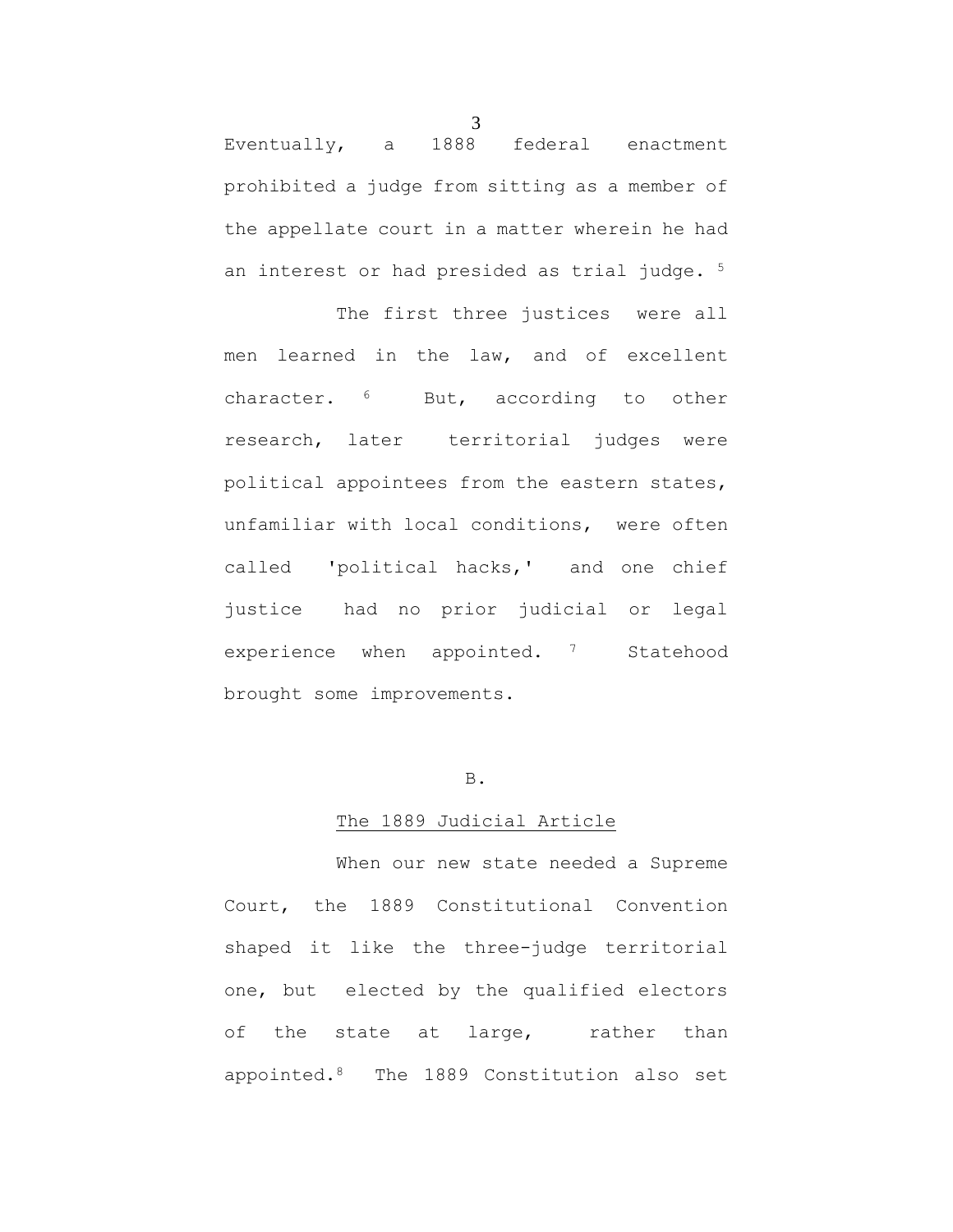basic qualifications for election to the Court: A U.S. citizen learned in the law, at least thirty years old,  $9$  and three-years residency in the state or territory.<sup>10</sup>

The 1889 judicial article vested the judicial power of the state in the Supreme Court, district courts, county courts, justices of the peace, and other courts that the legislature might create for municipalities. The judicial article gave the Supreme Court power to issue original and remedial writs, to hear appeals co-extensive with the state, and to exercise superintending control over all other courts under such regulations and limitations as may be prescribed by law.

# C.

# Our First Supreme Court

The statewide election on October 1, 1889, to adopt the first state constitution also chose the first three justices who took office on November 4, 1889: Alfred Wallin of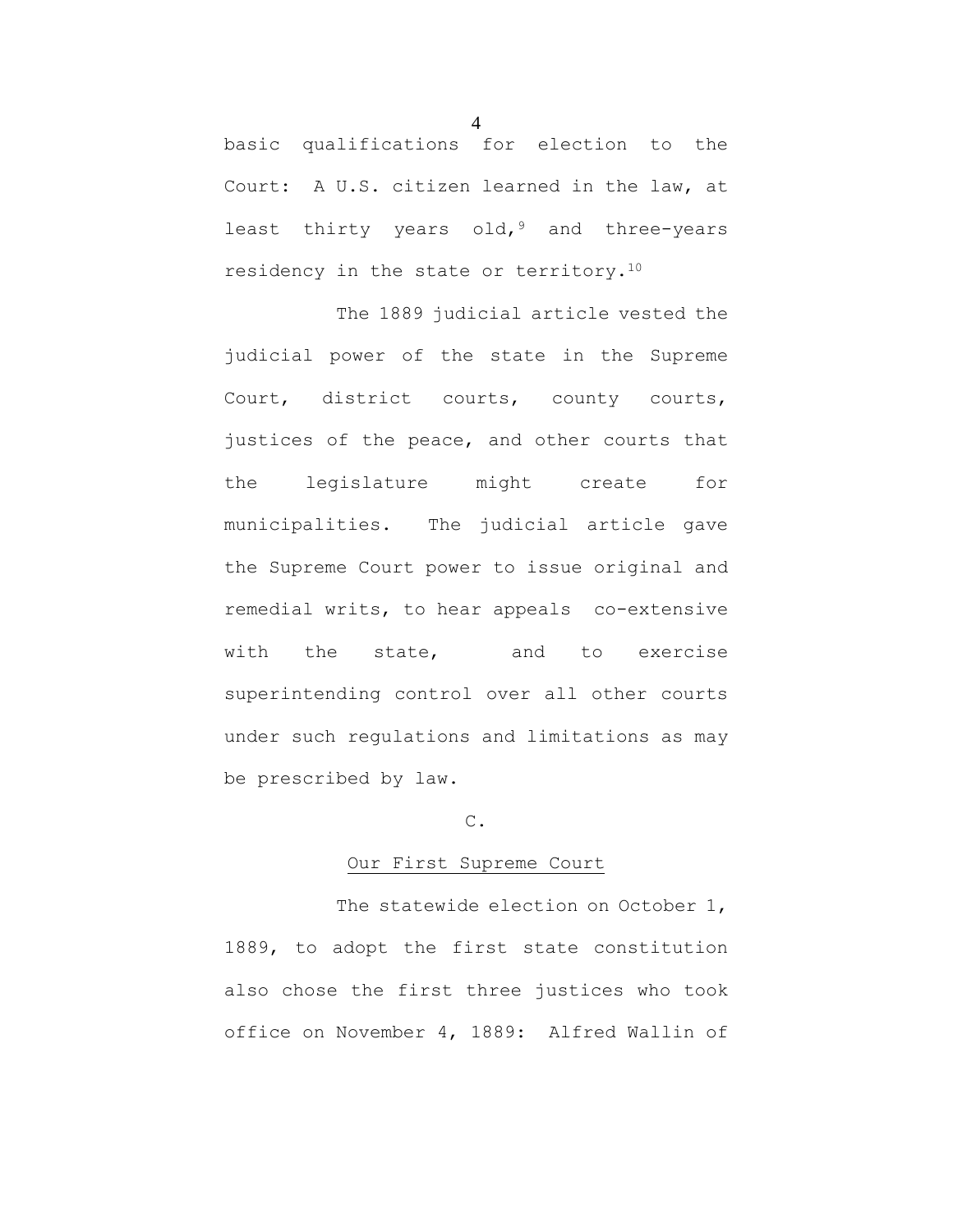Fargo, Guy C.H. Corliss of Grand Forks, and Joseph M. Bartholomew of LaMoure.

Justice Bartholomew had a primary part in starting the machinery of state government. When the newly elected state officials gathered in Bismarck on November 4, 1889, they were briefly baffled about how to begin their offices.

After the October election results were certified to President Benjamin Harrison, a formal presidential proclamation of statehood was needed. President Harrison signed the proclamations for both North and South Dakota at 3:40 p.m. on Saturday afternoon, November 2. Secretary of State James G. Blaine immediately telegraphed the news of the signing of the proclamation to Bismarck, advising that North and South Dakota entered the Union at the same moment.

The official copy of the proclamation reached Bismarck on Monday, November 4, 1889, where the elected state officials waited. Then: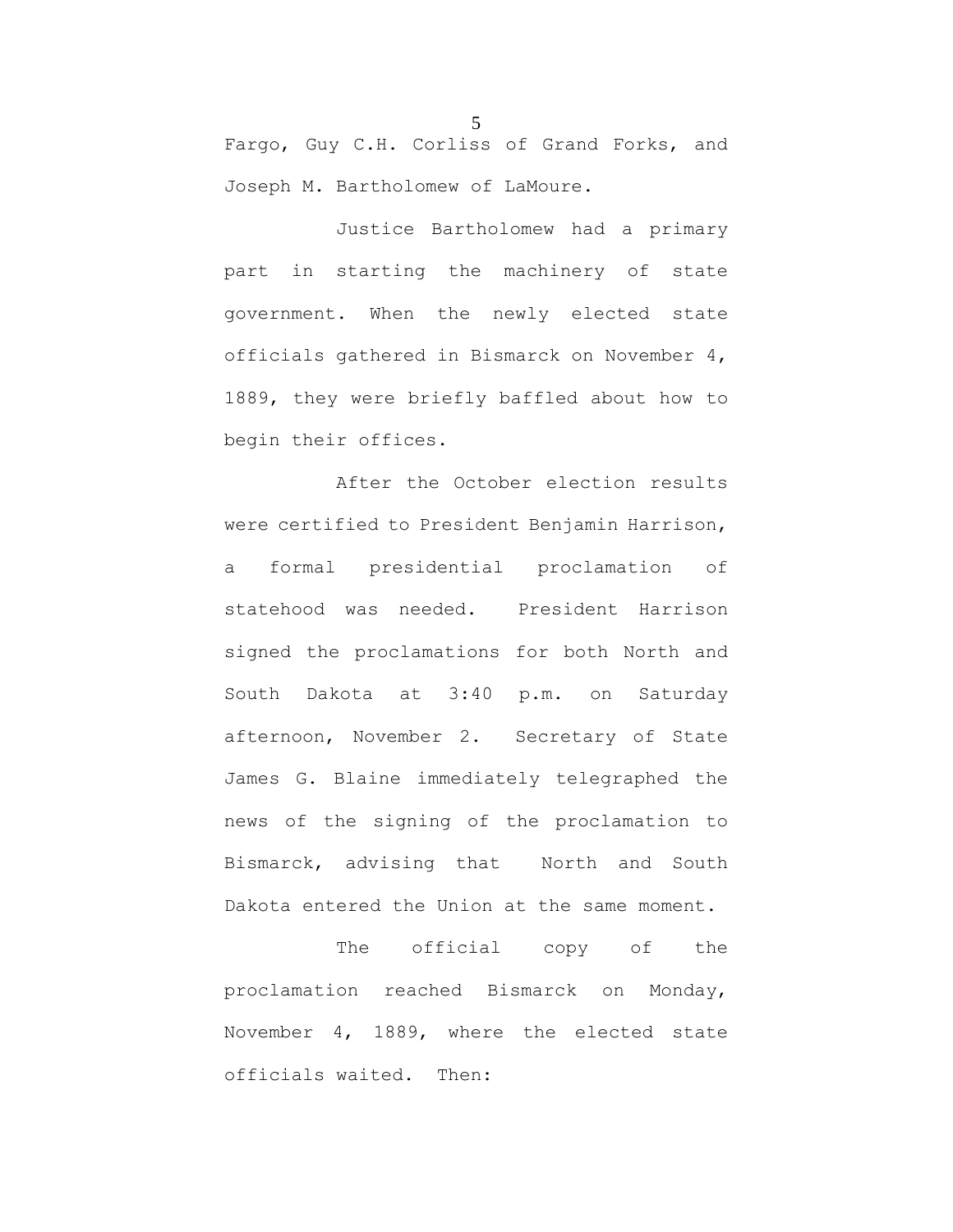They were confronted by a dilemma as to how they were to be sworn in. The territorial officials had been put out of office by the proclamation creating the state, whereas there were as yet no state officials. Justice Bartholomew solved the problem by sending for a notary public. W.T. Perkins was brought in and administered the oath to Justice Bartholomew.

A newspaper account continued:

Justice Bartholomew . . . then went to the assembly room, where the officers and a number of citizens were in waiting.

[Territorial] Governor [and Governor-elect of South Dakota] Mellette here introduced Justice Bartholomew stating that but one act remained to set the state machinery of North Dakota in motion, and that Secretary Richardson would now read the list of officials who would be sworn in.

Justice Bartholomew swore in the other first officials of the State of North Dakota.

After taking the oath and having cast lots for length of term of office as prescribed by the Constitution of the State, the first official action of the Court was to appoint R.D. Hoskins as clerk of the Court, as the new Constitution authorized. Their second official action set their first term of court to be held on the second Tuesday of January 1890 at Fargo.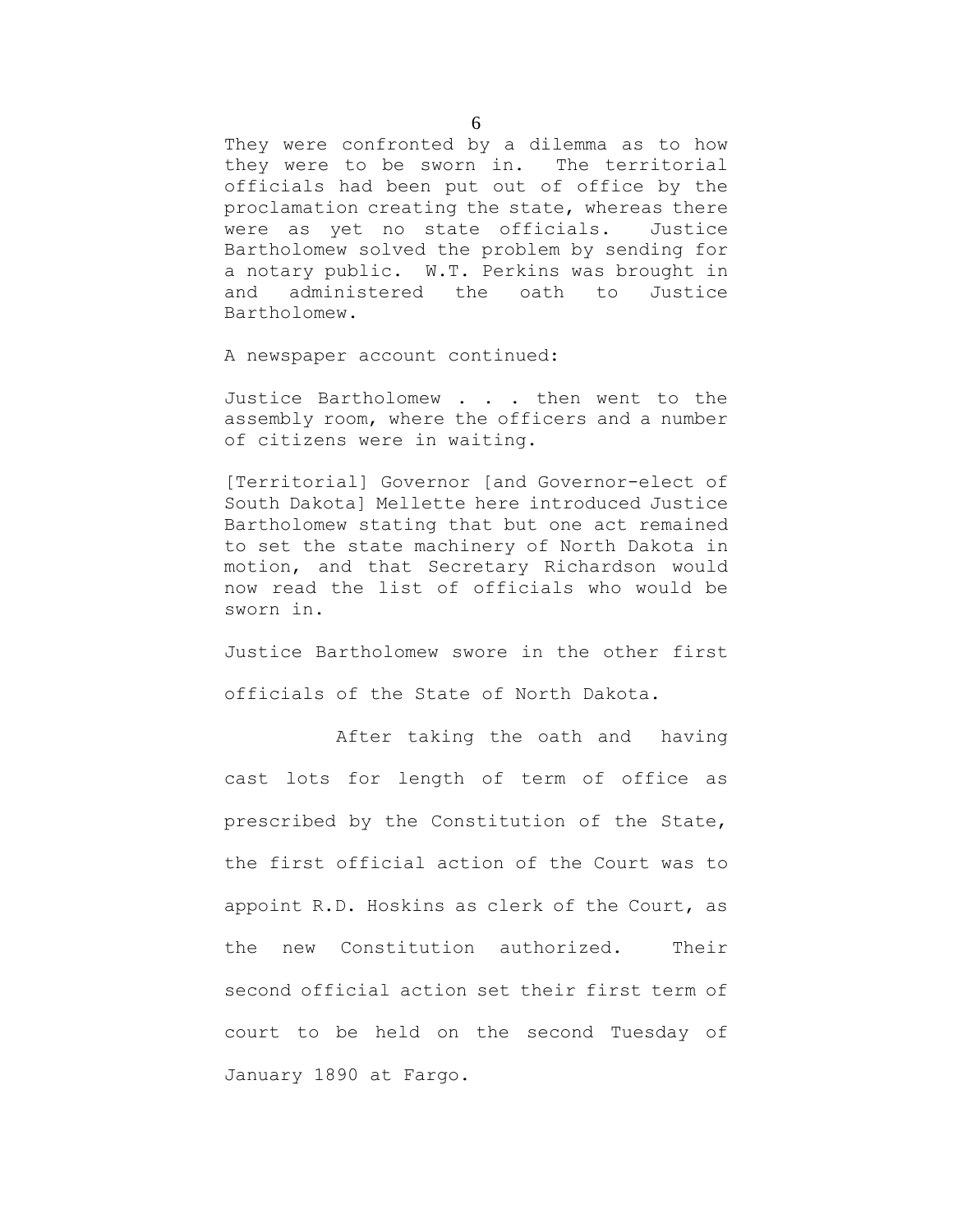7 D.

## The First Justices

Chief Justice Corliss (1889-1898) was born in New York state in 1858, studied law there in a lawyer's office, and joined the New York bar in 1879. At age 31, he became North Dakota's youngest justice ever. Justice Bartholomew (1889-1900) was born in Illinois in 1843, studied law with a lawyer in Iowa after service in the Union army in the Civil War, and began practice in Iowa in 1869. Justice Wallin (1889-1902) was born in New York state in 1836, obtained his legal education at the University of Michigan, and joined the Illinois and Michigan bars in 1862. All three first justices came to northern Dakota Territory in 1883.

The first three justices were apparently scholars. Their Court was described as one of great ability by Lounsberry. He declared: Perhaps it would not be extravagant or beyond the bounds of truth to say it was one of superior ability,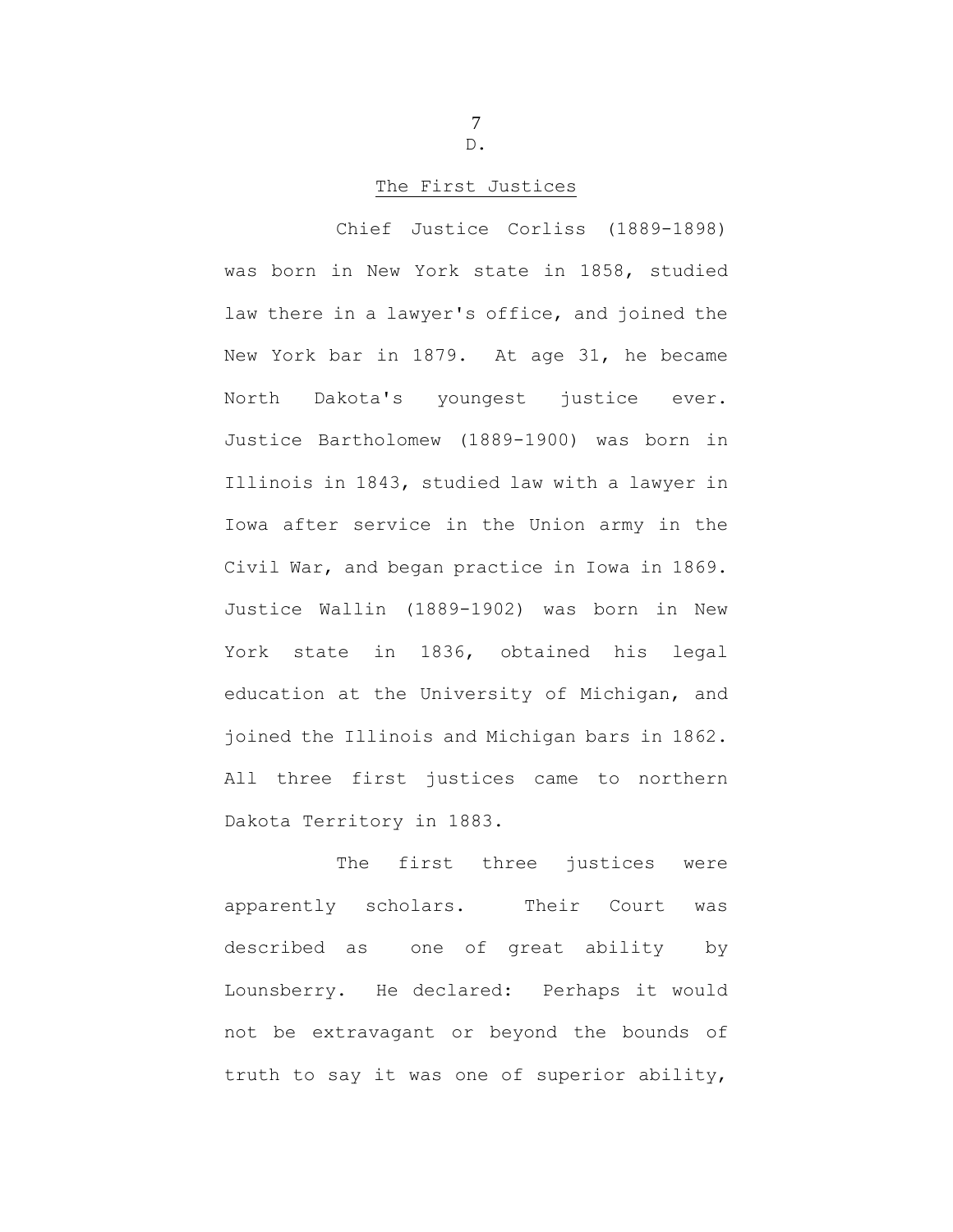reasoning that the frequent references to their decisions, as clear interpretations of the law, found in the reports of other states is proof of this.

Justice Corliss drew a three-year term, the shortest of the staggered terms, when the justices cast lots for length of term of office as prescribed by the Constitution after they took office. By a unique [1889 constitutional] provision [Section 93] and one peculiar to North Dakota no chief justice was to be elected by the people, Lounsberry explained, but the judge having the shortest term to serve, not holding his office by appointment or election to fill a vacancy, should be the Chief Justice.

Thus, the comparatively young Justice Corliss became the first Chief Justice by sheer chance. The mechanical method of designating the justice with the shortest term to be Chief Justice continued virtually unchanged for over seventy-five years.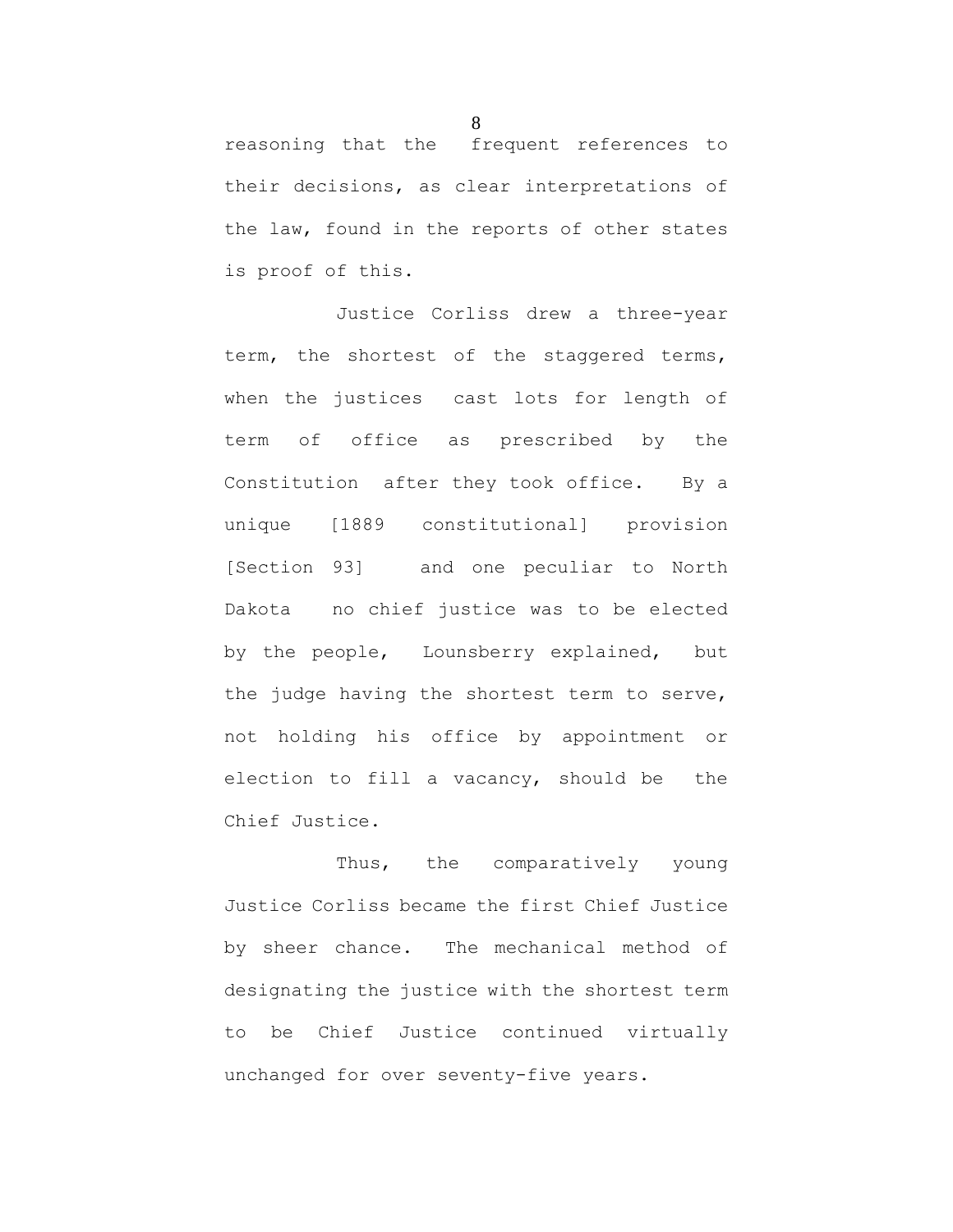9 E.

## Terms of Court

The first Supreme Court rode a circuit. Lounsberry described it as a 'migratory' court that had no legal home from its organization until 1909. The 1889 judicial article directed three terms be held annually, one each at Bismarck, Fargo, and Grand Forks unless otherwise directed by law. The 1909 legislature directed otherwise by requiring the Court to hold two general terms each year in April and in October at the seat of government in Bismarck.

Later, the North Dakota Revised Code of 1943 directed the Court to hold general terms monthly at the state capitol, except in July and August. In recent times, the Supreme Court has heard appellate arguments nearly continuously from the first of September through the end of June each year at its courtroom in the state capitol. In the last two decades, the Court has sometimes scheduled additional one-day terms elsewhere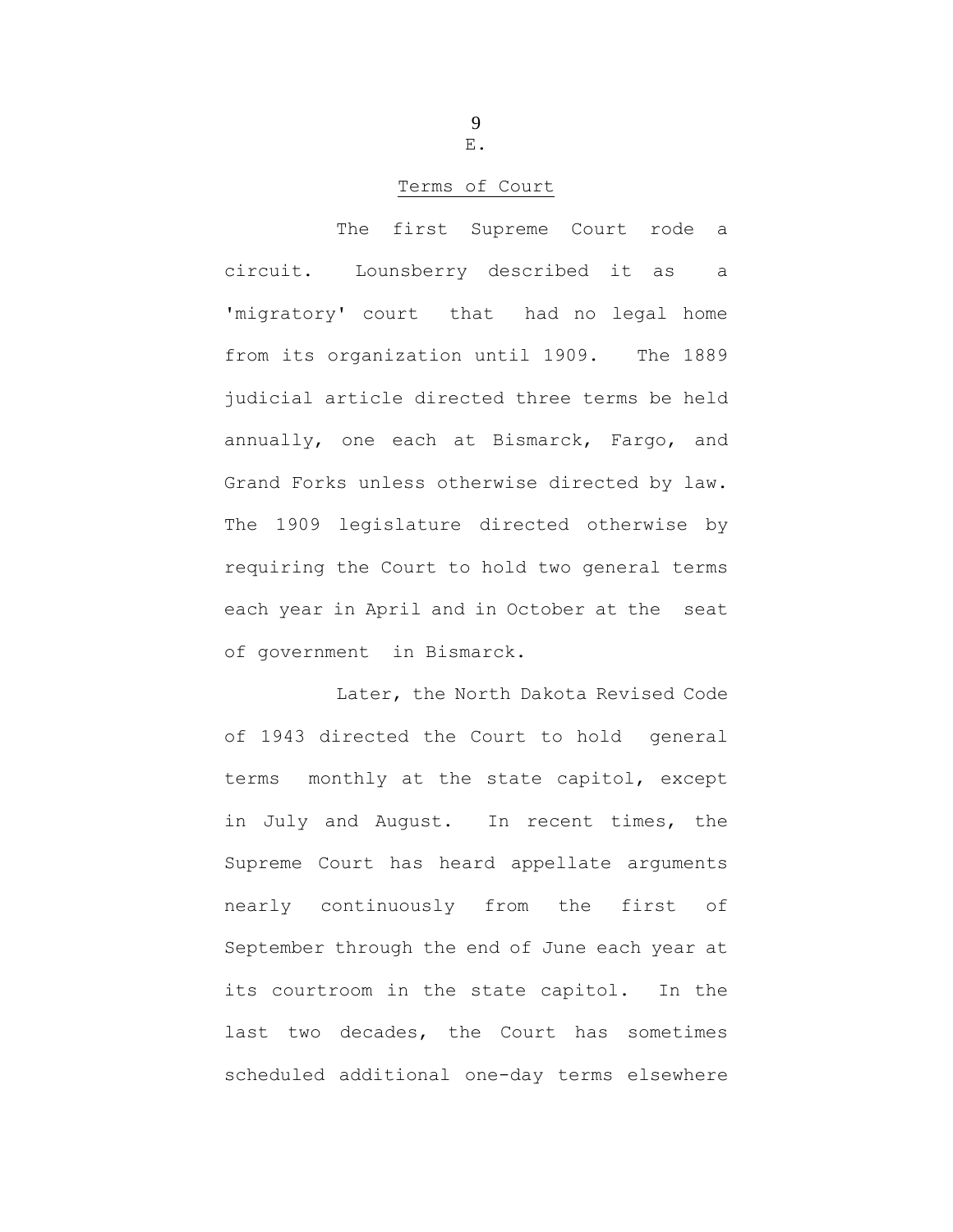at schools and colleges for educational purposes, especially some arguments each October at the Law School in Grand Forks. The

Court should hold more educational terms around the state.

#### F.

#### Legal Education

The first three justices were reared and educated in the law elsewhere, like their successors for over thirty years. Not until 1923, when Justice William Nuessle (1923-1950) took office, did any justice get a legal education in this state. While Justice Nuessle had been born in New York state in 1878, he moved in childhood to Dakota Territory and received his law degree from the University of North Dakota in 1901. Since 1922 more than two-thirds of the justices have been trained in a law office in this state or educated at the UND Law School, although there has never been a Court with all members educated in the law in North Dakota.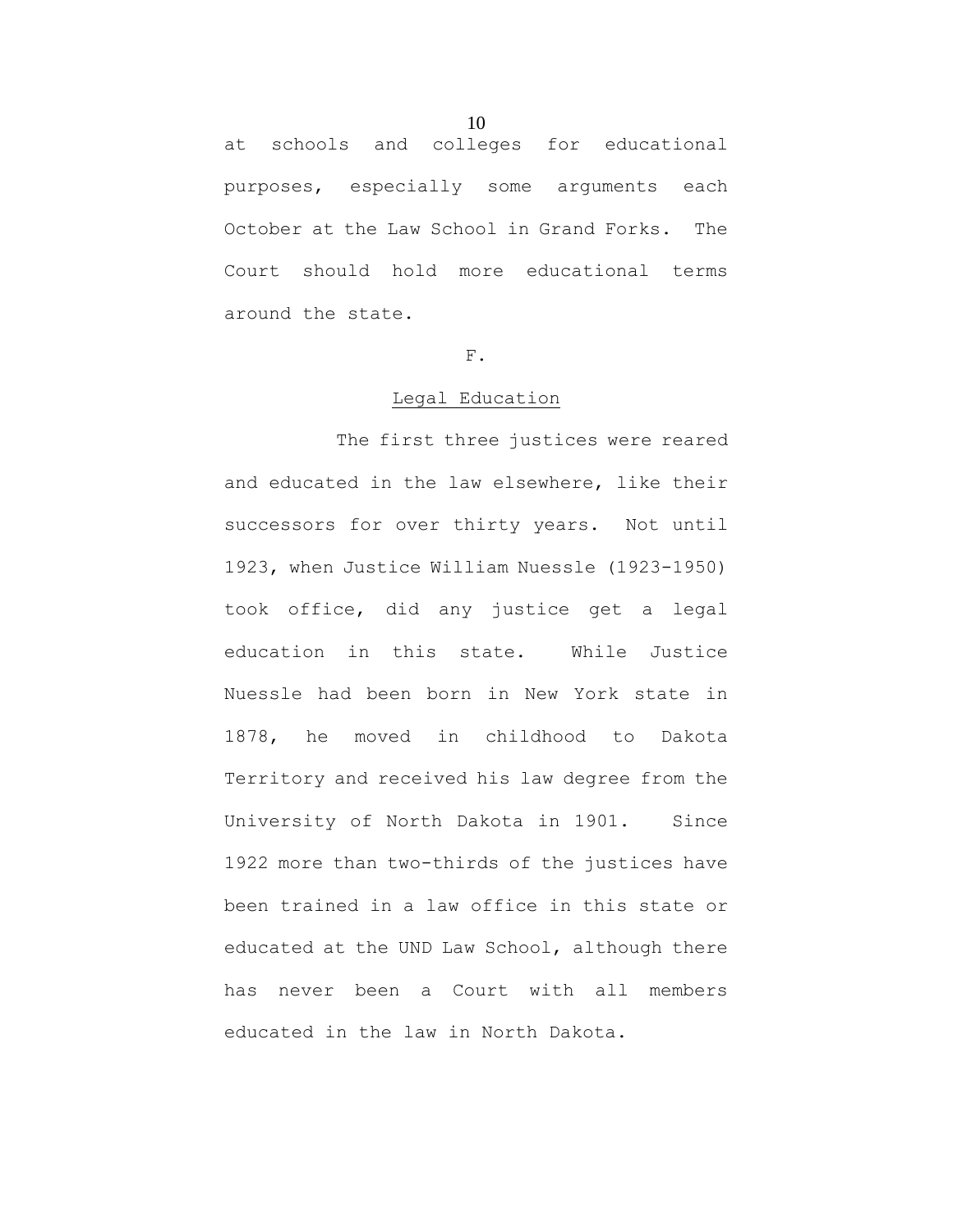Chief Justice Corliss in August 1898

became the first to leave the Court, when he returned to Grand Forks to practice and to teach law. With the encouragement of Webster Merrifield, then president of the young University of North Dakota, ex-Justice Corliss organized the Law School and became its Dean in October 1899.

 Corliss was a man of great professional ability, striking appearance, and a personal charm reflected in the writings of those who came in contact with him. He had served as the first Chief Justice of the North Dakota Supreme Court, holding that position from 1889 to 1898. However, his bid for re-election failed--a great loss, since during his tenure on the bench he had authored a series of opinions still notable for their clarity, incisiveness, and grasp of legal principle- and he returned to Grand Forks about the time the school opened to resume private practice. The circumstance of his availability, plus his distinguished background made him the logical and natural choice for the deanship of the new school.

 His tenure as dean was relatively brief, from 1899 to 1903. Judge Corliss was engaged in private practice when he assumed the deanship, and found it desirable to continue. This proved to be a factor militating against his administrative effectiveness, and most of the day-to-day work of running the school fell on the youthful shoulders of John E. Blair.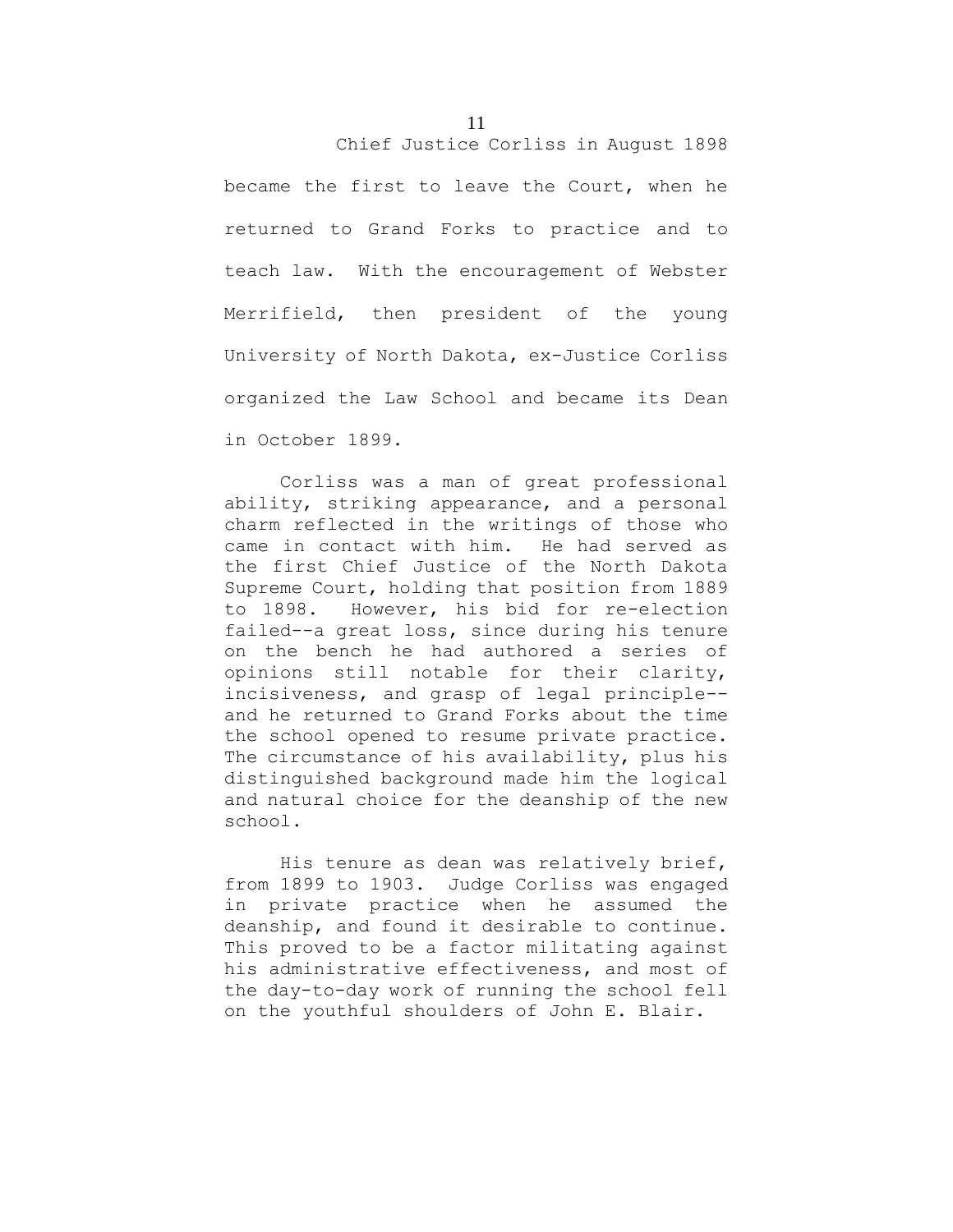At first, graduation from the UND Law School carried with it the consequences of automatic admission to the bar--a concession designed to encourage attendance at the school. . . . But in 1905, upon recommendation by Dean Bruce, the diploma privilege, whereby every graduate secured automatic admission to the bar, was abolished in place of the far more appropriate system of independent examinations conducted under the aegis of a State Bar Board.

This was a reform of very considerable moment to the legal profession of the state, for it applied not only to students of the school but also to those who were taking the alternate route of entering practice by the older method of office study. It meant that former lax practices in regard to the admission of such students could be gradually tightened.

Since 1895, applicants for admission to the bar had been examined in open court or by a committee of not less than three members appointed by the Court. The 1905 legislature established a Board of Bar Examiners appointed by the Supreme Court. No appropriation was made for [the] Board but per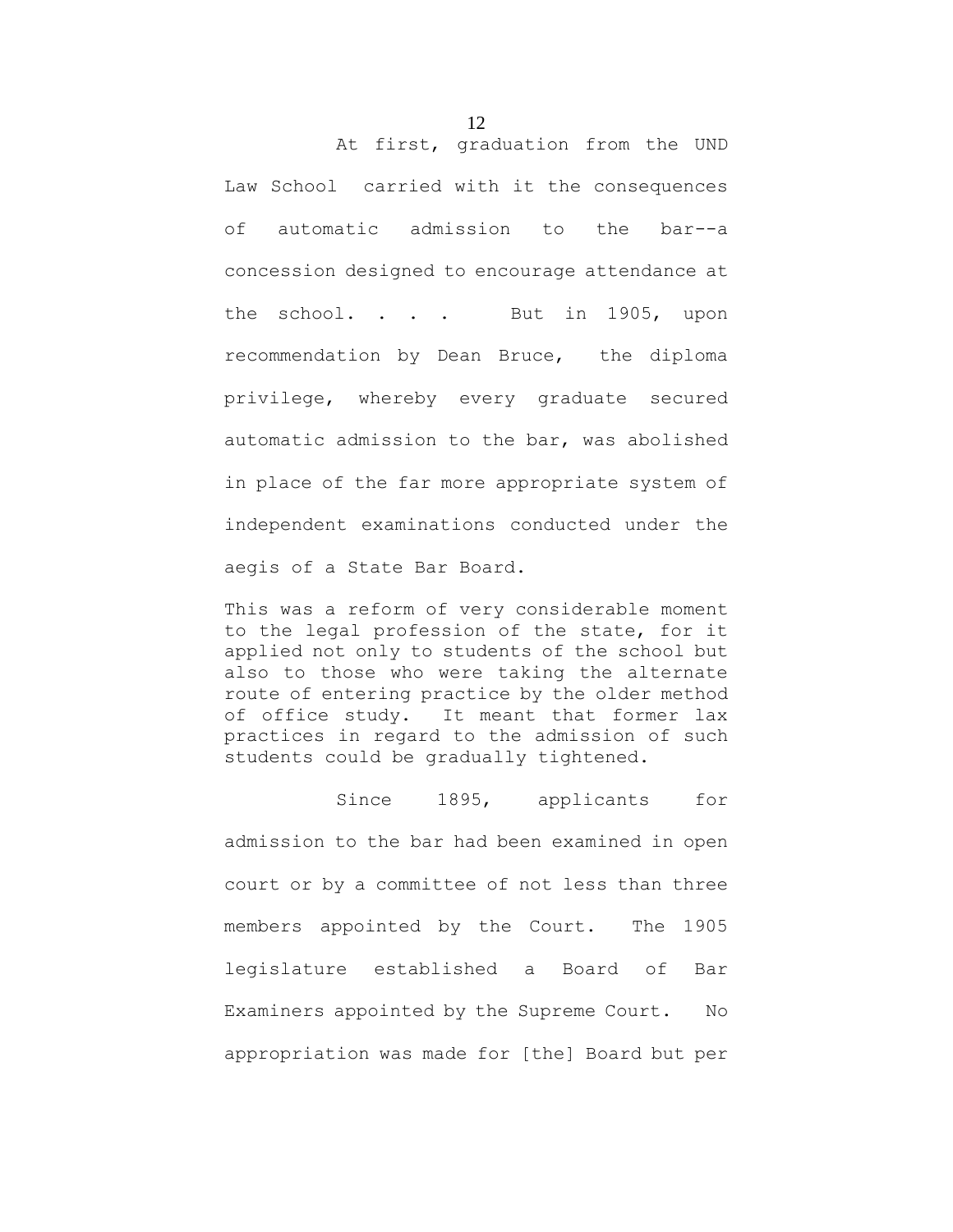diems and expenses of the Board were paid for out of the examination fees.

The Supreme Court in 1905 appointed UND Law School Dean Andrew A. Bruce of Grand Forks, practitioner John Burke of Devils Lake, and practitioner Emerson H. Smith of Fargo to the Bar Board. Except for the period from 1919 to 1923, when the governor of the state was authorized to appoint Bar Board members, the Supreme Court has continued to appoint the Board.

As the legal educations of at least two of the first three justices illustrate, not all applicants for admission to the bar attended a law school; some studied law with a judge or lawyer as a mentor. The last justice to obtain his legal learning by reading the law was Thomas J. Burke (1939- 1966), who received his legal training studying under Usher L. Burdick and his father, John Burke. Reading the law is no longer allowed; since 1983, a juris doctor or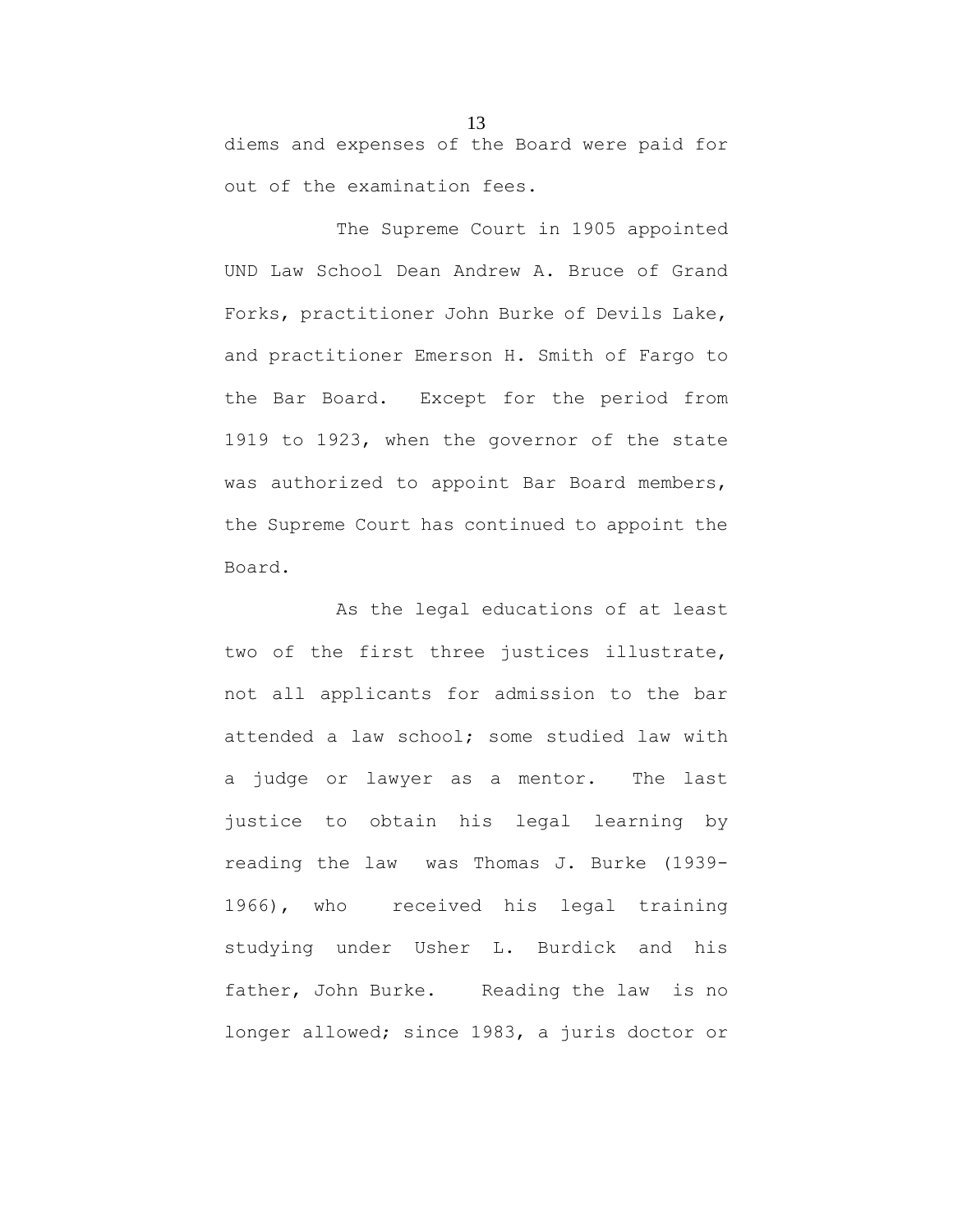equivalent degree from an accredited law school has been required.

## G.

## Usually Underpaid

Justice Corliss's resignation in 1898 was the only change on the Court before the turn of the century. Justice Corliss left the Court, Lounsberry reported, mainly because of the inadequacy of the compensation allowed to the judges. To begin, their annual pay was only \$4,000 each. From the start, the justices have been usually underpaid.

The 1903 legislature increased a justice's pay to \$5,000 annually, but that was hardly enough. When Justice Edward Engerud (1904-1907) resigned to return to practice, Lounsberry again reported he made known the fact that financial considerations largely controlled, and [n]o doubt the meager remuneration paid by the state . . . contributed also to the decision.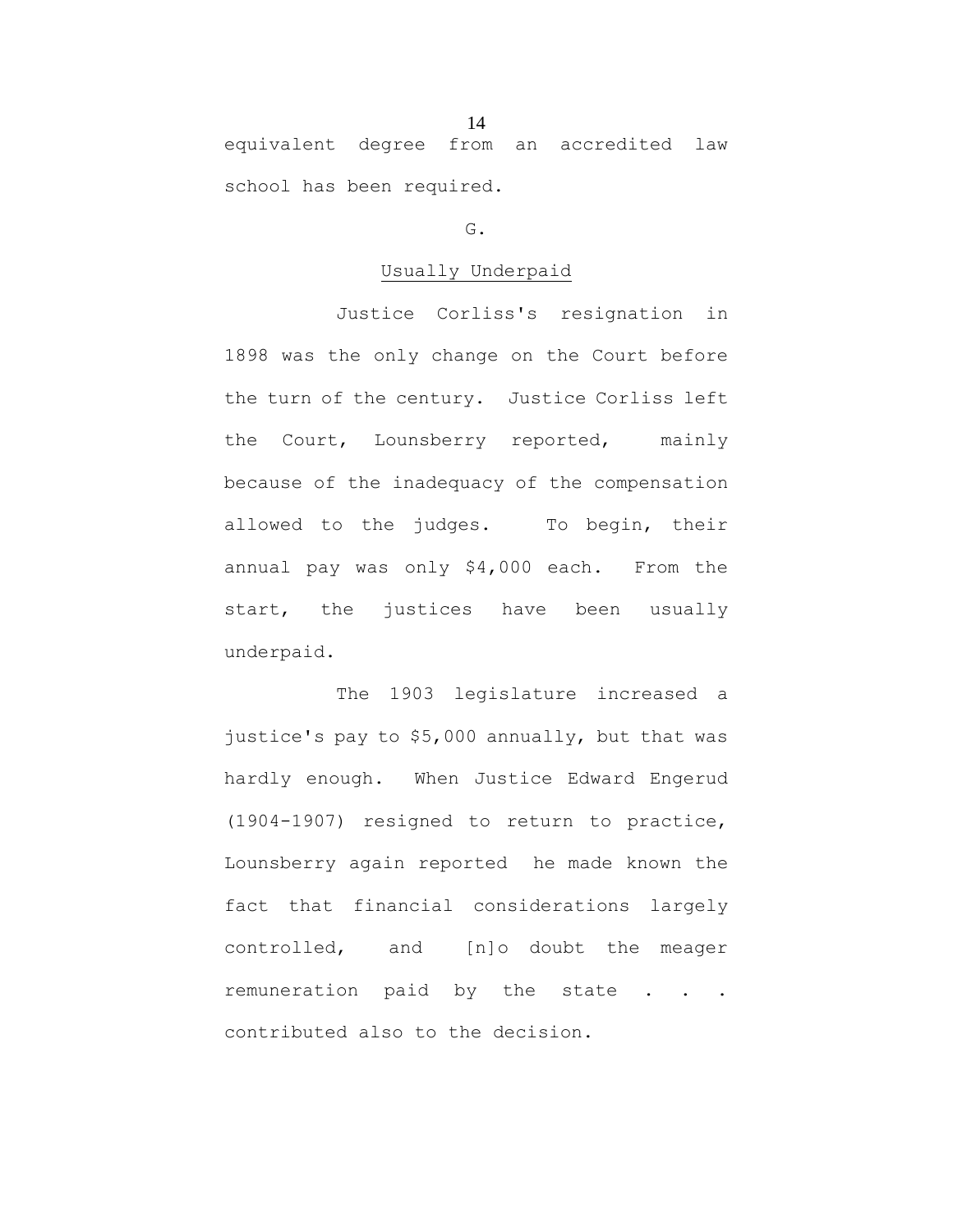The legislature approved very few salary increments for justices during the first half of the twentieth century. A 1917 increase to \$5,500 annually was repealed by a depression-era initiated measure in 1932 that put future judicial salaries back to \$5,000 each. Litigation took place in 1918 over an additional five hundred dollars annually appropriated for unvouchered expenses, but it was constitutionally upheld as additional compensation. The practice of appropriating some form of additional compensation, besides the statutory salary for justices and judges, persisted for a long time, but it did not help a great deal.

Not until 1944 was a justice's salary restored to \$5,500. In 1949, the legislature added a helpful retirement pension for judges and justices who paid five percent of their salary into a special Judicial Retirement Fund and who retired after age 70 with eighteen years of service. Under that plan, a retiring judge who qualified was to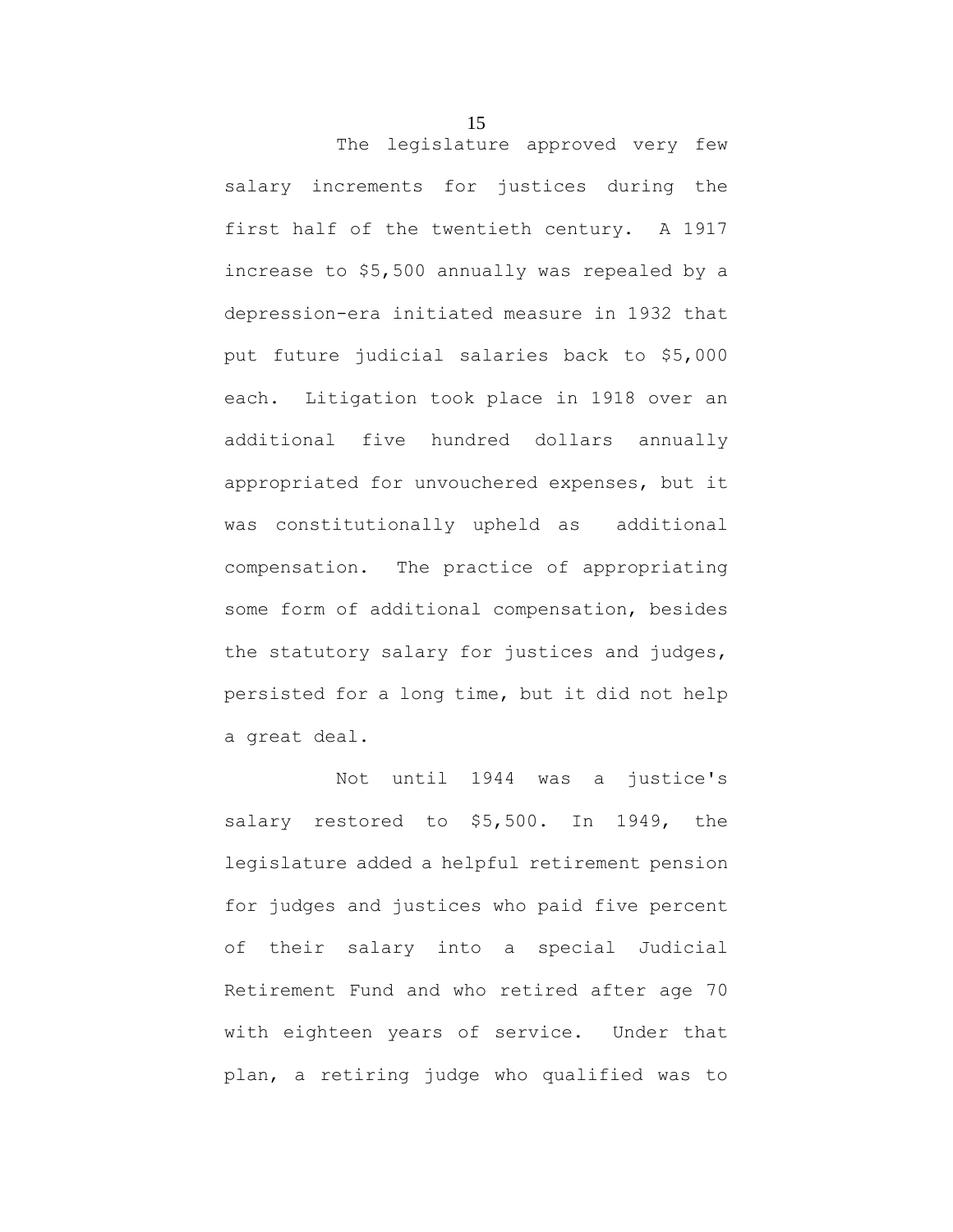receive a pension equal to one-half of the salary provided by law for his office at the time of his retirement. In 1959, this retirement plan was amended to qualify a judge retiring at age 65 with over 20 years of service, or older and with fewer years of service up to age 70 with 10 years of service, and to redefine the pension amount with an escalator clause: equal to fifty percent of the annual salary payable from time to time to judges of the classification the retired judge last had before retirement.

Then, the 1973 legislature authorized \$10,000 yearly additional salary for each justice and district judge, but also tinkered with the existing retirement plan. The judges and justices appreciated the long overdue and much needed raise, but some worried about potential cutbacks in their eventual retirement pay.

The 1973 legislation moved all new judges to the P.E.R.S. retirement program that still covers retirement of trial judges and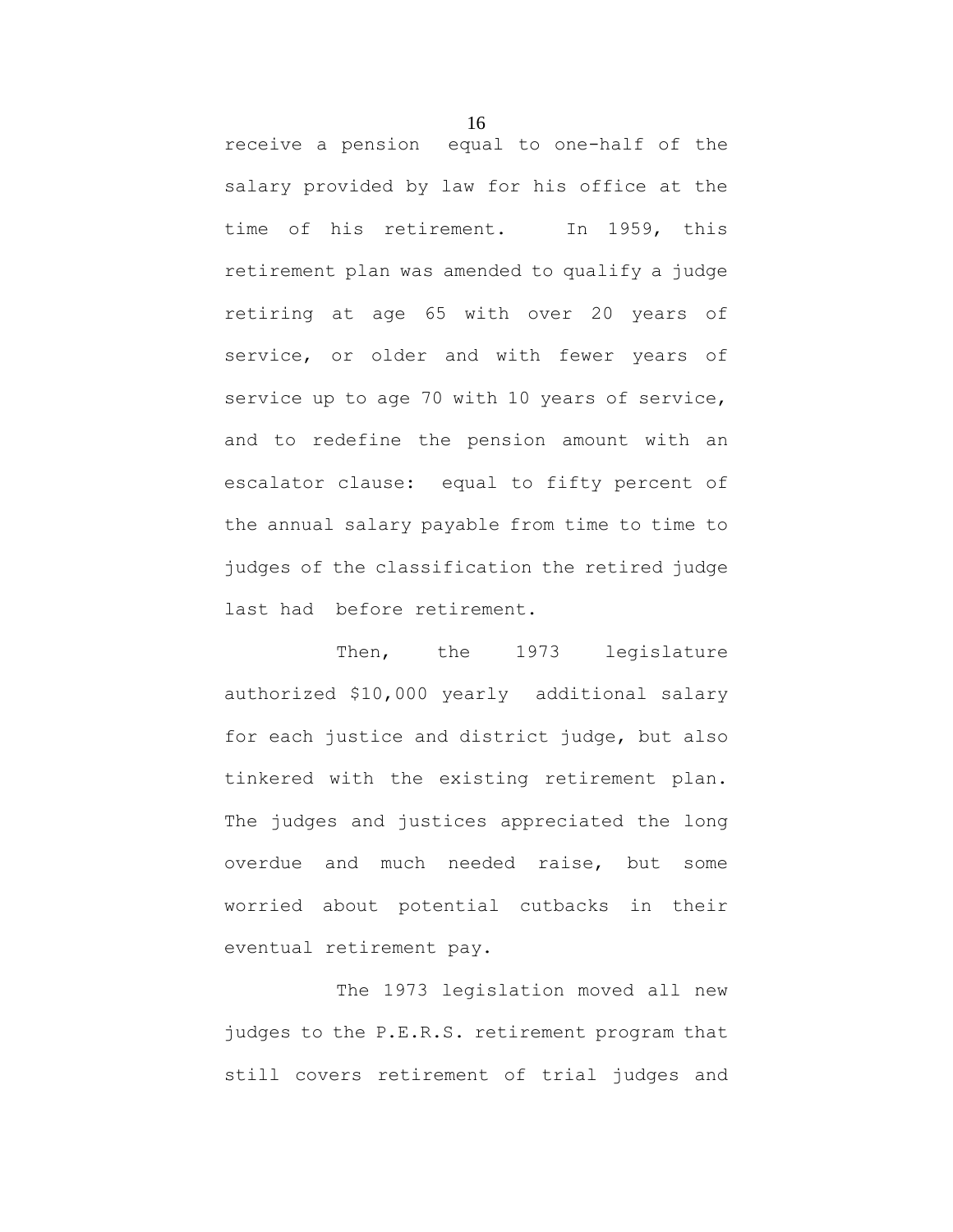justices. That legislation also reworded the escalator clause of the 1949 pension plan to say that a vested incumbent judge reelected after July 1, 1973, would receive a pension equal to fifty percent of the annual salary payable to judges of the classification the retired judge had at the time he retired. . .

. As incumbent judges with over ten years of service were reelected in elections after 1973, the changed wording in the escalation clause cast doubt on escalation of their future pay during retirement.

Eventually, five long-term district judges, and a widow of another, all of whom had been reelected after 1973, brought a class action for all judges similarly situated to resolve the uncertainty, to clarify the statute still authorized post-retirement escalation of their retirement pay, and to defend their promised retirement benefits from diminishment. In August 1979, these judges got a judgment, for all judges of the supreme court and of the district court . . . similarly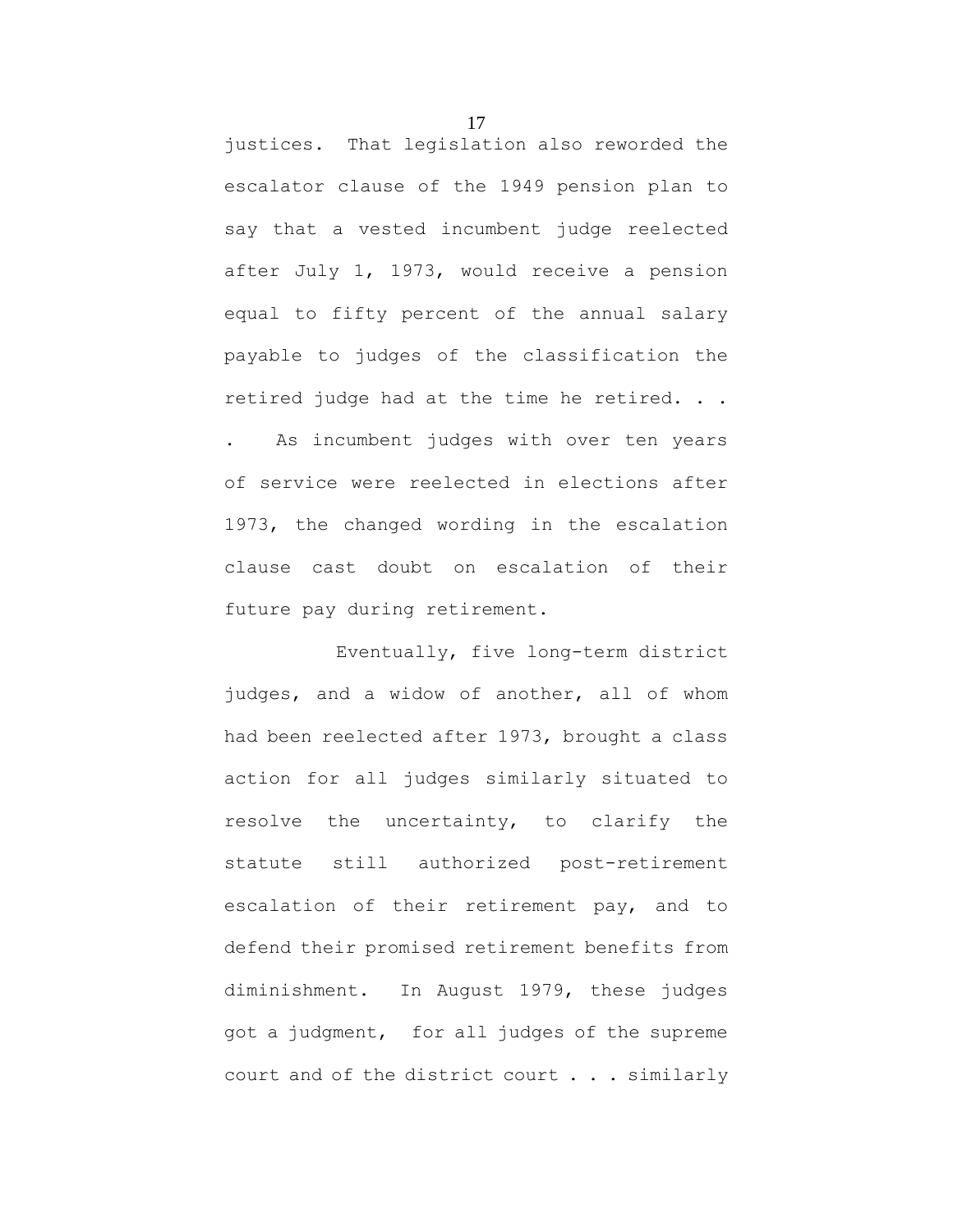situated by reason of commencement of service as judge prior to July 1, 1973, reelection as judge after July 1, 1973, and subsequent retirement, that declared the statute still authorized post-retirement escalation of their retirement benefits. Although not named as parties, two Supreme Court justices were beneficiaries of this class judgment that preserved their future retirement benefits, even though their regular salaries remained abysmally low.

The stingy attitude of the legislature toward its co-equal branch of government is shown by this sorry trend of appropriations for judicial compensation in this state. While some substantial salary increases have been made in recent years, North Dakota justices and judges remain, sadly, among the lowest paid in the nation.

H.

#### Often Overworked

Despite poor pay, justices often have been among the hardest-working lawyers in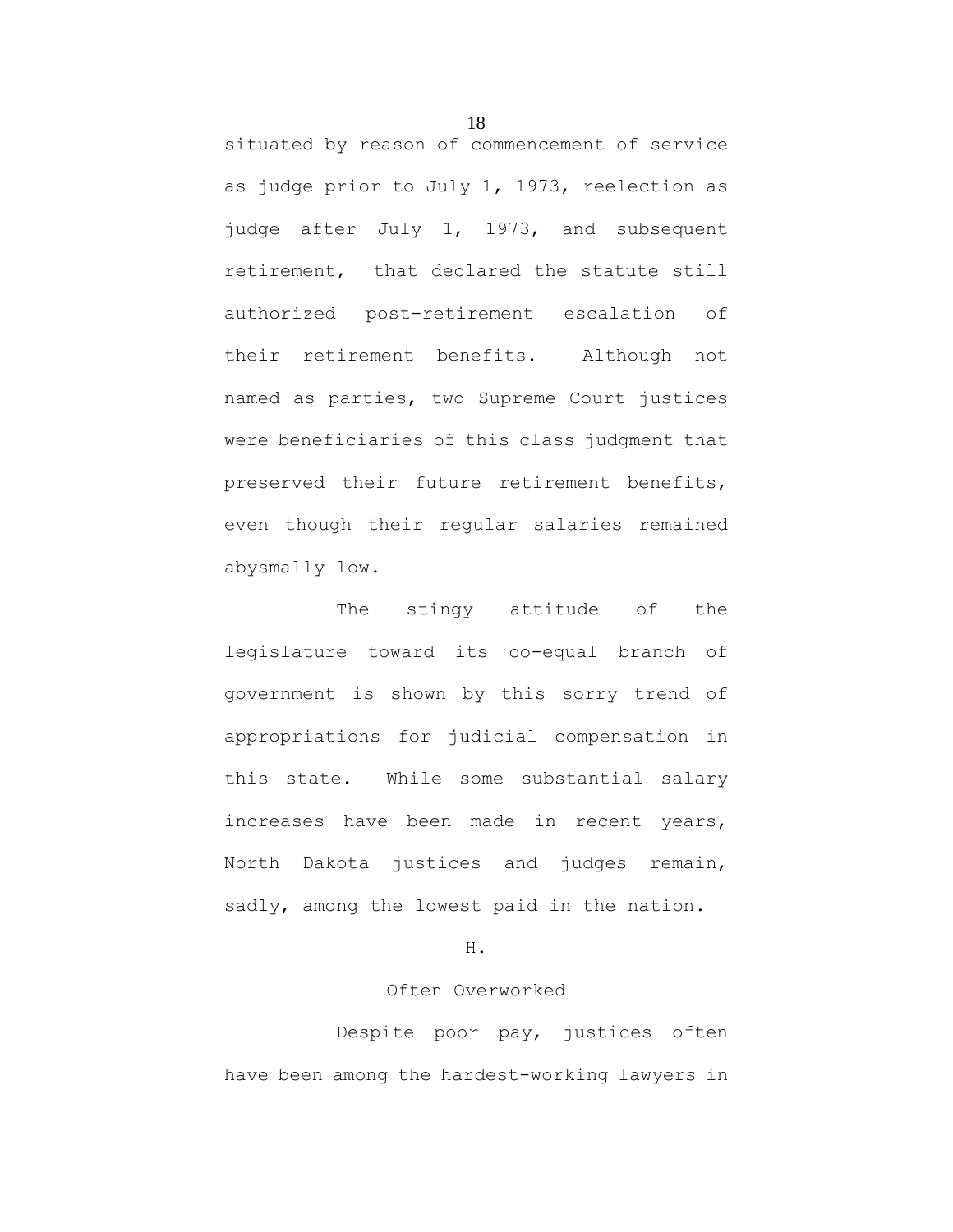the state. In 1917, Lounsberry relied on an unnamed citizen of Bismarck who investigated the matter to depict the extraordinary efforts of the Court at that time: 'Worked like horses in harvest! They work unremittingly to keep up the calendar and avoid the delay which is incident to appellate practice!'

The Supreme Court had written and published 221 opinions in 1915, and then 243 in 1919. Still, those demanding levels of effort went unmatched for quite awhile. After 1919, the work of the Court tapered off and became less burdensome for over half a century. As one example, the 1947 Court wrote and published only 38 opinions.

The justices during part of the midcentury time, according to Supreme Court lore, also displayed a different mien than do members of the modern Court.

They filed in and took their seats. The Chief Justice nodded to the appellant's attorney who made his argument without a comment or question from the bench. When that attorney sat down, the Chief Justice nodded to the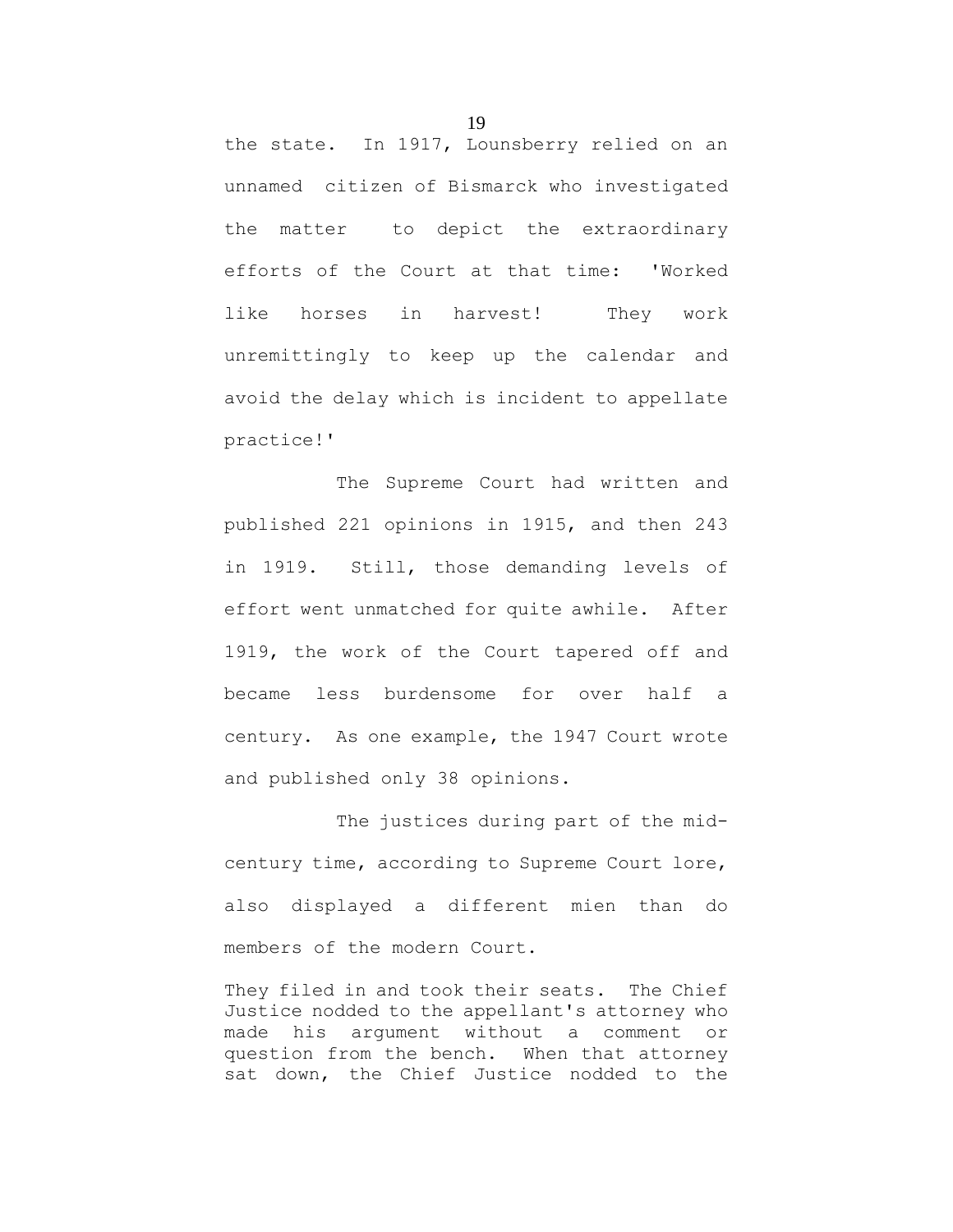appellee's attorney, who also argued without interruption and sat down. After a nod and an uninterrupted rebuttal, the Chief Justice announced the case would be taken under advisement, the only words spoken from the bench before they filed out.

Reportedly, too, one justice did not read the briefs before oral argument, allegedly to avoid prejudging the case.

No doubt there have been some active and vigorous justices among the members of nearly every Court. But it is evident that today's justices typically have better habits of preparing thoroughly, probing extensively at oral argument, and producing their opinions with more dispatch than during some past times.

During the last two decades, the Court again has had a heavier workload to decide the increasing number of appeals and to supervise a judicial system with burgeoning caseloads. Since 1981, the court has produced and published more than 200 opinions every year, peaking at 273 written opinions in 1994.

Justices continue to be often overworked and usually underpaid.

## I.

## Continuity

The Supreme Court has been favored with superior service from its personnel and members.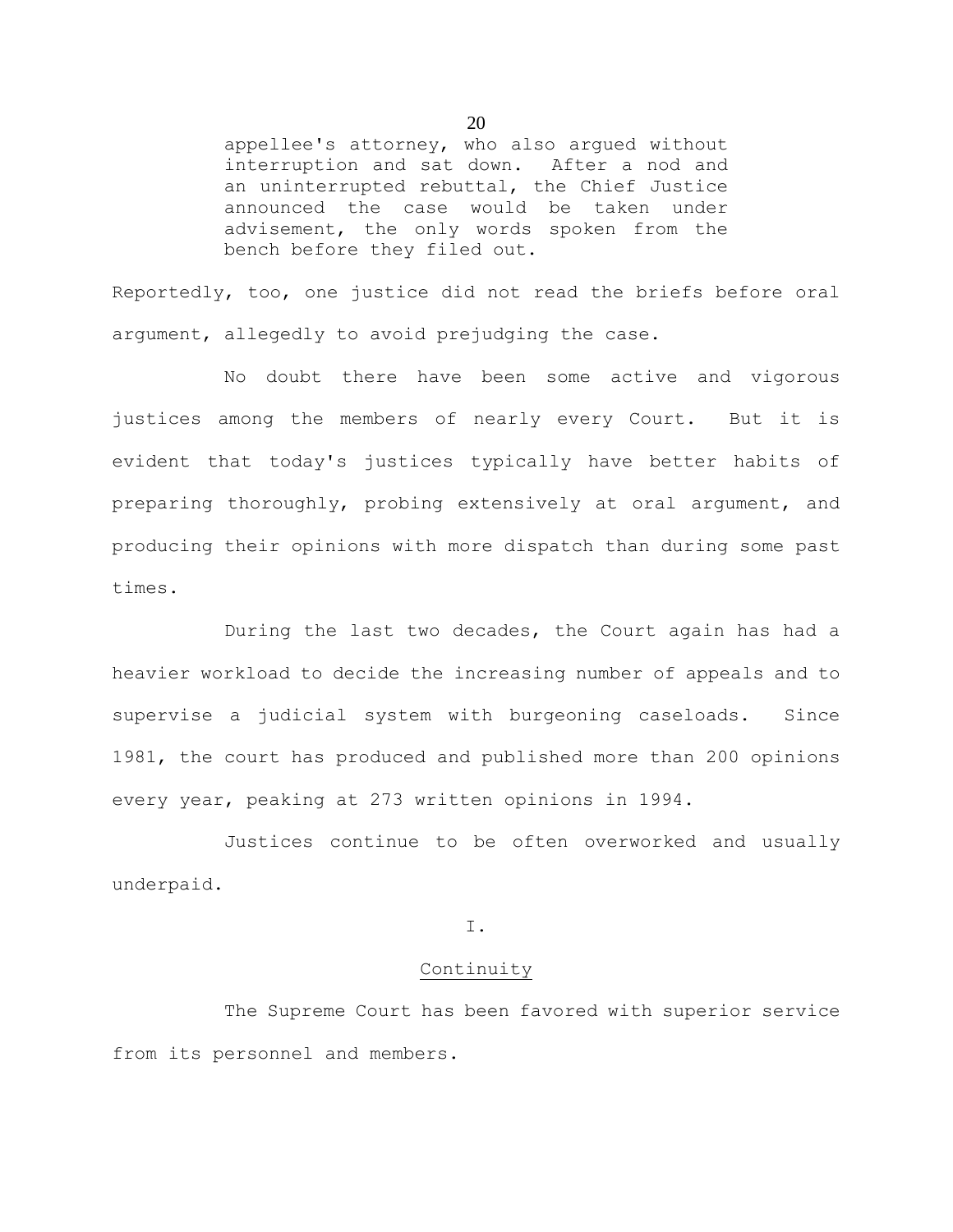There have been only four clerks of the Supreme Court in over a century: Robert D. Hoskins (1889-1917); John Henry Newton (March 1917 to October 1968); Luella Dunn (October 1968 to July 1992); and Penny Miller (July 1992 to the present). All except Luella Dunn were lawyers. Including his prior time from April 1, 1913 as a deputy clerk, Newton served 55 years in the clerk's office; and including her time as a deputy from September 1947, Dunn served the Court nearly 45 years.

Five justices served on the Court for more than a quarter century each: Justice Adolph M. Christianson (1914-1954, 39 years and 1 month); Justice James Morris (1935-1964, 30 years); Justice Ralph J. Erickstad (1963-1992, 30 years); Justice William Nuessle (1922-1950, 28 years); and Justice Thomas J. Burke (1939-1966, 27 years, 3 months).

This continuity by justices and staff has contributed to the institutional stability of the Court and the judicial system, where continuity and stability are valuable assets.

## J.

## Other Public Service

Each long-serving justice had a noteworthy career. But some served the public in ways besides direct service on the Court.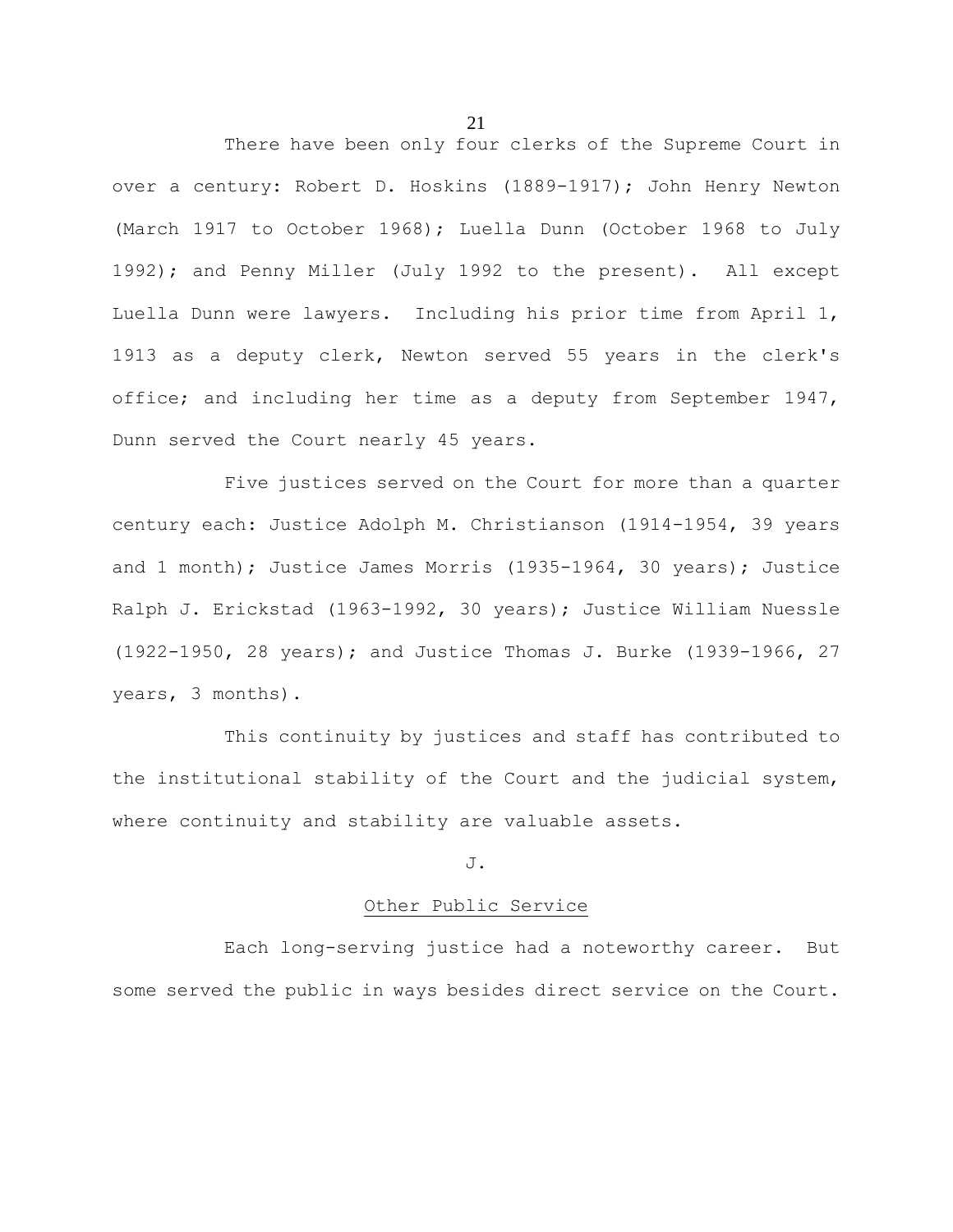For one, Justice Christianson, while on the Court, played an important role in administering the national relief program in North Dakota during the Depression.

> By the end of 1932 the counties and private charity could no longer carry the relief burden. In January, 1933, Governor Langer appointed a state emergency relief committee with Supreme Court Judge A.M. Christianson as chairman. The 1933 legislature appropriated no money for relief, but [Justice] Christianson's committee, working feverishly in the crisis, borrowed \$492,000 from the Reconstruction Finance Corporation and organized county relief committees to distribute the funds. On June 1, 1933, the committee began to receive its money from the Federal Emergency Relief Administration (F.E.R.A.), headed by Harry L. Hopkins.

> Justice Christianson established a close personal relationship with President Roosevelt's highest confidant, Mr. Harry Hopkins [and] . . . [f]unds from the FERA were turned over to [Justice] Christianson to administer . . . to assist North Dakota farm families. . . . In late 1934, Justice Christianson's committee incorporated the North Dakota Rural Rehabilitation Corporation to extend credit to farmers and ranchers who could not get credit elsewhere, and the Corporation carried on other rural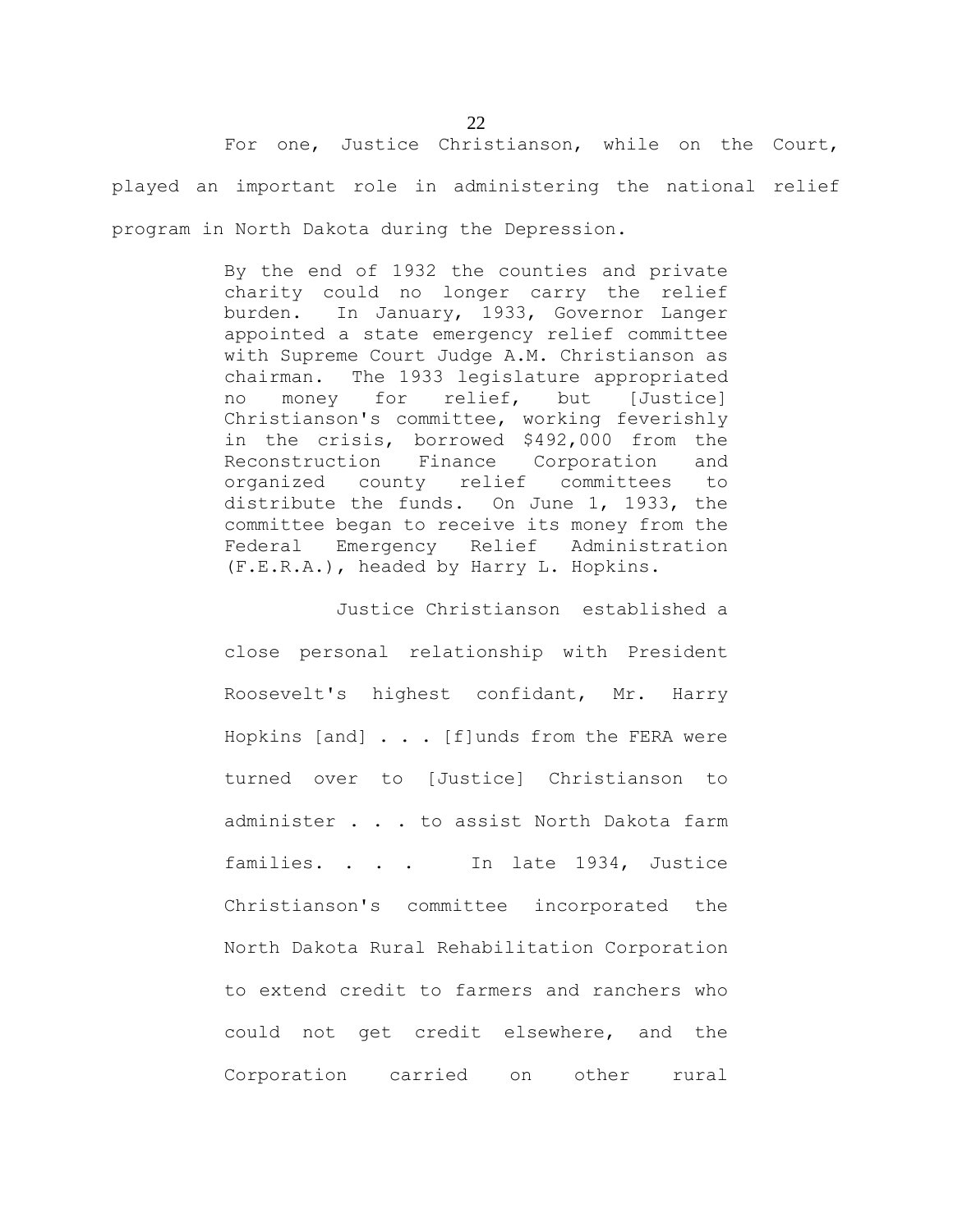rehabilitation projects. Justice Christianson served as president of this Rural Rehabilitation Corporation while on the Court from October 1934 until he passed away in February 1954.

Luella Dunn became secretary, treasurer and a member of the board of directors of the Rural Rehabilitation Corporation while serving as Clerk of the Supreme Court, corporate positions she still holds after retirement. Another Supreme Court Justice, Obert Teigen (1959-1974), also served as a director of the Rural Rehabilitation Corporation while on the Court. Justice Robert Vogel (1973-1978) became a director shortly after he retired and currently continues in that capacity.

Justice Christianson's welfare work and his Rural Rehabilitation Corporation were unique in the Court's history.

## II. MEANDERING INTO THE 20TH CENTURY

For the first two-thirds of the twentieth century, the institutional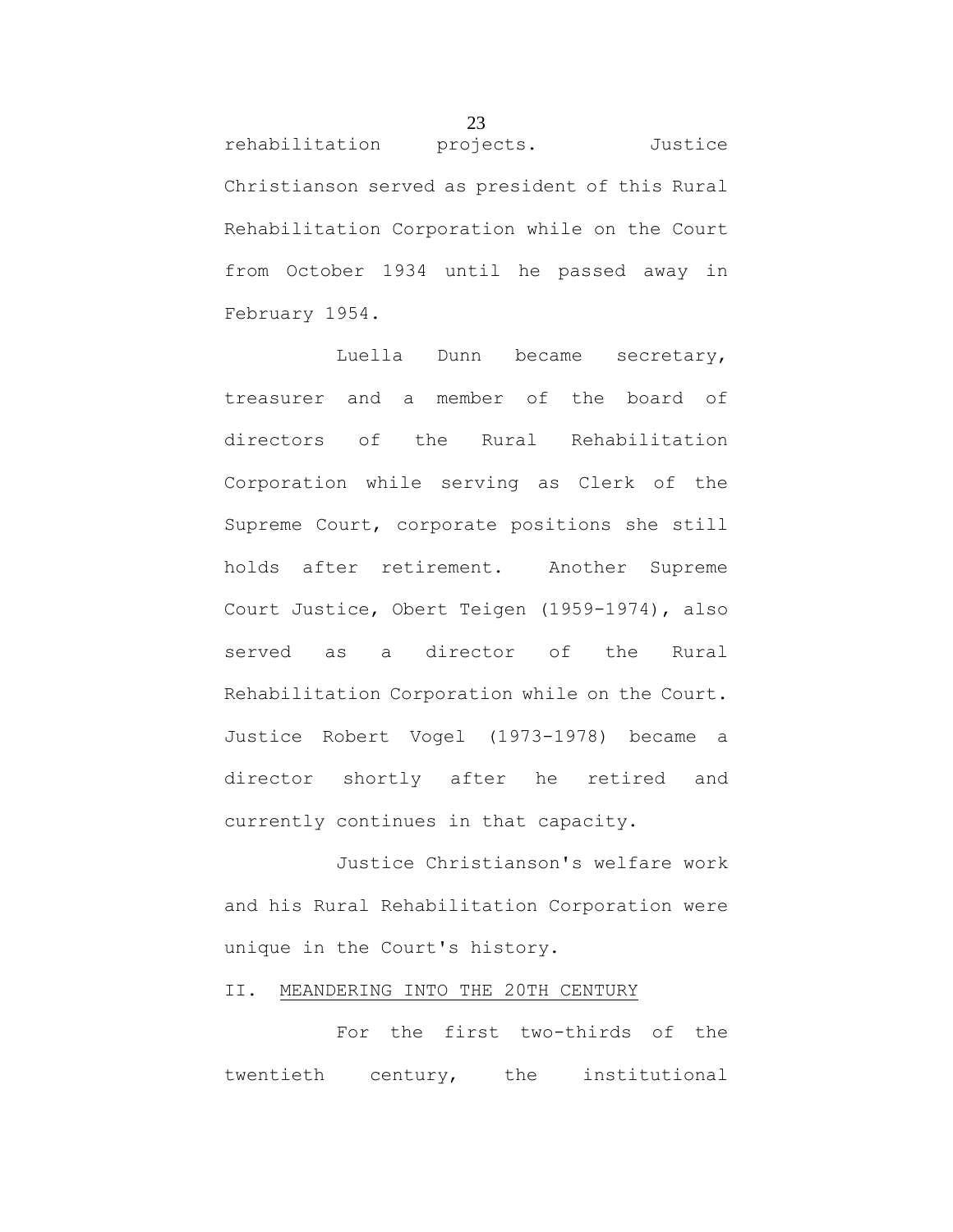character of the Supreme Court and the judicial system did not change much, and the few important changes came randomly and slowly.

#### A.

## No-Party Ballot

At first, candidates for election to the Supreme Court were nominated by each political party's convention. Events changed this.

In August 1906, Governor E.Y. Sarles named Justice John Knauf (1906) to the position opened by the resignation of Justice Newton C. Young (1898-1906) to return to practice in Fargo. Justice Knauf had already been nominated by the Republican convention for election to that position. The story of Justice Knauf's nomination seems best told by former Congressman Usher L. Burdick in his 1956 biographical summaries of Great Judges and Lawyers of Early North Dakota:

The Republican Convention at Jamestown in 1906, was largely controlled by Alex McKenzie and Judson LaMoure, and John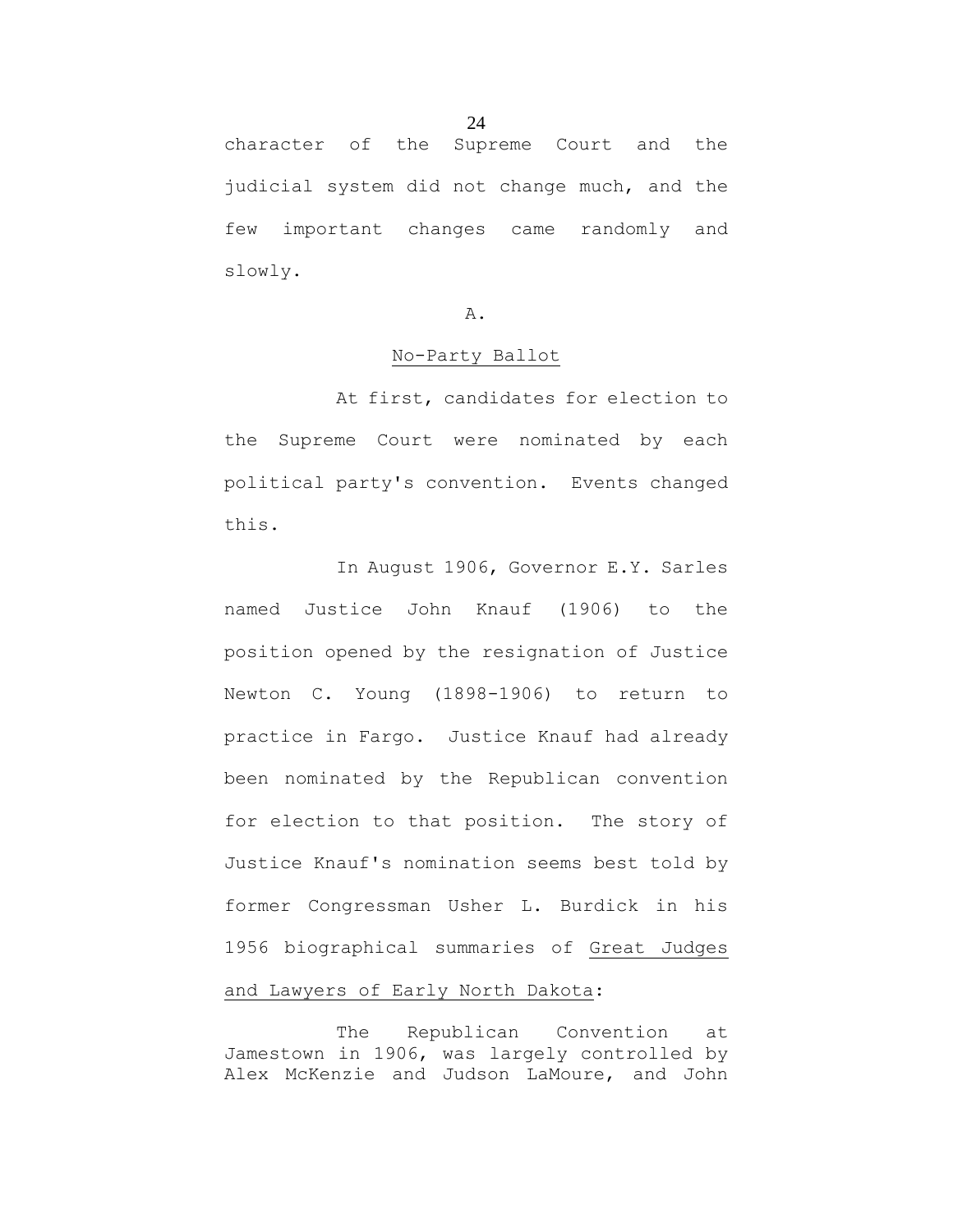Knauf was not their choice for the Supreme Court position. Both registered their opposition and it was because John Knauf had had several cases against the N.P. Railroad and was very successful in those cases.

 The first choice of these two political leaders was Tracy Bangs of Grand Forks, but the Republicans in the Convention would not stand for Bangs, as he was too prominent in the Democratic party, and, in fact, was all there was to the Democratic party. Several friends of Knauf canvassed the delegates and Knauf was nominated against the opposition of these political leaders.

According to historian Lounsberry (however confusingly), Knauf had been nominated over Charles J. Fisk, a Democrat and district judge at Grand Forks, despite efforts of the bar in the northern part of the state [who] clamor[ed] for the nomination of Fisk and to take the judiciary out of politics. In any event, Justice Fisk (1907-1916) defeated Knauf at the November 1906 election.

Knauf was defeated by false reports that he was a boozer and a libertine, Burdick's book submits, although he did not then, nor has not since, used intoxicating liquors of any character. His personal life was then, and always continued to be,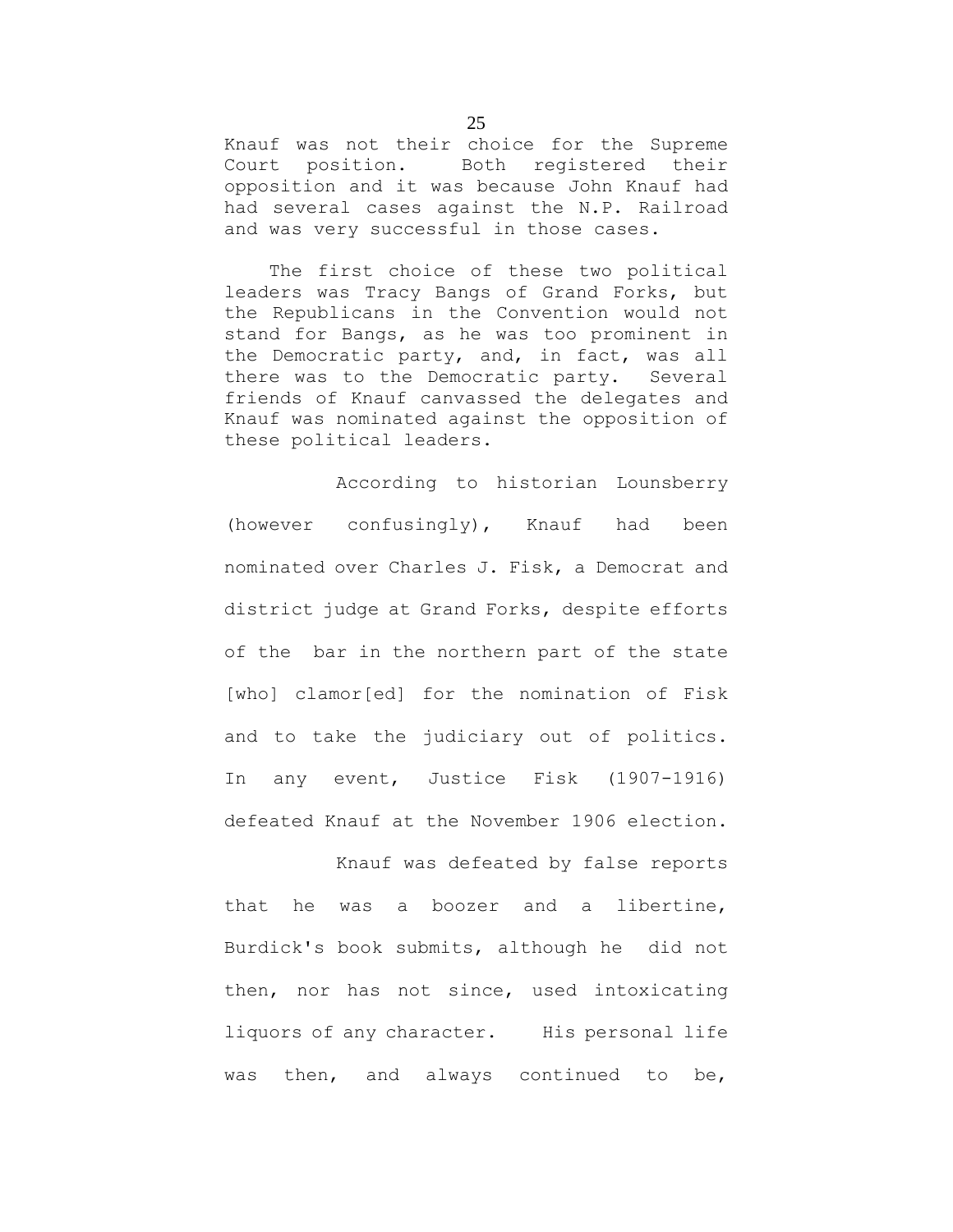exemplary. . . . Here is a case where misstatements, intentional falsehoods and vicious political opposition, fanned into a state-wide hysteria, defeated one of the great men of North Dakota.

After this nasty political contest, Lounsberry concluded, [p]ublic sentiment was then ripe for a non-partisan judiciary. A non-partisan-judiciary law was enacted by the 1909 legislature to forbid any references about party affiliation in petitions for nominating judges and to formulate a separate Judiciary Ballot to list candidates without party designation. Since 1910, all judges in the state have been nominated without designation of party affiliation, and all judges have been elected on a no-party ballot.

Still, as we will see, election on a no-party ballot has not always prevented political endorsements of justices.

B.

## Five-Member Court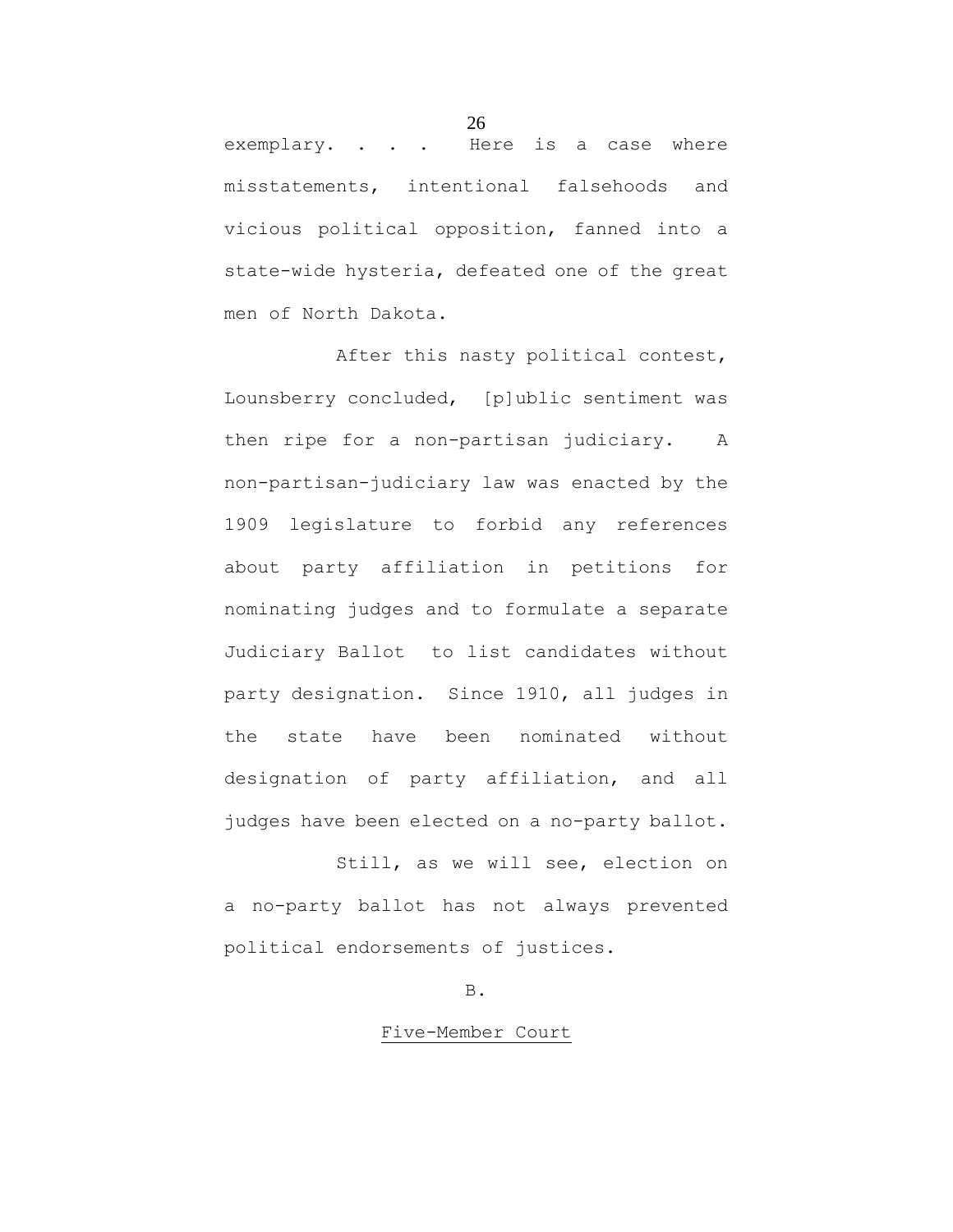The 1889 judicial article authorized the legislature to increase the number of justices to five whenever the population of the state shall equal 600,000. Before that happened, the legislature proposed a constitutional amendment to increase the number of justices to five. In 1908, while rejecting a companion proposal to increase a justice's term of office from six years to ten, the people approved expanding the Court to five justices.

To fill the two new positions thus created, Governor John Burke, the first Democratic governor of the state, appointed John Carmody (1909-1910) of Hillsboro, the second Democrat to serve on the court, and Sidney E. Ellsworth (1909-1910) of Jamestown. In the November 1910 election, however, two sitting district judges, Edward T. Burke (1910-1916) of Valley City and Evan B. Goss (1910-1916) of Minot, were elected to replace the appointed ones.

27

C.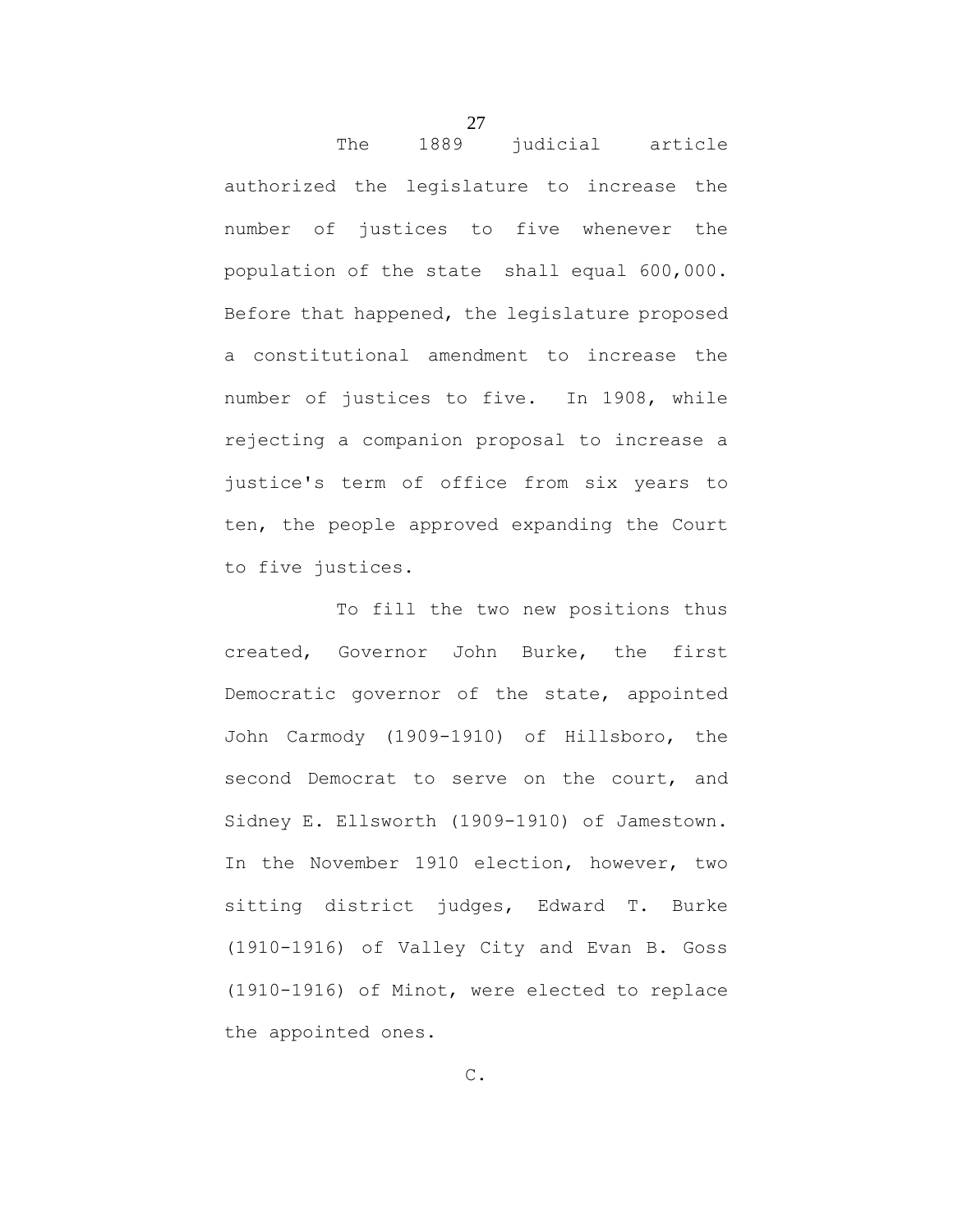## 28 Governor-Justice Burke

Governor John Burke himself, after

an illustrious political career, became a

justice of the Supreme Court:

Burke's dream was to be judge of the state's supreme court, but in 1906 he was selected by his brother Democrats to make the race for governor, and his former ambition was sublimated. The old-guard Republicans had overplayed their political hands at the Jamestown convention where the minority Republicans were ridden-over roughshod by the McKenzie machine, and that was the main reason that, with the announcement of Honest John for governor, the minority Republicans flocked over to him in such large numbers that he was elected. Burke's was a double triumph, because the state was overwhelmingly Republican. Further triumphs were on the way, because in 1908 and again in 1910 he was reelected, thus establishing a new record in America, at that time, of being a Democratic governor for three successive terms in a strong Republican state.

As Governor, John Burke gave the people an honest and able administration, so when President Woodrow Wilson called him to the office of United States Treasurer, the appointment met with the universal approval of his many friends in North Dakota.

Burke later returned to North Dakota to practice law and, in 1924, was elected to the position vacated by Justice Harrison A. Bronson (1918-1924), who left at the end of his term to become Counsel for the State Mill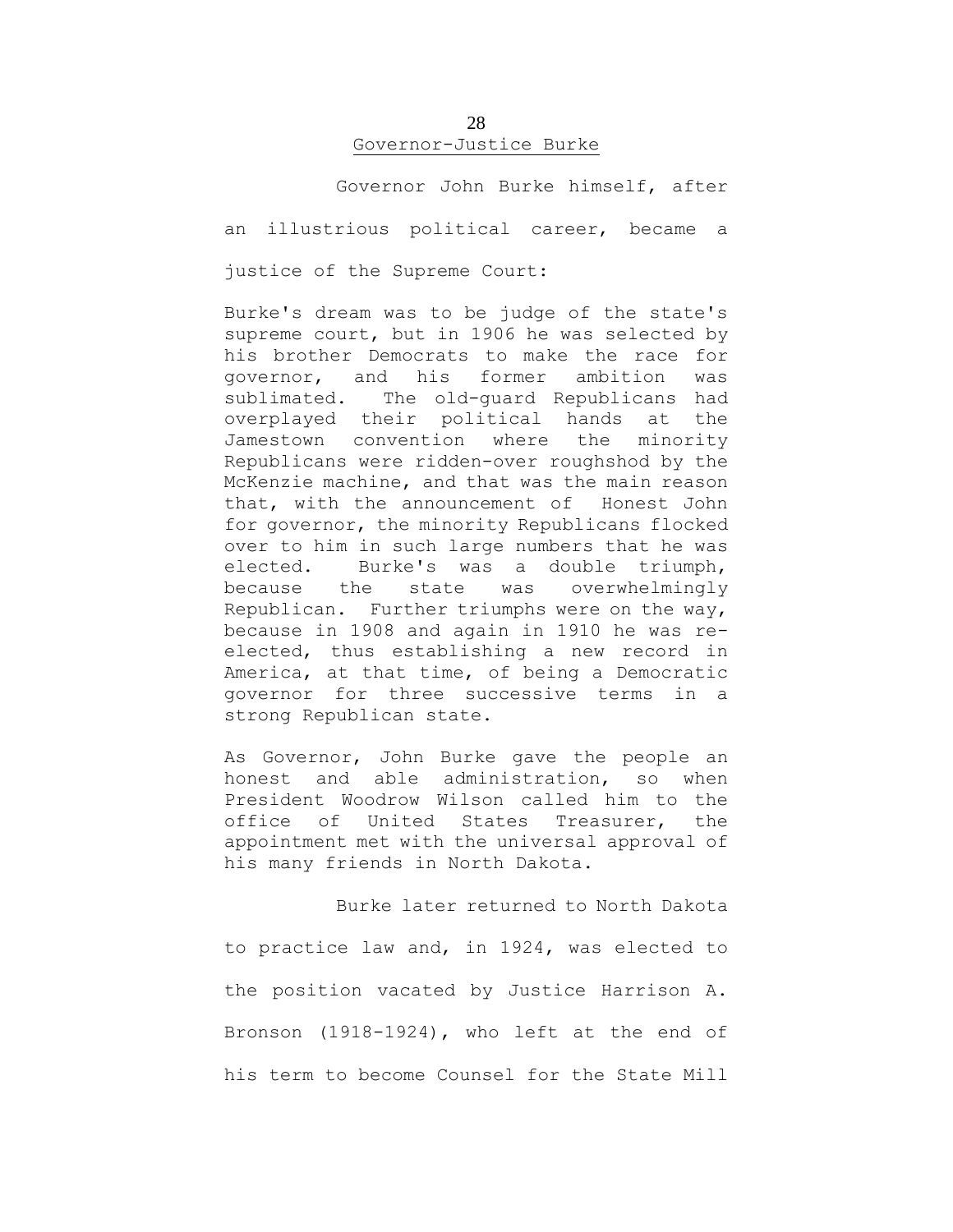and Elevator. Justice John Burke (1925-1937) died in office on May 14, 1937, and P.O. Sathre was appointed to replace him. Justice Sathre (1937-38) was defeated for the position in the 1938 election by Justice John Burke's son, Justice Thomas J. Burke (1939-1966).

## D.

## The NPL Elects Justices

Perhaps the most colorful (and political) chapter in the chronicles of the Court came after nonpartisan elections to the expanded Court began.

The rising Nonpartisan League's political convention in March 1916 at Fargo endorsed three candidates for the three Supreme Court positions up for election:

Luther Birdzell, professor in the law school of the state university and a former member of the State Tax Commission, known to be a single-taxer ; Richard H. Grace, a lawyer of Mohall having Socialist inclinations; (ftnte: He was later to become a stanch Harding man) and James E. Robinson, Fargo law partner of William Lemke, a League attorney and one of the inner circle of League leaders. Robinson was an elderly gentleman [age 75] with a flowing gray beard, known to be rather eccentric, though prominent as a crusader for judicial reforms.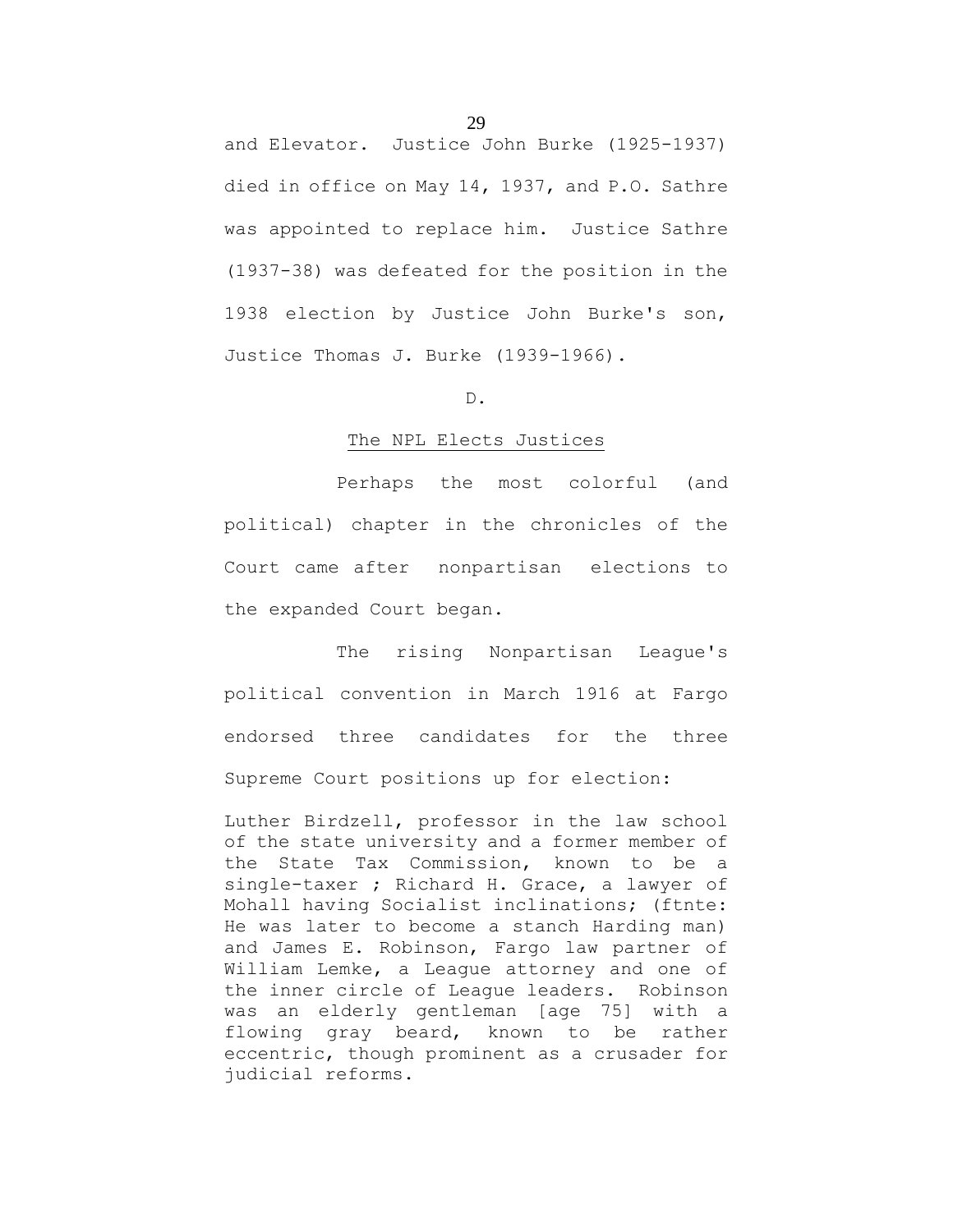#### Historian Robert L. Morlan

described the context of the election:

With Lynn Frazier and most of his associates on the [League's] state ticket looking more and more like sure things in November, the campaign during the fall months boiled down for the most part to a single issue. The Good Government League and the opposition press decided to concentrate their efforts on keeping control of the state Supreme Court, and the three League candidates were subjected to both abuse and ridicule. . . . Since the judges were elected on a separate nonpartisan judicial ballot, the chances were good that it would be neglected by many voters. The other three candidates for the positions on the five-man court were incumbents and on the basis of past decisions the League was certain that they would be counted upon to join with their old colleagues to strike down any radical acts of a League legislature.

Throughout the fall months almost the entire political emphasis of the [Nonpartisan League] Leader was upon the absolute necessity of electing the League judicial candidates if the work of the legislature was not to be thwarted.

On September 11, 1916, the Supreme

Court decided a challenge to an initiated constitutional measure after a 1914 constitutional amendment authorized popularly initiated amendments. The Court ruled the new amending procedure was not intended to be self-executing and needed to be implemented by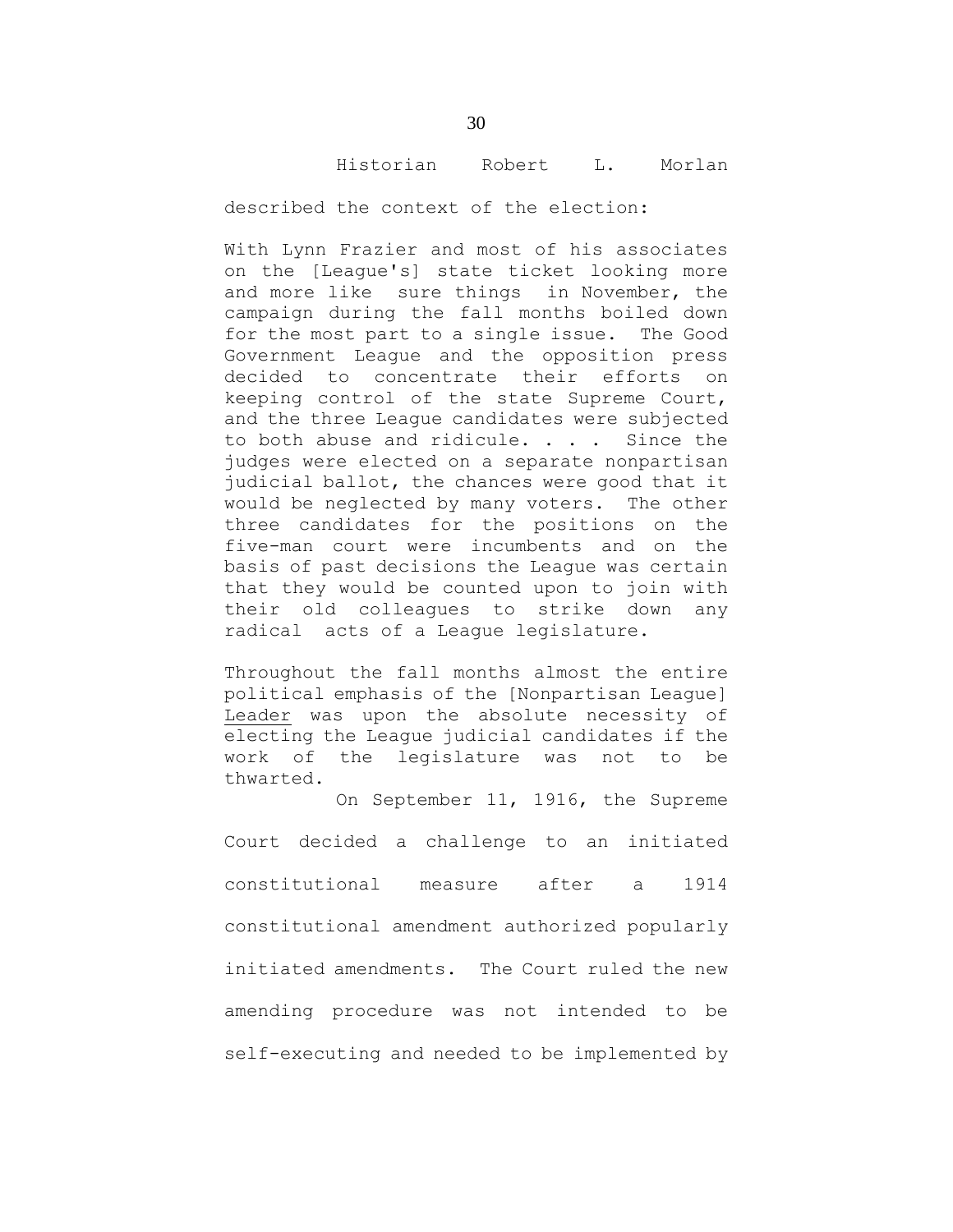the legislature, particularly to set the number of legal voters above twenty-five percent needed to initiate a proposed amendment. Because the decision dealt a body blow to League hopes for speedy constitutional amendments regarding public ownership after the fall elections, the net result was probably at least a further stimulus to the campaign for the election of the League candidates for the court. New judges could reverse the decision; the election of League candidates would remove both judicial and constitutional obstacles to the League program. The Nonpartisan Leader said: 'We've got to have a Supreme Court that will hold constitutional the laws we pass in the legislature.'

The ensuing campaign focused almost entirely on the League's endorsed judicial candidates.

[T]he three League candidates were given the opportunity in the Leader to air their views on the function of the judiciary, and the result was a highly unusual exposition of jurisprudential thinking for the times.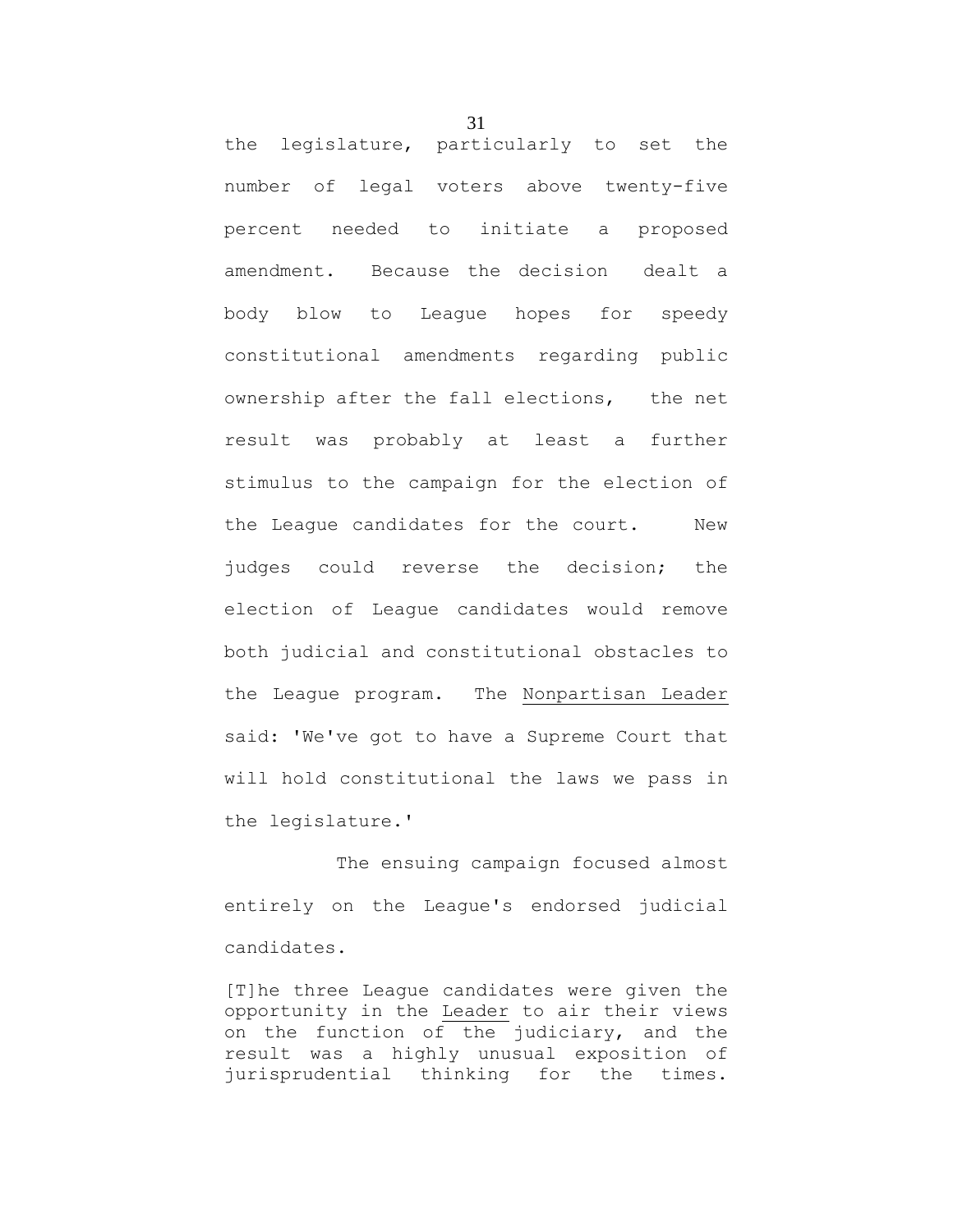Birdzell viewed the courts as political bodies which must of necessity keep pace with modern thought and human progress, Robinson discussed his favorite theme of preference for the substance of justice over legal technicalities, and Grace propounded a doctrine of the equality of the branches of government as opposed to a superiority of the courts.

In November, candidates Birdzell, Grace, and Robinson handily defeated Justices C.J. Fisk, E.T. Burke, and E.B. Goss. But the election brought discord to the Court.

## E.

#### The NPL and Court Discord

The three new justices asserted their terms began on December 4, 1916, apparently because [s]everal important cases were to be decided during the month of December, and it was generally assumed that the League was eager to utilize its new majority . . . . The attorney general quickly petitioned the Supreme Court for an orderly determination . . . of the rights of the respective contenders. The three defeated justices disqualified themselves from the case, and the remaining justices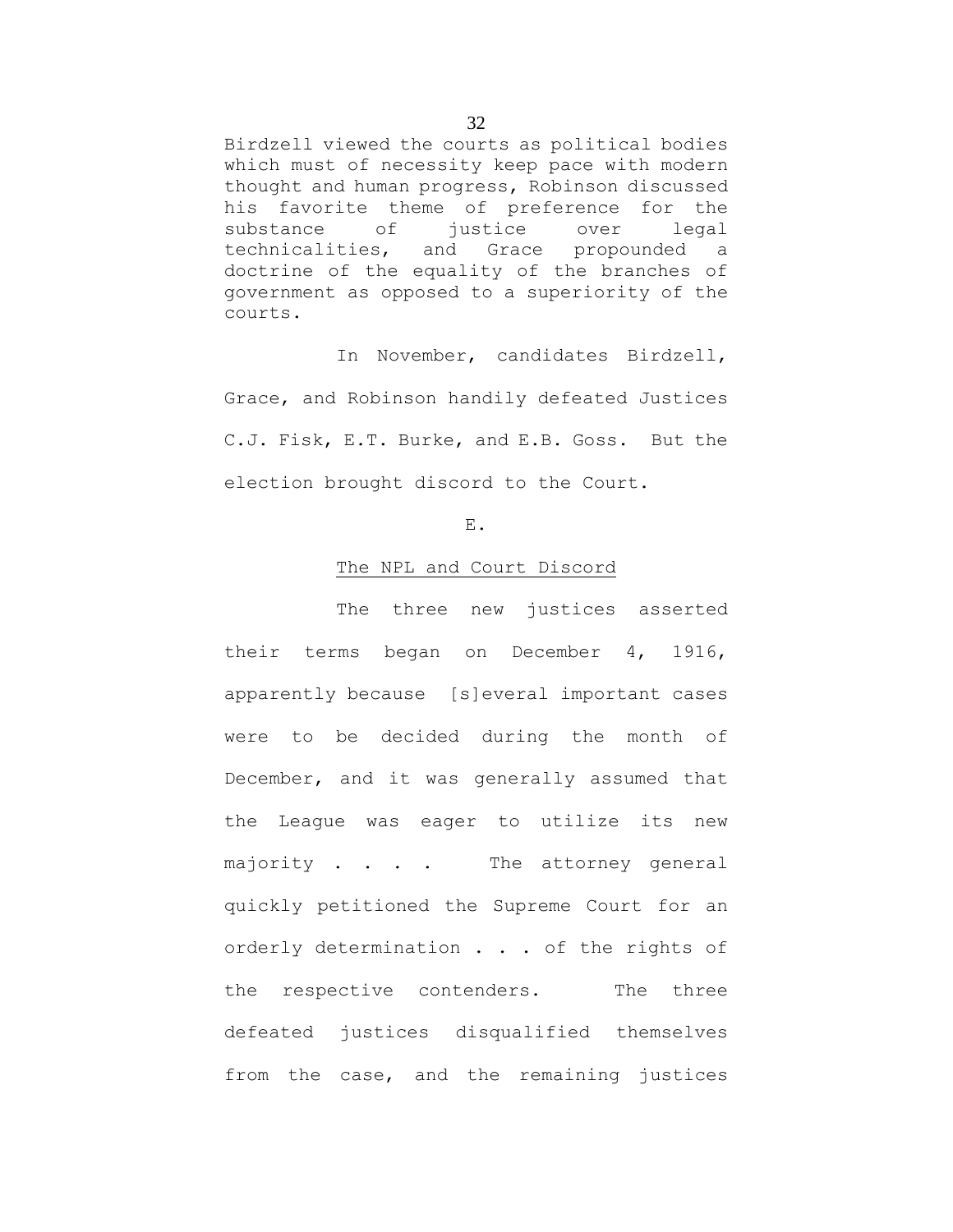called three district judges to sit for those disqualified. On December 8, 1916, that temporary Supreme Court issued a per curiam opinion explaining the Court had taken jurisdiction, the remaining two justices had also decided to step aside, and two more district judges had been summoned to participate in the case.

After a hearing on December 7 with four of the selected district judges present, the temporary Court also issued its decision on December 8, 1916. The Court held the term of an elected justice begins the first Monday in January of the year after they are elected.

The old Court continued to decide cases throughout December, but in January 1917 the new Court received several petitions for rehearing those decisions. The petitions were denied. One denial drew a harsh dissent from Justice Robinson, the only new justice to participate in the rehearings: The case is a travesty on the administration of justice.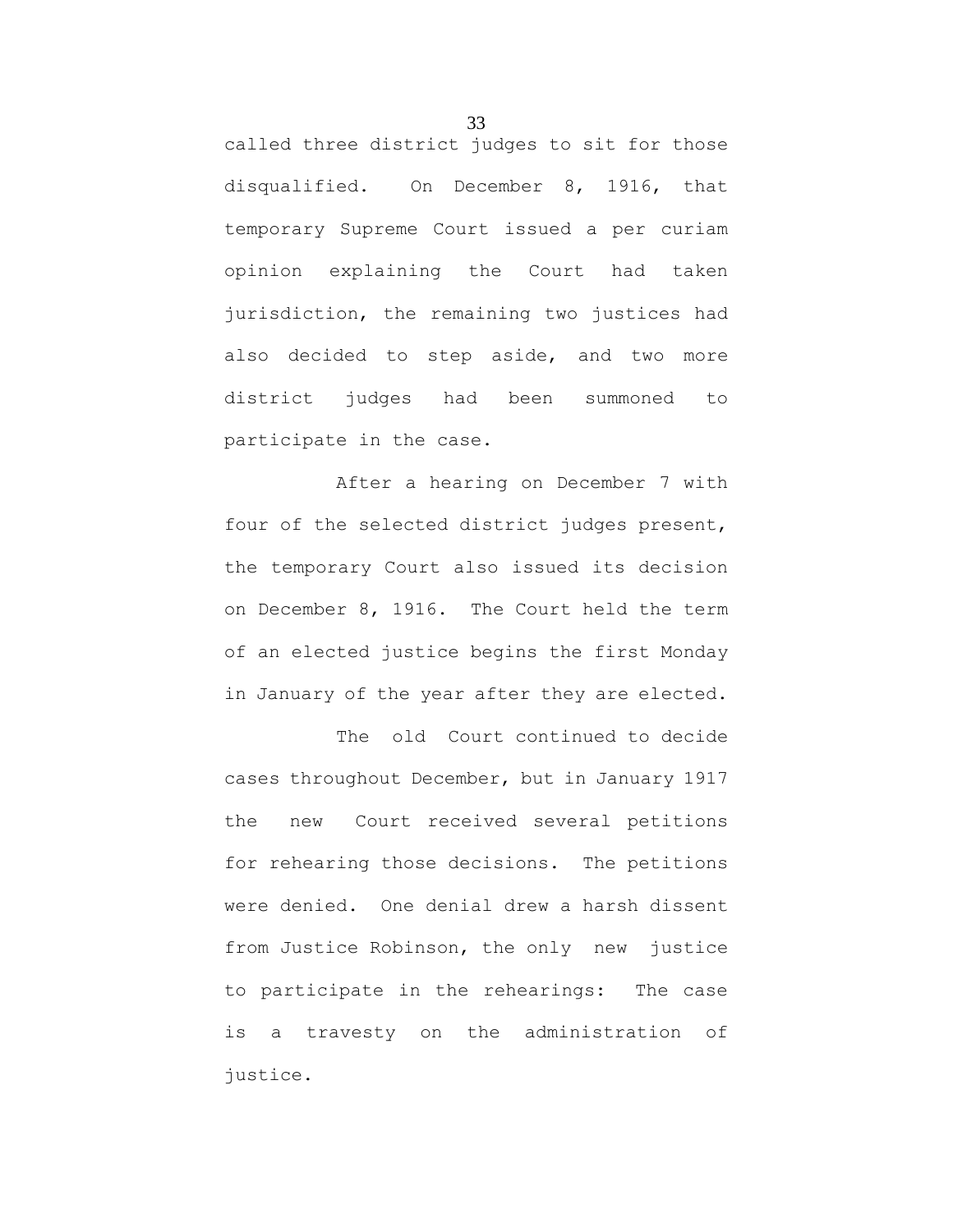34 F.

## The NPL's Justice Robinson

Justice Robinson was a vivid figure who enjoyed a distinctive career on the Court. He was a veteran of the Civil War and was seventy-five years of age when he took office. He had a full beard and looked like an Old Testament prophet. He was a large man, with flowing beard and an erect carriage.

In [Justice Robinson's] first year on the court, when he wrote the amazing total of forty-eight opinions of the court, thirtyone dissents with opinions, and twenty-nine concurrences with opinions (a total of one hundred and eight written opinions), only eight contained citations to case law. He had a colorful style, wrote with abandon, striking out in all directions, and wrote entertainingly. [H]e was well read and had an analytical mind and was well grounded in law. . . .

He was also well versed in the classics and the Bible, and often quoted both in his opinions. He decried the writing of long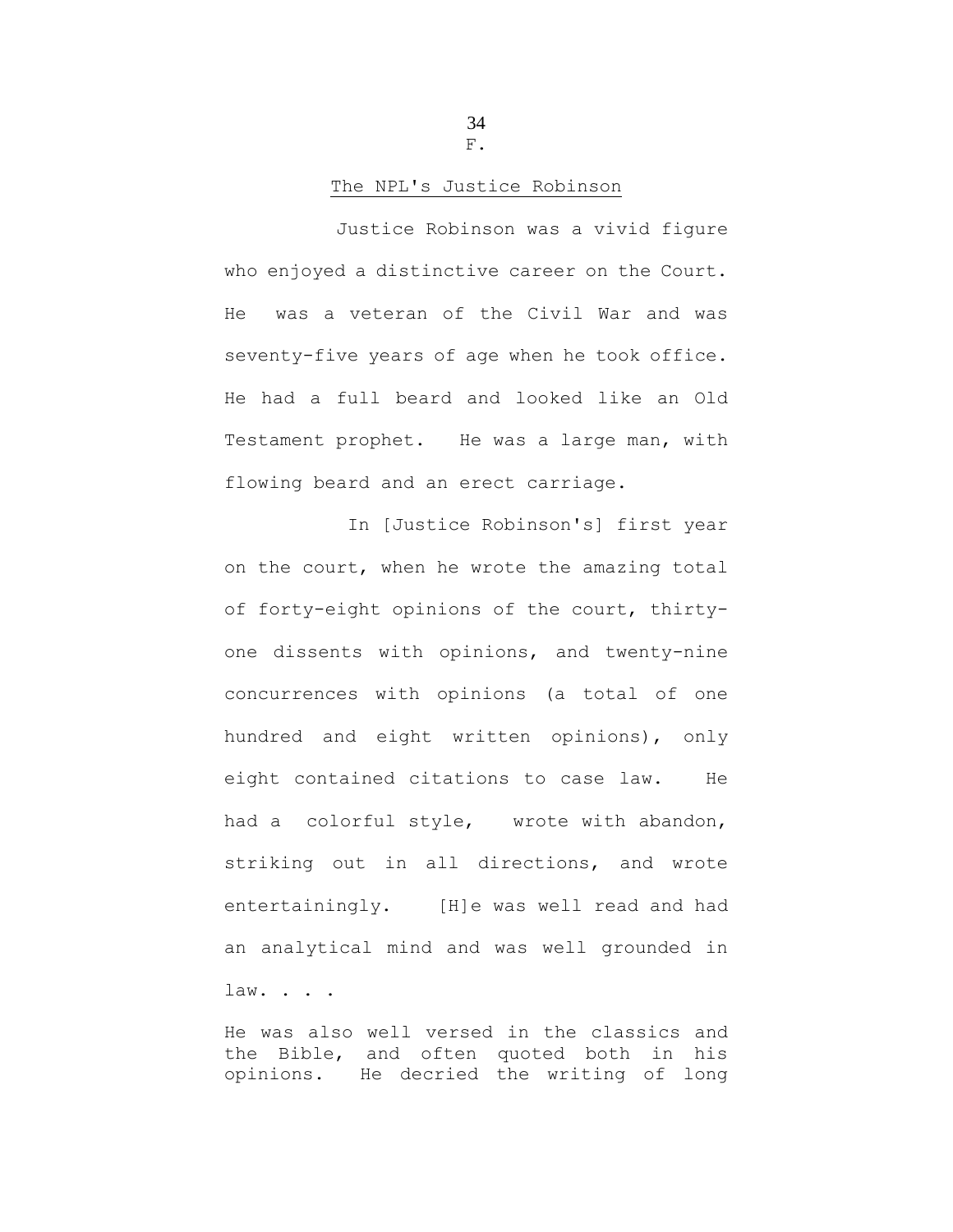opinions and citation of a long list of authorities. He used to take pride in the fact that his opinions rarely exceeded in length over two legal size pages of typewriter paper.

Yet, his eccentricities got him in

trouble with his colleagues.

Justice Robinson, . . . much to the dismay of his judicial brethern inaugurated the novel practice of publishing a weekly Saturday Night letter, in which he freely discussed the doings of the court in much the style of a Personal's column of a country weekly. His comments upon the merits and demerits of his colleagues were often annoying, and his habit of publicly prejudging cases before the court resulted in numerous clashes, particularly with [Justice] Bruce. [Justice] Robinson's rather queer and certainly unjudicial letters were not infrequently a source of some embarrassment to the League as well, but the old gentleman was not to be dissuaded from proving to the world that the state now had a truly democratic court in which pomp and ceremony had presumably given way to the substance of justice and a sort of neighborly informality.

When Justice Robinson felt an oral argument had gone too long, according to Supreme Court lore, he would put his hat on and turn his chair around so the speaker could only see the back of it with his hat above. Other justices have been too courteous to do that, even if they sometimes thought of it.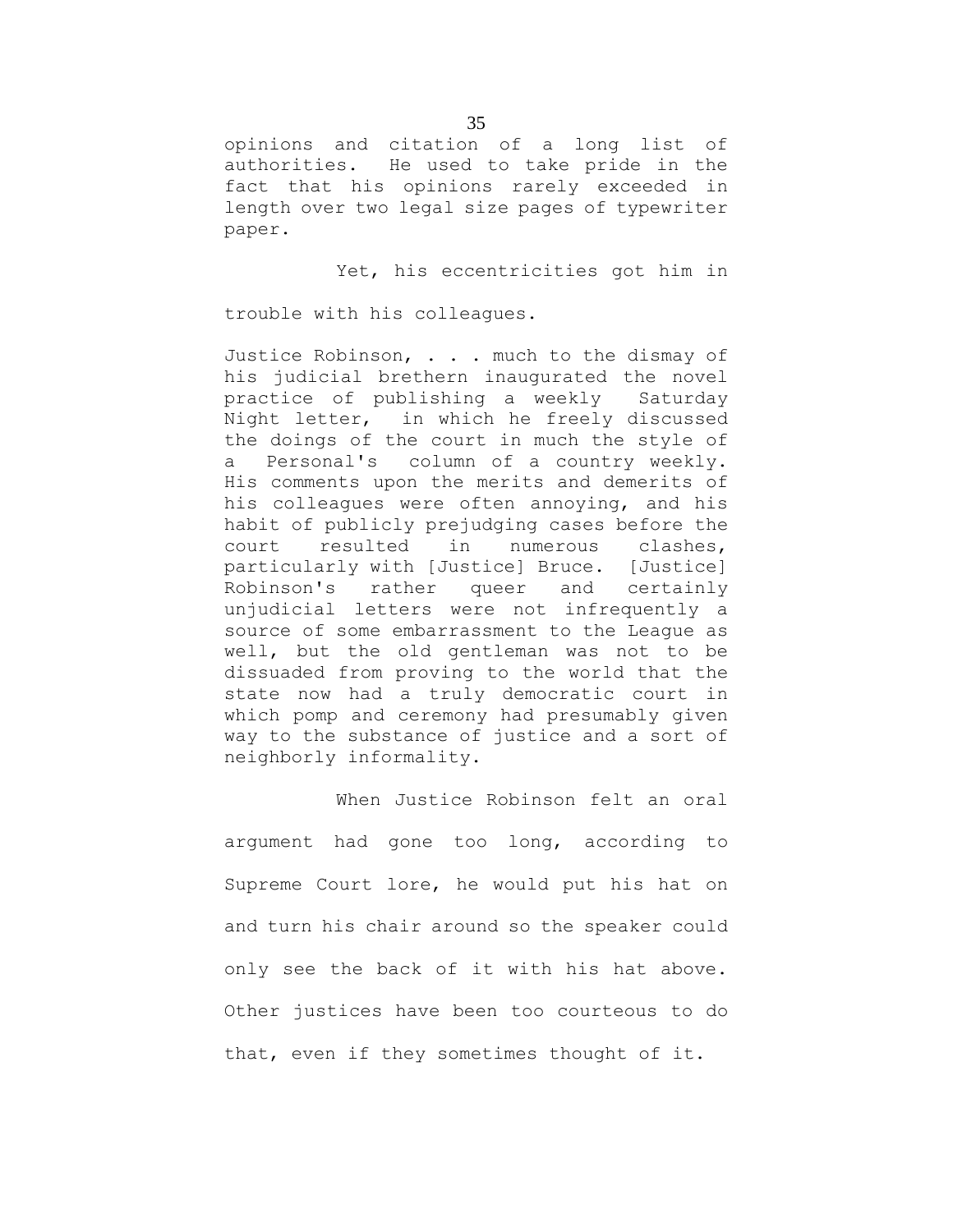State Bar Association acted on resolutions, offered by a committee appointed to take into consideration the question of a pronouncement . . . upon public questions involving the status of the legal profession in our state and other kindred questions. While the resolutions did not name Justice Robinson, they clearly censured his eccentric judicial

conduct:

We desire to place upon record the condemnation of this association, of the unethical acts of one of the judges of the supreme court, in publishing his opinions in the newspapers, long before the case is decided and before the official opinion of the court is filed in regular form.

The proposed resolutions drew a lengthy speech from Justice Bronson, the only justice present. Although somewhat impressed with the temperate manner in which the resolutions have been drawn, he protested:

[I]t does hurt you and it hurts the bench when you hear band[i]ed about the thought, in the words loosely said, that the bench of this state are not upholding the ethics of the

At its 1919 annual meeting, the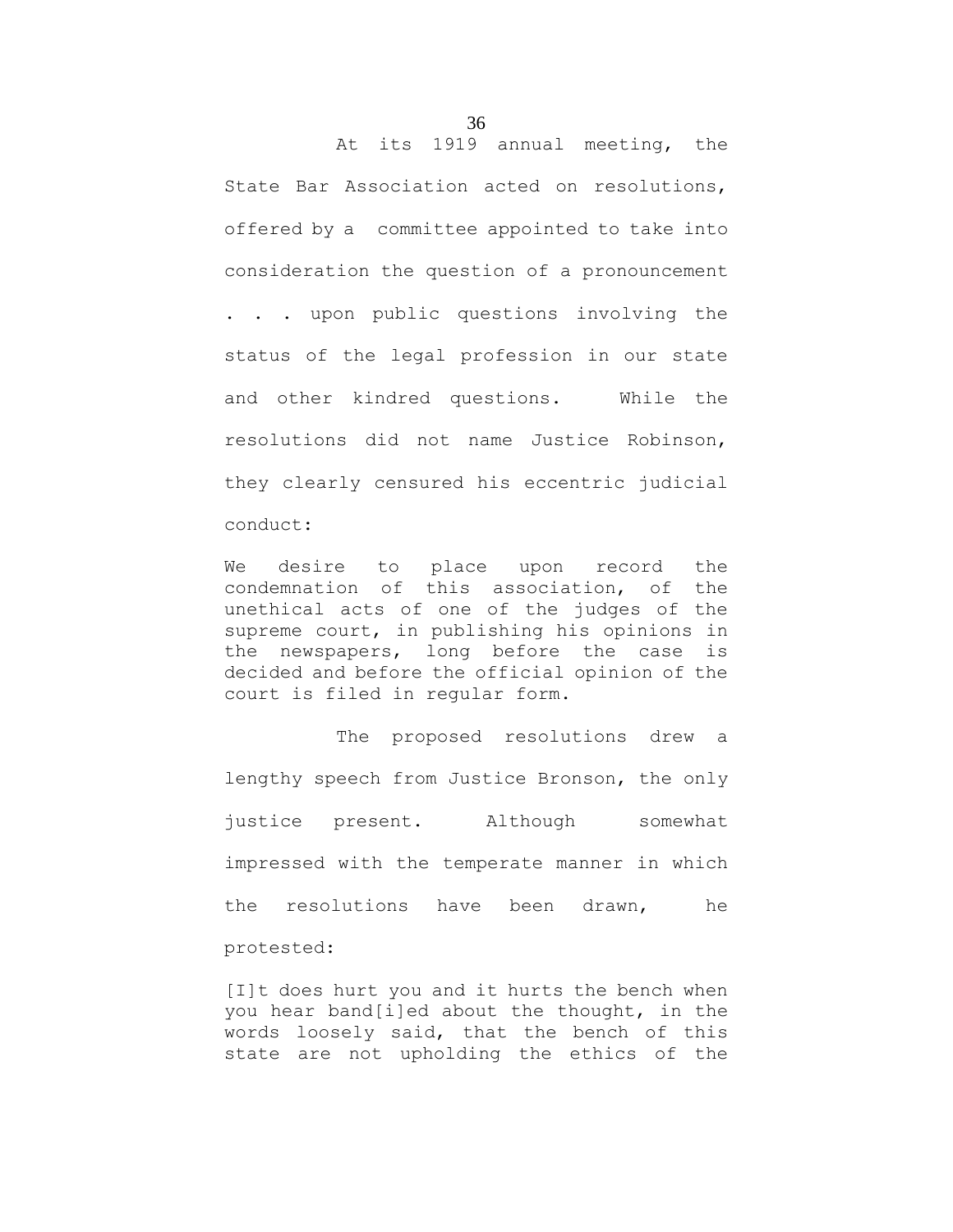profession or pursuing the high ideals well known in American and English jurisprudence. Justice Bronson declined to vote on the resolutions, but they were duly adopted after a somewhat extended discussion.

Justice Robinson (1917-1922) was defeated for reelection in 1922. Justice Grace (1917-1922) retired then. Justice Birdzell (1917-1933) was reelected in 1922 and 1928, but resigned November 1, 1933 to become general counsel for the Federal Deposit Insurance Corporation. Notwithstanding some political overtones, these three Justices certainly left a colorful legacy for the Court.

#### G.

#### The NPL's Constitutional Legacy

Still, the Nonpartisan League left an even more significant heritage for the Court. The League sponsored a constitutional amendment that still confines the Court's traditional power to declare legislation unconstitutional.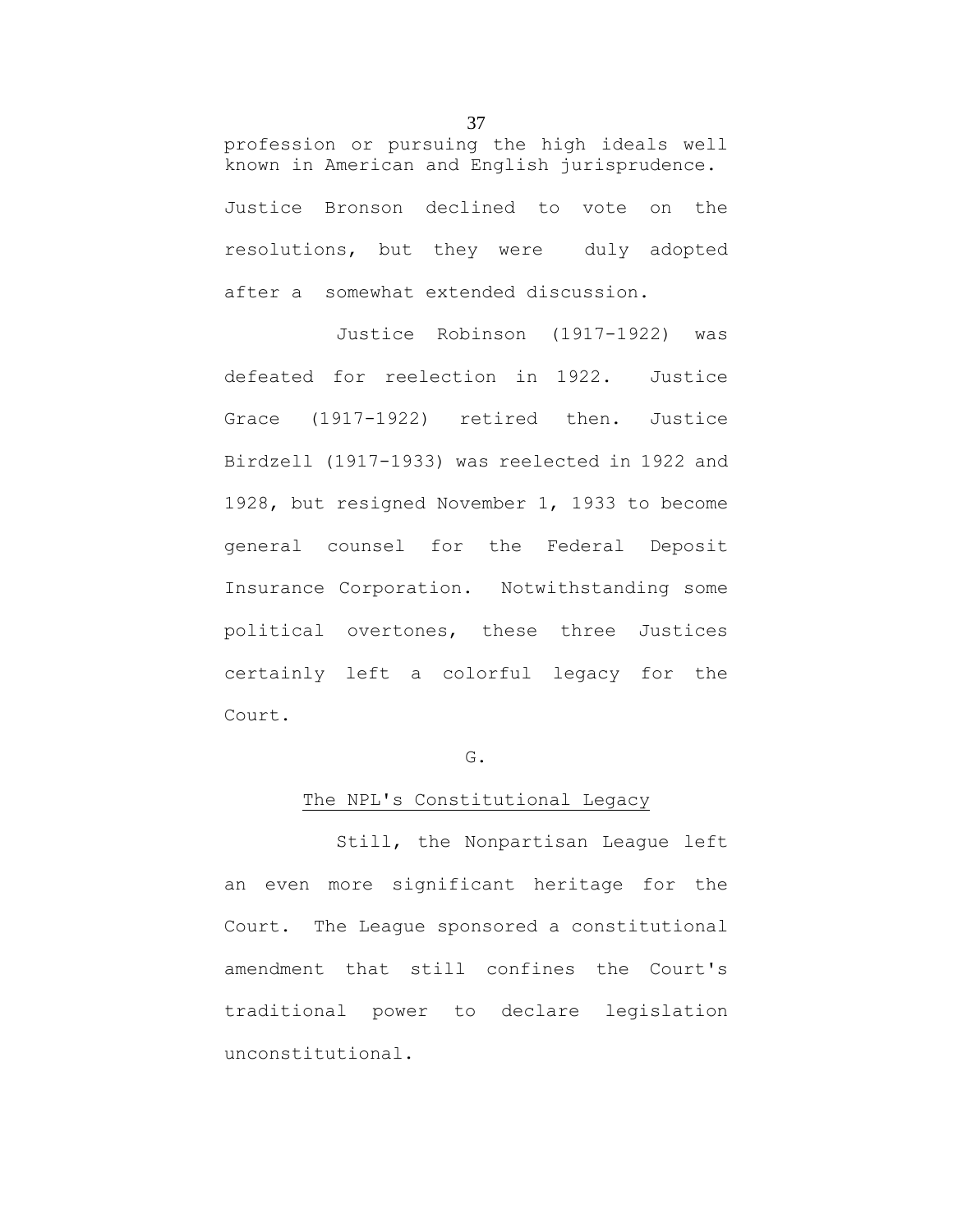The amendment came from a raft of constitutional changes in a single resolution introduced in the 1917 House of Representatives that was controlled by the Nonpartisan League. The League feared a Supreme Court, dominated by justices linked to its opponents, might invalidate important parts of its measures to aid farmers against business interests seen as antithetical. Among the organic changes introduced by the League, one was designed to prevent any legislation from being declared unconstitutional unless at least four of the judges shall so decide. The omnibus resolution passed the House by a vote of 81 to 28.

While the League controlled the House, the League's opponents controlled the Senate. The Senate killed the House's omnibus proposal three days later by a vote of 29 to 20, although four non-League senators voted for it. But non-League senators soon offered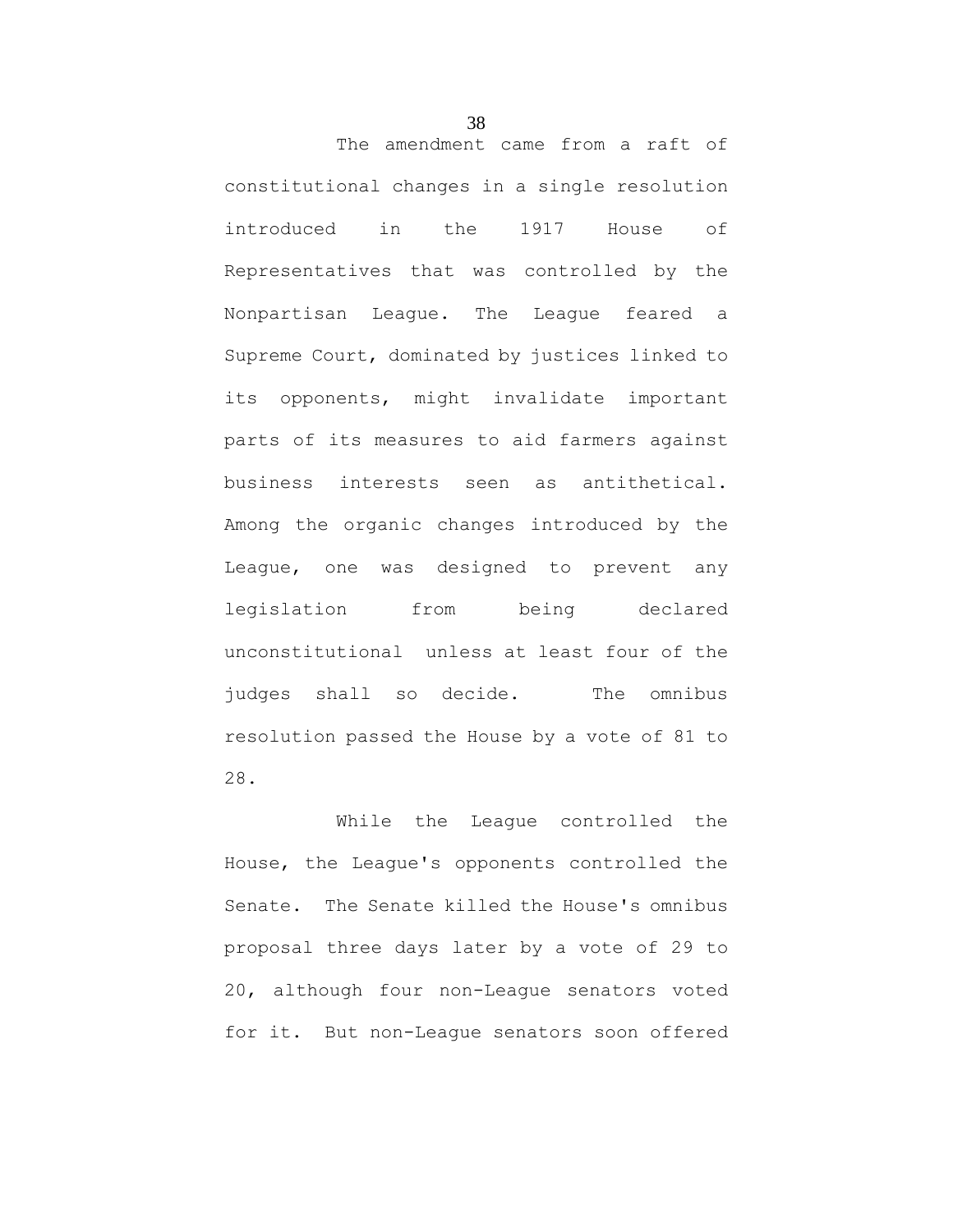individual resolutions for a number of the proposed changes.

Among the separate amendments submitted to voters was the one controlling how the Court could declare a law unconstitutional. At the general election in November 1918, the people approved the amendment prohibiting any legislative enactment or law of the state of North Dakota be[ing] declared unconstitutional unless at least four justices shall so decide. Despite later revision of the judicial article in other details, this limitation remains in the Constitution.

In some instances, this limitation has saved a law that a majority of the Court believed unconstitutional although two of the five justices did not. In a recent case, a majority of the Court ruled: Because only three members of this Court have joined in this opinion, the statutory method for distributing funding for primary and secondary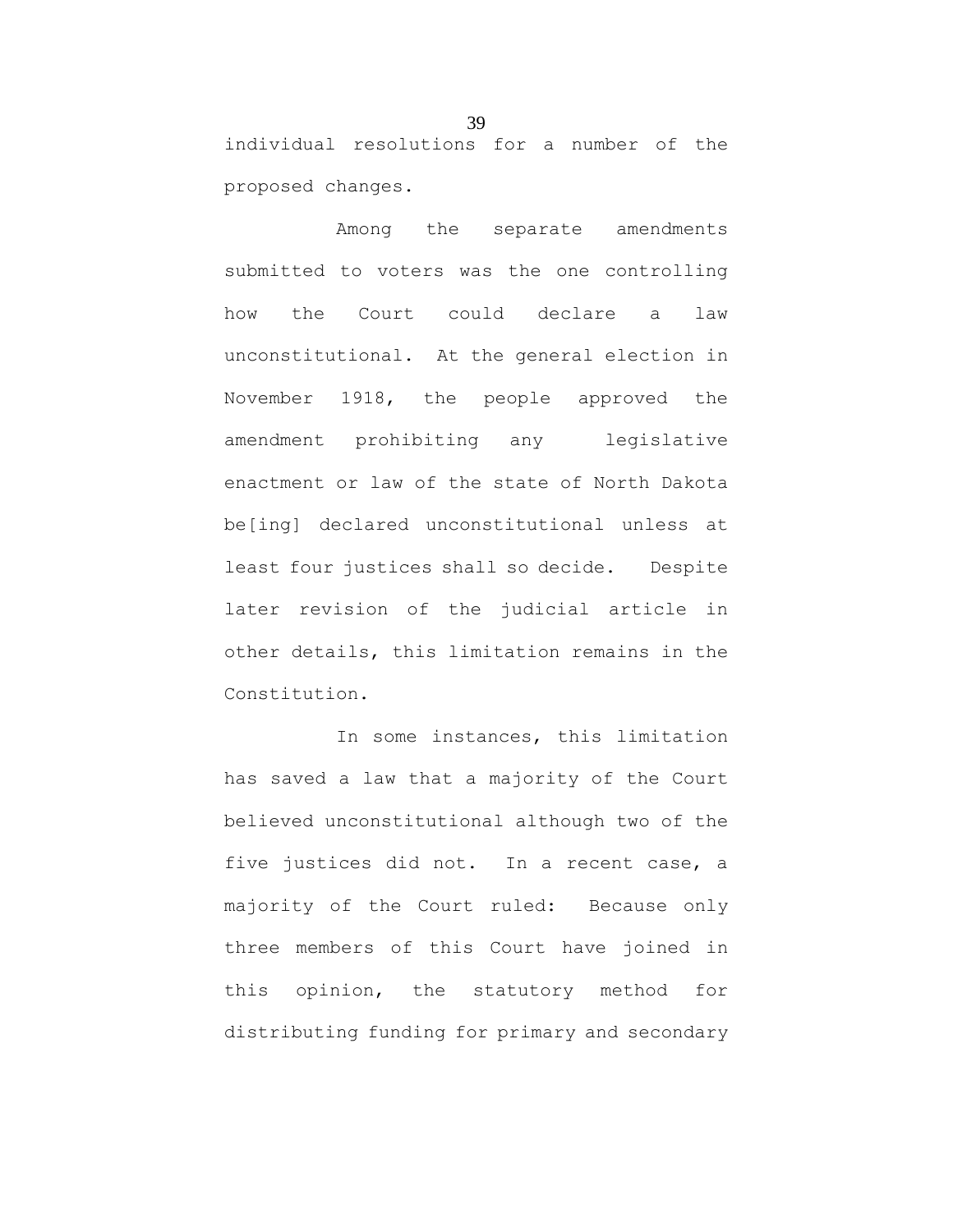education in North Dakota is not declared unconstitutional by a sufficient majority.

#### H.

#### Creating The Judicial Council

Beginning at least in 1924, an active State Bar Association encouraged establishment of a Judicial Council to be charged with the duty of ascertaining the state of judicial business, gathering statistical information [on] the work of the courts, examining rules of procedure, suggesting changes in administration, studying work of law enforcement officials and suggesting improvement, equalizing trial work, revising rules, and considering complaints against courts and their officers. In 1926, Chief Justice A.M. Christianson called such a meeting of all Supreme Court and district judges.

This first judicial assembly took place in Bismarck in May 1926. The State Bar Association heralded the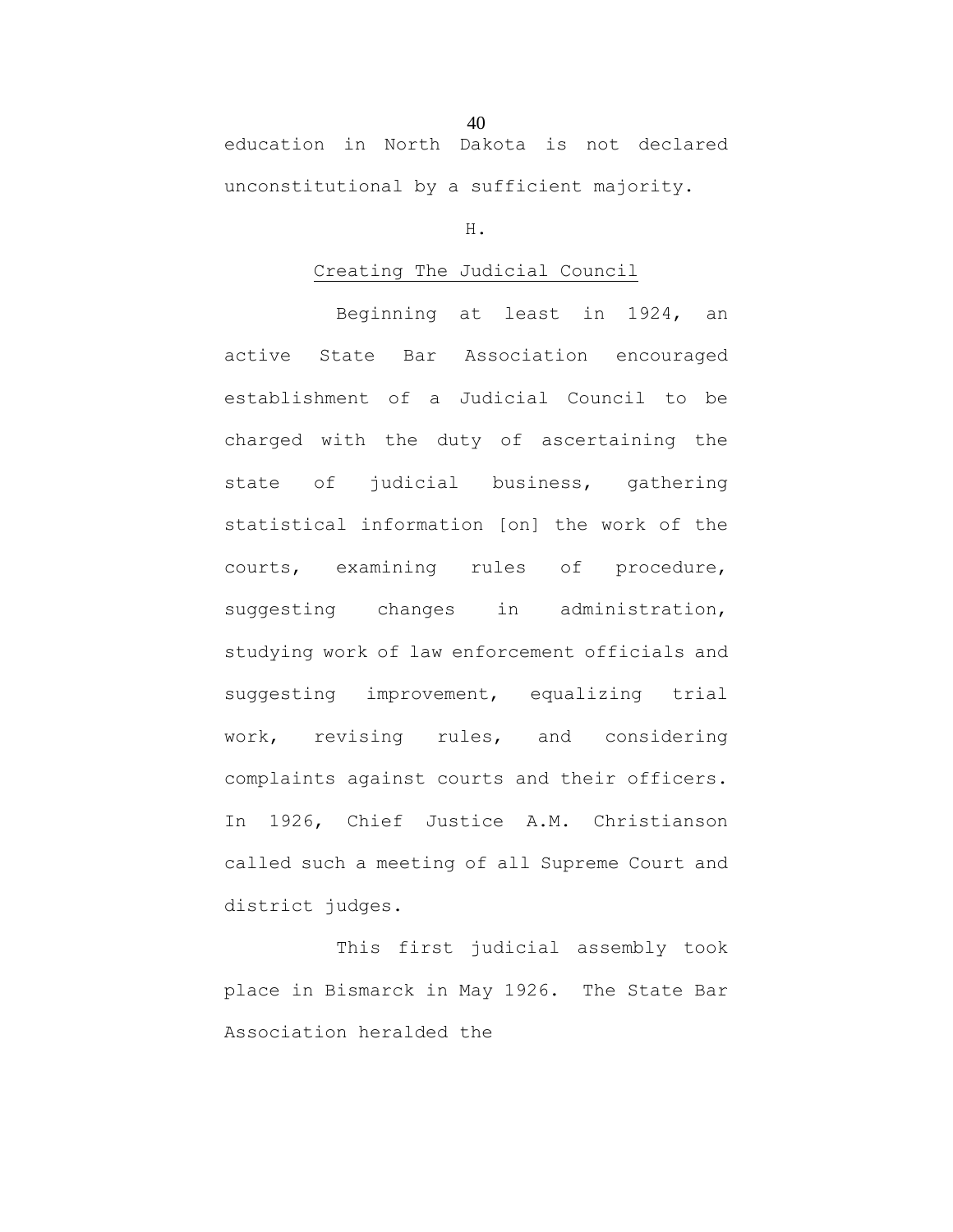great advantage in having a permanent official body organized to make a continuous study of the organization, rules, methods and practices of the courts of the state, the work accomplished and the results produced, to investigate the means adopted for the improvement of judicial administration [elsewhere], to devise such changes in procedure as appear suited to our needs and as may be given effect without legislative action, and to recommend to the legislative assembly such remedial legislation as is believed necessary to assure the more efficient administration of justice. . . . The interchange of ideas alone should be helpful in making for greater uniformity in practice of the trial courts and in settling uncertainty as to government rules.

The 1927 legislature formally authorized a Judicial Council to assemble twice a year to evaluate suggestions for improvement of the administration of justice, to recommend changes in procedures, and to coordinate continuing judicial education.

The 1985 legislature changed the assembly's name to the Judicial Conference. However, the legislature did not adequately fund the activities of the Judicial Council for its first half a century until Chief Justice Erickstad persuaded legislators to do so beginning in 1975.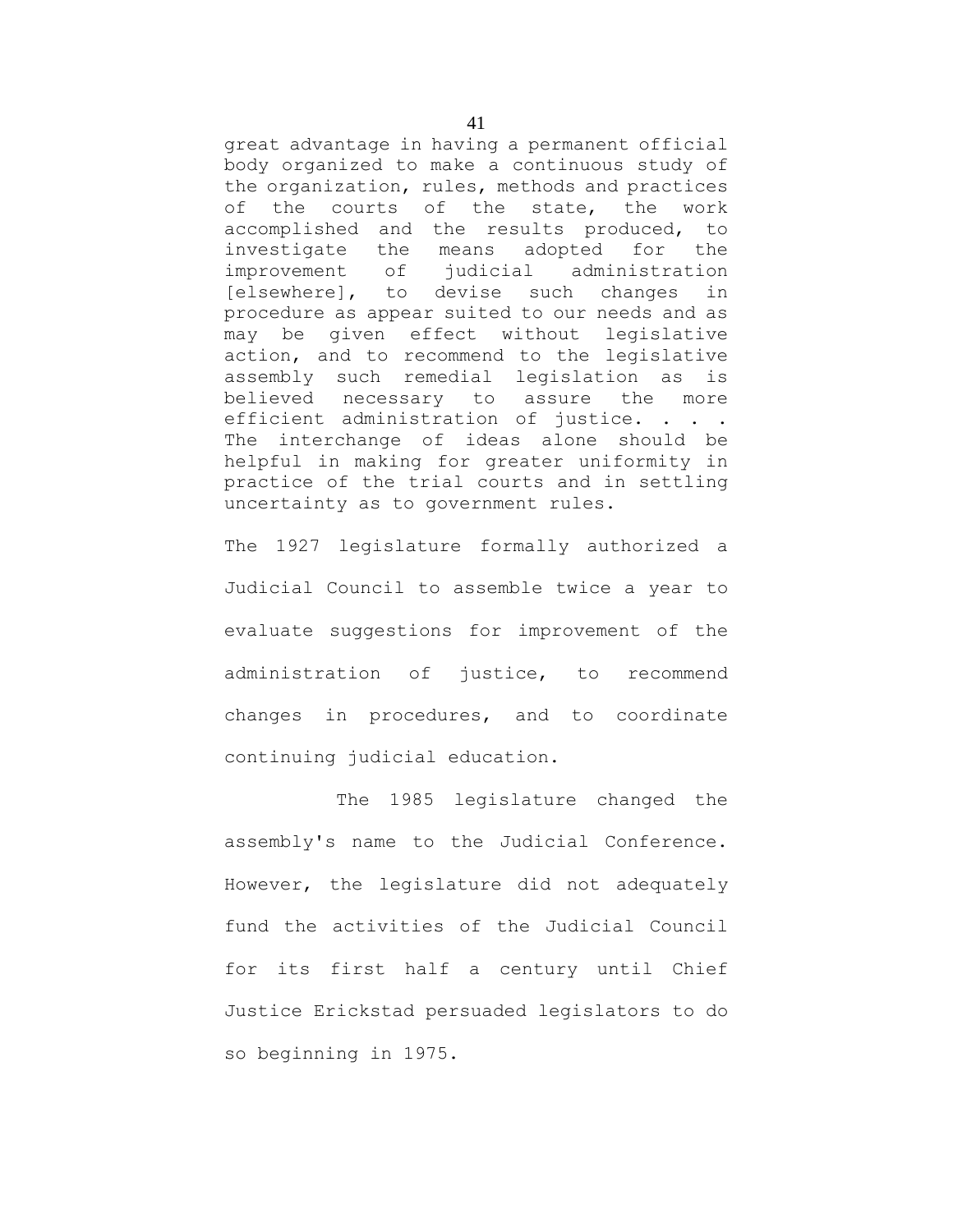By then, the Judicial Council had become instrumental in improving the judicial system.

I.

#### Ten Year Tenure

The 1889 Constitution set six-year terms for Supreme Court justices. One effort to extend the terms to ten years was rejected by the people in 1908. The 1929 legislature, however, proposed an amendment to extend all Supreme Court terms to ten years beginning with the 1934 general election. At the 1930 primary election, the people approved the tenyear terms that remain today. The longer terms significantly aid judicial independence.

# J.

# Justice Morris: Nazi War Crimes Judge

Like Justice Christianson, some other justices served additional public interests while on the Court. Justice James Morris gained national repute and helped develop international law by temporarily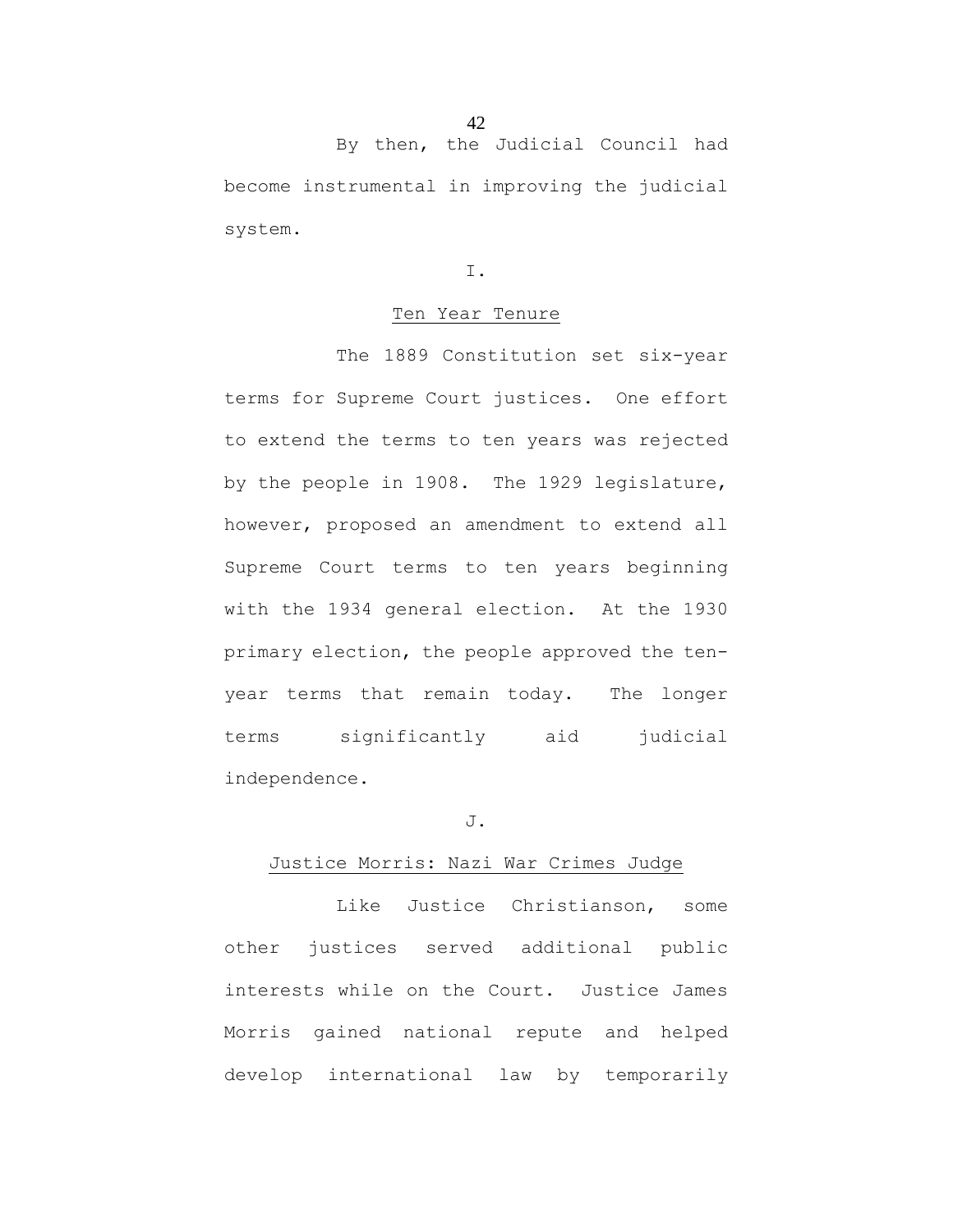leaving the Court to judge a War Crimes trial in Germany not long after World War II.

Justice Morris was born in a sod house outside Bordulac, North Dakota, but finished his high school, college and law school educations at Cincinnati, Ohio, before coming back to Carrington, North Dakota to practice law. After military service in World War I, he returned to his Carrington law office, served as Foster County states attorney for four years, and later moved to Jamestown to practice. After election and service as North Dakota Attorney General from 1929 through 1932, he ran for the Supreme Court in 1934 against Justice George Moellring (1933-1934). Justice Morris won the election to begin three decades on the Court.

In 1947, Justice Morris took a leave of absence for a year to serve at Nuremberg, Germany, on an American War Crimes Tribunal for the trial of 23 officials of I.G. Farben Industries. Farben, a giant industrial cartel with holdings of more than 880 firms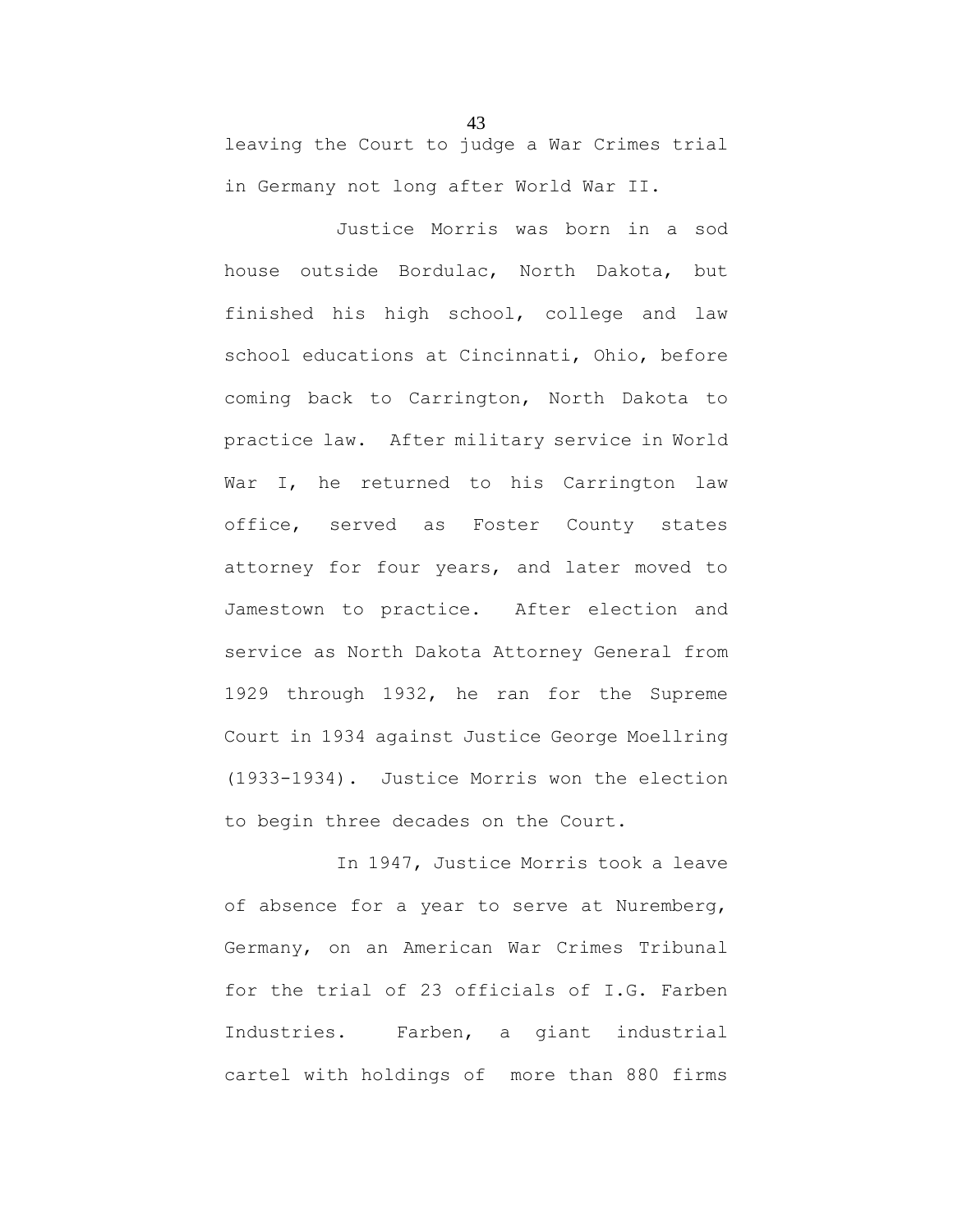throughout Europe, Africa, North and South America, [and] east and west Asia, manufactured chemicals and munitions for Hitler's war machine. After World War II, the victorious Allies charged twenty four directors and officers of Farben with War Crimes.

All the Farben officials were charged with crimes against peace by preparing and waging an aggressive war against other countries and by conspiring to do so; with war crimes by plundering property and deporting people from occupied countries; and with crimes against humanity by enslaving, mistreating and murdering conscripted civilians to operate its factories at concentration camps, including Auschwitz with its deadly crematoriums. Four Farben officials were also charged with membership in the SS , an organization declared criminal by the prior International Military Tribunal.

Justice Morris was named a War Crimes judge by President Truman and assigned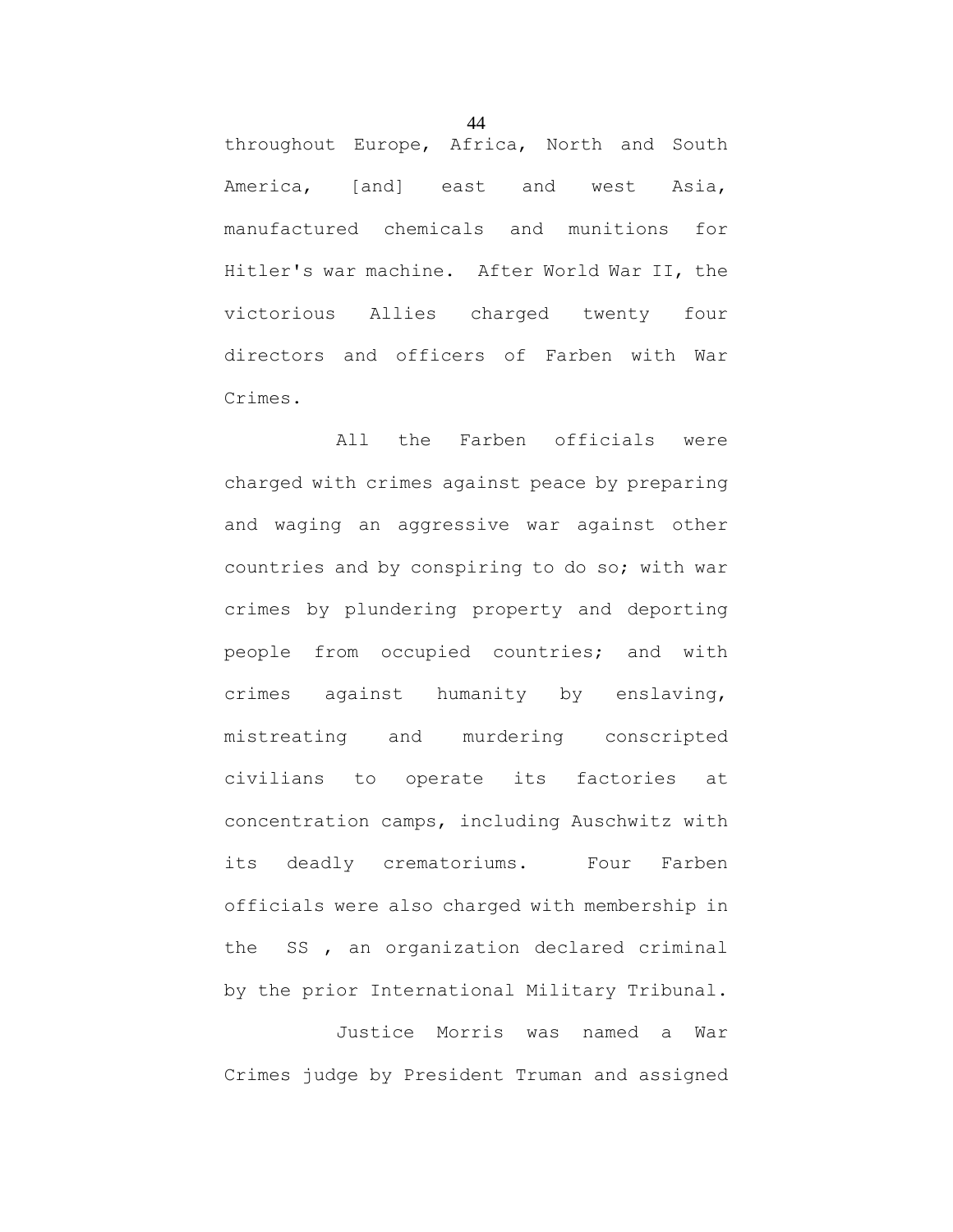by General Lucius D. Clay, American Military Governor in Germany, to the panel of judges on American Military Tribunal No. VI for the Farben trial. He [felt] especially fortunate to be assigned to the Farben case, which he feels will be a landmark in international jurisprudence.

One of the lead prosecutors in the case, Josiah E. DuBois, Jr., wrote a book about this trial of The Devil's Chemists. DuBois was an American lawyer who had seven years prior experience, mostly at the U.S. Treasury Department, in dealing with Farben through seizure of its assets in the western hemisphere during the war. DuBois's book was critical of the outcome and of Justice Morris's impact on the trial.

The prosecutor's opening statement outlined the case they hoped to prove against the Farben officials:

In 1940 the defendants as officers and managers of the huge I. G. Farben industrial empire, planned the construction of a fourth synthetic rubber plant which was vitally necessary if the war was to be long continued.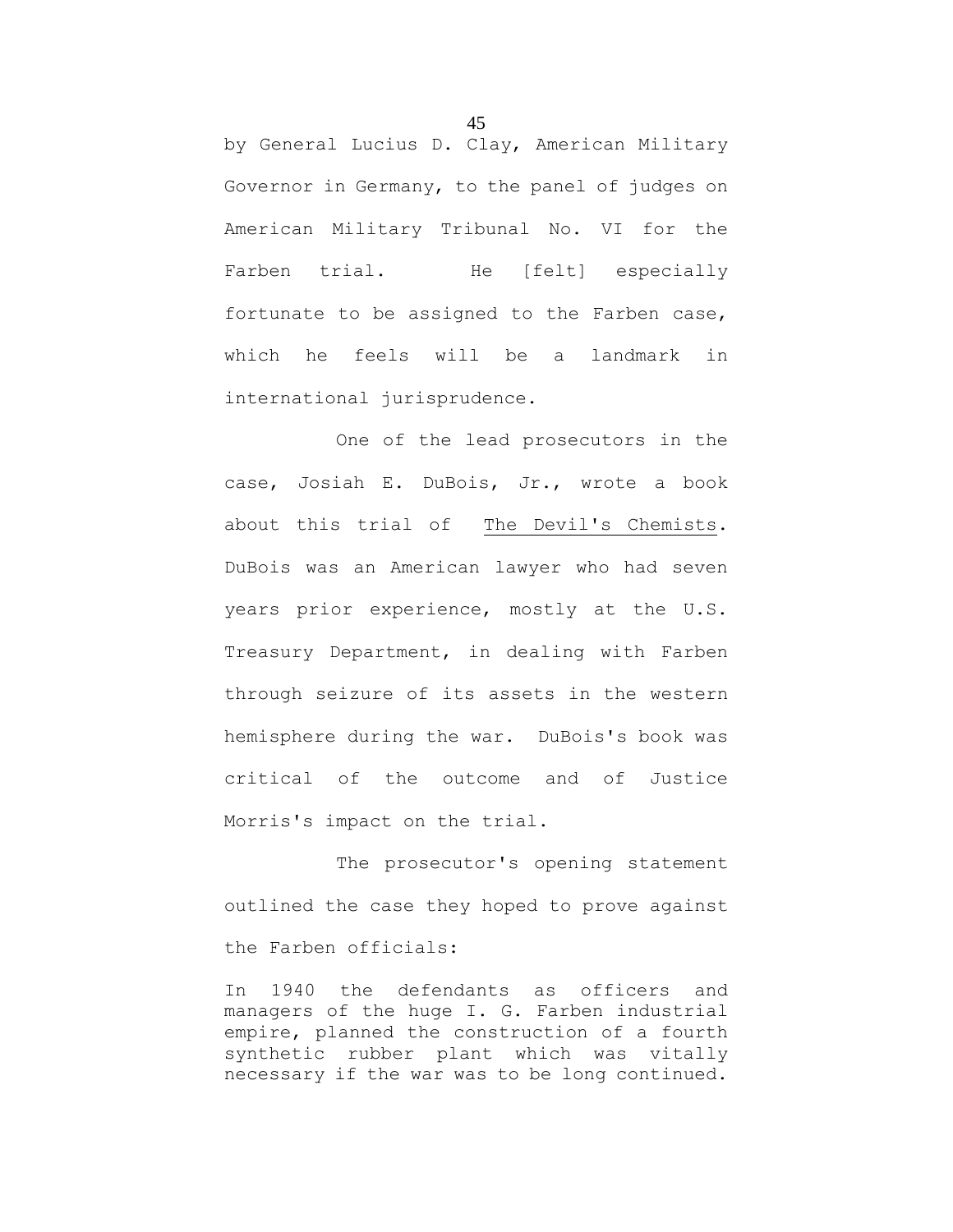The site selected was Oswiecim, Poland, known to the Germans as Auschwitz. Here one of the largest, if not the largest concentration camp had been erected by Himmler. They desired the use of concentration camp inmates to provide the labor for building and operating the plant. Himmler for a price furnished the inmates of his camp who slaved and died to build the buna rubber factory. It is a revolting story of brutality, starvation and murder. In 1945 I. G. Farben had more than 100,000 slave laborers assigned to it. This represents the number used at a given time and does not take into consideration the tremendous turnover brought about by death and exchange. I. G. Farben built its own concentration camp with SS guards and all the usual trappings. They received their slaves from the notorious Rudolf Hoess, Commandant of the Auschwitz Concentration Camp, who personally estimated that at least 2,500,000 inmates were executed in its gas chambers and destroyed in its crematories, and that another half million died of starvation and disease. Farben officials were familiar with and acquiesced in the program. The life span of a slave worker averaged three months. They included Norwegians, British, Dutch and many other nationalities. It is estimated that Farben's concentration camp and the buna plant alone claimed the lives of 25,000 persons. Exhaustion, malnutrition, freezing and atrocious brutality were the main causes of death. Those sustaining serious injuries or slow healing incapacities were selected for gassing. These are only some of the things that I. G. Farben and other industrialists did. It is for such offenses and atrocities that the industrialists have been called upon to defend themselves in a Tribunal administering international law. The prosecutors were not entirely successful

in their proof.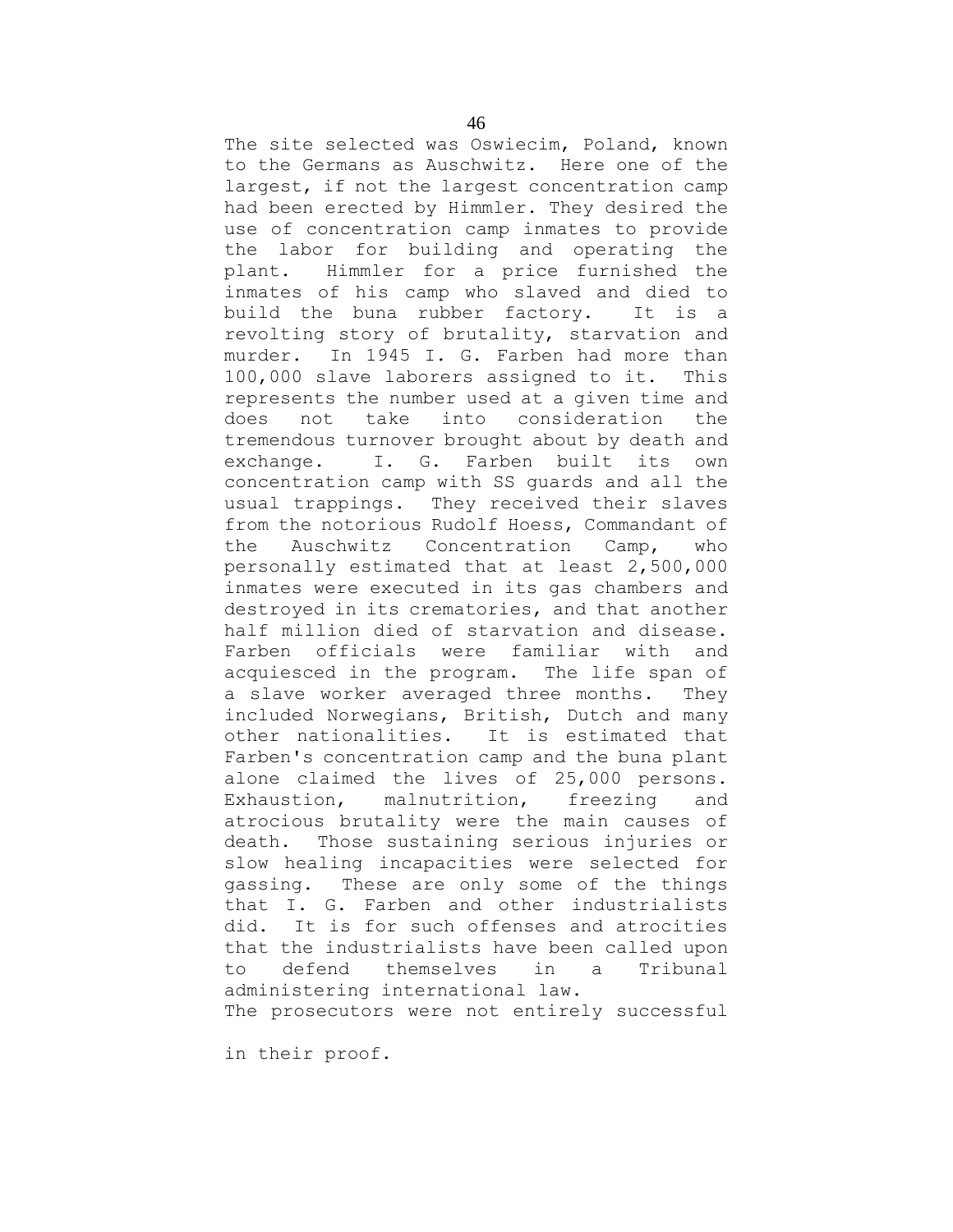# From the start of the trial on

August 27, 1947, DuBois felt particularly

irritated by Justice Morris.

His gray head half a plane above [presiding] Judge Shake and a full plane above the other two judges (who bent studiously over the bench), Judge Morris' attention wandered from one dark-paneled wall to the other. Still, I had seen judges who took in evidence while they gave every appearance of being asleep. When on rare occasions the Tribunal had paused to look over a document in open court, Morris finished before the others; then his head would snap up and he would look for a moment as if someone had just seen him sit on a cocklebur. A justice of the supreme court of North Dakota, Morris was a judge's judge in many ways, used to reading summaries prepared by assistants, and probably several years removed from the slow exasperating drama of trials at this level.

DuBois complained that Justice Morris repeatedly questioned the pace of the prosecutors' presentations and the relevancy of much of their evidence.

It was a long and ponderous trial.

The trial finally ended on May 12, 1948, after having exhausted all concerned in 152 trial days. There had been 189 witnesses. The transcript was almost 16,000 pages long. Over 6000 documents and 2800 affidavits had been introduced into evidence. In addition, there had been a multitude of briefs, motions, rulings, and other legal instruments incidental to such a proceeding.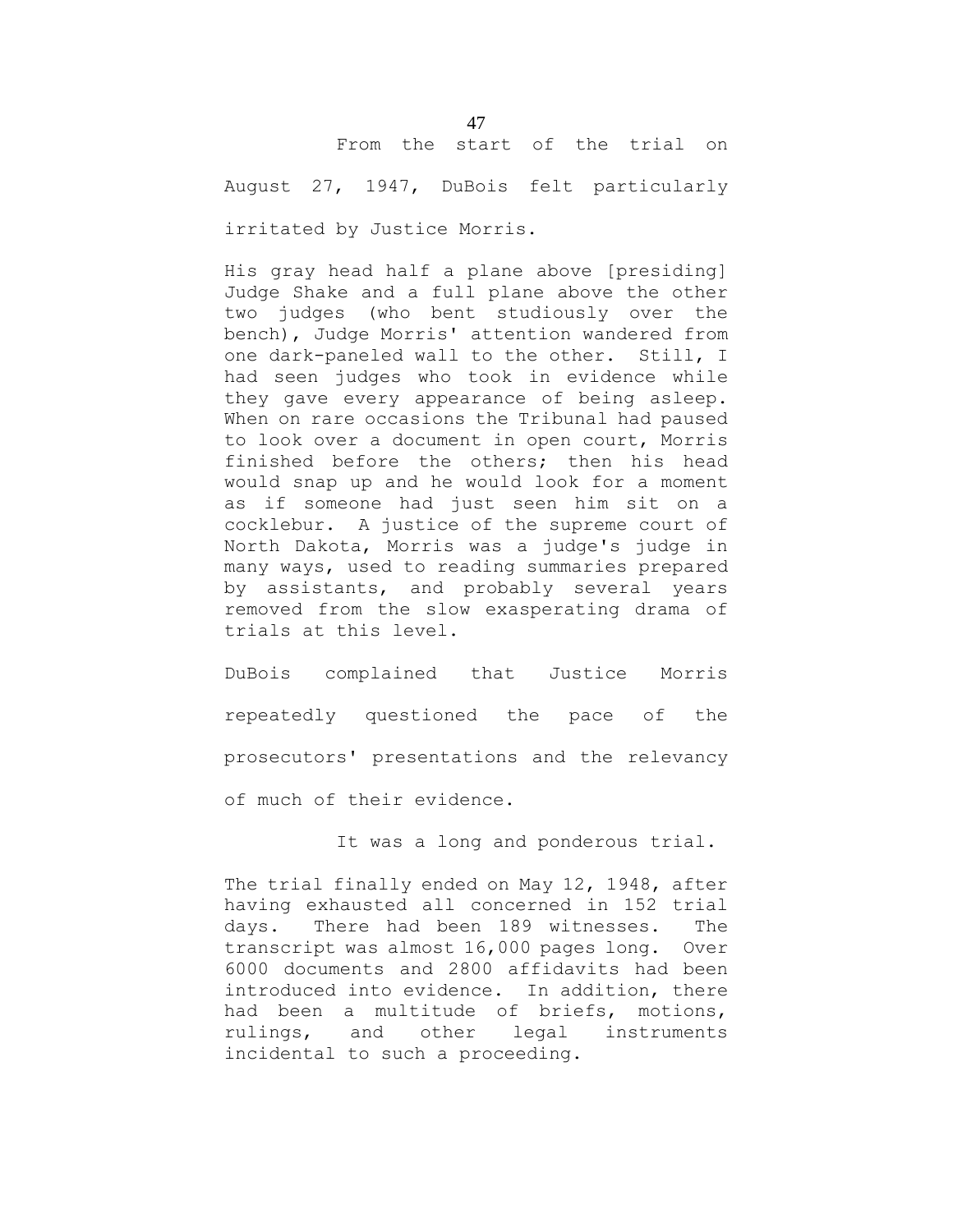An intellectually divided and emotionally drained court faced the task of carving from the huge record a legally valid and historically meaningful decision. On July 29, 1948, almost a year after the trial began, the court convened to read its opinion, render its verdict, and sentence the guilty. The Tribunal majority (presiding

Judge Shake, a former Indiana Supreme Court Justice, and Justice Morris) acquitted all 23 defendants (one was too ill for trial) of complicity in carrying on an aggressive war; acquitted the few defendants accused of membership in a criminal organization; and acquitted ten defendants of all crimes. The Tribunal majority found eight guilty only of plundering; four guilty only of slavery; and found one guilty of both plundering and slavery. The third judge, Judge Hebert, Law School Dean at Louisiana State University, announced that he differed on many points, and added that he would file separate opinions later, including a dissent on the slave-labor count. The Tribunal majority sentenced those convicted to imprisonment for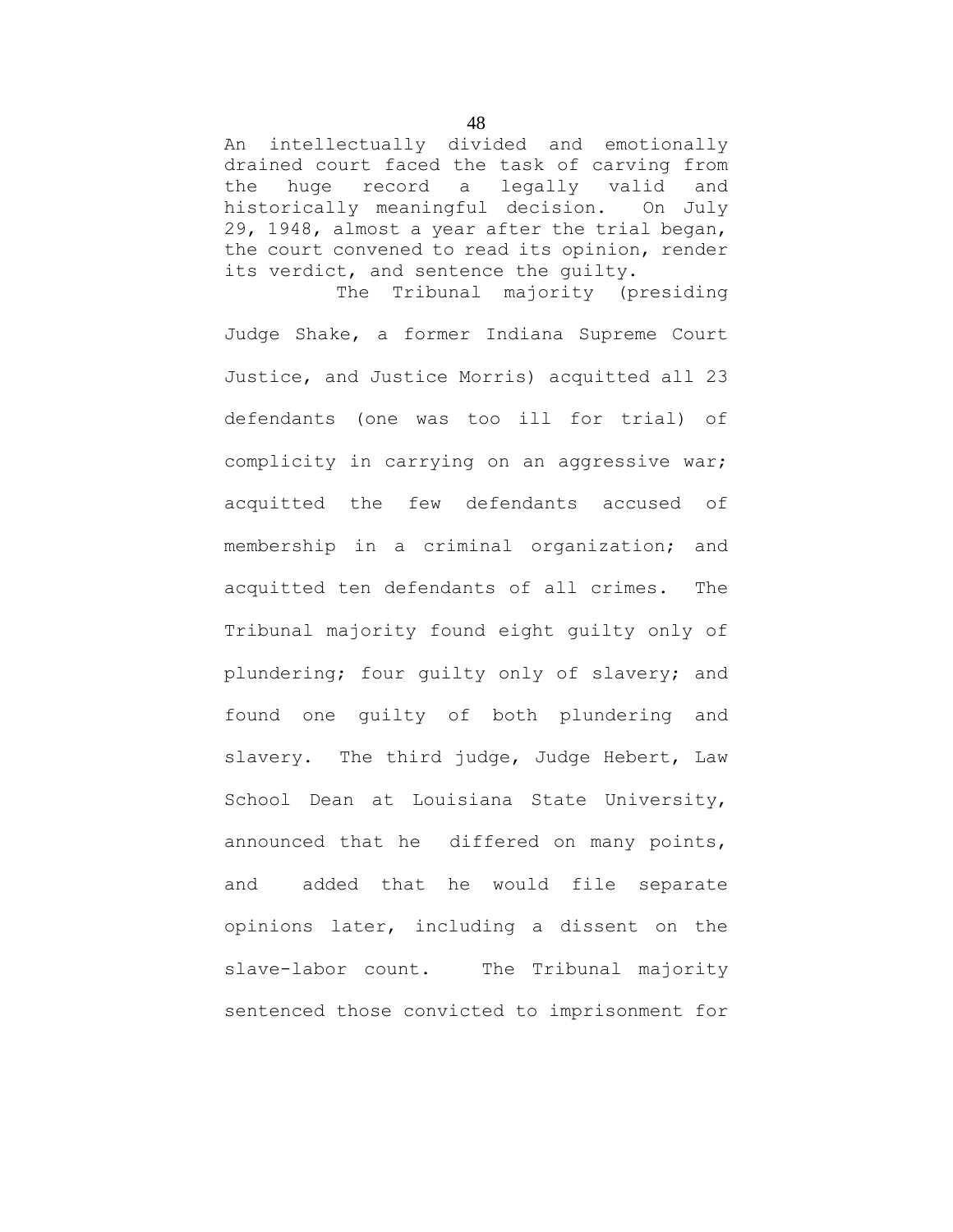periods varying from one and one-half years to eight years.

The prosecutors were immediately irate: The sentences were light enough to please a chicken thief, or a driver who had irresponsibly run down a pedestrian. Prosecutor DuBois believed: It was clear now that, from the first, the court had been split in two, with Morris and Shake on one side, Hebert and [alternate Judge] Merrell on the other.

More than four months later, after all the judges had returned home, and with help from alternate Judge Merrell, an Indiana lawyer, who participated in the trial but not the judgment, Judge Hebert filed a separate 114-page opinion. Judge Hebert explained his partial concurrence:

I concur in the acquittals on charges of planning and preparation of aggressive war. I concur, though realizing that on the vast volume of credible evidence, a contrary result might as easily be reached by other triers of the facts who would be more inclined to draw the inferences usually warranted in criminal cases. The issues of fact are truly so close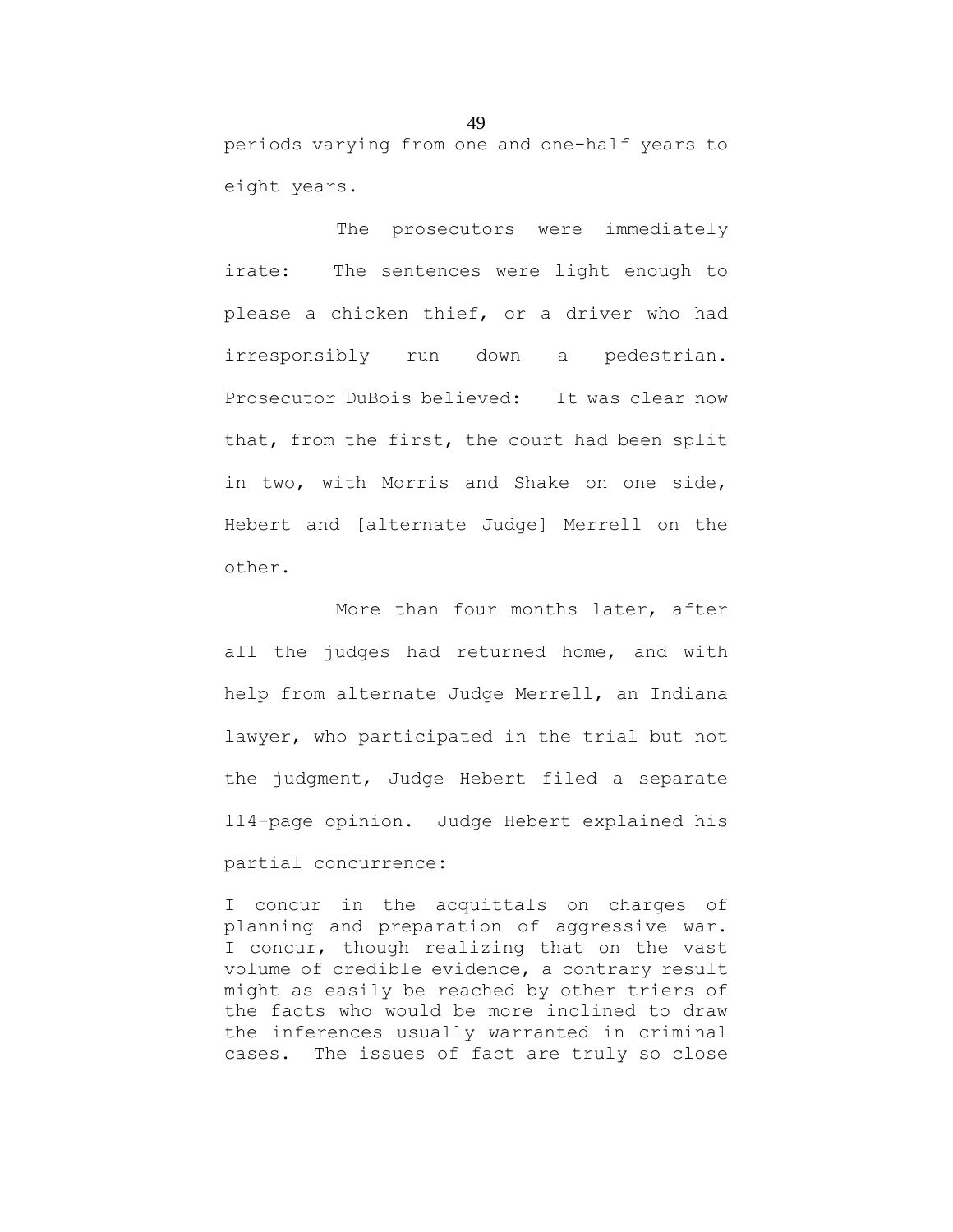as to cause genuine concern whether or not justice has actually been done.

While concurring in the acquittals, I cannot agree with the factual conclusions of the Tribunal. I do not agree with the majority's conclusion that the evidence falls far short.

In his dissent, Judge Hebert explained he would have convicted most of the

officials of slavery:

Utilization of [slave] labor [by Farben] was approved as a matter of corporate policy. To permit the corporate instrumentality to be used as a cloak to insulate the principal corporate officers who approved and authorized this course of action from any criminal responsibility therefor is a leniency in the application of principles of criminal responsibility which, in my opinion, is without any sound precedent under the most elementary concepts of criminal law. . . . The evidence shows Farben's willing cooperation in the utilization of forced foreign workers, prisoners of war and concentration-camp inmates as a matter of conscious corporate policy.

Justice Morris summarized the

effect of this split decision on the most

controversial charge, slavery:

[T]he members of the tribunal were unable to agree upon the inferences of guilt to be drawn from the fact of [board of directors] membership and authority . . . . [W]e were not able to agree whether necessity and the lack of opportunity to exercise moral choice was available as a defense or could only be considered in mitigation of the use of slave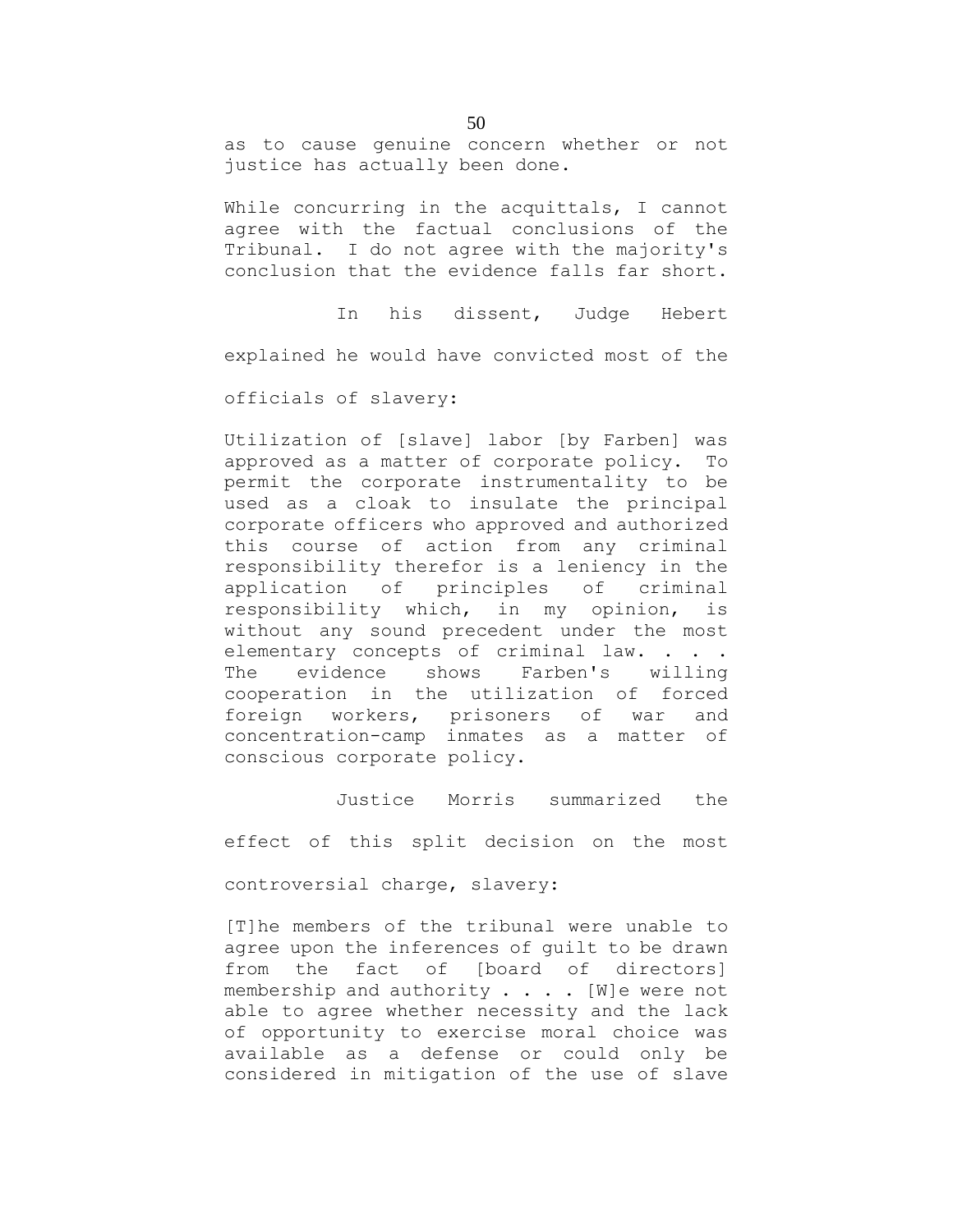labor. The result [on the slave-labor count] was the unanimous conviction of five defendants, including four members of the [board of directors], the unanimous acquittal of three defendants, and the acquittal of fifteen members [of the board] by a vote of two to one, Judge Hebert dissenting.

The prosecutors thought Justice Morris was preoccupied with the looming Russian menace, rather than concerned with the culpability of Nazi cohorts. DuBois believed the majority was unduly swayed by this growing fear of Russian Communism:

[W]hy had Judges Shake and Morris reacted as they did? I concluded that the reason must have been fear their own great fear of the trend of events in 1948.

But DuBois frankly confessed, while the prosecution couldn't understand Judge Morris' failure to grasp the evidence, we had our own doubts. DuBois also said, after the trial, he grew more tolerant of the two judges who went to Nurnberg more or less uninitiated. No doubt they were influenced somewhat by our foreign policy at that time, again referring to the sway of Russian Communism.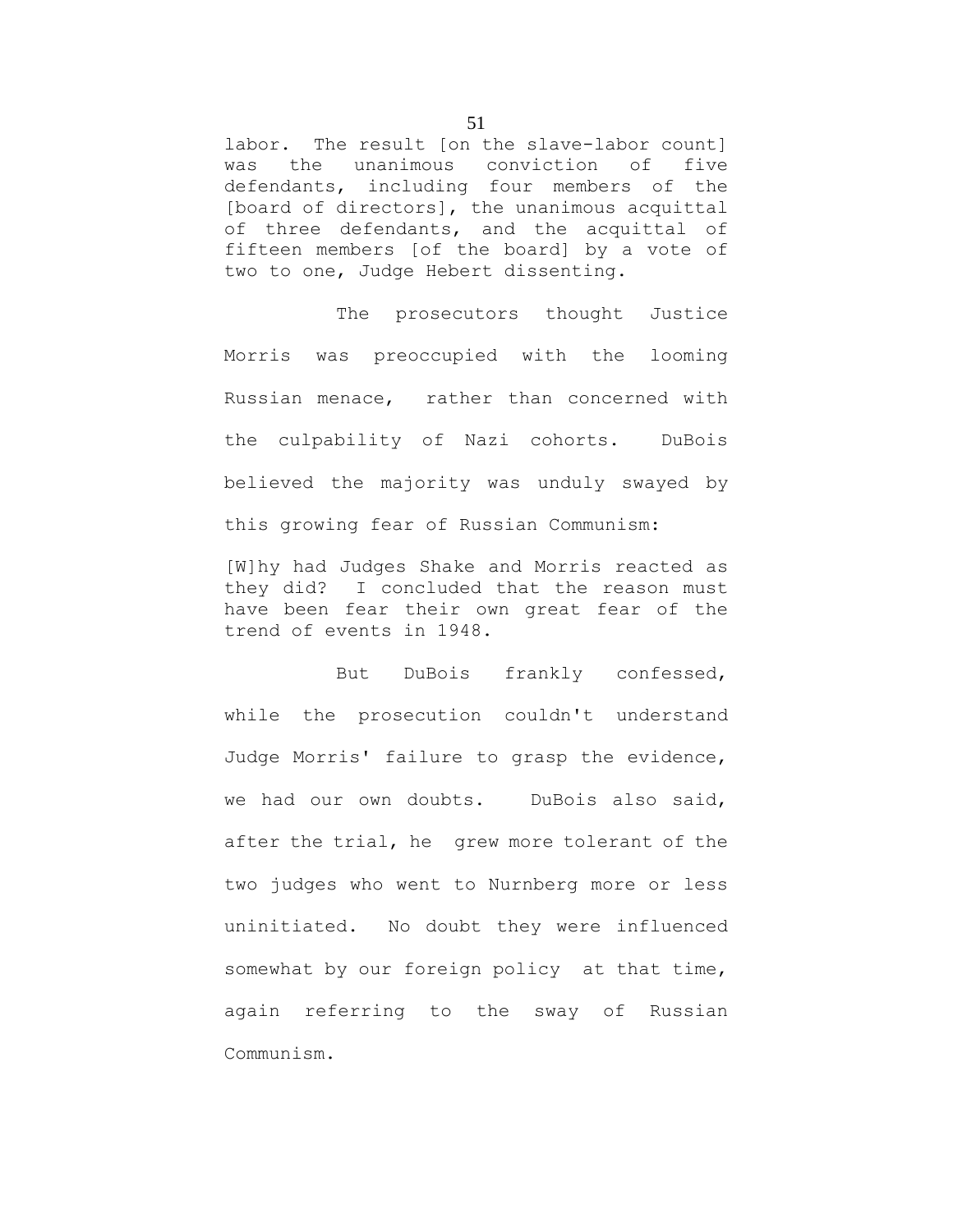# Despite DuBois's petty personal

criticisms, Justice Morris felt vindicated by DuBois's description of the trial and its outcome. Justice Morris explained why in a virtually unpublished letter to DuBois shortly after his book was published:

No longer need I apologize for or explain my part in the Nurnberg trials. You have, perhaps unwittingly, done me a great favor by furnishing a written record which, though erroneous and misleading in many details presents an over-all picture which I regard as highly complimentary.

. . . .

I am glad, too, that your book recognizes my appreciation of the Russian menace . . . .

By this remark, though, Justice Morris seems to confirm his Farben decision was affected by the prevalent foreign policy of that time, containing Russian Communism.

Justice Morris's letter continued with another remark about not creating dangerous precedents which would have been an impediment to the future foreign policy of our country :

> I know that you were greatly disappointed in the judgment and the sentences meted out. It would seem, however, that your disappointment was not well grounded since the defendants receiving the longer sentences were released long before those sentences expired and, as you point out in your book, pardon had terminated all sentences by 1951. It would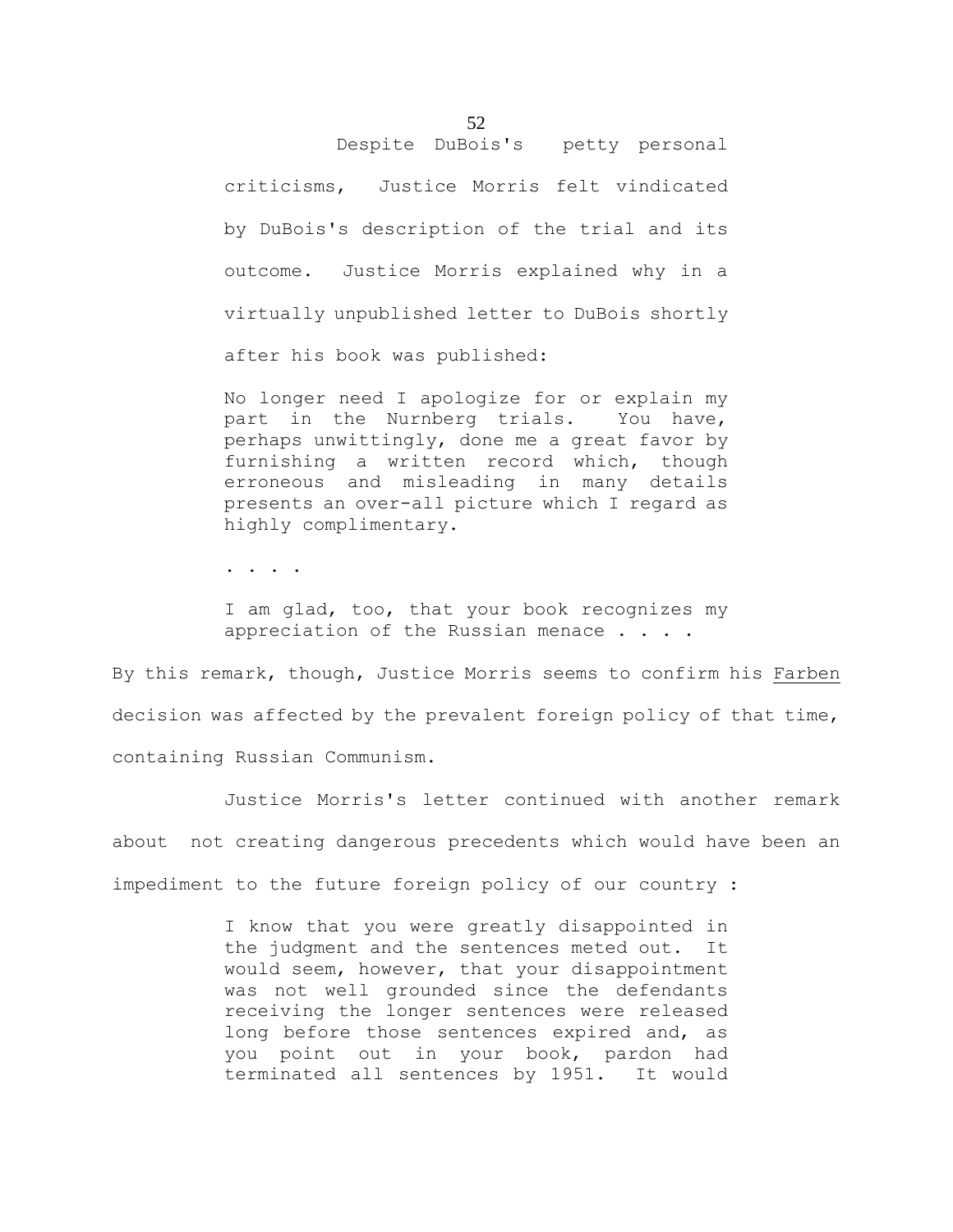seem, therefore, that the tribunal was entirely in step with the progress of history in the making and that we were wise in not creating dangerous precedents which would have been an impediment to the future foreign policy of our country. . . . The intervening years have proved that the Farben judgment was wise and just. I am indeed proud to have been one of the majority that brought about its rendition. Despite petty personal criticism, your book points out my position and my responsibility with regard to the decision. For that I am grateful.

Justice Morris was proud of the Farben decision and its precedential importance for international criminal law. He believed the trial will have some significance in the future development of international criminal law, even though he urged codification of an international criminal law.

Unquestionably Justice Morris's vote to convict some corporate officers of crimes against humanity contributed significantly to development of international law, whatever the fate of those guilty might have been. With war crimes again in today's headlines from events in eastern Europe, Justice Morris's precedent may have renewed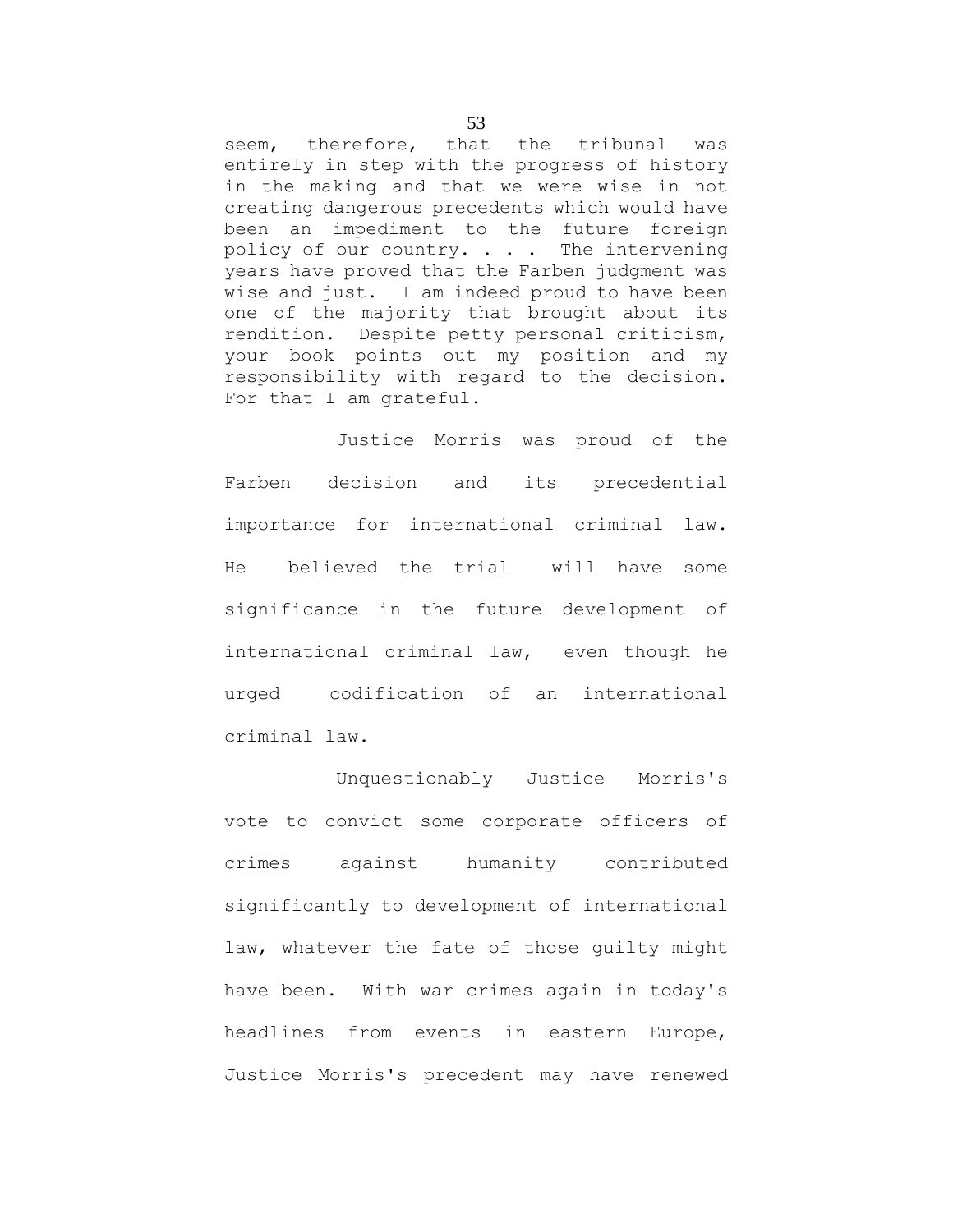relevance for the rule of international law in our times.

#### K.

#### The Farben War-Crimes Case Debate

The small disagreement over the outcome of the Farben case framed by DuBois's 1952 tirade and Justice Morris's nearly private response smoldered silently for over 25 years. But scholarly histories published in the last two decades have kindled a larger debate. It is anyone's guess why it took so long to subject the Farben trial to more scholarly scrutiny. But, for those who want to examine it in more detail, we briefly review the available literature on the Farben case.

The Farben trial got negligible attention in law reviews apart from Justice Morris's own straight-forward account in 1949, Major War Crimes Trials in Nurnberg. Besides DuBois 1952 polemic, The Devils's Chemists, (republished in 1953 as Generals in Grey Suits, ante at footnotes 174 and 182), at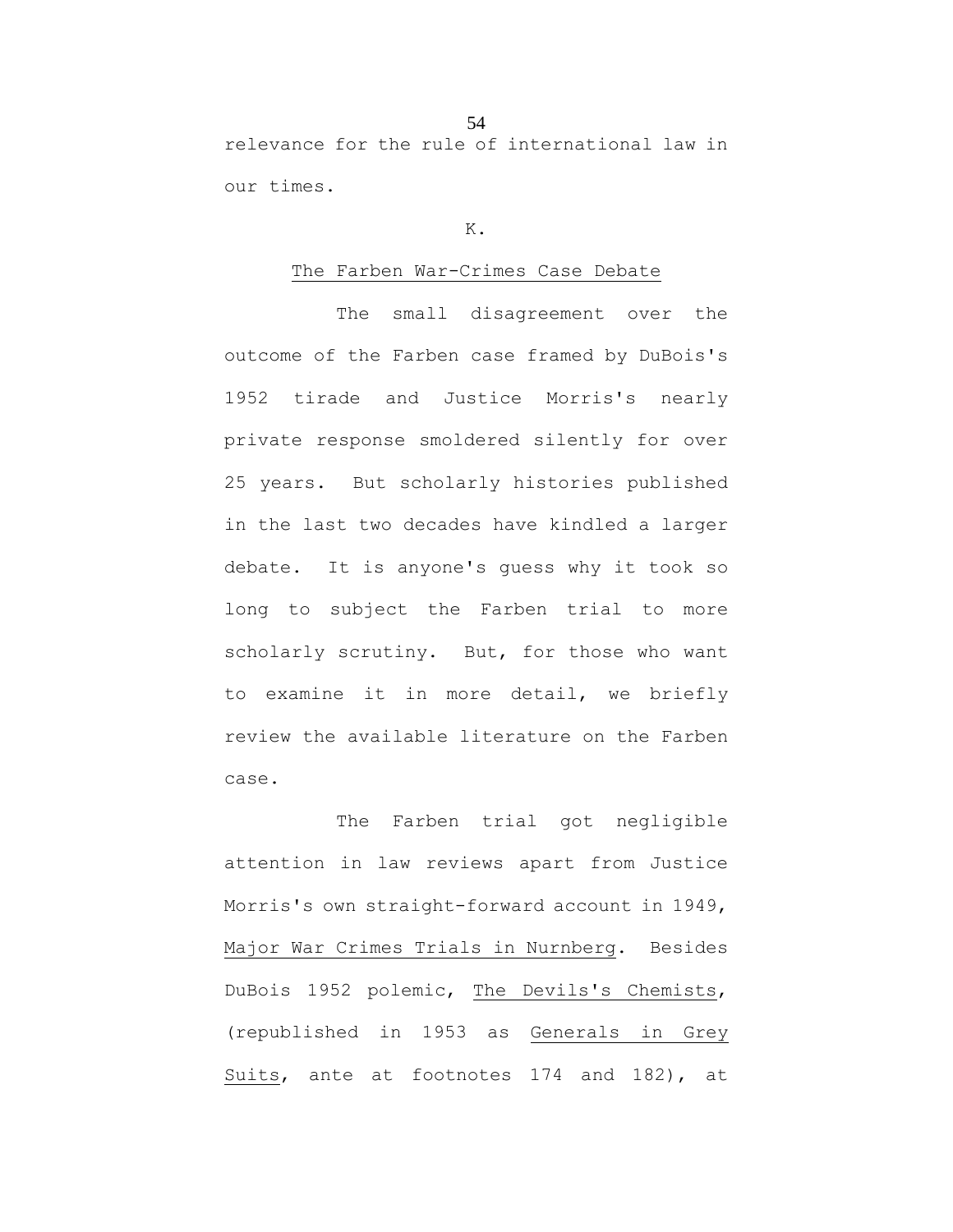least three books and a graduate thesis have sought to assess the historical meaning of the Farben case.

Thirty years after the trial, Joseph Borkin wrote The Crime and Punishment of I.G. Farben. Borkin had an indirect North Dakota association. In 1934, he went to work for a United States Senate Special Committee chaired by Senator Gerald P. Nye of North Dakota. The Committee was investigating the munitions industry. Borkin's first job there was to investigate a deal between Standard Oil Company (N.J.) and Farben.

Borkin backed DuBois. His chapter titles illustrate this: 3. I.G. [Farben] Prepares Hitler for War ; 4. The Marriage of I.G. [Farben] and Standard Oil under Hitler ; 6. Slave Labor and Mass Murder ; 9. I.G. [Farben] Wins the Peace ; 10. Corporate Camouflage. His compact 21-page chapter 8, I.G. [Farben] at Nuremberg, is a much more succinct account of the trial than DuBois's. Yet Borkin certainly recognized Justice Morris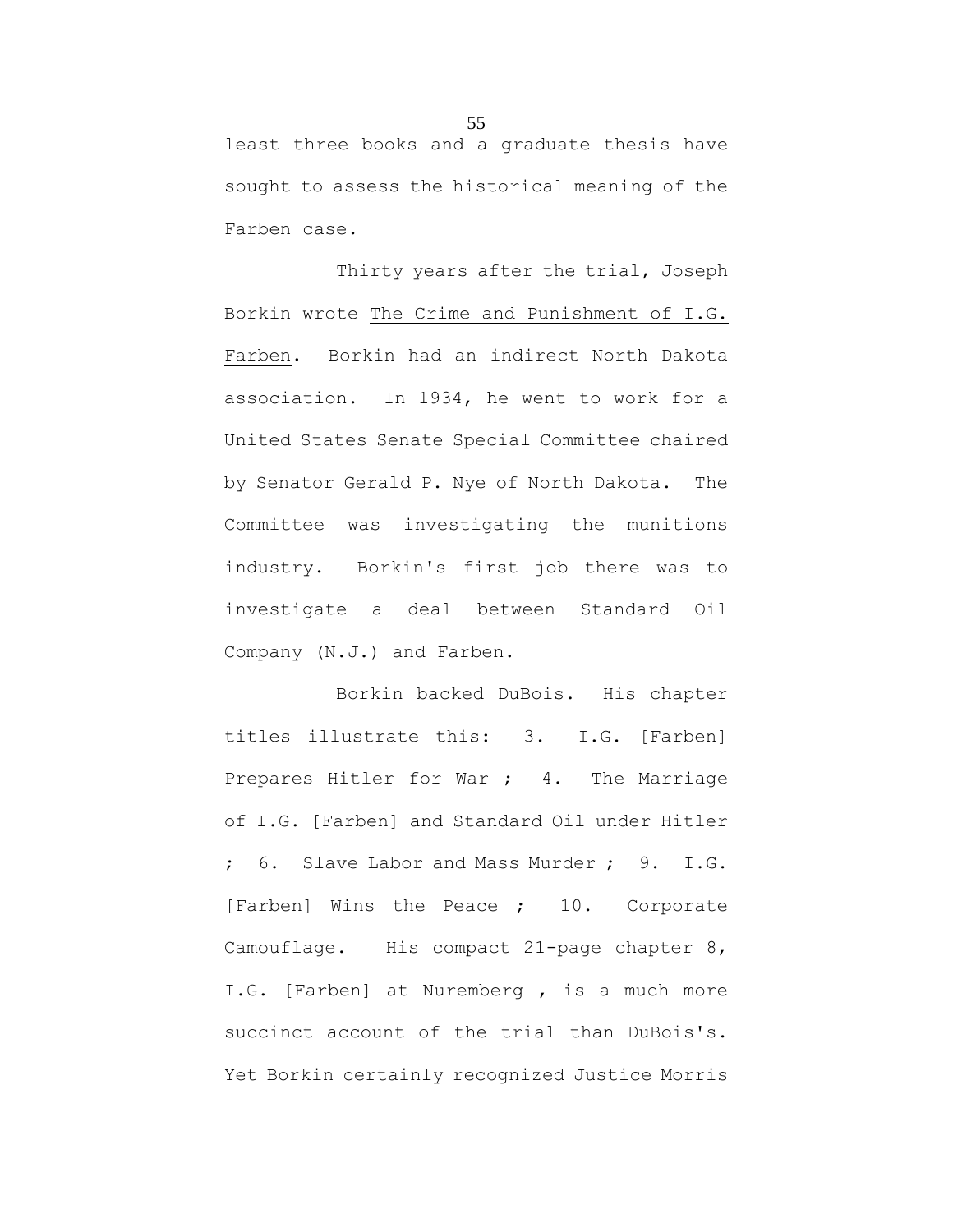voiced his irritation with the proceedings when he scolded the prosecutor: This trial is being slowed down by a mass of contracts, minutes and letters that seem to have such slight bearing on any possible concept of proof in this case.

Intriguingly, Borkin implies in a foreleaf that General Eisenhower's postwar experience with Farben gave shape to President Eisenhower's famous pronouncement on leaving the presidency in 1961:

In the councils of Government, we must guard against the acquisition of unwarranted influence, whether sought or unsought, by the military-industrial complex. The potential for the disastrous rise of misplaced power exists and will persist. We must never let the weight of this combination endanger our liberties or democratic processes.

Borkin followed up on that by describing General Eisenhower's investigation, recommendation, and decision that [Farben's] strategic position in the German economy must be broken as 'one means of assuring world peace.'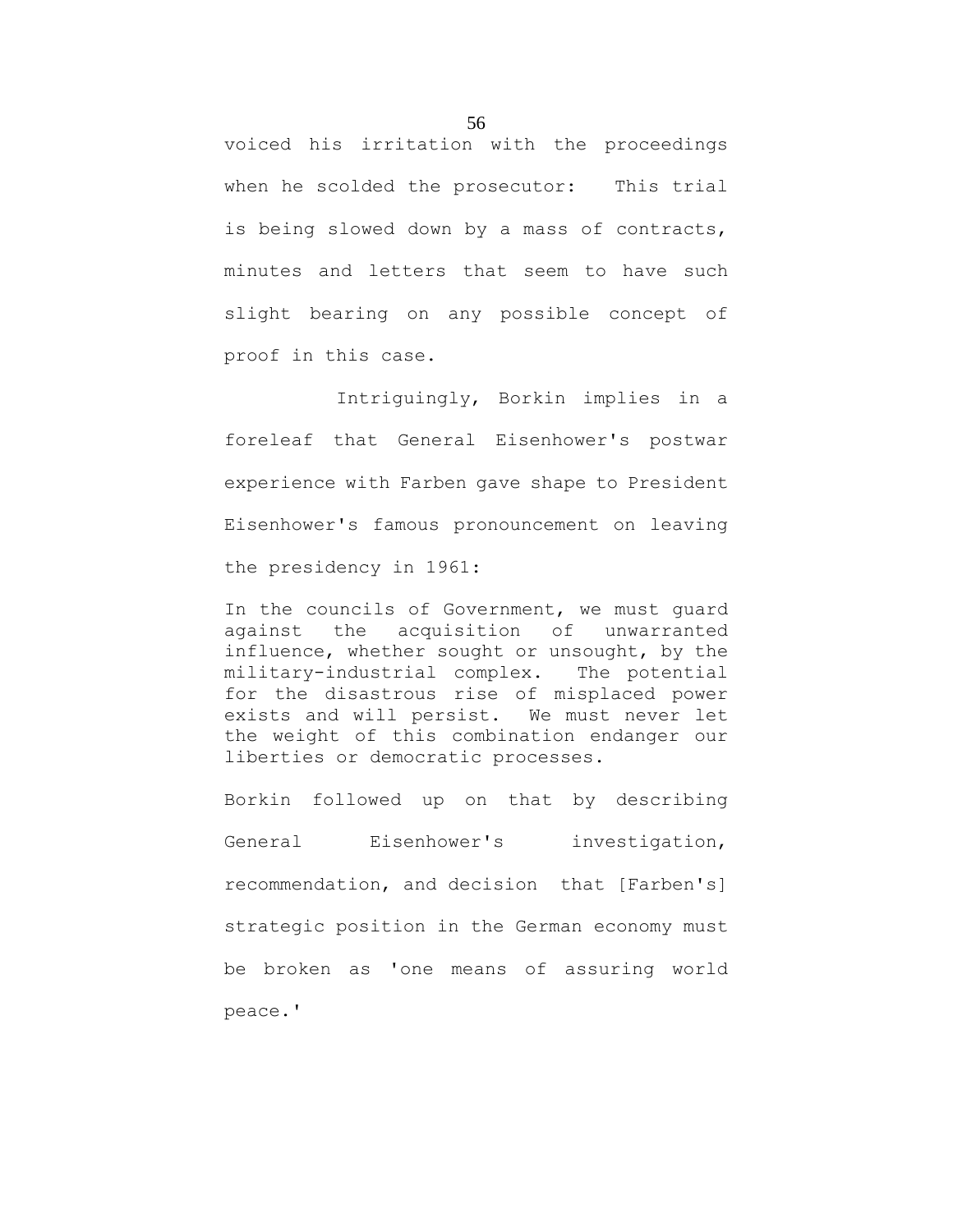Nearly a decade later in 1987, Peter

Hayes wrote Industry and ideology: I.G. Farben in the Nazi Era, portraying Farben as carelessly stumbling into disgrace by opportunistically and defensively associating with Nazi policies and military conquests. From extensive research, Hayes concluded Farben selected Auschwitz for a manufacturing plant before the possibility of using inmate labor developed, but that its decision to occupy the site, however unintended and unforseeable the consequences, contributed mightily to the camp's expansion and its eventual evolution into a manufacturer of death.

Hayes minimized Farben's plundering of facilities in occupied countries: There was no 'rape of the European chemical industry.' Only in Austria and Czechoslovakia did [Farben's] takeover account for more than 5% of any subject country's chemical output. By this, Hayes seems to imply Farben officials were only a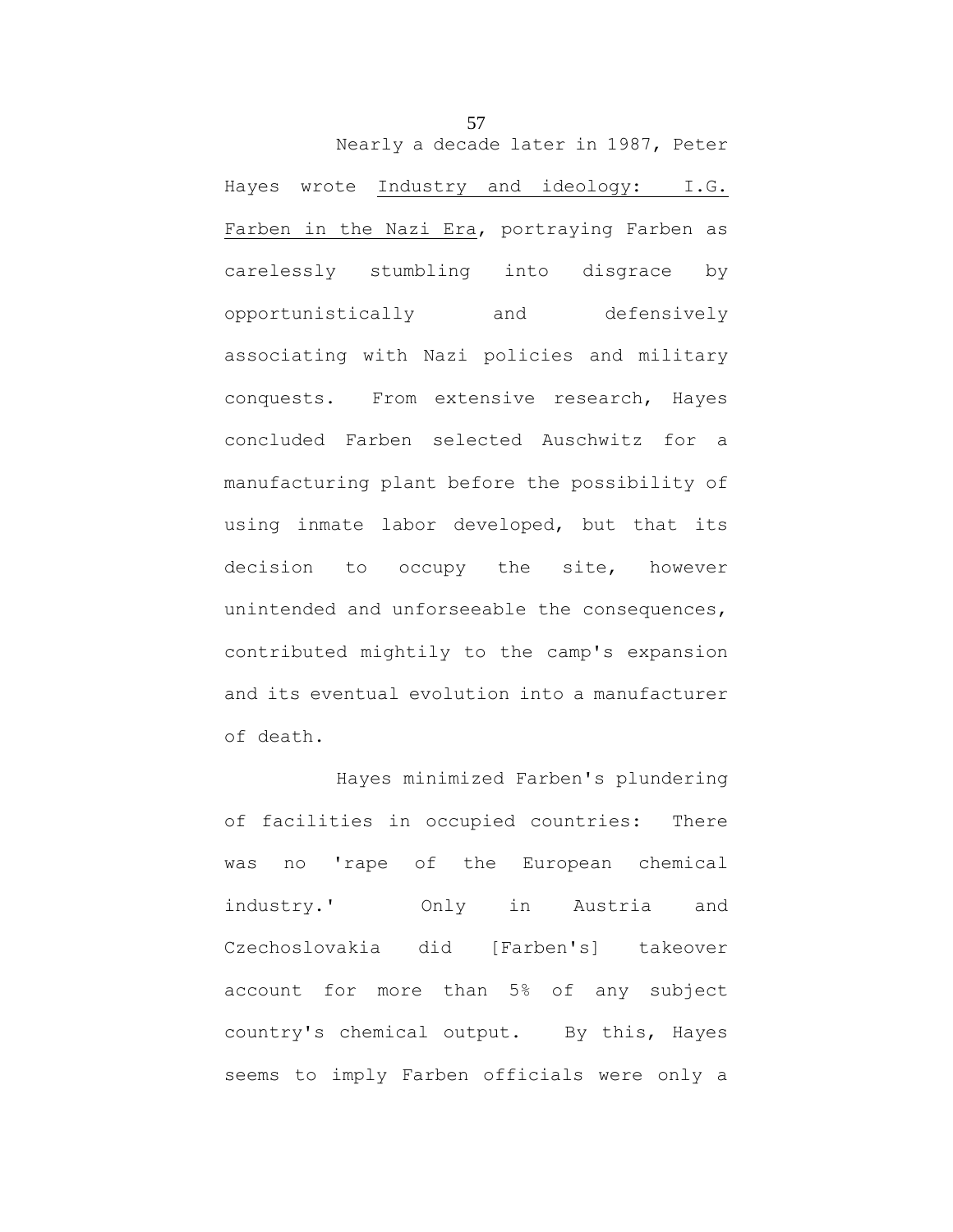little bit guilty of War Crimes. Perhaps that is a possible view of the modest punishment imposed on them, but Hayes goes on to damn the Farben convicts far more with his faint justification:

Farben's leaders acted as they thought their calling required. They disagreed cautiously with the trend of events from time to time but sooner or later sought to benefit from it. Their sense of professional duty encouraged them to regard every issue principally in terms of their special competences and responsibilities, in this case to their fields and stockholders. In obeying this mandate, they relieved themselves of the obligation to make moral or social judgments or to examine the overall consequences of their decisions.

In other words, Hayes said politely, Farben officials acted for prosaic reasons of profit. Hayes certainly does not excuse them; rather he smoothly condemns them for unmitigated greed.

In 1988, Raymond G. Stokes wrote Divide and Prosper: The Heirs of I.G. Farben under Allied Authority, 1945-1951. In brief summaries of the Farben trial, Stokes concluded the results of the trial bore astonishingly little relation to the alleged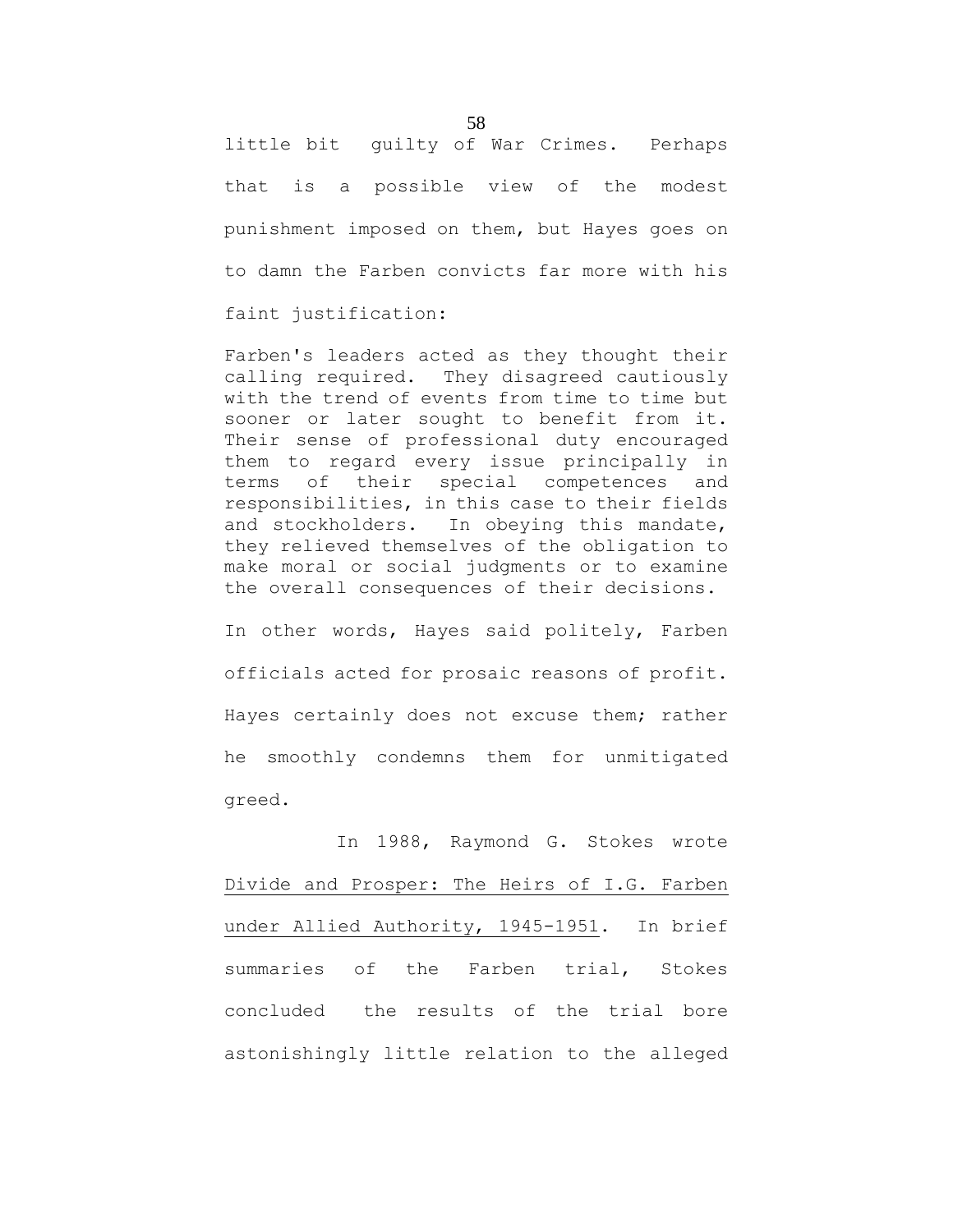crimes , and [o]ne could sympathize with chief [sic] prosecutor Josiah DuBois in his bitter assessment of the sentences as 'light enough to please a chicken thief.'

Stokes speculated on why the punishment was so mild [d]espite the gravity of the offenses. He discounts Borkin's theory, in his book length indictment of the entire history of the firm, that the emergence of the Cold War between the United States and the Soviet Union influenced the majority of the court, [because] it is difficult to imagine the precise mechanism through which this might have taken place. Stokes believed [m]ore readily apparent explanations are at hand [for the short prison sentences], although we will never know for certain. Stokes felt the mild punishment fit with the American judicial tradition of light sentences for 'white-collar crime.' He thought an even more compelling reason was that, strategically, the prosecution conducted its case poorly at times,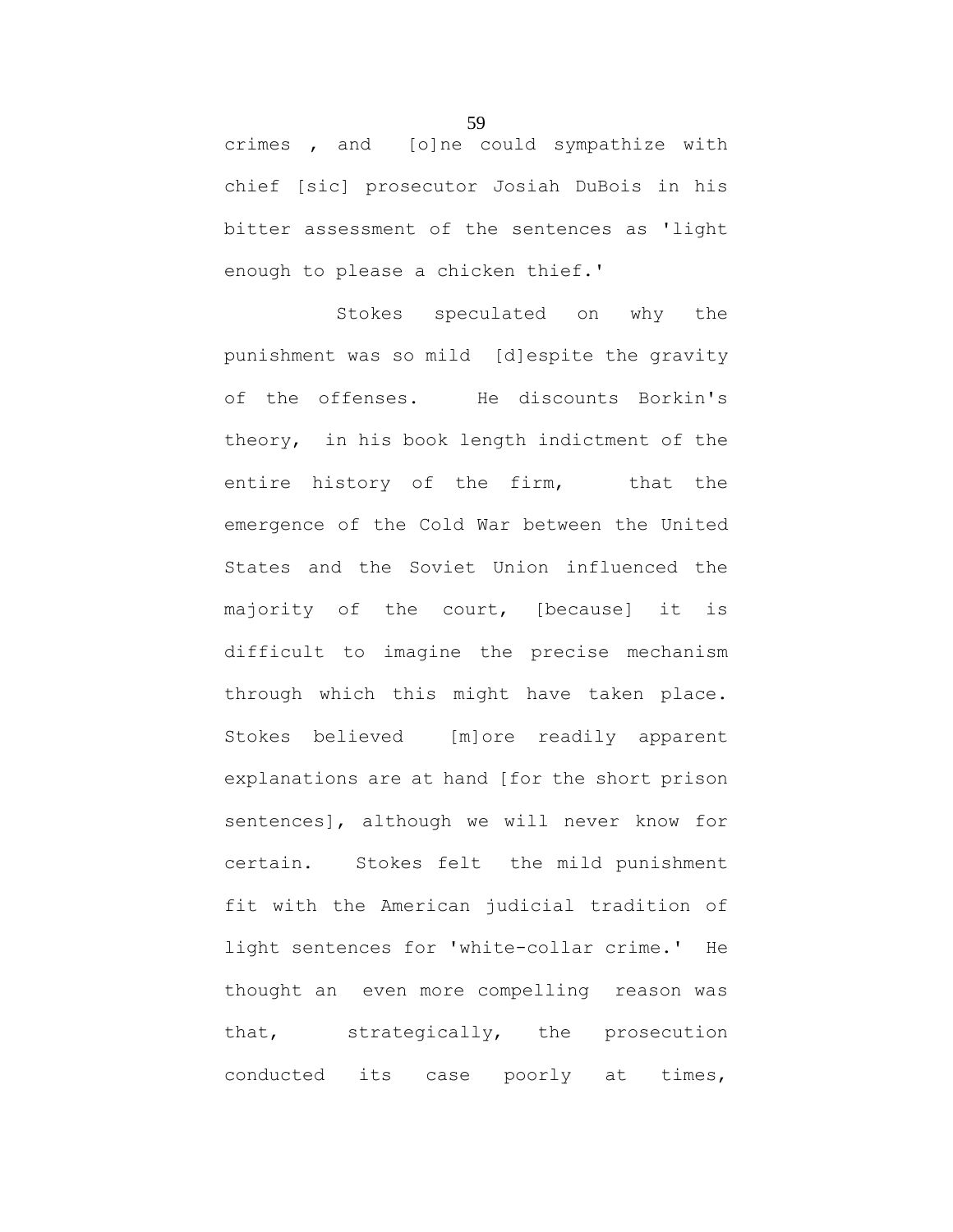particularly by not emphasizing the horrors of Auschwitz more.

Stokes mainly charted how the Farben cartel was divided by the Allies after the war to lessen its military-industrial influence, and how the three separate companies, BASF, Bayer, and Hoechst, were not stunted, but thrived. Stokes concluded:

The irony is that the same creativity and adaptability that allowed German industrialists to embrace autarky and to prepare Hitler's armies with the tools needed for aggression qualities often exercised by the very same men were responsible for the success of West German chemical manufacturing under the new conditions of the postwar period.

In 1994, Mark H. Foster submitted a thesis on the Farben case to the University of North Dakota in partial fulfillment of requirements for a graduate degree. Foster drew on a collection . . . of . . . relatively complete Nuremberg trial document[s] that included not only a full set of prosecution documents, but also of the defense documents as well.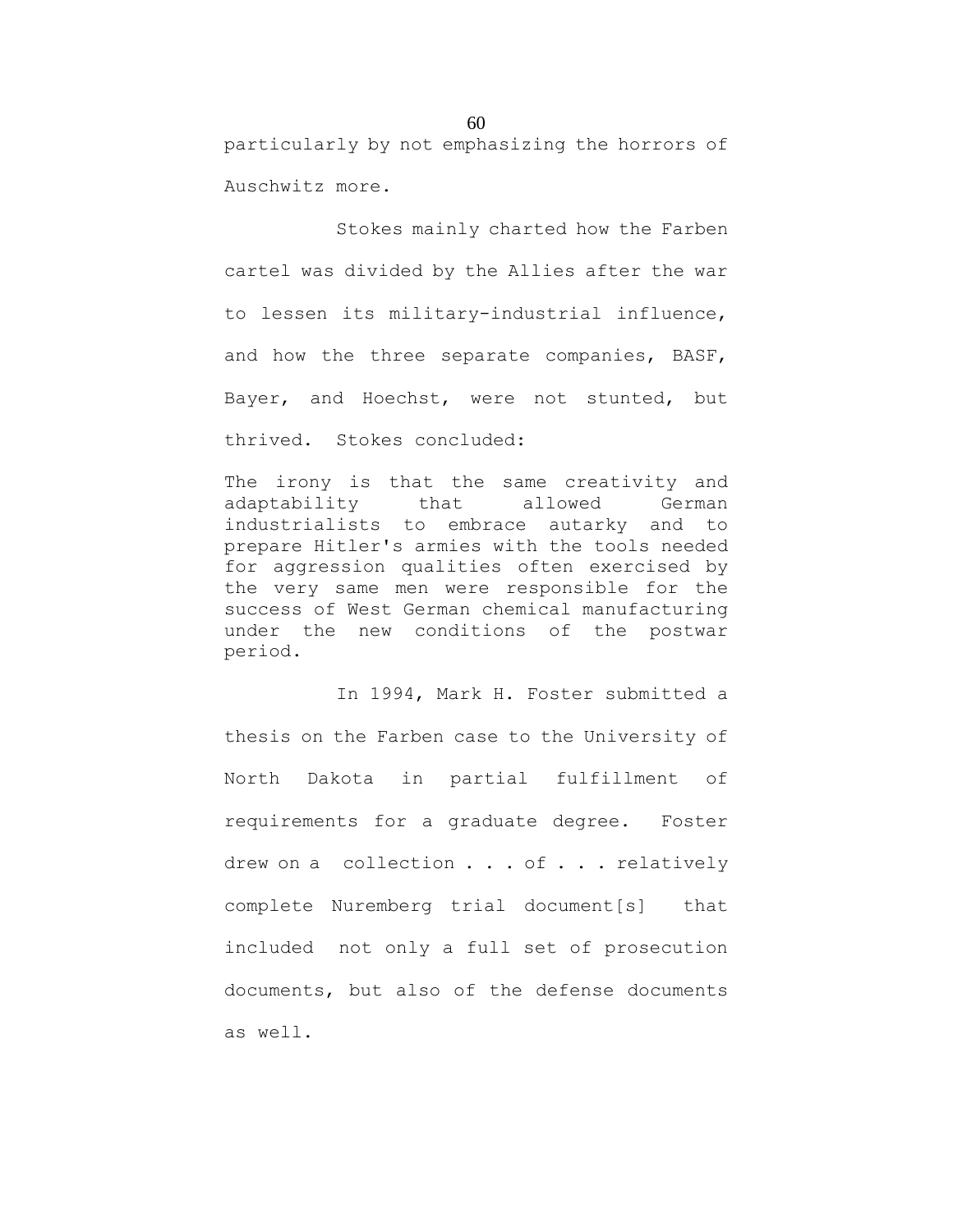Foster's 244-page thesis assayed existing publications on the Farben case. Authors who have utilized the Nuremberg documentary record to focus specifically on IG Farben have taken differing views on the question of the firm's guilt. Foster categorized DuBois at one extreme, and Hayes at the other pole. Foster listed an extensive bibliography of unpublished works, published works, books, and articles that gives plenty of material for further study.

Foster concluded that justice was indeed served in the Farben Case. He reasoned: The leadership of IG Farben was never a willing accessory to the Nazi regime. Noting a few examples of kindnesses to certain individual employees by some defendants, Foster concluded the leaders of IG Farben acted reasonably and fairly to defend the good name of their firm as well as they felt they could safely do when impinged upon by a government and revolutionary party gone mad with racism and pride. [I]t is entirely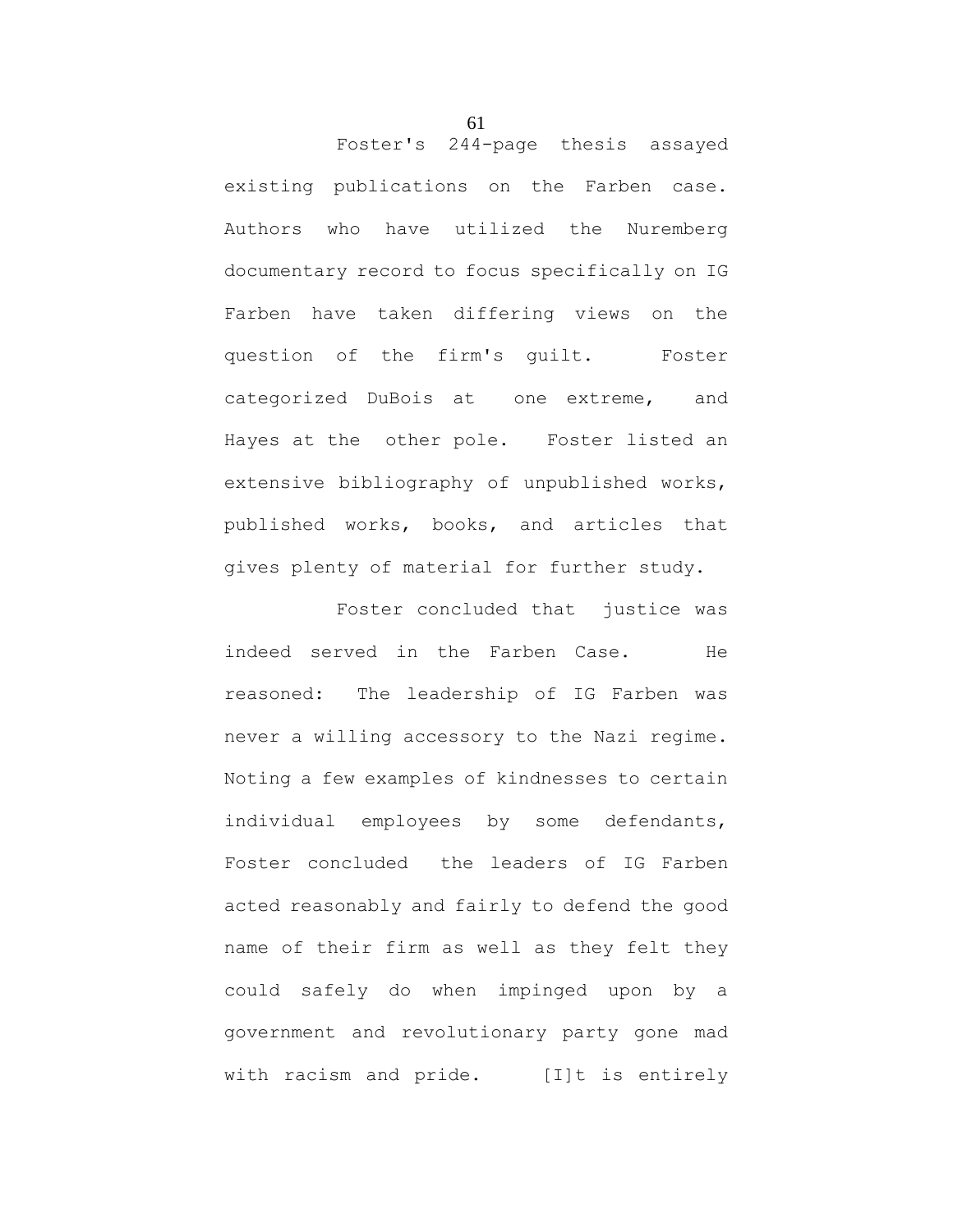possible that they indeed did act heroically, sacrificing their reputation in order to lessen actual harm.

Bleakly, Foster rationalizes the relatively light sentences for those found guilty of crimes against humanity as well in the range of what one might serve on a manslaughter charge after inadvertently striking down a pedestrian while speeding or driving under the influence, but he does not compute or weigh the number of pedestrians wiped out at Auschwitz. Foster thought the sentences were meant to deter others, out of sheer fear of the possibility of prison, from taking risks on the road which can, on rare occasions, result in manslaughter. In his view, the convictions did represent a deterrent against allowing any outside forces from manipulating a firm into accepting slave labor on its premises or into participating in a venture associated in any way with a forced labor camp which could possibly become the next Auschwitz.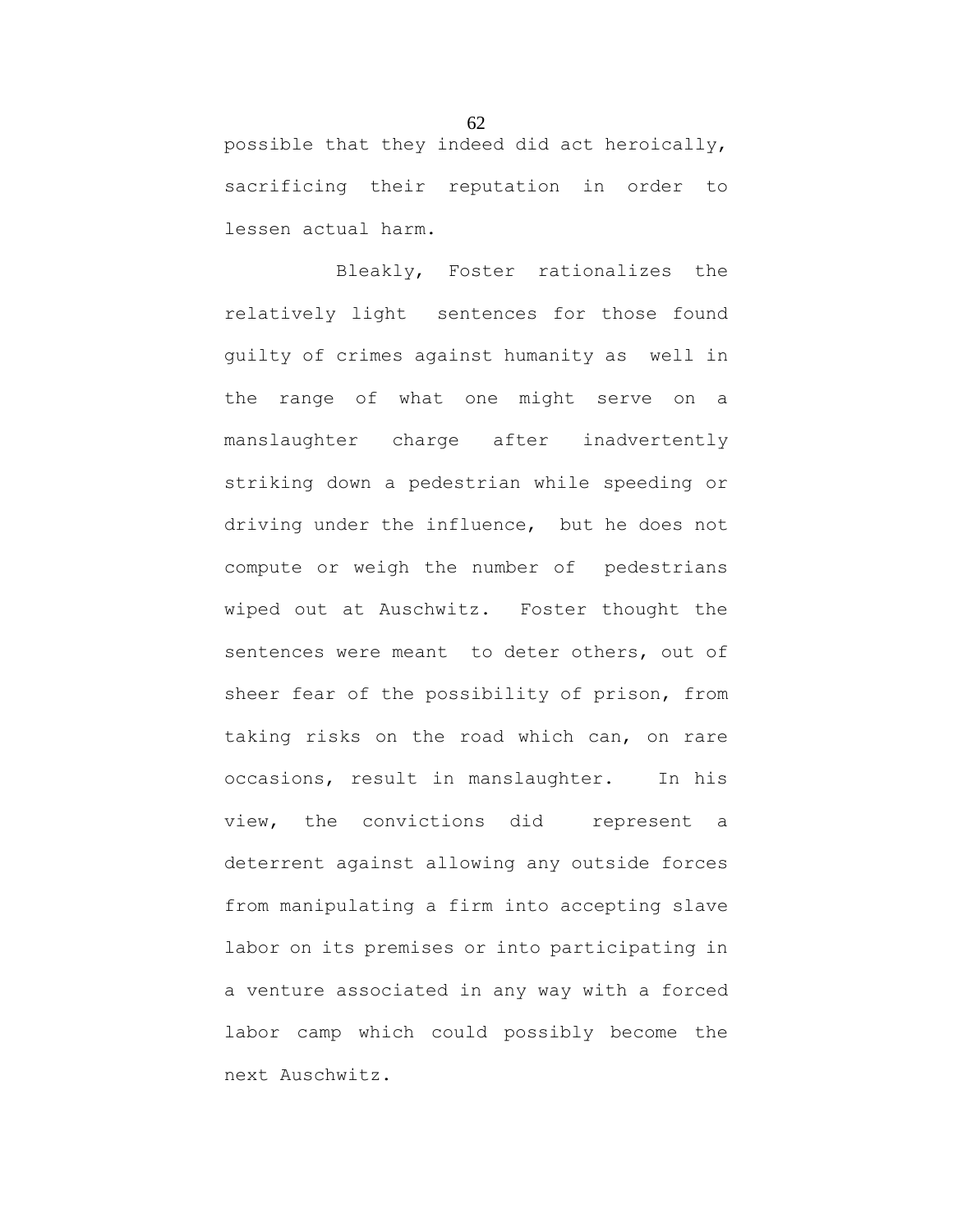The belated and ongoing controversy over Justice Morris's role at Nuremberg illustrates how judging, often, can be difficult. Still, by his vote to convict some corporate officers of complicity in crimes against humanity, North Dakota's Justice Morris demonstrated leadership. His experience at Nuremberg presaged his influence on the N.D. Supreme Court a decade later when he helped bring about modernization of civil procedure.

#### L.

### Justice Grimson: Prison Reform

Some justices brought a large history of public service with them to the Court. Justice Grimson was one of those.

At age 70 Justice Gudmunder Grimson (1949-1958) was appointed to the Court in September 1949 to succeed retired Justice Alexander Burr (1926-1949). Justice Grimson served as a district judge from 1926 to 1949, but he had previously won national acclaim as a crusading lawyer who brought about reform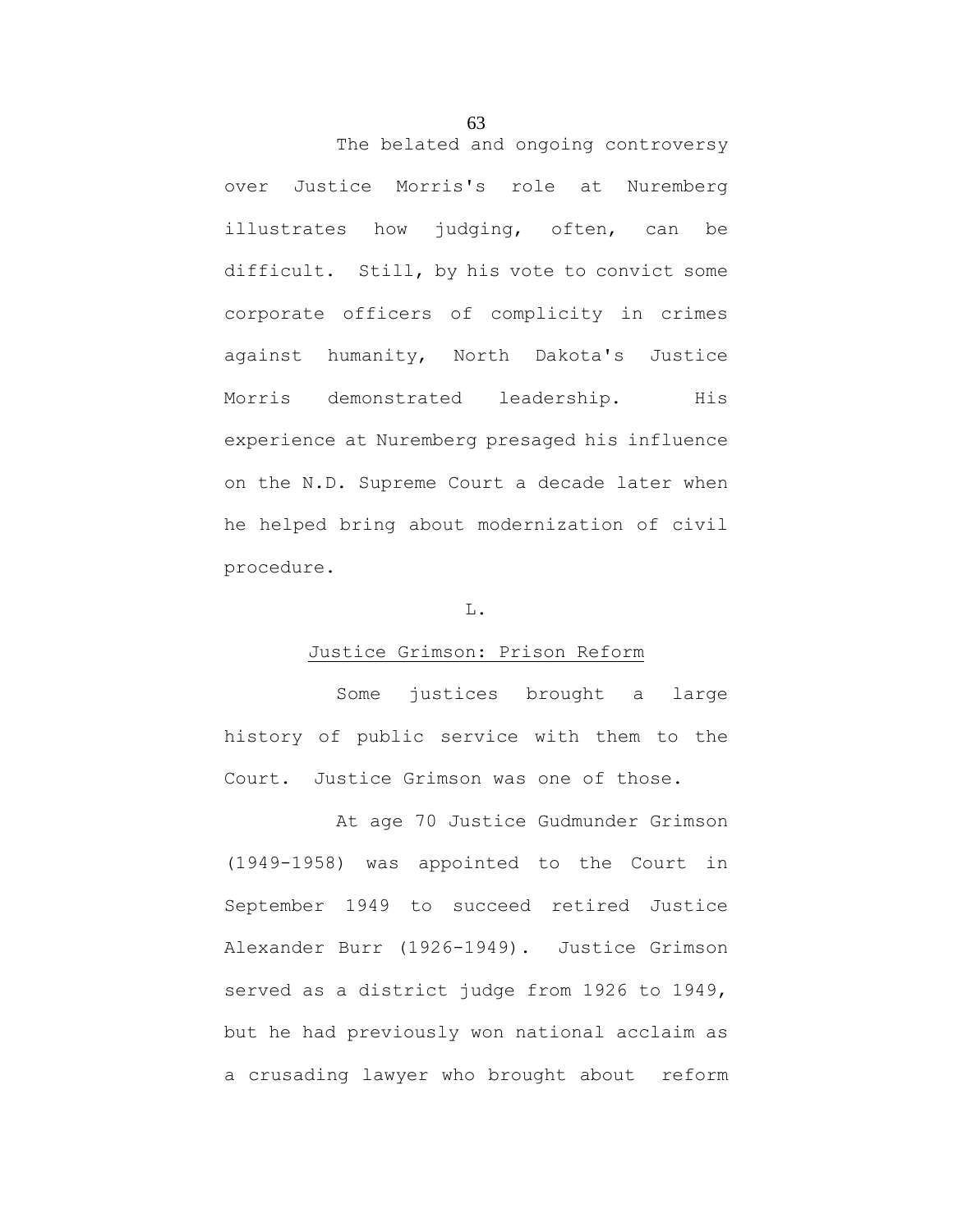of prison laws in many parts of the United

States.

During the early 1920's, Gudmundur Grimson gained national attention by virtue of his activities against the penal system in Florida. In 1922 a neighbor came to Mr. Grimson with some evidence indicating that his son had been flogged to death in a Florida lumber camp. Mr. Grimson investigated and found evidence that a system existed in that state whereby sheriffs were paid a bounty for delivering to slave camps prisoners who were without funds to pay their fines. The North Dakota boy was one of the victims of that system and while his parents had wired the sheriff the money to pay the fine, the sheriff returned the money and retained his bounty. The boy fell prey to a sadistic boss who apparently enjoyed flogging his victims of excessive labor. The North Dakota boy died under these floggings. Mr. Grimson's extensive investigation which lasted more than two years, lead to publicity in a New York newspaper, action by the Legislature of North Dakota and eventually action by the authorities in Florida. The result was that the penal system of Florida and other states which had similar oppressive procedures, was modified. The sadistic boss was indicted and convicted although upon a subsequent re-trial was acquitted, and the boy's family received a substantial monetary settlement.

Justice Grimson had also [s]pearheaded reform in judicial procedures followed in sentencing juveniles and had negotiated air service between the United States and Iceland and Denmark in 1932.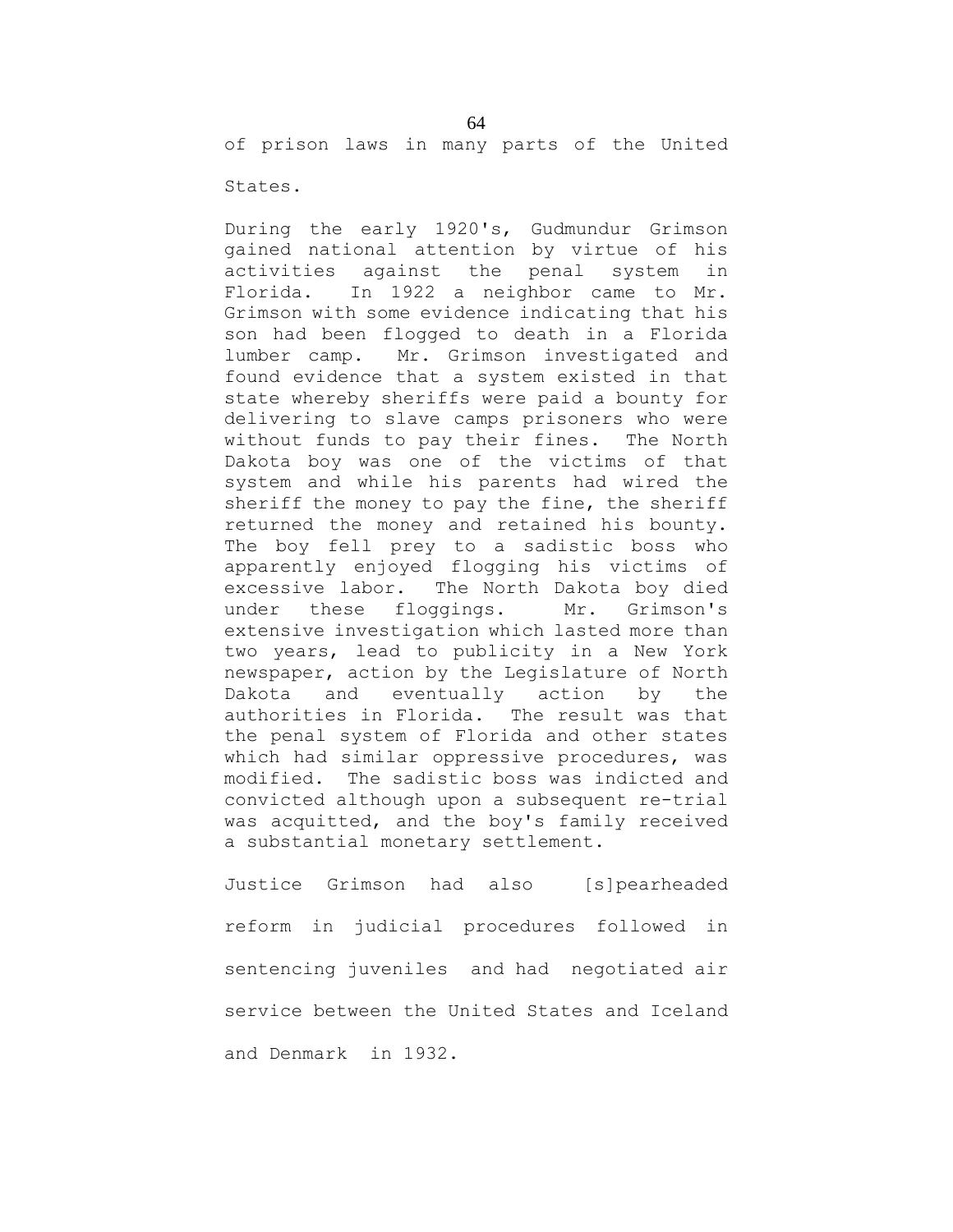Still, Justice Grimson, who first became a justice at age 70, was not the oldest person to serve on the Supreme Court.

M.

#### Age and Action

In December 1934, the average age of the justices surpassed 63, and the average became even older several times after that. Not long after Justice Grimson came to the Court in 1949 at age 70, Justice P.O. Sathre (1937-1938, 1951-1962), who had earlier served on the Court at age 61 for 13 months, rejoined the Court in January 1951 at age 75. Thus, by 1954, the average age of the sitting justices reached 70 years, with three of them over age 70. Age may have affected the work of the Court during this mid-century interval.

Between 1934 and 1964, the workload of the Court withered with a depressiondampened economy that, for the Court at least (and perhaps for much of the state), persisted well past World War II. In the earlier World War I era, the Supreme Court had several times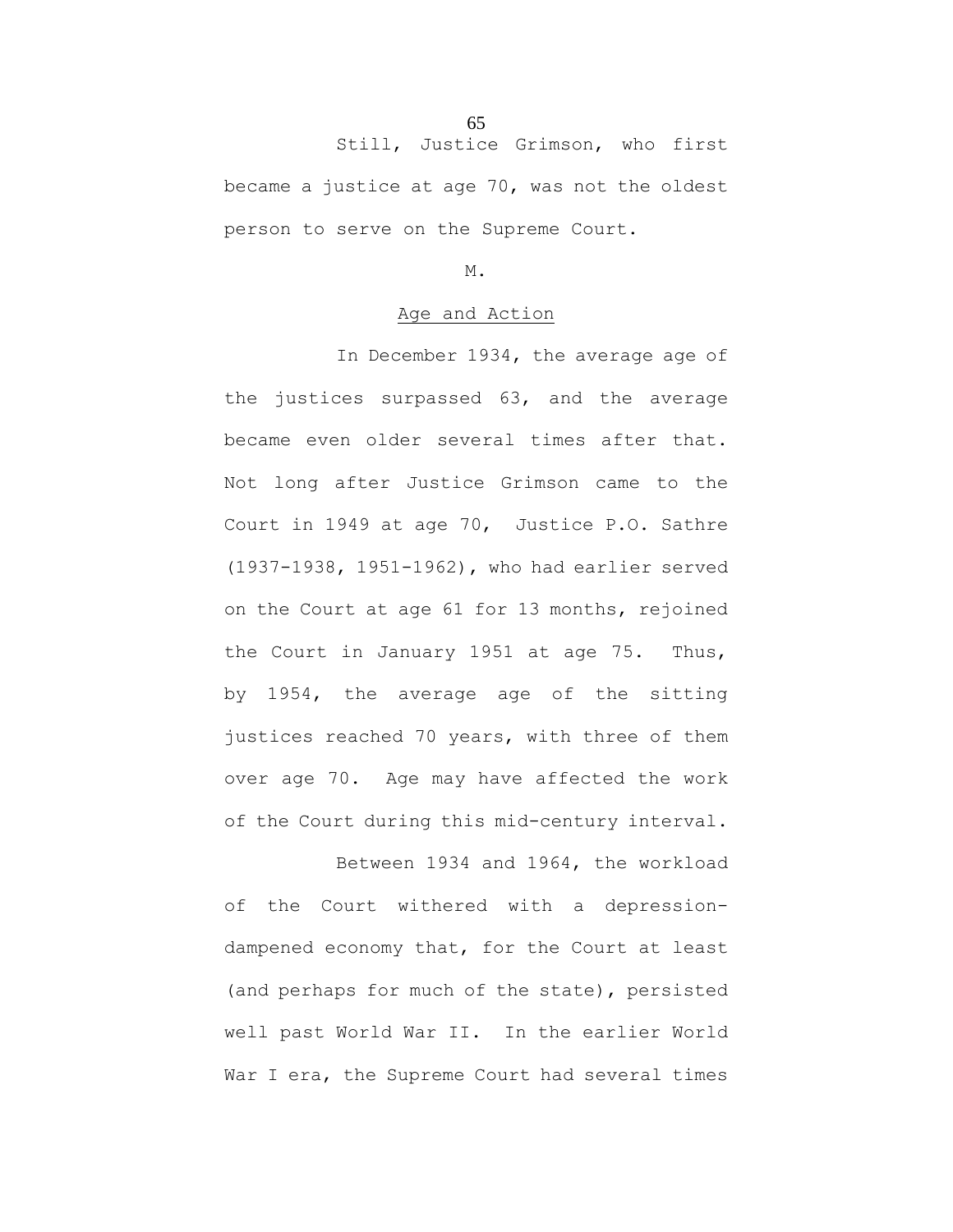written over 200 published opinions a year, peaking at 243 in 1919. Thereafter, the number of published decisions gradually dwindled, reaching only 94 in 1934. As depression-related conditions continued, the Court did as few as 41 opinions in 1944, 38 in 1947, and 45 in 1960. The output of published opinions did not again exceed one hundred for four decades until it reached 124 in 1974.

During that middle third of the century, the age factor may have affected the pace of the Court's opinions despite the reduced volume. In the memory of the senior author of this account, the Court in the 1950s and early 1960s sometimes did not produce a written opinion in a case for over a year after the oral argument. After 1964, however, when an opinion was not completed in a reasonable time by the assigned justice, the Court often re-assigned the case to another justice to get it completed without greater delay.

Obviously, not all persons over age seventy lose their capacities to study, think,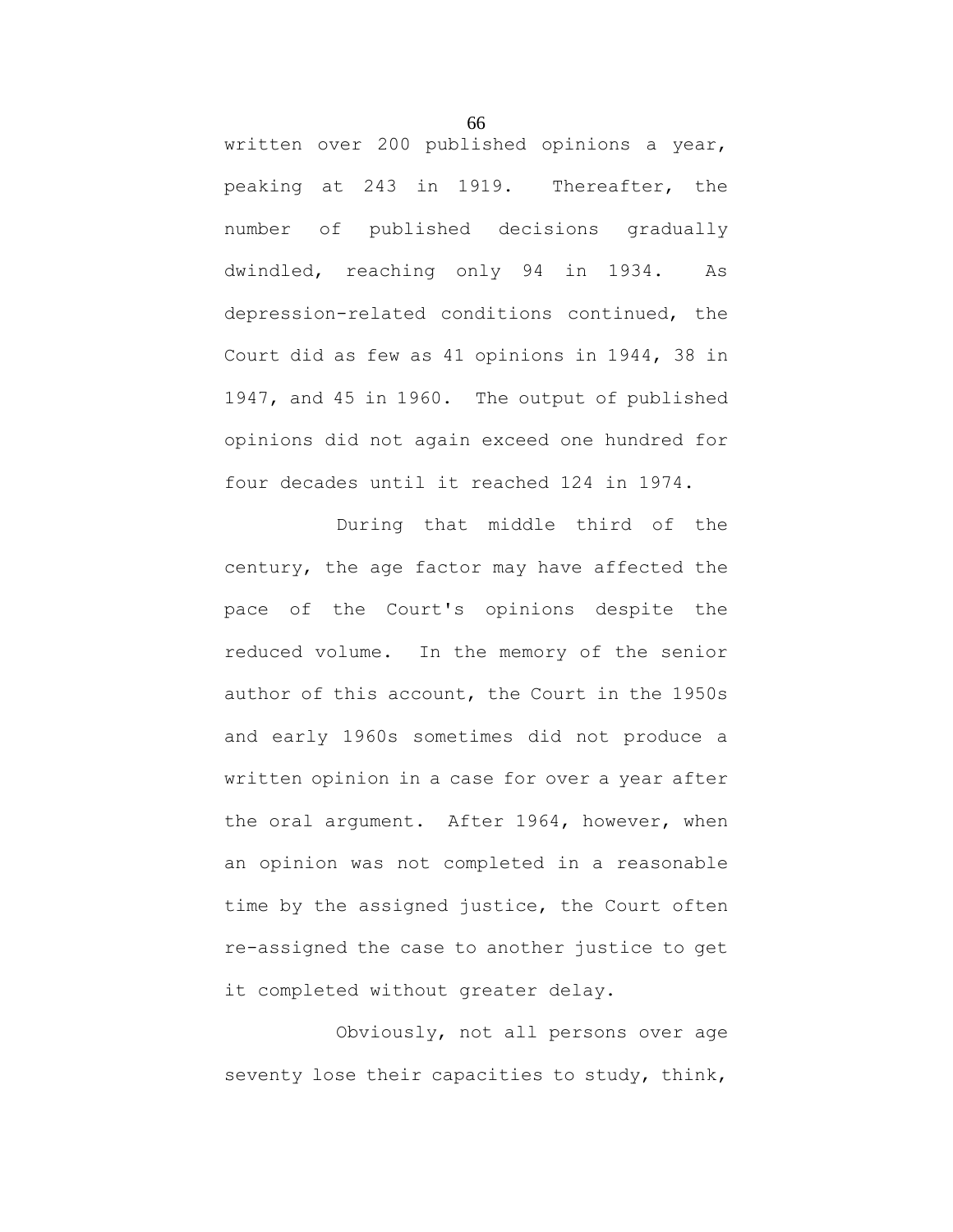or write effectively, but common experience certainly implies that age increases the likelihood of reduced productivity. In apparent reaction to the perceived adverse effects of aging on the Court, the 1959 legislature imposed a penalty on any justice of the Supreme Court (and any district judge, too) who was appointed or elected after July 1, 1960, and who did not retire before age 73. This enactment declared a judge who delayed retirement past his 73rd birthday would automatically waive all retirement benefits and receive only the judicial retirement assessment the judge had personally contributed towards retirement.

The justices' ears are still ringing from that legislative cuffing; no justice since 1960 has chosen to stay in office past age 72. The adverse effects of aging on performance should not affect the Court again.

In January 1963, a state senator from Devils Lake, Ralph J. Erickstad, was first elected to the Court at the relatively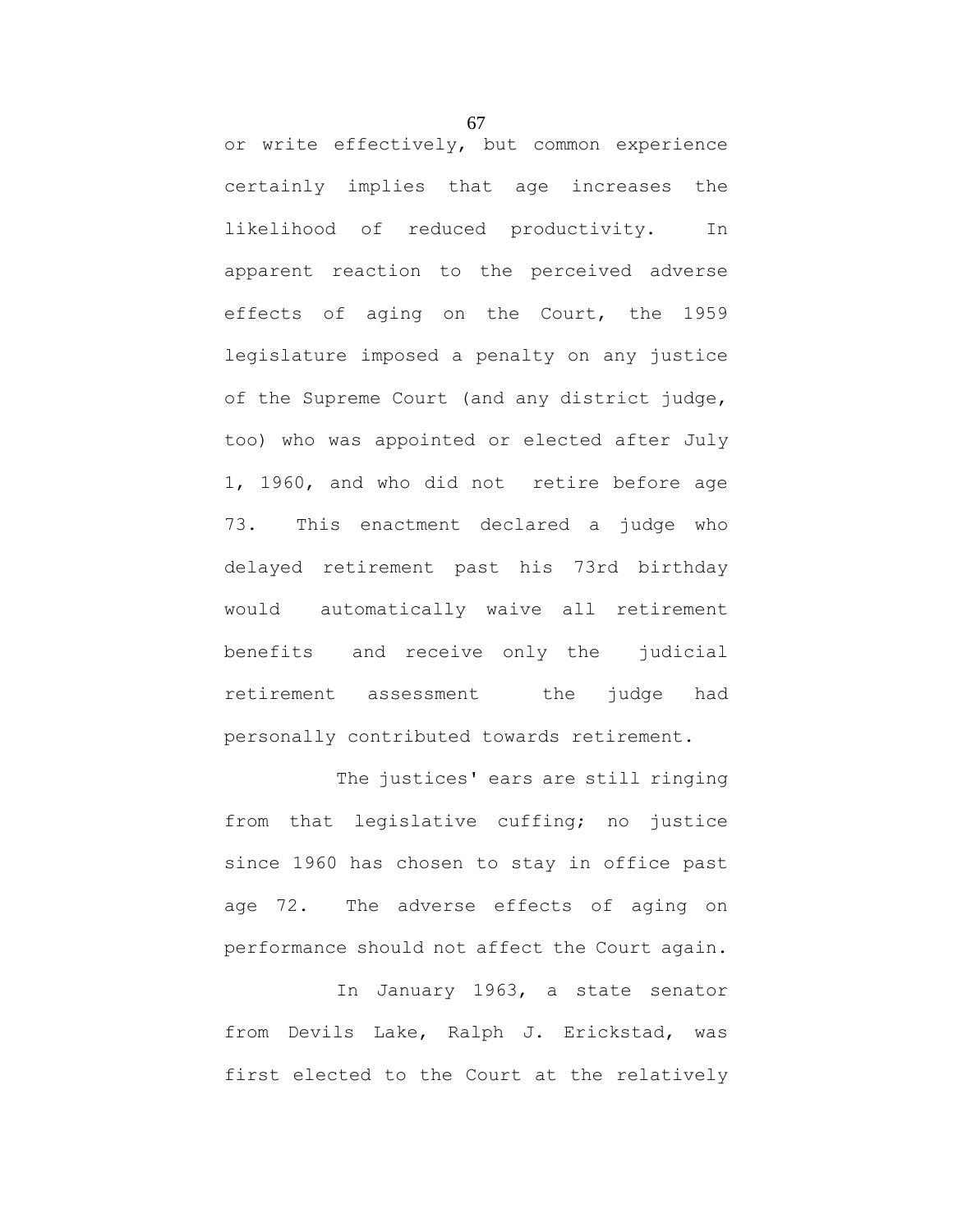young age of forty, and the average age of justices dropped below 60 years for the first time in three decades. By 1981, however, the number of published opinions went over 200 again, where it has been every year since.

#### N.

#### Publication of Opinions

The 1889 judicial article directed the legislature to provide for the publication and distribution of the decisions of the supreme court. The Court regularly published the North Dakota Reports beginning in 1891.

At the August 1953 State Bar convention, President E.T. Conmy reported that Chief Justice James Morris had reminded him that a serious problem exists in the publication of our North Dakota Reports. The expense of publication has greatly increased and sales have greatly decreased. Sale decrease is probably due to the fact that most lawyers now buy only the Northwestern Reporter. It is the opinion of some, not of all by any manner or means, that publication

of the North Dakota Reports should be

discontinued altogether.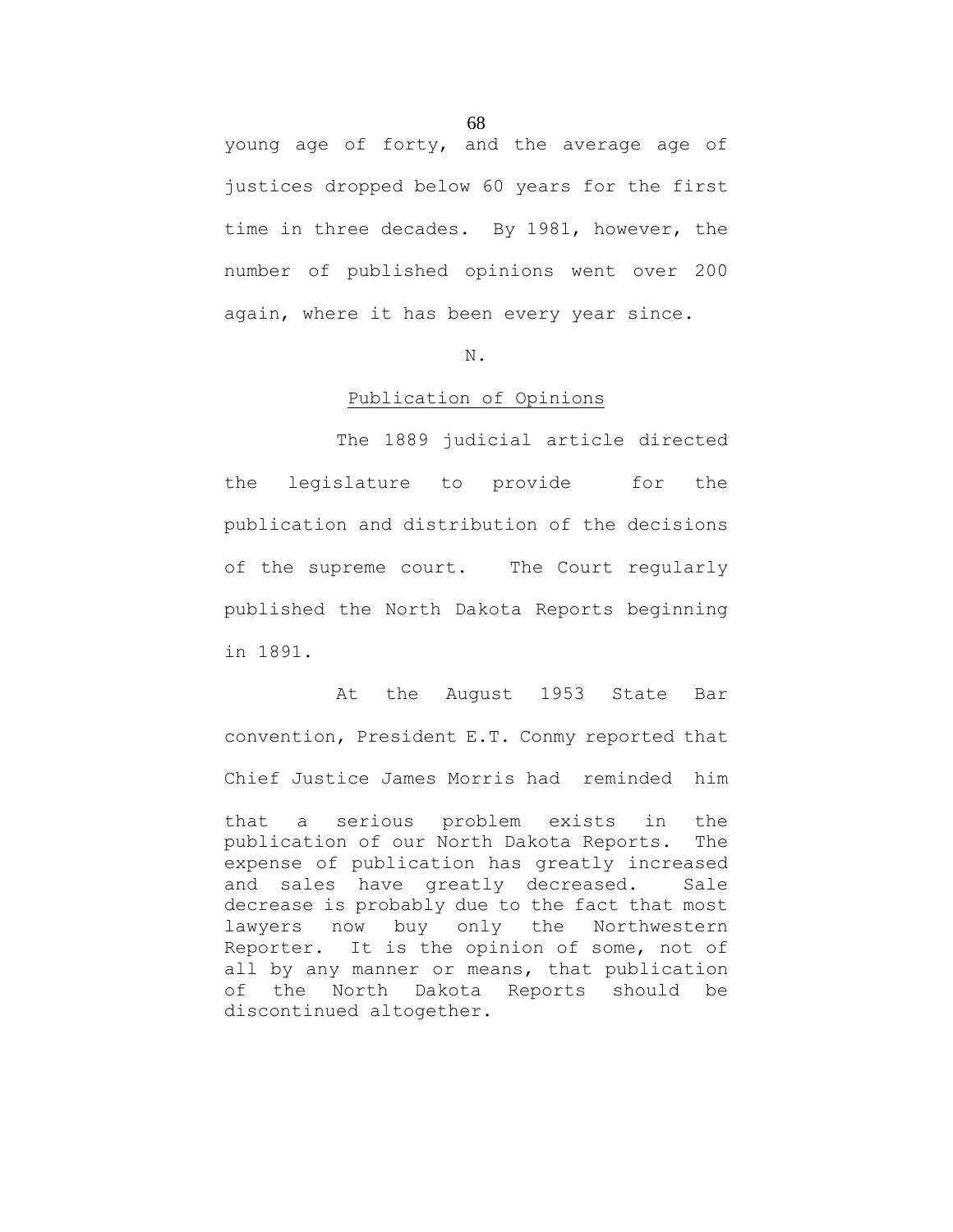President Conmy suggested appointing a committee to study this problem and make its definite recommendations as soon as possible for the consideration of the Supreme Court.

In 1954, chair Carroll E. Day, reporting for the State Bar Association's Judiciary Committee, recommended the Bar ask the legislature to give the Supreme Court much wider discretion in the publication of the reports or in discontinuing such publication. He explained:

For some reason only about 10 percent of North Dakota lawyers purchase North Dakota Reports.

[They] no longer include reference to the briefs and publication is necessarily delayed many months after the published opinions are available in the reporter system. . . . Vol. 78 will cost approximately \$7,500. Under the circumstances this expense in the opinion of the Committee is not justified.

The 1955 legislature proposed to amend Sec. 93 of the 1889 N.D. Constitution to read: The decisions of the supreme court shall be published or recorded in the manner and form prescribed by the legislative assembly. The people rejected that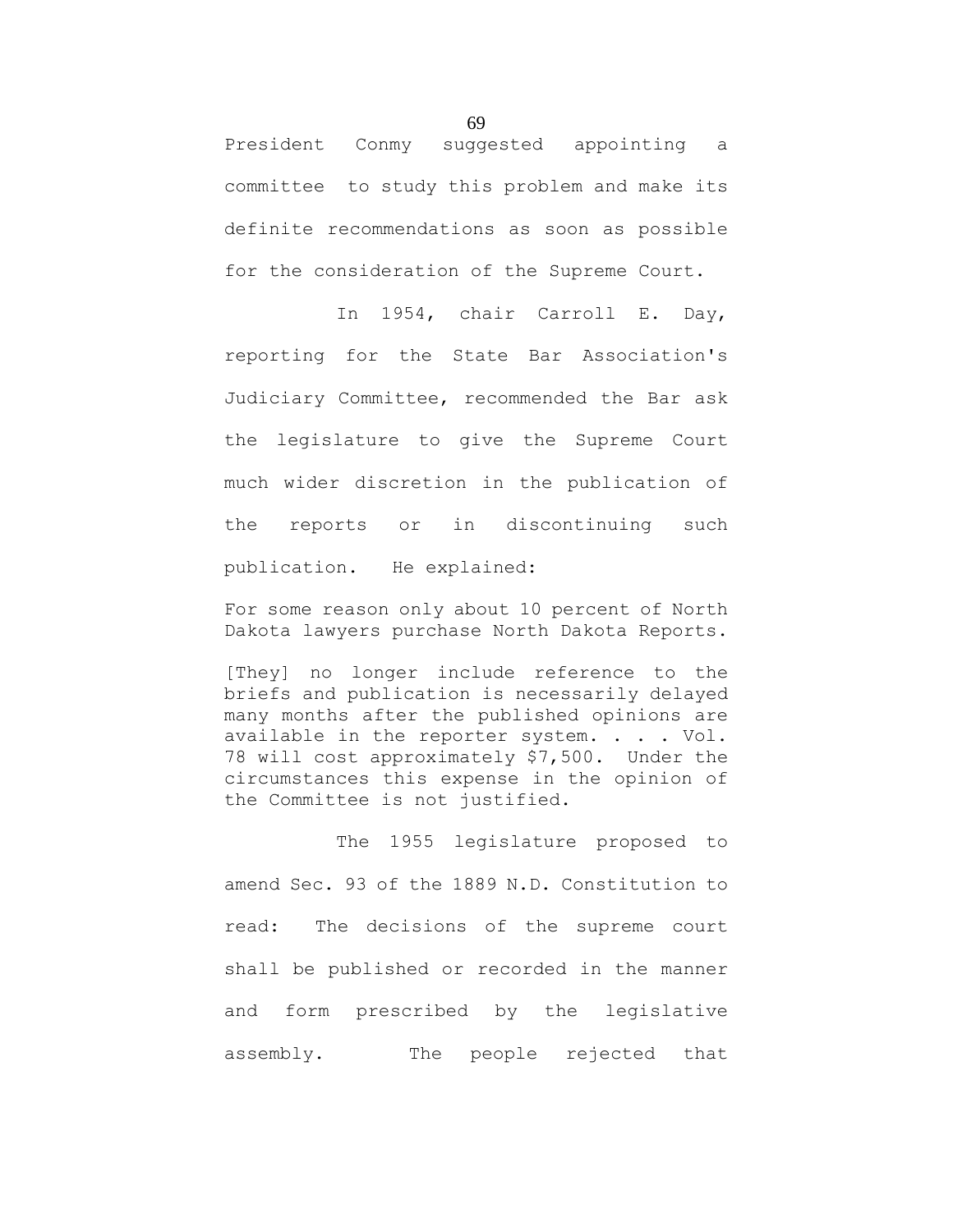amendment at the 1956 primary election in one of those occasional cascades of rejections of ballot measures.

Still, the Court had actually suspended publication of the North Dakota Reports after September 30, 1953, but the Court did not get around to saying so publicly or to designating the popular Northwestern Reporter, published by West Publishing Co., as the official reporter until December 19, 1980, when the Court did so both prospectively and retroactively. By 1980, of course, a 1976 amendment of the judicial article had wholly eliminated any constitutional duty to publish its opinions.

# O.

# Prologues to Progress

Those few organic changes of significance in the first half of this century, (increasing the size of the Court, extending the length of elected terms on the Court, and limiting its constitutional powers), plus creation of the Judicial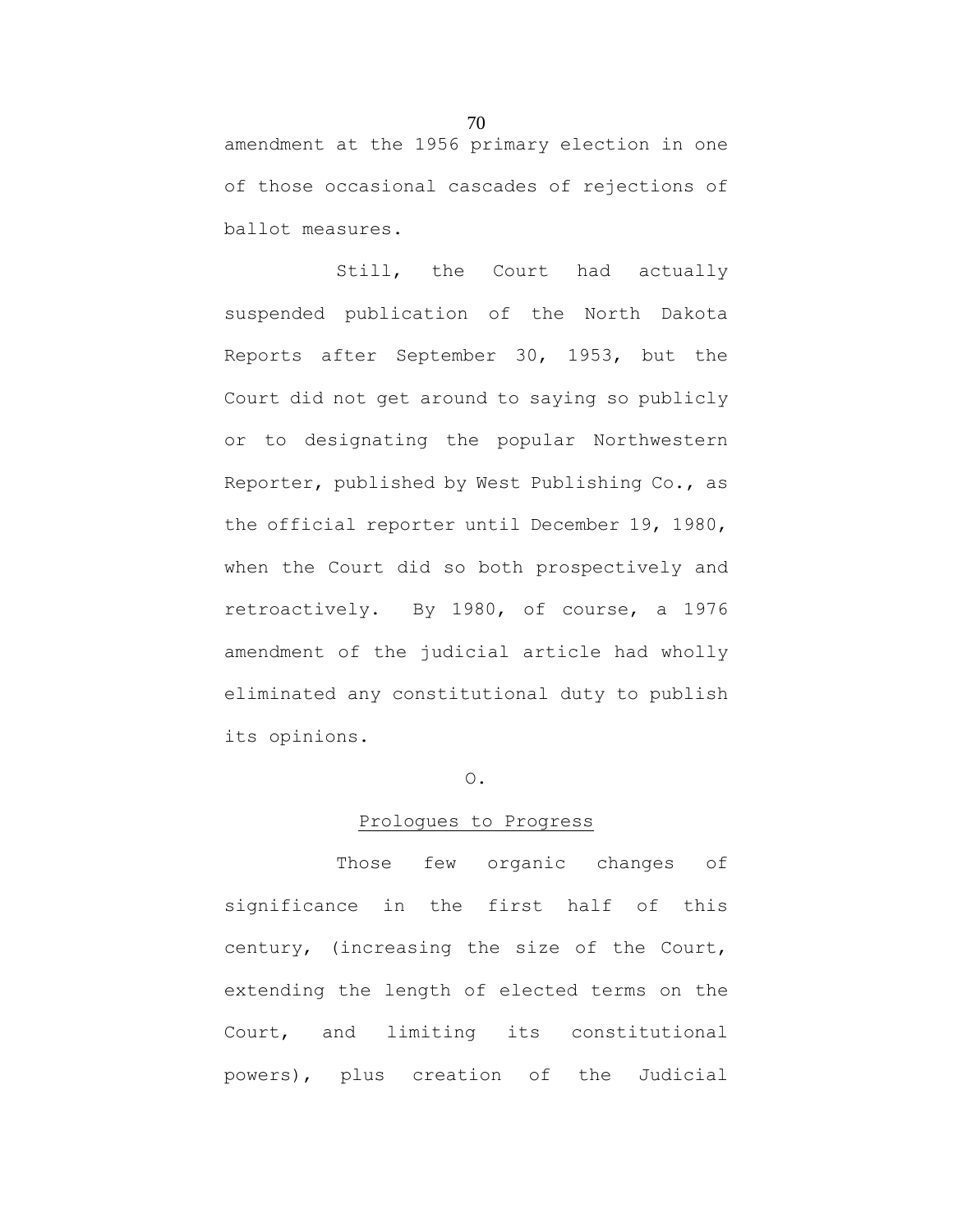Council, were prologues to the extensive modernization of the Court and judicial system that took place in the last half of this century.

### III. MODERNIZING IN THE 20TH CENTURY

After drifting through much of this century with few real changes, the North Dakota Supreme Court began modernizing the state's judicial system shortly after midcentury, but it went slowly even then. Modernization came largely with two parallel and progressive developments: Procedural rules were reformed by the Court, rather than by the legislature, and the judicial system became unified with a single-level trial court statewide and governed by the Supreme Court headed by an elected administrative Chief Justice.

1. Reformation of Procedural Rules

#### A.

# 1868: Origins of Civil Rules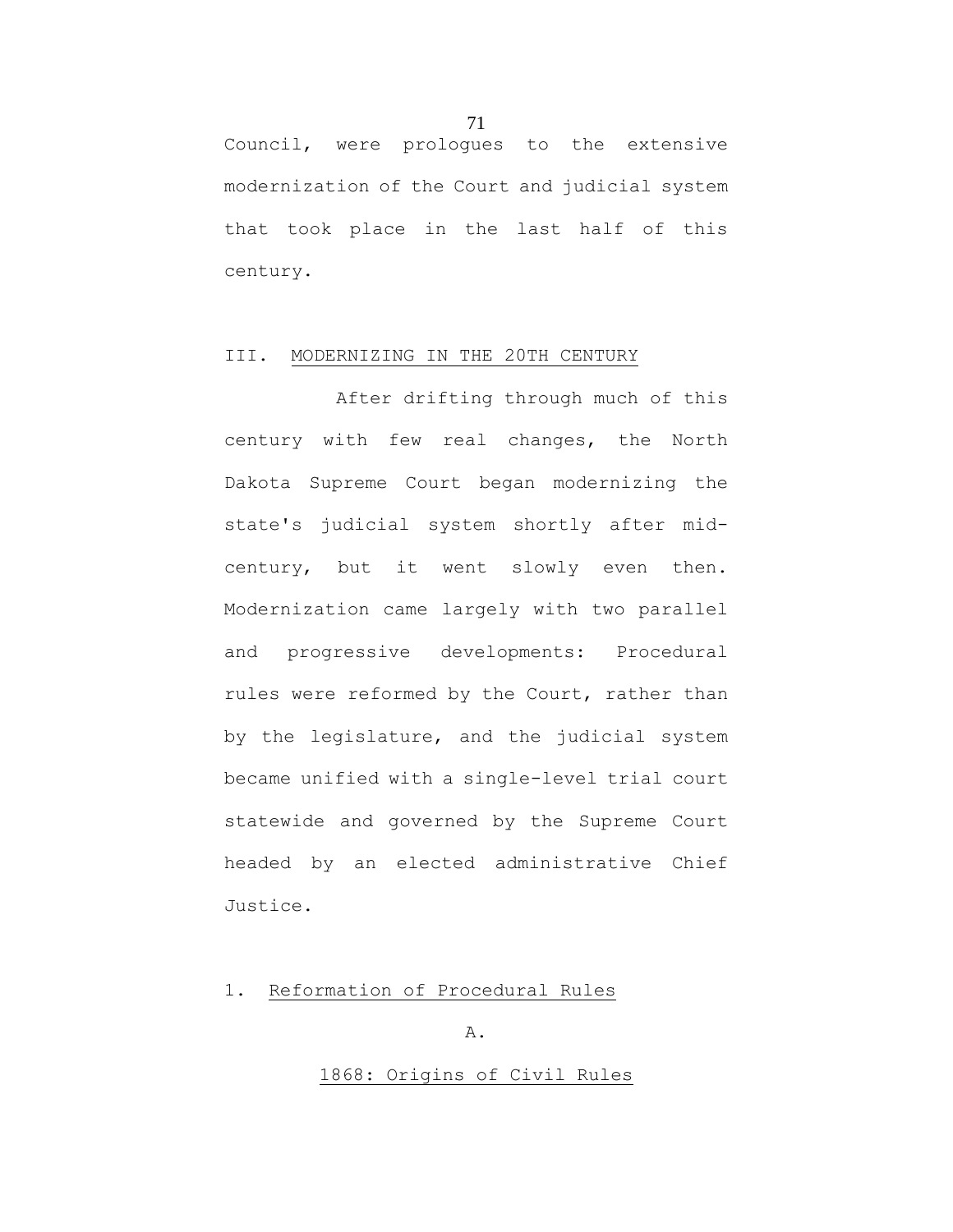By the middle of the twentieth century, the Code of Civil Procedure, sometimes called the Practice Code and codified in the North Dakota Revised Code of 1943, had long whiskers. These procedural statutes went back to one of the Field codes actually adopted in New York state in 1848, through the Dakota Territorial legislature's adoption of the Field code of civil procedure in 1868. It carried over to our state because the transition schedule for the 1889 N.D. Constitution directed: All laws now in force . . . not repugnant to this Constitution . . . remain in force until they expire by their own limitations or be altered or repealed.

Much of the territorial practice code remained in force and survived later state statutory revisions, including major ones in 1895, 1913, and 1943. It was still the current civil procedure after the North Dakota Revised Code of 1943 was completed. By the middle of the twentieth century, most of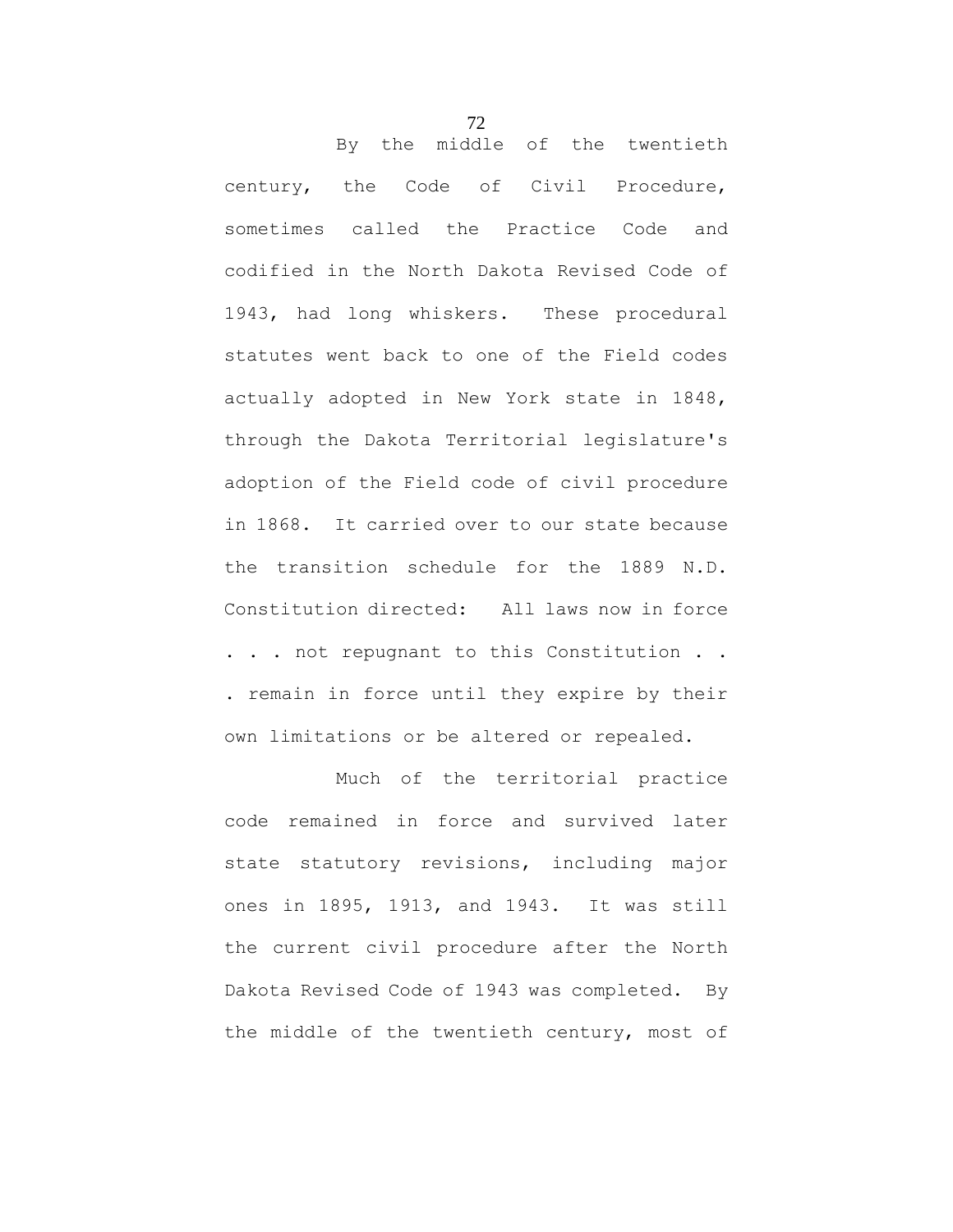73 the practice procedure in use in this state was over a century old.

#### B.

#### 1926: Reform Desirable

Procedural reform by the Court was urged by the State Bar Association as early as 1926. That year, a report of an SBAND committee on work . . . during the last three years quoted from a national article about rule-making to advance one important reason for creating a judicial council:

To be required to run to the Legislature, however, for every needed change, so as to conform rules and methods to needs, would be not only dil[a]tory, confusing, and uncertain of results, but would be confession that the profession, which above all others, is the expert in this field is incompetent to take charge of the situation, as well as conceding to the Legislature part of the functions of the Judicial Department.

C.

1941: Reform Authorized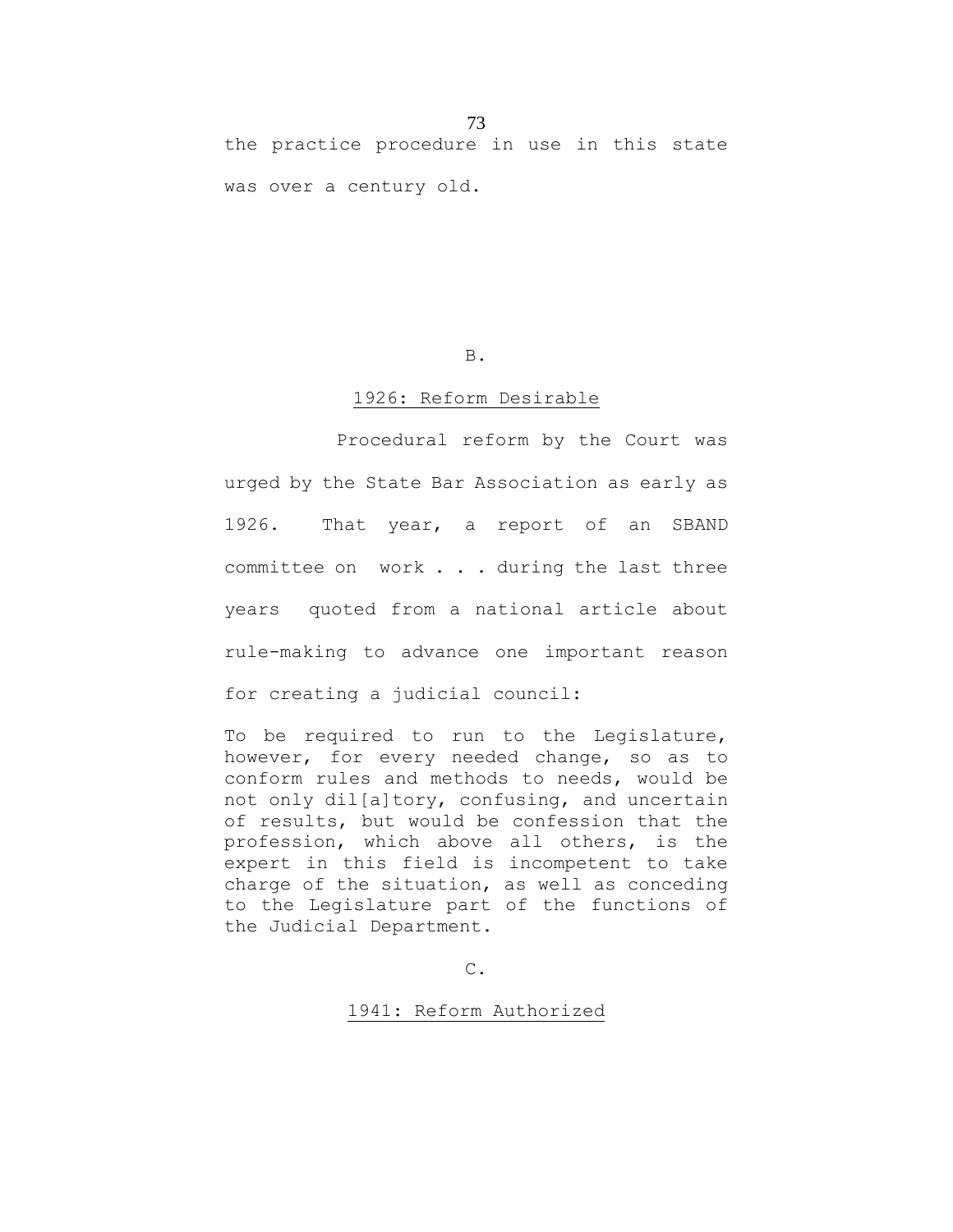The Supreme Court, though, seemed deterred from making its own rules by the constitutional restraint on the Court's control over other courts that was delegated only under such regulations and limitations as may be prescribed by law.

The 1919 legislature authorized the Supreme Court to make rules of pleading, practice and procedure. But the Court only sparingly used the power. Before 1957, those procedural rules that the Court published in the North Dakota Reports merely supplemented statutory procedures for appeals. Eventually, though, the 1941 legislature expressly authorized the Court to alter or amend procedural statutes and established a process to publish public notice and to hold a hearing on any proposed new rule.

The Court was in no hurry to change procedures. It did not move on procedural reform until years after mid-century. One scholar later tried to explain this disinclination: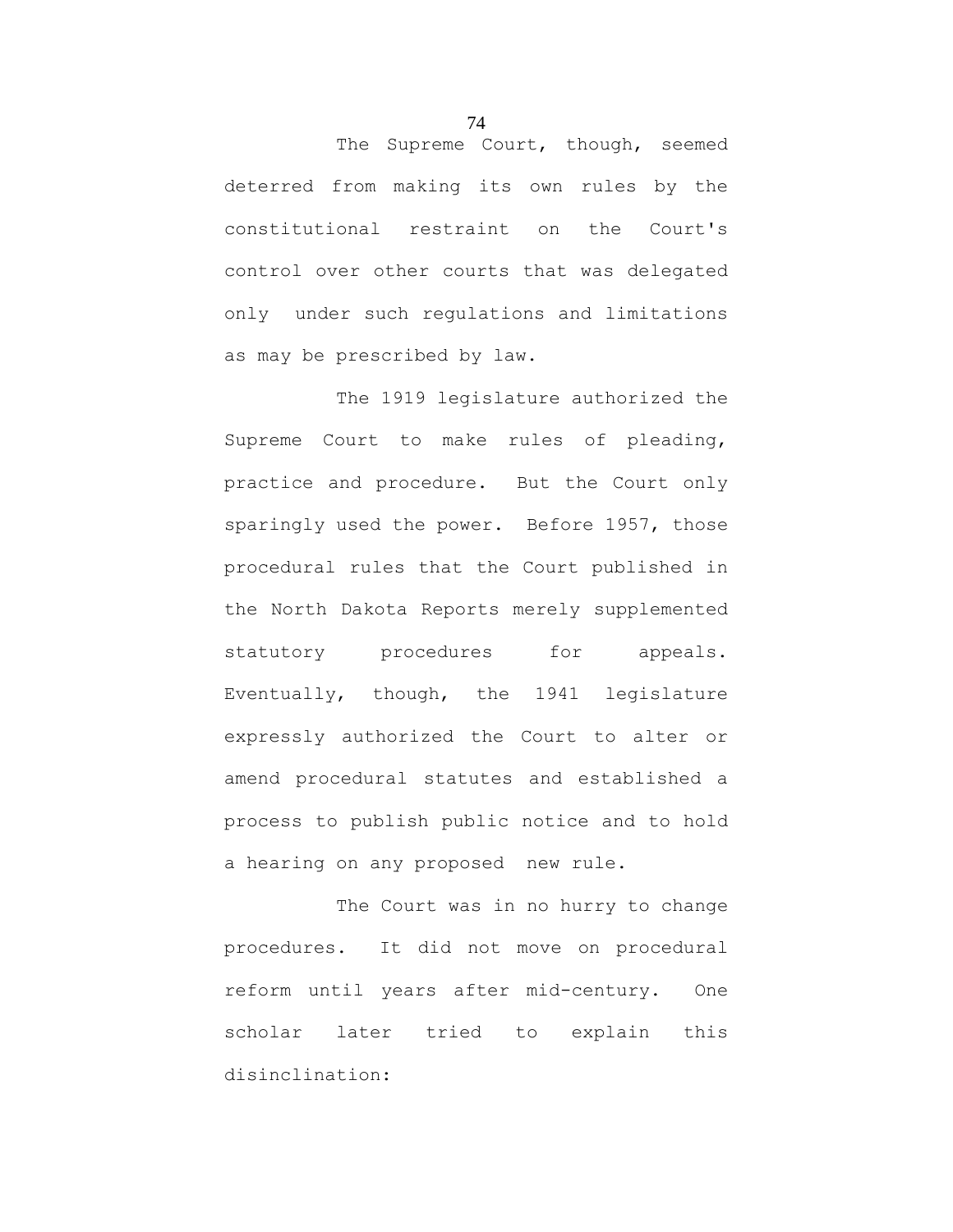Explanations for this reluctance to move are not difficult to suggest. For one thing, in the hands of the Court the Field Code of Civil Procedure ha[d] served this state extremely well, and a sense of tradition and stability ha[d] come to surround it. Most of the problems connected with it ha[d] been passed upon by the Court and the judges of the state [were] all thoroughly familiar with its principles. It is also possible that the members of the Court felt they were being asked to undertake an essentially legislative task; a majority of the justices felt that way, it will be remembered, when the Legislative Assembly placed the Committee on Code Revision under their jurisdiction . . . . [I]t is not at all surprising that a Court with a fine tradition of procedural effectiveness should feel no sense of urgency when asked to depart from a settled path.

But the Court did eventually veer from the settled path of the past towards modernity.

In 1953, the North Dakota Senate Judiciary Committee sponsored an amendment of the 1941 rule-making process to make a few minor modifications in the process and to shift from a generally published notice to one mailed to all judges and lawyers with a copy of the proposed new rule. That modest move opened the way for modernizing civil practice.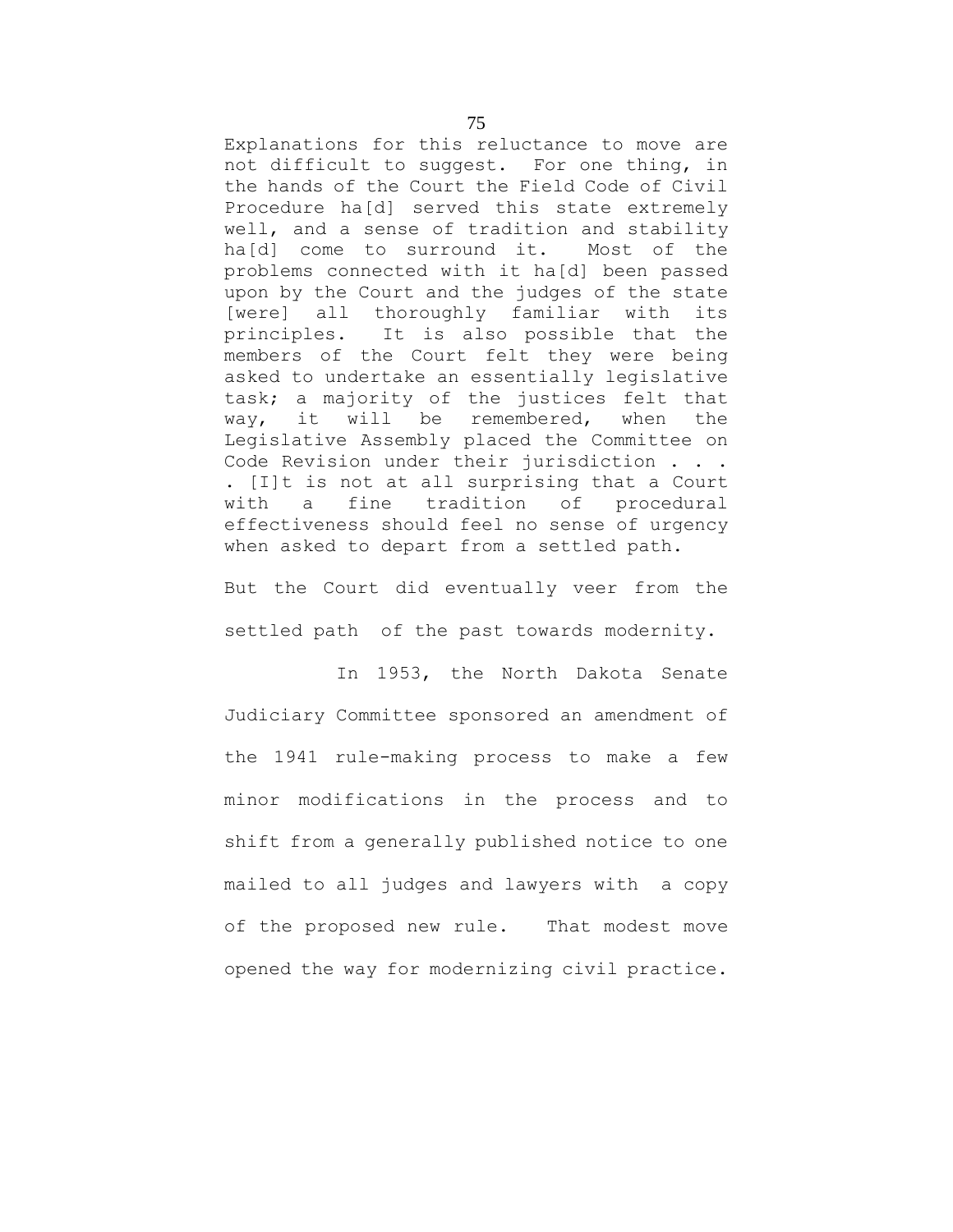76 D.

## 1953: Revision Begins

During 1953, the Judicial Council authorized a committee of Judge Eugene A. Burdick of Williston, practitioner Norman Tenneson of Fargo, and practitioner Frank F. Jestrab of Williston to prepare proposed rules of civil procedure modeled on the existing Federal Rules of Civil Procedure. The 1953 annual meeting of the State Bar Association authorized appointment of a like committee to similarly study use of the Federal Rules of Civil Procedure. SBAND President Vernon Johnson of Wahpeton appointed a nine-member committee, chaired by practitioner Roy A. Ilvedson of Minot, consisting of seven practitioners, Judge Eugene Burdick, and Justice James Morris.

The two committees began coordinating their work in January 1954. On May 10, 1954, the Judicial Council approved a committee recommendation that a draft be made with a joint committee from the State Bar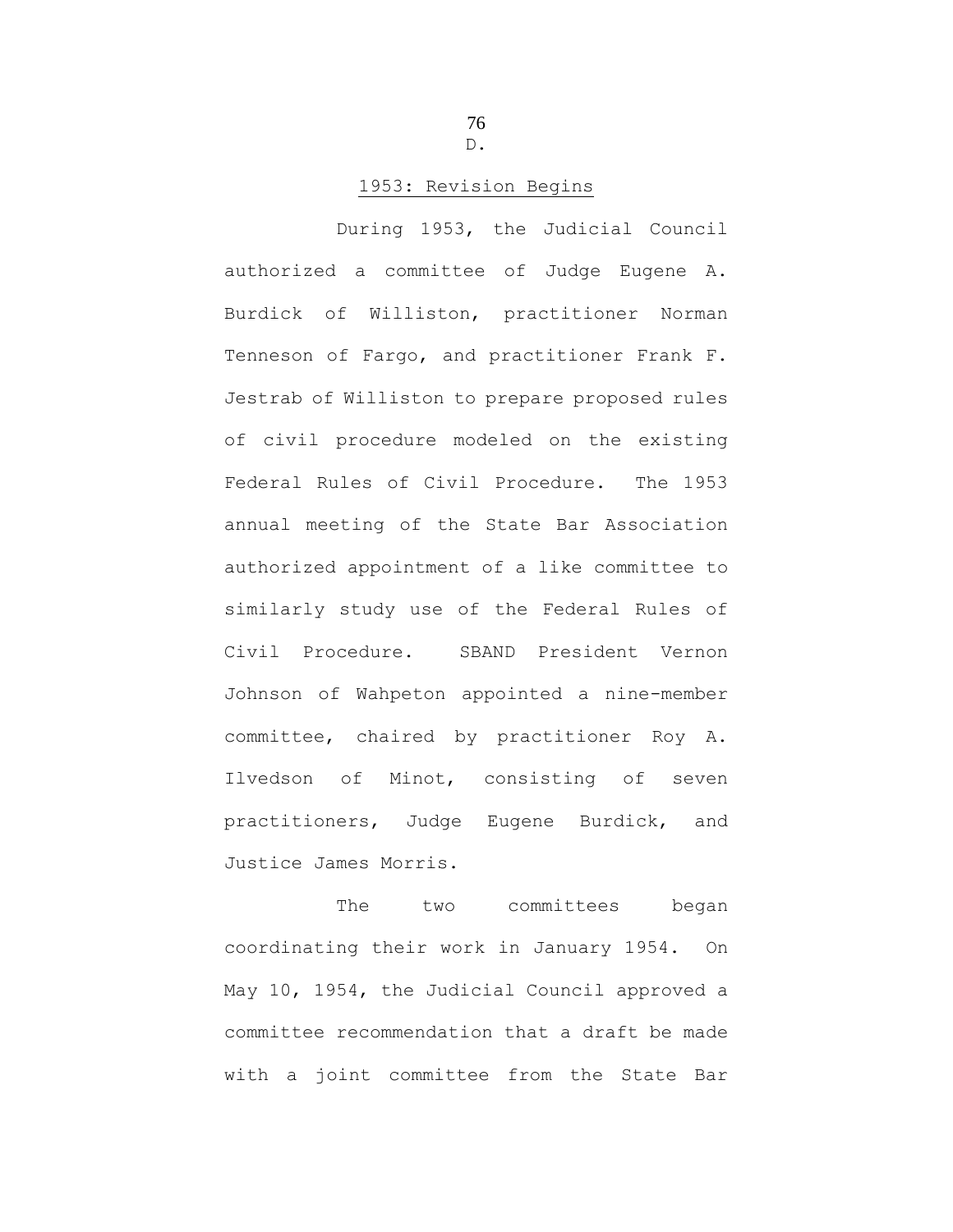Association. The Chief Justice appointed five members of the proposed Joint Committee: Judge Eugene A. Burdick; Judge A.J. Gronna of Minot; Frank F. Jestrab of Williston; Norman Tenneson of Fargo; and Law School Dean O.H. Thormodsgard.

At the 1954 annual meeting of the State Bar Association, chair Ilvedson, speaking for The Rules of Civil Procedure Committee, recommended the Bar join in forming the Joint Committee to complete the draft of new rules and submit it to the Supreme Court for hearing and adoption. Ilvedson reported the recommendation had been approved by all members of the committee, except that Hon. James Morris is not sure it should be adopted by the [Court] [or] ruled on by the legislature. During discussion, Ilvedson clarified by reading Justice Morris's letter explaining, whether it is advisable to proceed through the Supreme Court or through the Legislature has not been definitely determined. Bar president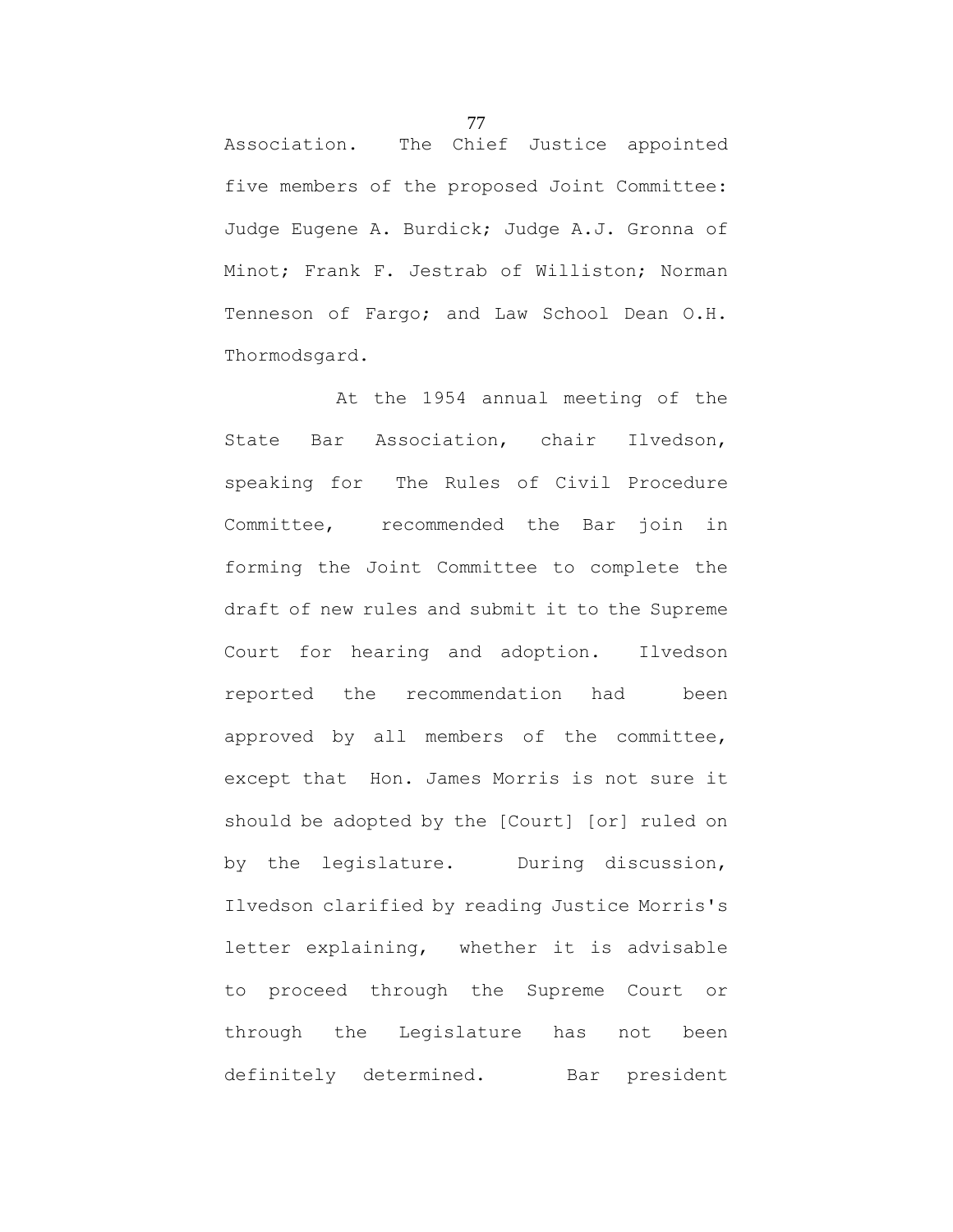Johnson ruled, it is a proper matter for consideration whether we would rather have the Supreme Court in its rule making power adopt the rules or whether we would submit it to the legislat[ure]. E.T. Conmy of Fargo urged: I think we went to a lot of trouble to get power in the Supreme Court and as far as I'm concerned the Supreme Court is by far a better body to pass on rules than the legislature. It is the most competent body to do it. . . . A future justice, Alvin C. Strutz of Bismarck, echoed Conmy's sentiments, no one advocated going through the legislature, and the recommendations of the Bar's Committee were adopted.

Besides the five members of the Joint Rules Committee appointed by the Chief Justice from the Judicial Council, the new Bar president, John Zuger, appointed six members: E.T. Conmy of Fargo; Senator Carroll E. Day of Grand Forks; Senator Clyde Duffy of Devils Lake; Roy A. Ilvedson of Minot; H.A. Mackoff of Dickinson; and Herbert G. Nilles of Fargo.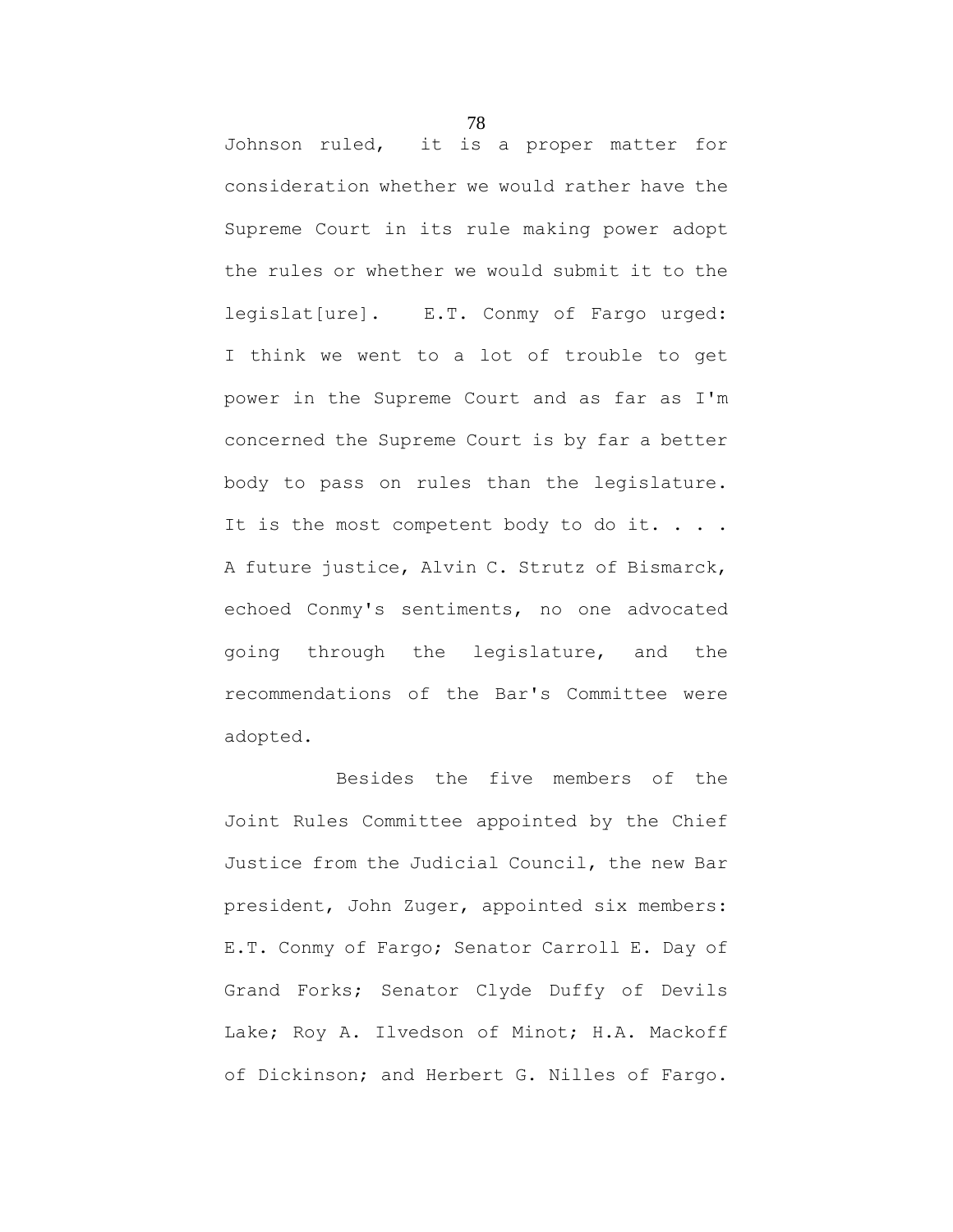Frank F. Jestrab of Williston became chair of the Joint Committee on Rules of Civil Procedure. This committee was clearly the earliest predecessor of the current Joint Procedure Committee.

The presence of State Senator Carroll E. Day on the committee may have recognized his prior legislative role as a catalyst for reforming the rules. He had been chairman of the Senate Judiciary Committee that sponsored the 1953 amendment of the statutory process for adopting new rules to require a copy of any proposed rule to be noticed to each judge and lawyer. A distinguished practicing lawyer from Grand Forks, Senator Day was killed in an airplane crash on March 3, 1956 before fruition of his efforts.

Judge Burdick and Frank Jestrab, both located in Williston, did most of the preliminary drafting. Judge Burdick was not only the principal draftsman of the 1957 Civil Rules but also, as we will see, he later became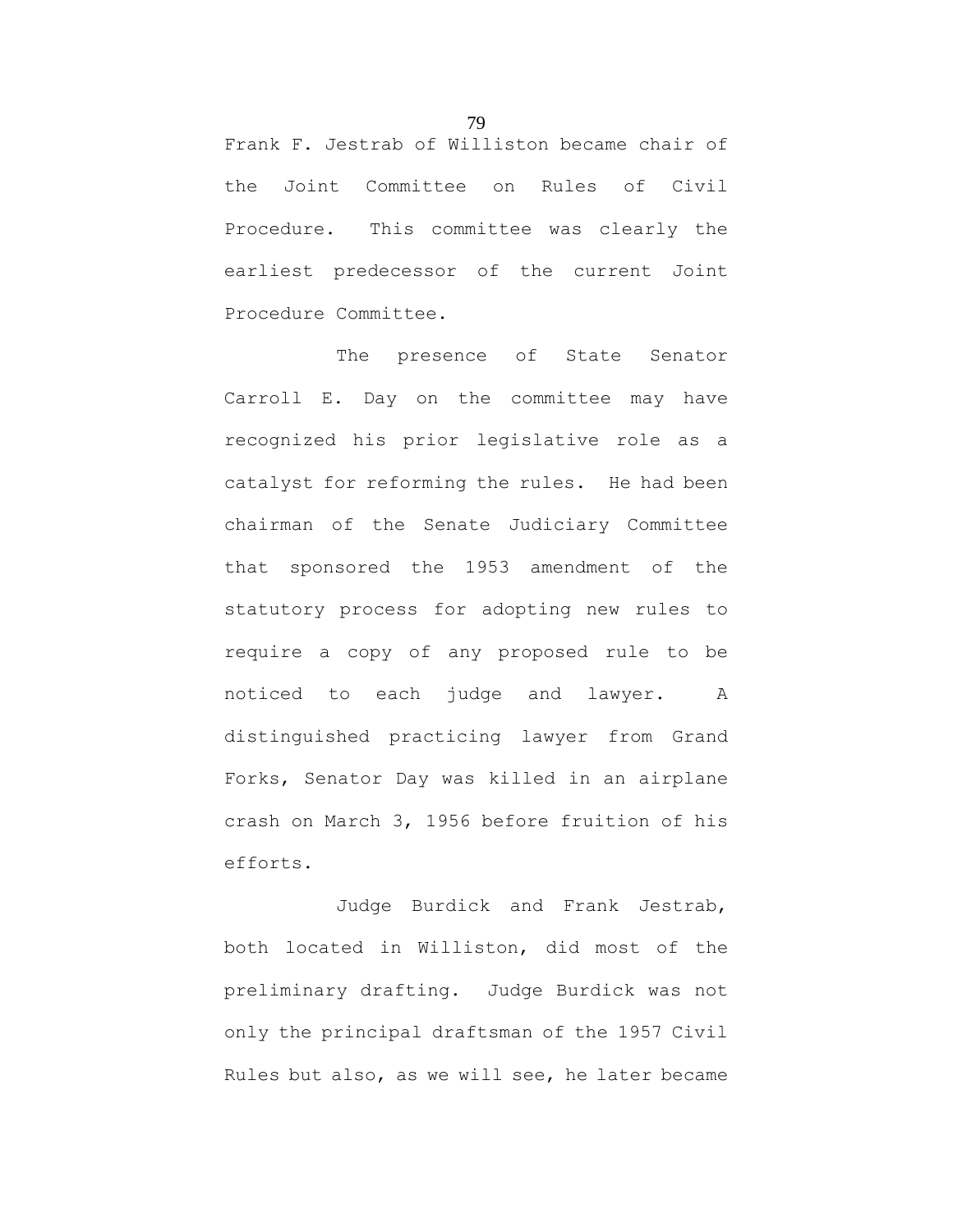the chief draftsman of many other new rules and revisions.

## E.

## 1957: New Civil Rules

The Joint Committee submitted its draft to the Court on December 15, 1954. In an addendum to the petition, Senator Clyde Duffy said he signed it because [he] believe[d] an excellent job ha[d] been done of integrating the federal rules into North Dakota law and practice, but he was not prepared to recommend the substitution of the federal rules for the rules heretofore prevailing in this state. Chair Jestrab was hopeful that the court [would] move promptly, since [i]t would be helpful to the profession. . . . .

The proposed rules were noticed to judges and lawyers. The Court held the hearing on June 1-2, 1955, where retired Justice William Nuessle (1923-1950) vigorously resisted the new rules. Alvin C. Strutz, who was later appointed to the Court,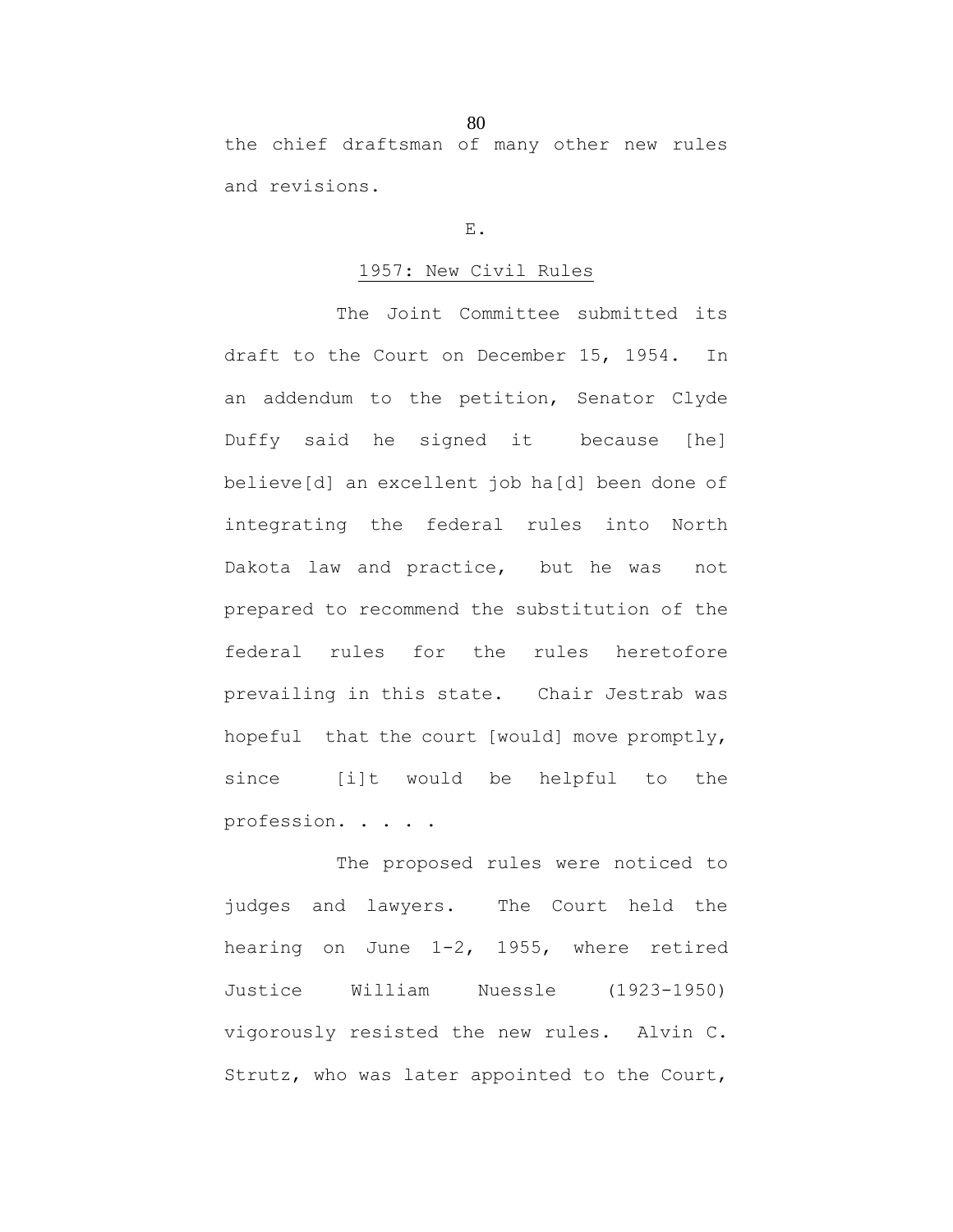reversed his support for new rules voiced at

the 1954 annual meeting of the Bar, and wrote

to oppose them:

If these proposed rules are adopted, then all of the decisions which we have in North Dakota touching upon the Statutes or rules of our Courts, are of no further benefit to us and we must start all over again interpreting the new rules. We do not believe that conditions require such a sweeping change . . . .

Several other written objections, including one by a district judge, argued the statutes authorizing the Court to make rules and to supersede inconsistent statutes were an unconstitutional and improper delegation of legislative power to the Supreme Court. . . .

On June 18, 1955, the Joint Committee, [p]ursuant to leave granted, filed a supplemental petition suggesting changes to a number of the proposed rules, evidently responding to questions and suggestions at the hearing. Late in 1955, Chief Justice Thomas Burke still assumed [i]t [was] going to take considerable time for the Court to go over these rules. It did.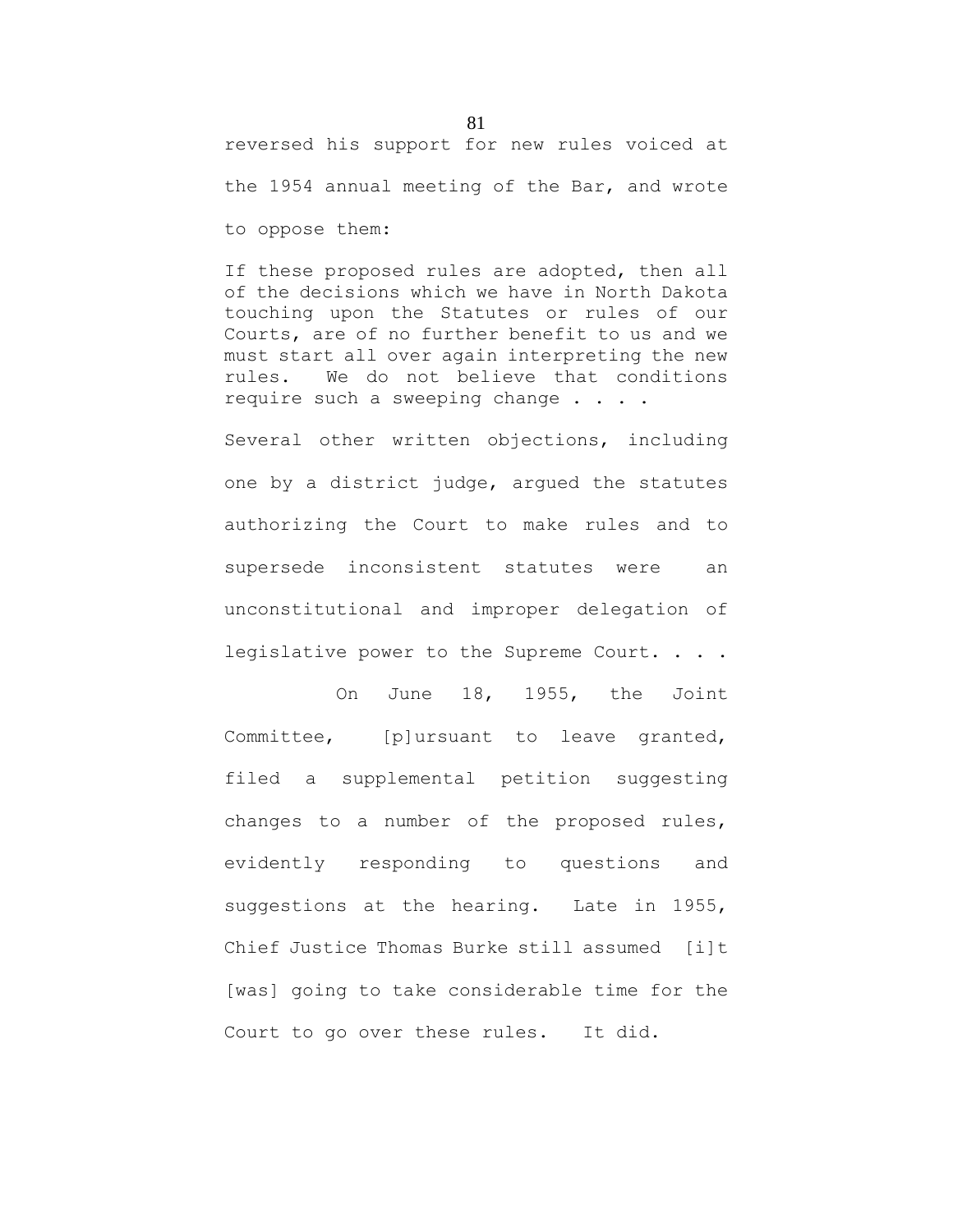Two years later, despite the opposition from past and future justices, the Court unanimously adopted the new rules on April 25, 1957, effective July 1, 1957. The Court made such amendments and changes therein as in the judgment of the Court are desirable to accomplish the[ir] purposes. . . . By then, the statutory rotation system had replaced Chief Justice Burke with Chief Justice G. Grimson, who demonstrated leadership.

North Dakota thus became the thirteenth state to follow the federal pattern, in the vanguard of the long procession of states that followed suit. After being frozen in place for nearly a century, the Court's glacial pace of modernization began to move with this watershed event.

F.

#### Connections and Contrasts

The new rules were more compact than the existing statutory procedure. They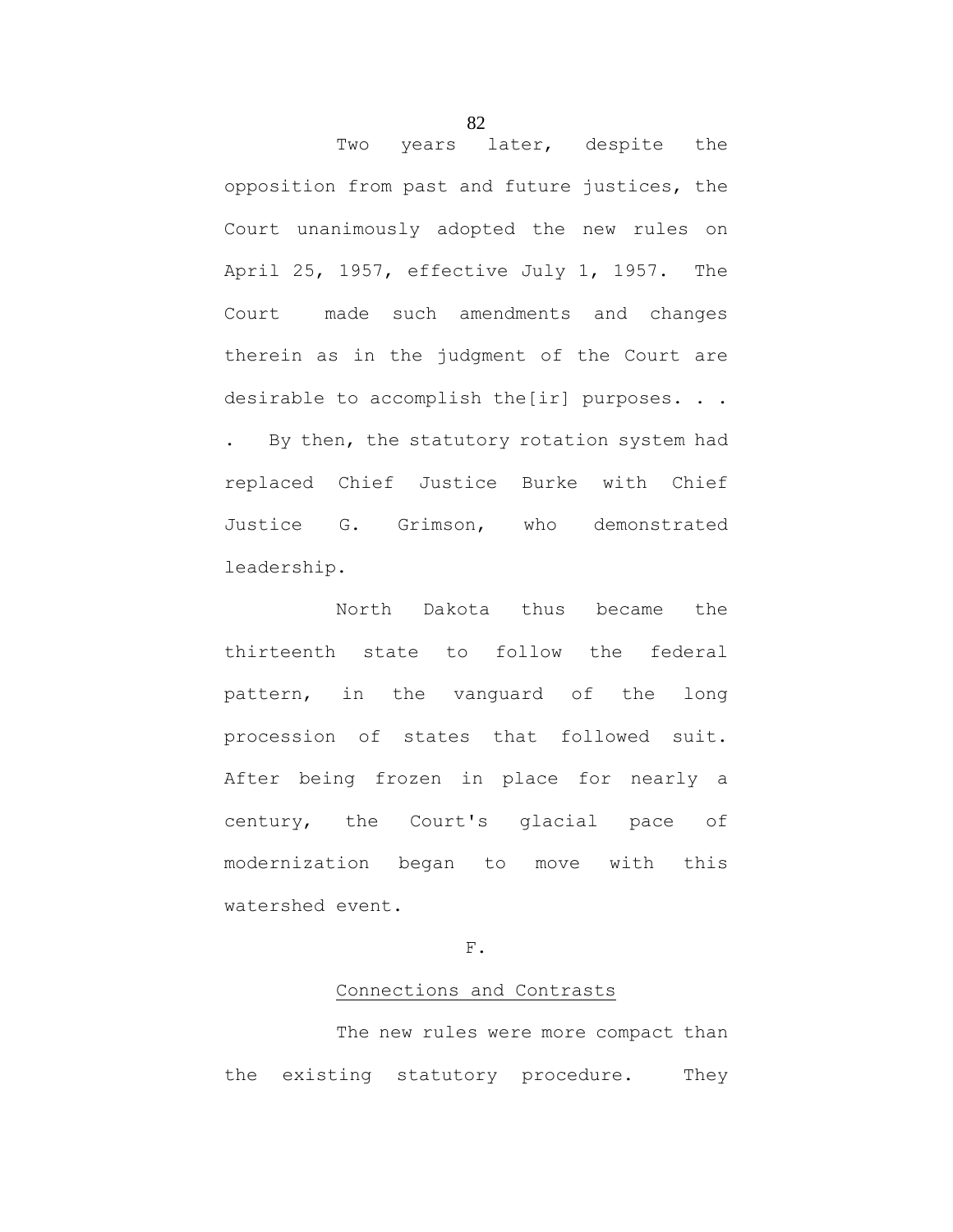contained 79 separate rules but superceded 183 statutes, thereby eliminating a very considerable amount of excess wordage as well as simplifying much statutory language. While the 1957 Civil Rules embraced simplification, a cynic might suggest that purpose was not always respected in the outpouring of rules from the Court that followed later.

How much did this turning point alter the practice landscape?

The 1957 Civil Rules were the existing Federal Rules of Civil Procedure adapted, insofar as practicable, to state practice. They marked the first comprehensive change in civil procedure in North Dakota since the adoption of the Field Code by the Territorial Legislature in May of 1862. They were designed to be a modern, integrated, cohesive body of procedure , there [was] much that [was] new , but much of the old remain[ed].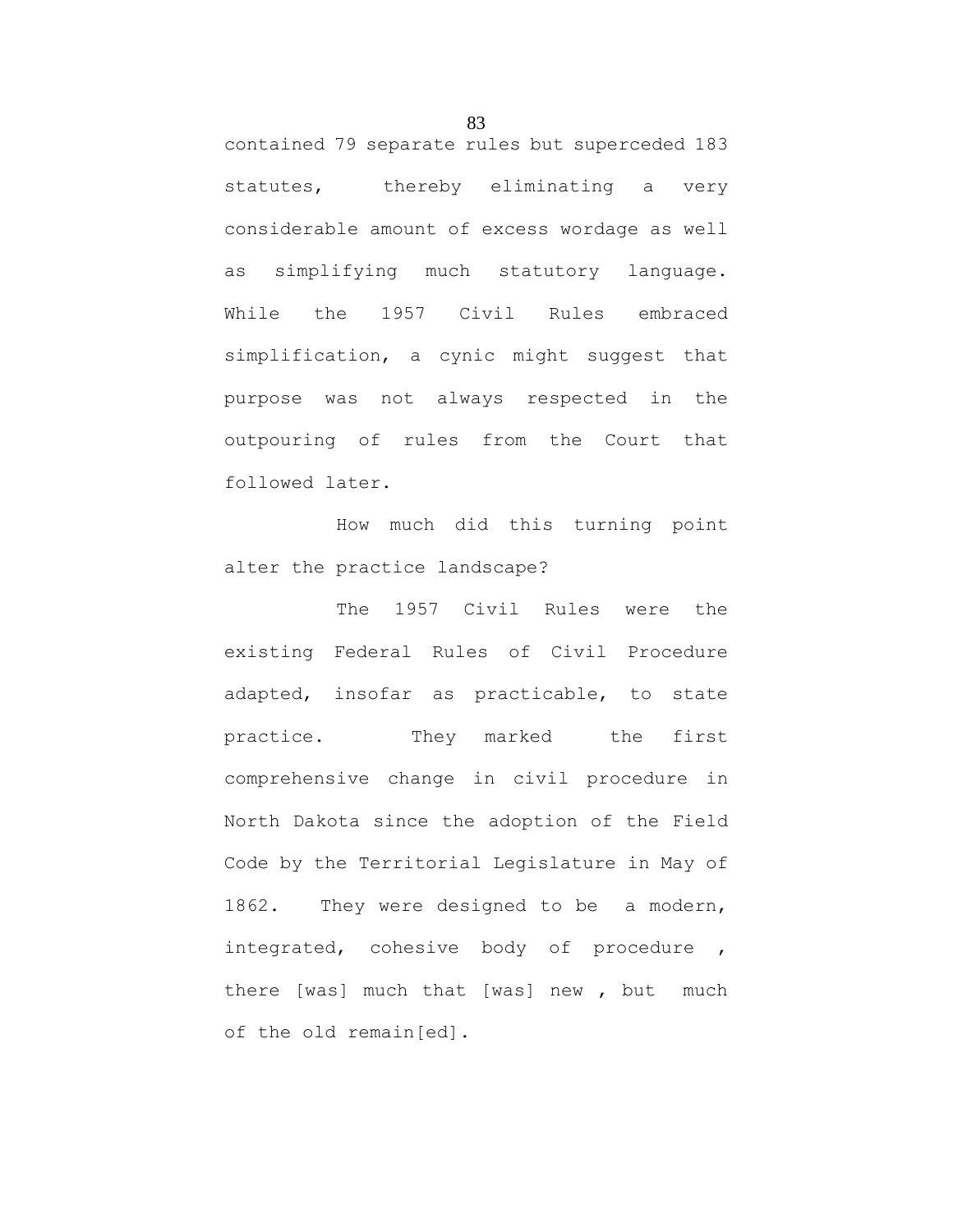The old included parts of the federal rules previously imported into North Dakota statutes after the federal rules had appeared in 1938. For example, the pretrialconference device had come into the state Code, acting on the recommendation of a committee under the leadership of Mr. Justice Grimson. Also, because the federal rules benefitted substantially from Field Code principles in their original drafting, the new rules did not represent a departure from the procedural heritage of this state so much as an enrichment of it.

Yet, the 1957 Civil Rules contained much that was in fact new here, even if commonplace in today's practice.

Third-party practice, broader joinder of claims and parties, deposition and discovery, summary judgment, and the demand for jury trials [were] among the new. Demurrers [had] been abolished, artificial restriction on joinder [had] been eliminated and motion practice [had] been made more elastic and functional. None of these things [were] experimental. They [had] been tested and approved by a productive experience in the Federal Courts and the state courts which [had] adopted the Federal Rules.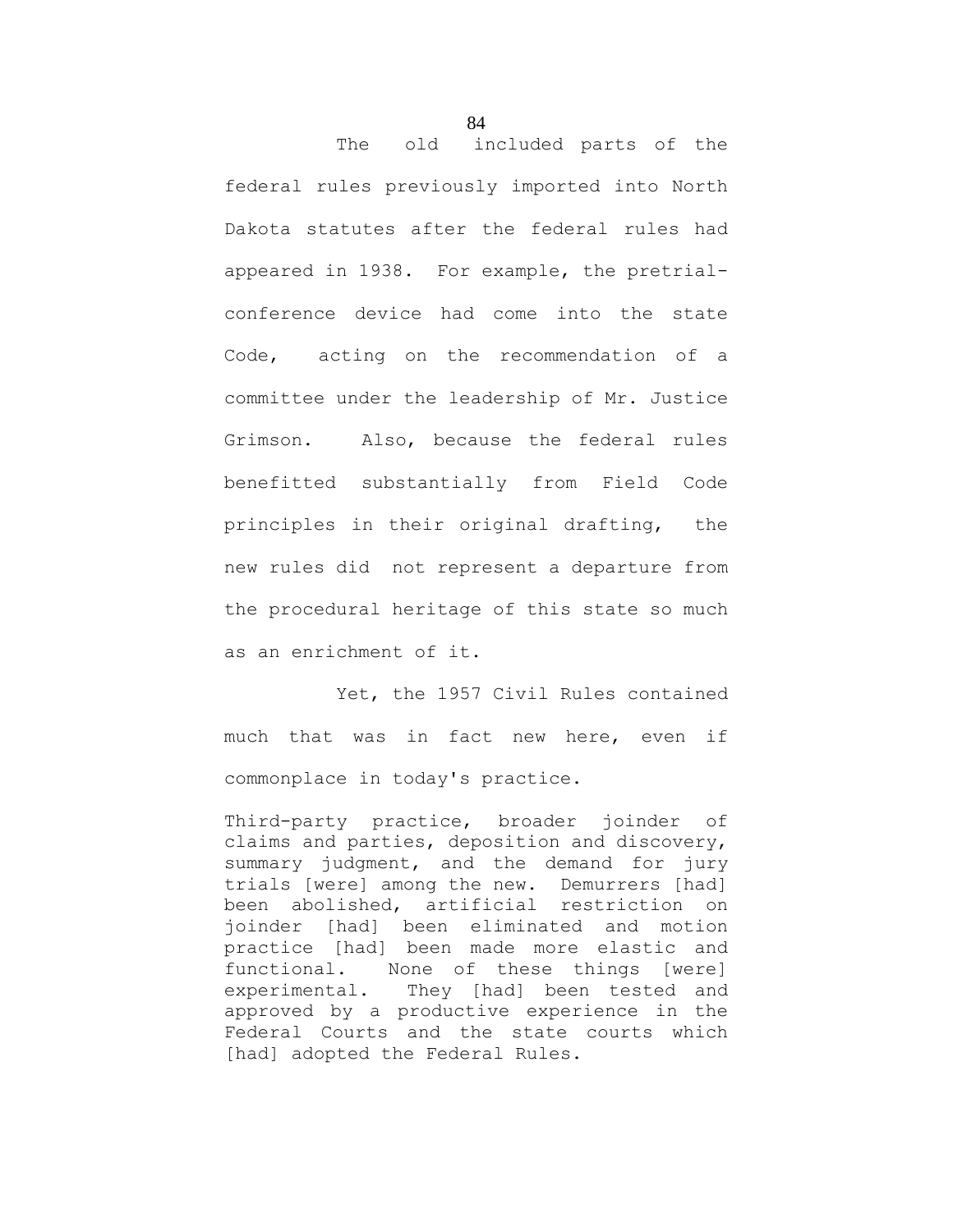The new material thus made available more modern and useful procedures.

The historical significance of adoption of the 1957 Civil Rules, however, lies more in how it was done, by the Court, than in the

scope of the changes.G.

## Revision of Rules Continues

Having implemented its own comprehensive practice rules for the first time, the Court seemed poised to make reformation of rules the ongoing process it ought to be. But it took yet another decade for the next stage to get going.

At a Judicial Council meeting in June 1967, Chief Justice Obert C. Teigen suggested a committee be created jointly with the State Bar Association to develop new rules of criminal procedure. The Council set up the committee. That study and others were undertaken, sometimes by separate committees for different sets of rules.

Continuing the course of the Joint Committee for the 1957 Civil Rules, the 1967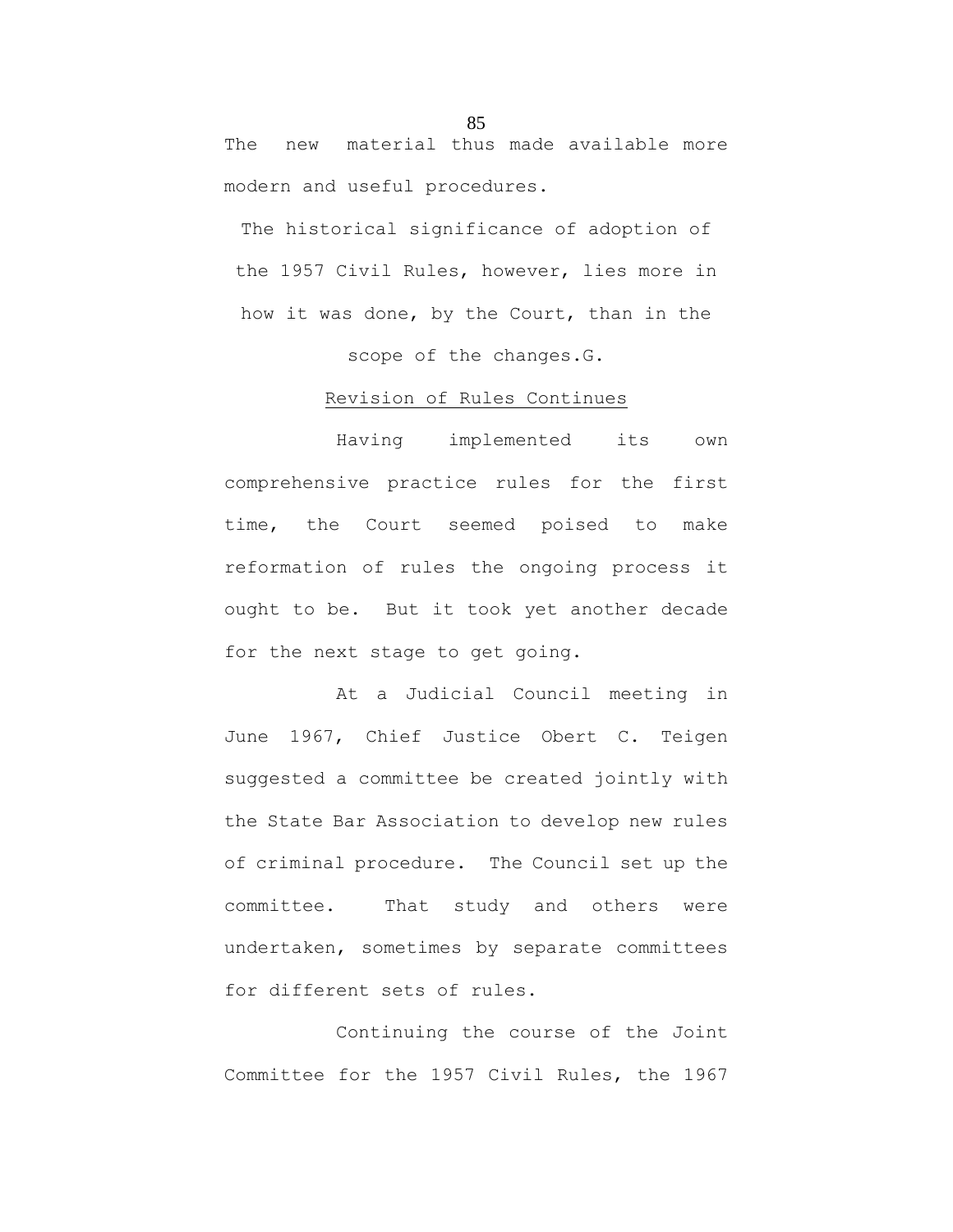committee for criminal rules, first chaired by then Justice Erickstad, eventually evolved into a Special Procedure Committee (1976), and then a Joint Procedure Committee of the Judicial Council and State Bar Association (1977). Finally, it became the Joint Procedure Committee (1980) known today.

Judge Burdick was on the committee for criminal rules, too, and he continued on all the successive joint committees until retiring from the Joint Procedure Committee in 1991. Besides the 1957 Civil Rules, Judge Burdick was the principal draftsman of the first North Dakota Rules of Court (1962-63), the first pattern jury instructions (1964-66), and the revised pattern jury instructions (1984-86). His careful craftsmanship remains visible in many of our current rules and in the comments published with them.

If Judge Burdick became the master draftsman of rules and revisions, Justice Erickstad became the master navigator of modernization for the courts. As soon as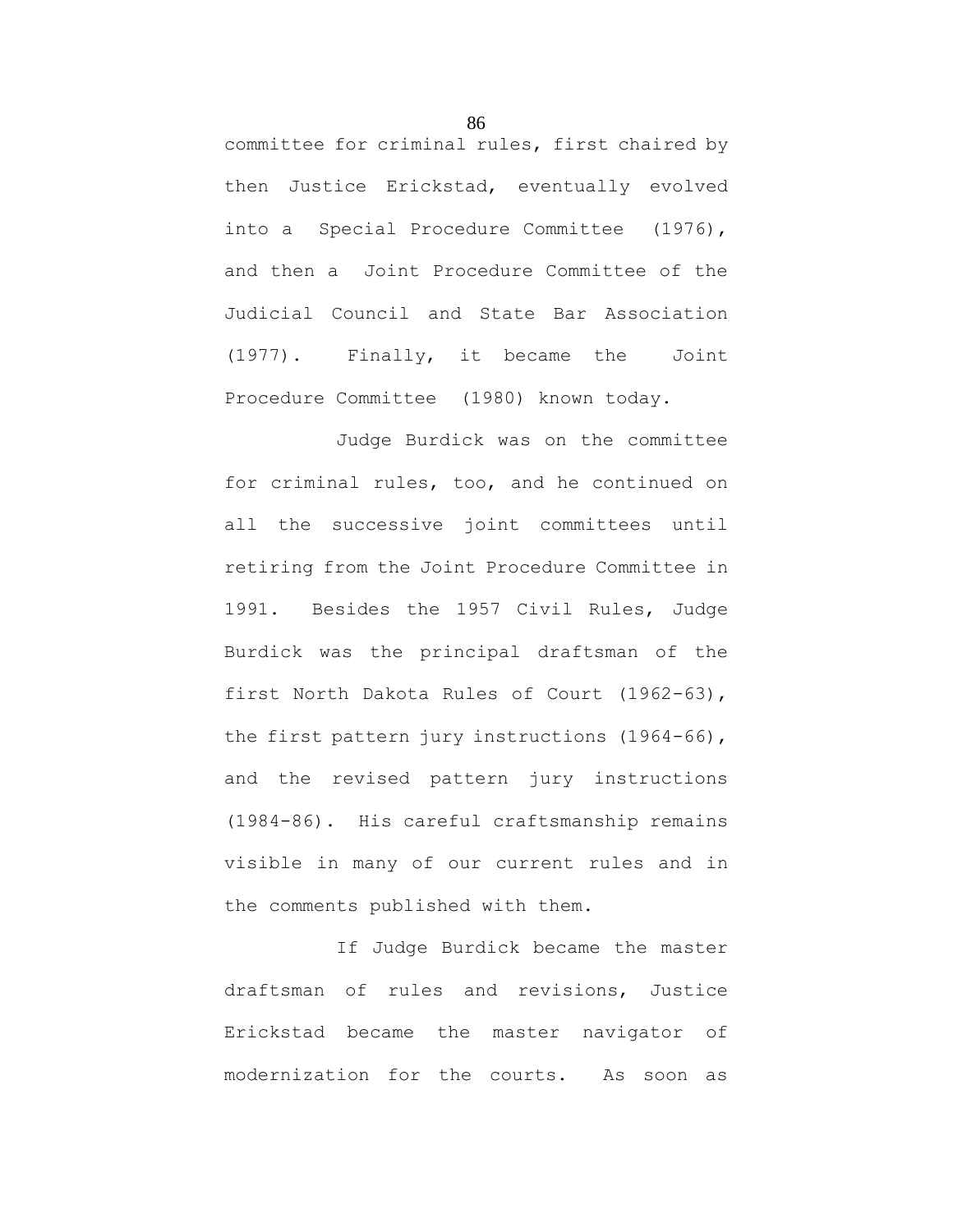Justice Erickstad became the Chief Justice in mid-1973, he urgently championed comprehensive written rules for governing the whole of the judicial system.

From that point on, the Court's rule-making thrived. The Court adopted and published procedural rules for criminal practice (1973), evidence (1977), appellate practice (1979), and rules of court (1981); also rules of conduct for judges and lawyers, including a code of judicial ethics (1977), rules for judicial discipline (1977), standards for continuing professional education of lawyers (1977), and standards for lawyers' disciplinary sanctions (1988); as well as rules of professional responsibility for lawyers (1977), procedures for lawyer discipline and disability (1977), disciplinary board procedures (1977), and procedures for admission to law practice (1980). Once published, the rules were frequently revised on recommendations from the continuing Joint Procedure Committee chaired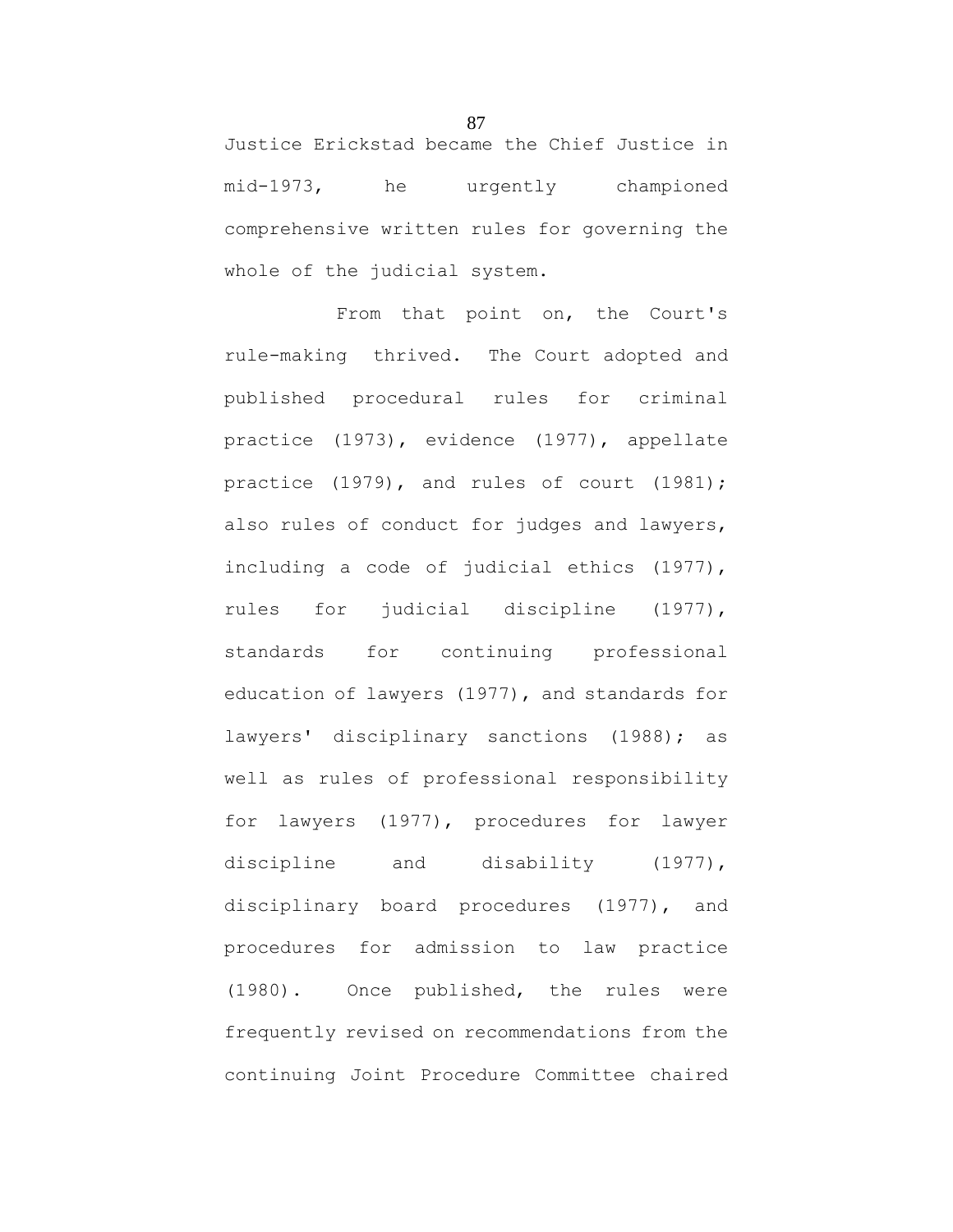by Justices Robert Vogel from 1973 to 1975; Paul M. Sand from 1975 to 1984; H.F. Gierke III from 1985 to 1991; Beryl J. Levine from 1992 to 1996; and Dale Sandstrom from 1996 to present. But the process was constantly encouraged by Chief Justice Erickstad.

With Chief Justice Erickstad's guidance, the Court also began the use of written Administrative Orders (O.A.s) and Administrative Rules (A.R.s). In October 1974, the Court's first Administrative Order designated, for each of the six judicial districts, a presiding district judge who had responsibility for assigning cases to, and requiring reports from, all other judges within that district. The seven presiding judges later began meeting as a Council of Presiding Judges, with one named by the Chief Justice as a Chief Presiding Judge, to set policies for the trial courts. In 1992, the Administrative Rules were amended to authorize the trial judges to elect their own presiding judge in each district, and later the Chief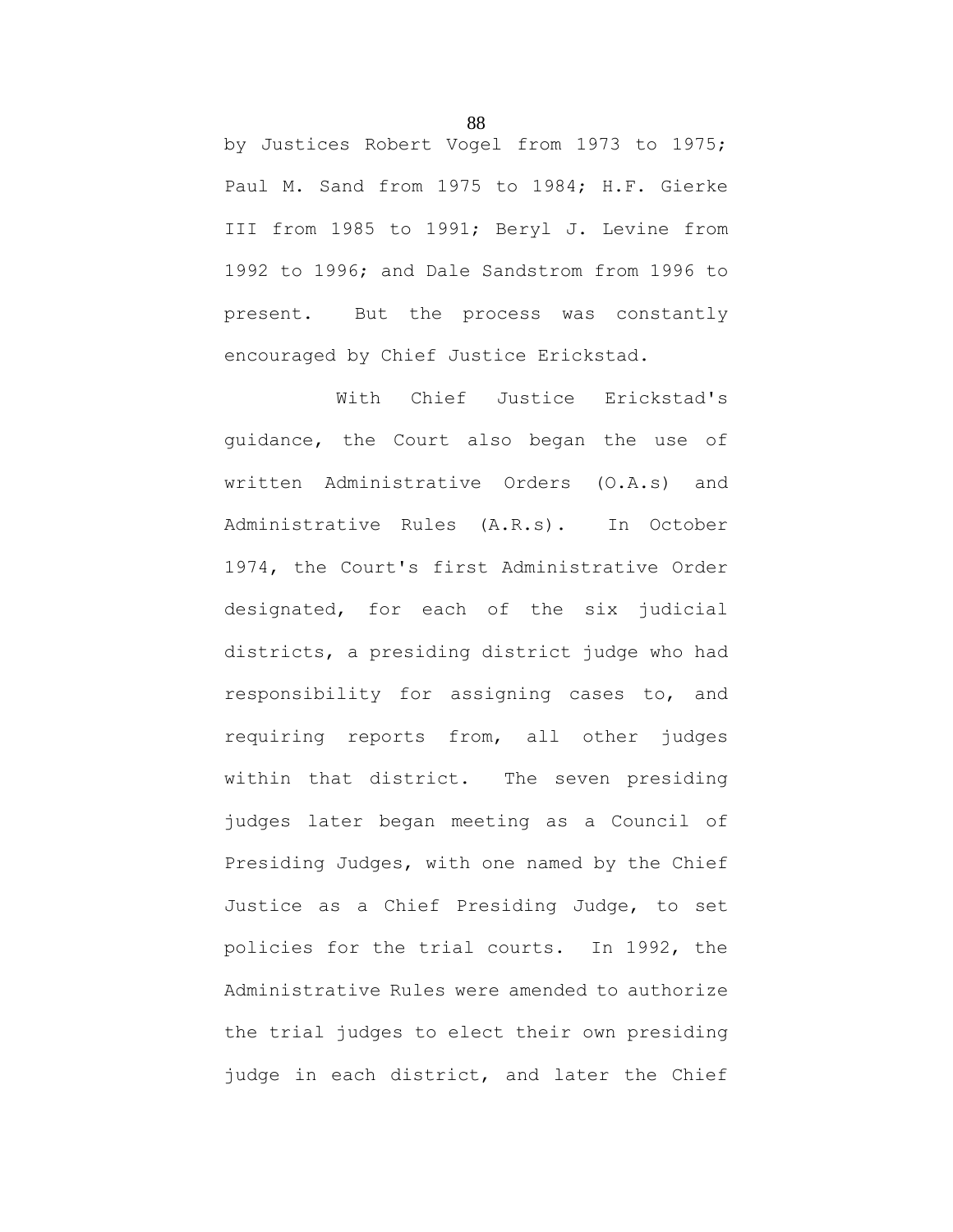Justice became the presiding officer of the Council of Presiding Judges.

The Joint Procedure Committee continues to study rules and regularly recommend revisions that the Supreme Court usually adopts, sometimes with changes the Court chooses to make. By continuing this process of regular revision of existing rules, the Supreme Court keeps the system up to date.

# H.

## Publishing Rules

The eruption of rules during the 1970s brought from the Court a separate looseleaf notebook for each set to every practitioner's desk. This accumulation provoked some grumbling from practitioners who preferred the familiar and simpler past to a proliferation of new rules.

Before long, West Publishing Company solved the accumulation difficulty by publishing an annual pamphlet, beginning in 1981, that collected all the administrative and procedural rules in a single reference.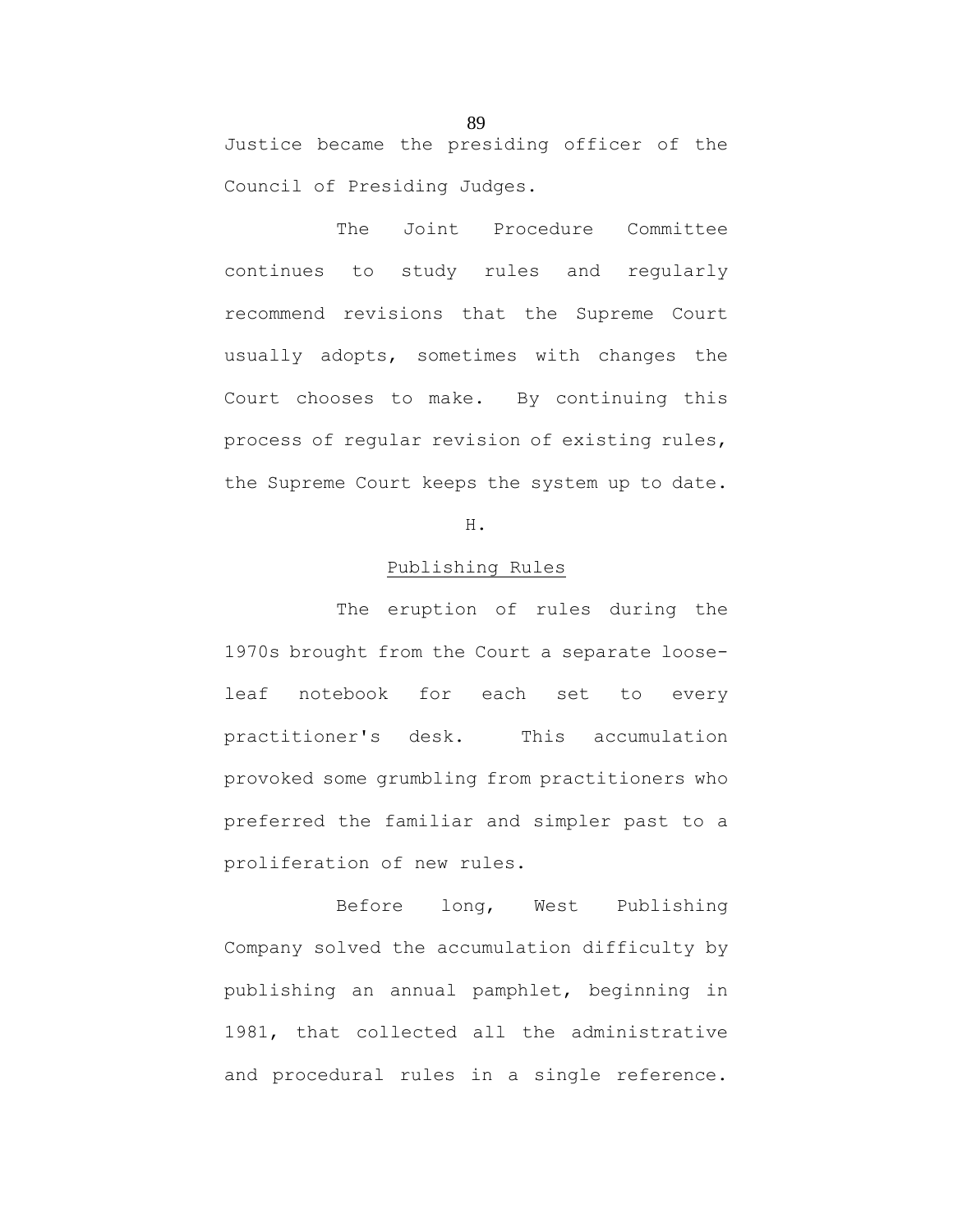West continues to publish an annual rule book and, in 1990, Michie Publishing Co. (now Lexis Law Publishing), publisher of the North Dakota Century Code, began to publish an annual Code supplement containing the rules and annotations to related cases. Thus, every practicing lawyer can (and should) have a rule-book at his fingertips to consult conveniently.

## I.

#### Appellate Trial Anew Repealed

One of the more remarkable reforms was repeal of the statutory procedure for a trial anew in appeals from non-jury cases to the Supreme Court. Curiously, even after the Court's power to supersede procedural statutes had been enacted in 1941 and exercised effectively in 1957, this important reform came by legislative action, not by Supreme Court action.

The trial anew review (sometimes called trial de novo ) did not come directly from the Field code as had most of our civil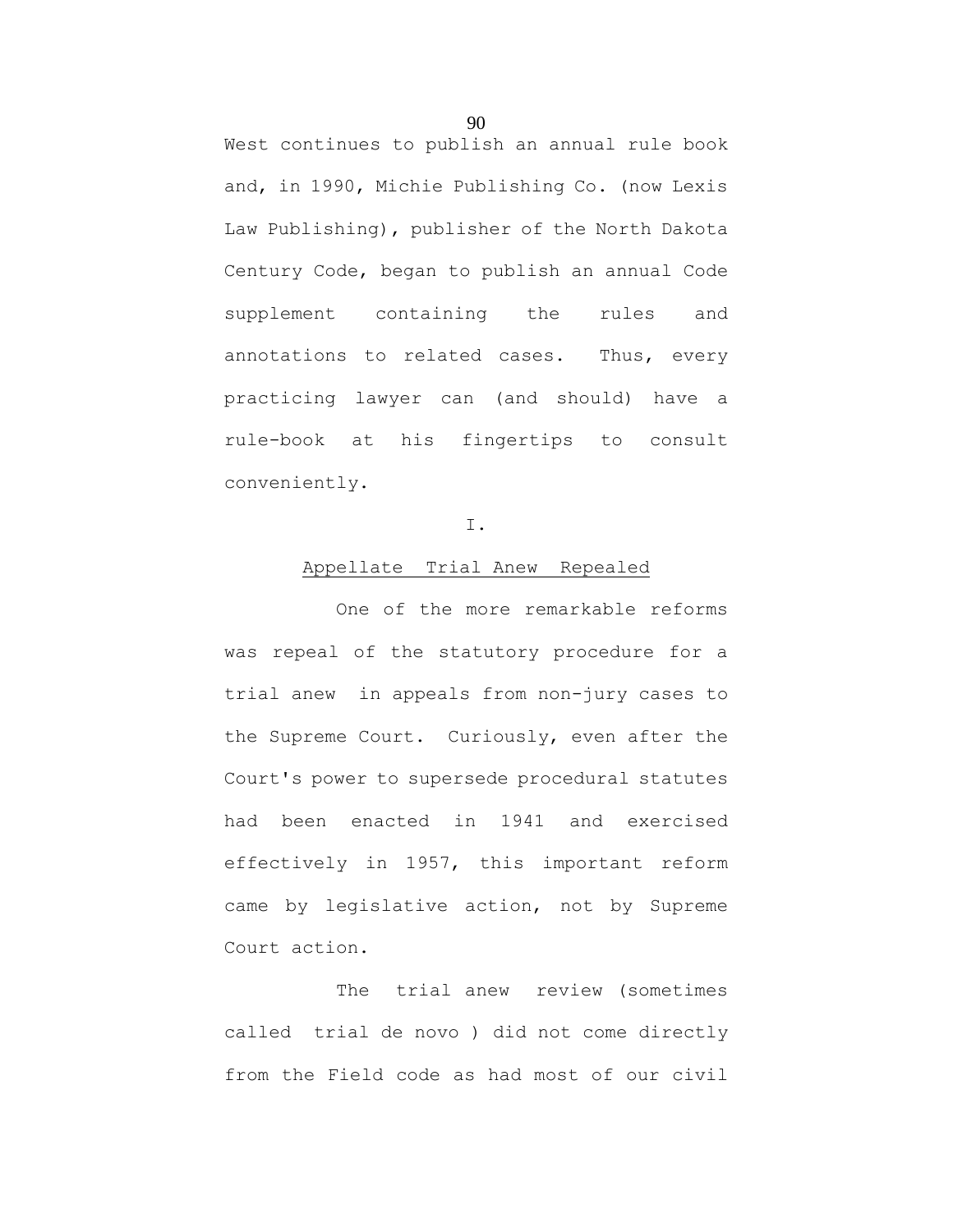procedures. The concept originated in ancient Roman law. In the hearing in the higher court new facts and new proofs could be adduced and new points and objections urged without limit. There was a complete rehearing of the cause de novo. In the middle ages, the ecclesiastical courts of Europe borrowed this Roman scope of appellate review. France and other civil law countries inherited the procedure this way. De novo review reached the English ecclesiastical courts, too, where American equity practice came from.

As appellate review developed in this country during the nineteenth century, since an appeal in equity was a hearing of the case de novo, a party was not precluded from taking a ground in the higher court which he had not suggested below. An equitable decree was open to review on the facts, no less than on the law.

Trial anew came to North Dakota after statehood, but early in its history, when lawyer Seth Newman sponsored Chapter 82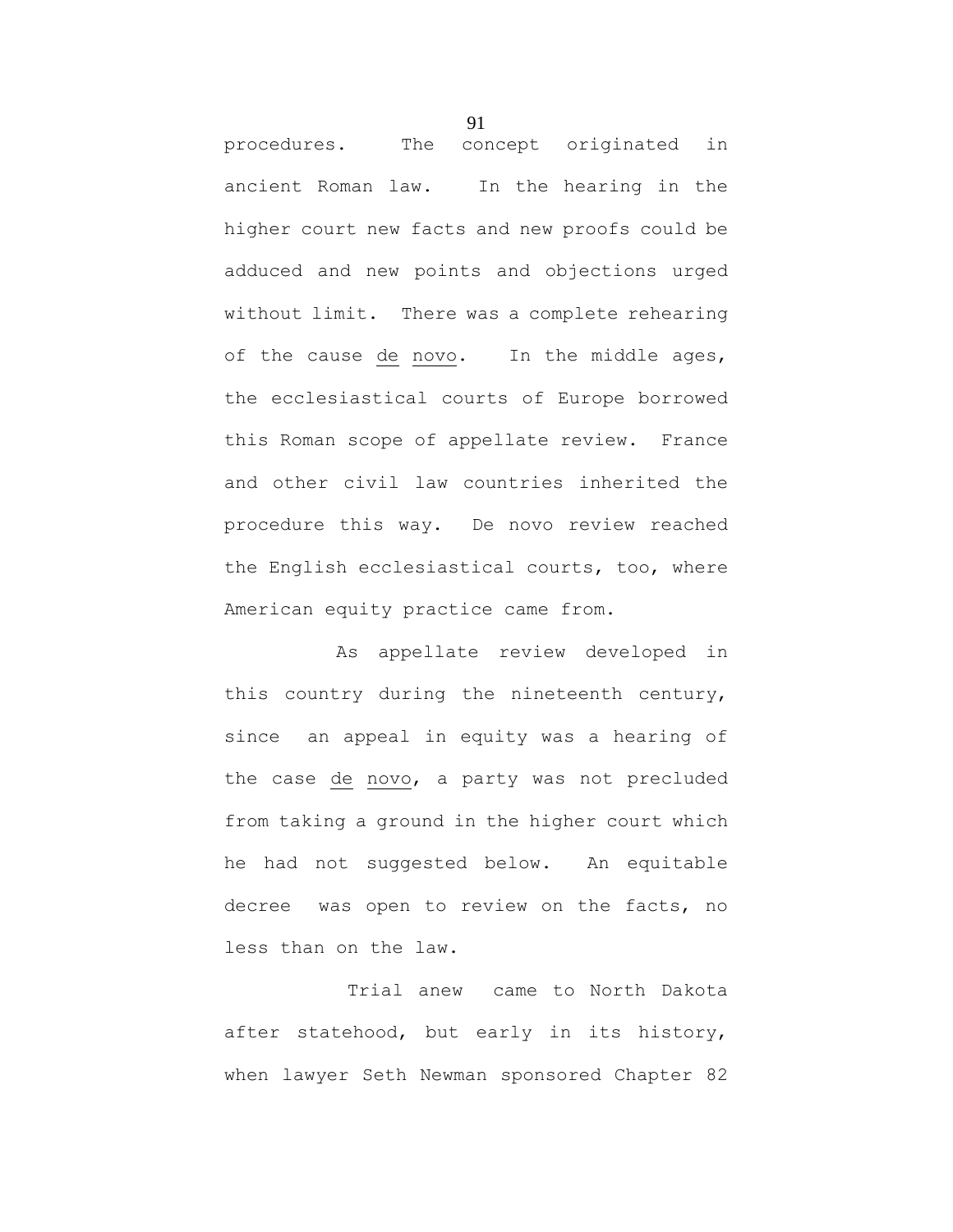of the 1893 N.D. Sess. Laws in his single session as a legislator. Newman had been born, studied law, and admitted to practice in 1860 in the state of New York. He practiced for a time in Iowa before coming to Fargo, North Dakota in 1879. He was politically active here, served a term as mayor of Fargo, a term as Fargo city attorney, and in the 1893 legislature.

Newman was highly regarded by his peers, unanimously elected as the first president of the State Bar Association in 1899, and twice re-elected for one year terms. Indeed, the original organizational meeting of the Bar Association of North Dakota grew out of an informal meeting of the members of the bar at the Grand Forks courthouse, who assembled at the request of Honorable Seth Newman, representing the . . . Fargo Bar Association. . . . The Bar Association's memorial characterized him as the Nestor of the legal profession of North Dakota, an admiring comparison to the wisest and oldest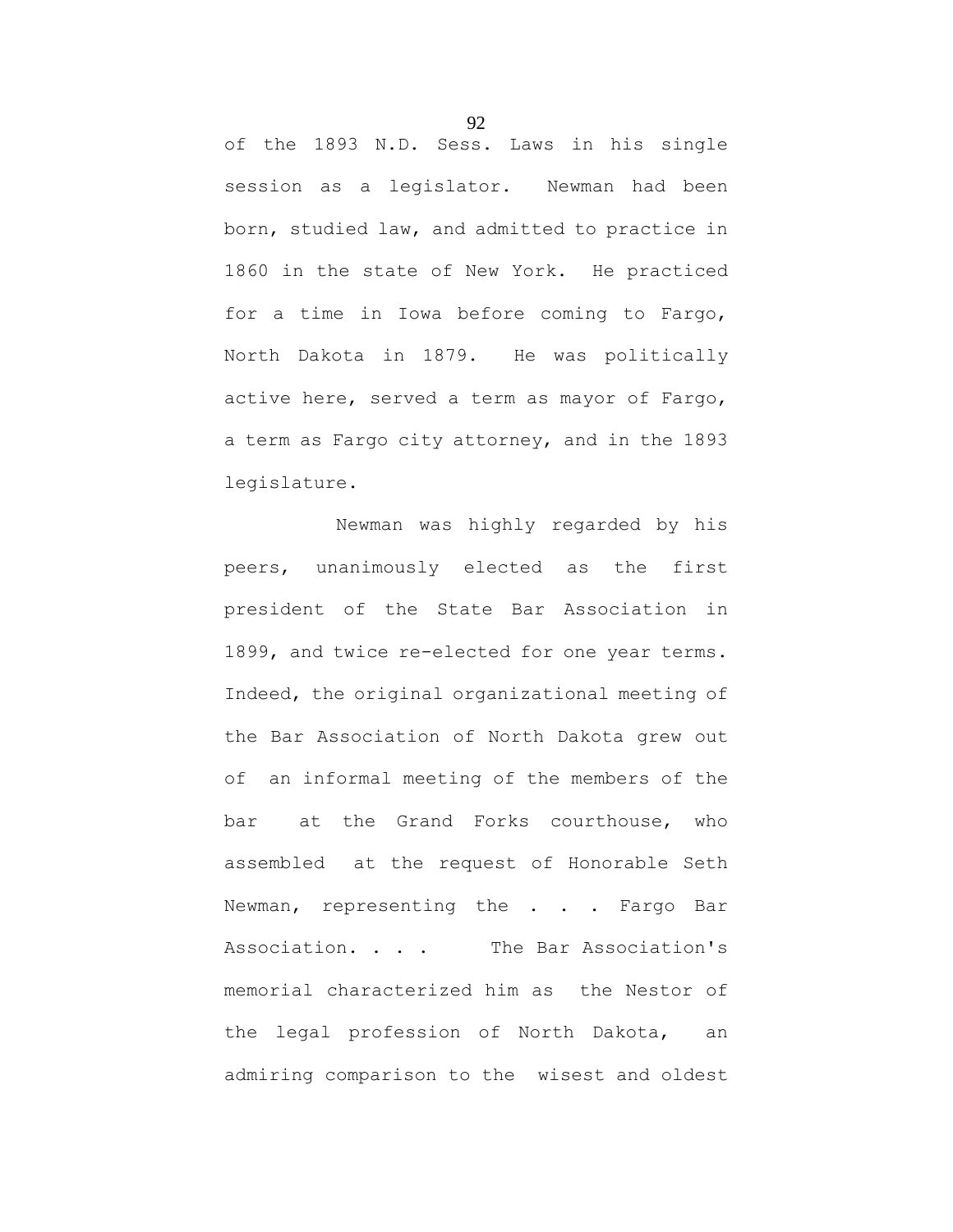of the Greeks in the Trojan War. Newman surely was among North Dakota's oldest and wisest lawyers of his time.

Newman's biography in the early records of the State Bar Association gave him credit for the statute on trial anew review: Mr. Newman was the author of the law changing the method of trial of equity causes,  $\ldots$ . under which equity causes are reviewed on appeal on the merits and final judgment rendered instead of being reviewed on error and new trial granted.

The 1893 legislative enactment required trial anew review by the Supreme Court in virtually all non-jury civil cases.

As early as 1916, this extensive review had been criticized by one North Dakota historian as inconsistent and conflict[ing] with . . . appel[l]ate jurisdiction because it converted the Supreme Court into a trial court compelled to wade through a voluminous record, containing usually a tangled mass of relevant and irrelevant testimony which the court below was powerless to exclude. Historian Lounsberry declared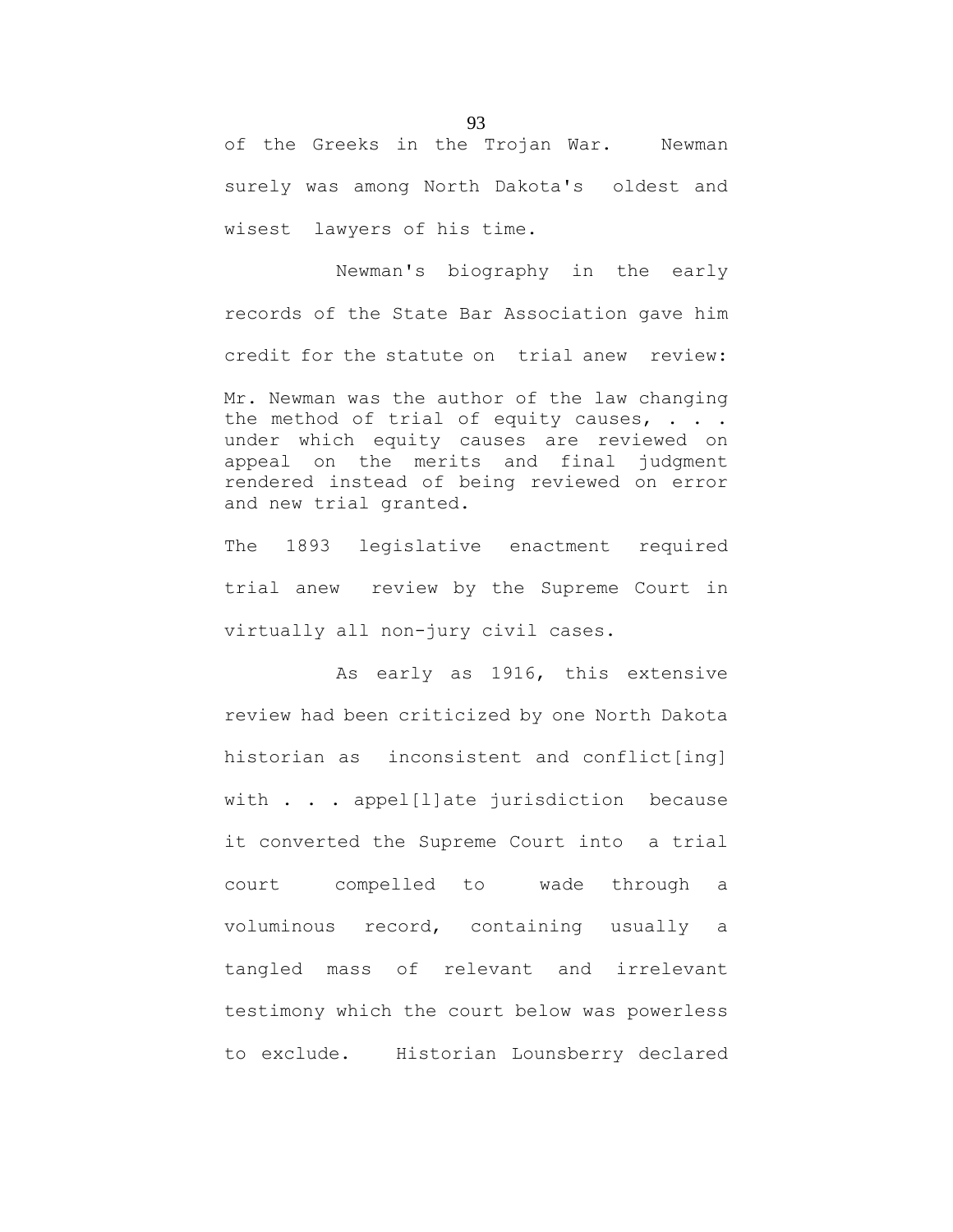this innovation should be relegated to the 'scrap heap' and [all] cases be reviewed the same . . . . Trial anew appellate review was an archaic and clumsy device.

[T]he rules with respect to review of findings of fact by juries, the pressure of work in appellate courts in the last half of the nineteenth century, and a feeling that the primary work of those courts was to find and declare the law, led many [other state] courts to [hold] that a reviewing court would give a finding of fact by a judge or chancellor the force of a [jury] verdict. Different state courts variously modified this form of review, but Dean Pound tells us: More generally it was [held] that [a] finding would not be disturbed unless it was clearly wrong. By 1941, there had been a steady progress [the last forty years] to get away from consequences of regarding a proceeding for review as a new proceeding. . . .

Dean Pound gave trial anew the most damning criticism: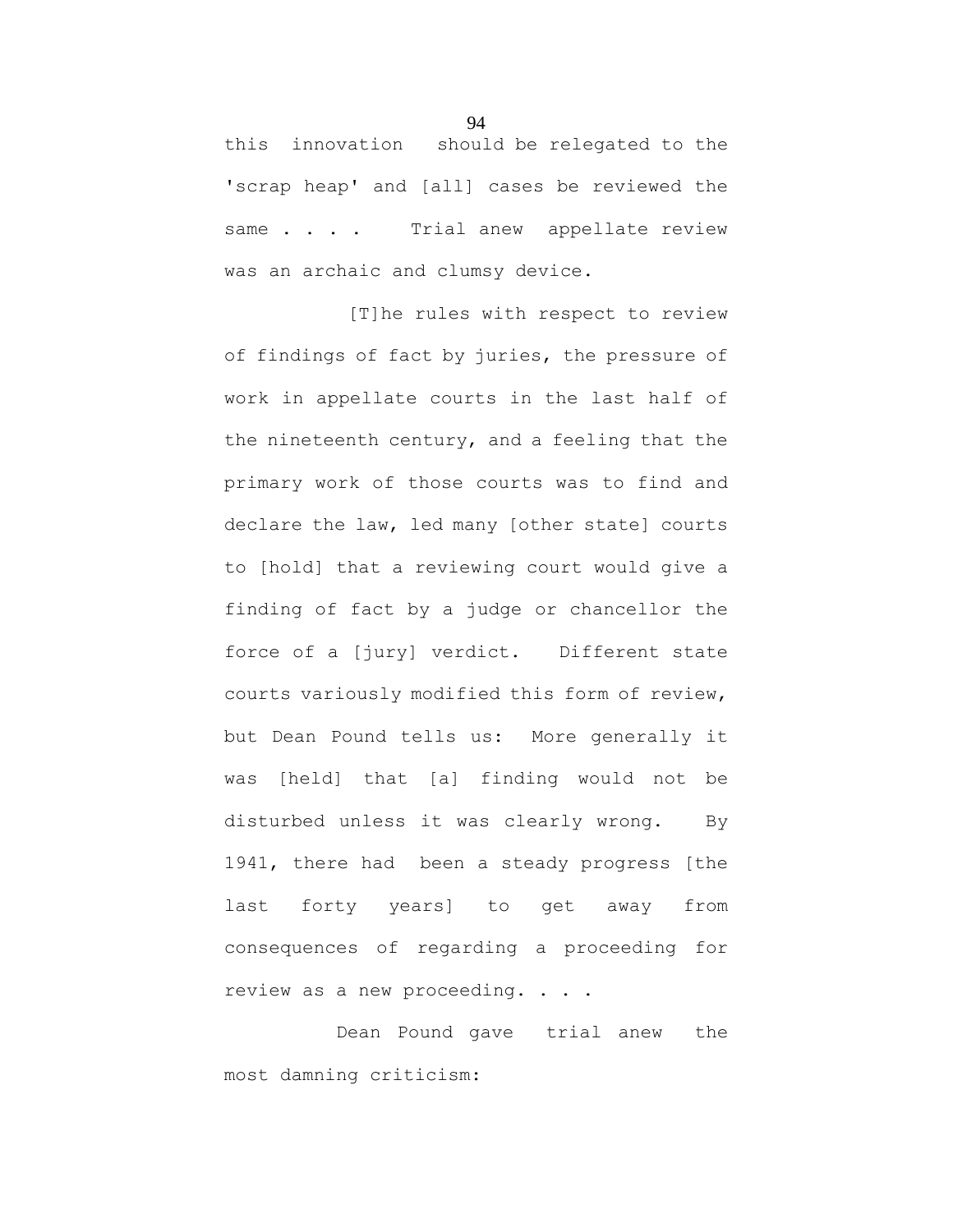To pile one oral trial or hearing upon another is expensive and wasteful. . . . New trials ought to be avoided whenever the materials of assured application of law to facts fully and fairly ascertained have been provided at the first trial.

But trial anew review was not modified when the Court adopted the 1957 Civil Rules from the federal pattern even though Federal Rule 52(a) stated the modern standard for review:

Findings of fact shall not be set aside unless clearly erroneous, and due regard shall be given to the opportunity of the trial court to judge the credibility of the witnesses.

In 1954, the Joint Committee on Rules of Civil Procedure for North Dakota proposed the clearly erroneous standard in its recommended Rule 52(a), but did not put section 28-2732, N.D.R.C. 1943, (the Newman Law), into the proposed appendix of statutes superseded. However, in their supplementary petition shortly after the hearing, the Joint Committee proposed an appendix of Special Statutory Proceedings to be excepted from the rules under Rule 81, insofar as they are inconsistent or in conflict with the procedure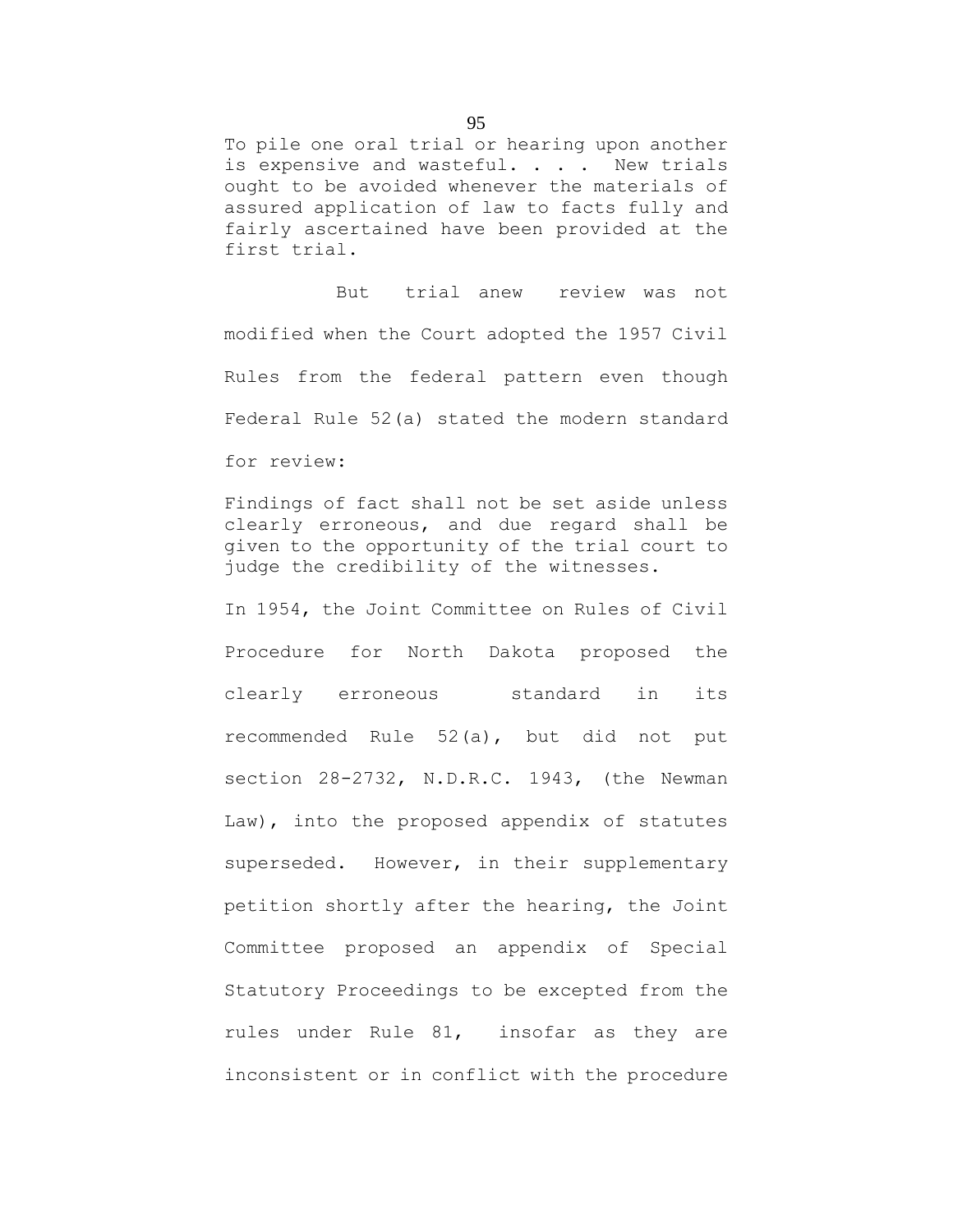and practice provided by these rules. That proposed appendix excepted section 28-2732 . . . . . . Trial De Novo in Supreme Court. Still, the Committee did not suggest changing the recommended Rule 52(a) language that directed [f]indings of fact shall not be set aside unless clearly erroneous.

In adopting the proposed Civil Rules in 1957, the Court evidently saw the ambiguity and remodeled Rule 52(a). The Court deleted the clearly erroneous standard, as well as the instruction to consider the special opportunity of the trial court to judge the credibility of the witnesses who appeared personally before it. The Court then did not supersede the trial anew statute, but rather listed it in Table A as an excepted Special Statutory Proceeding under Rule 81(a). The ancient trial anew review thus survived the 1957 movement to modernize rules of practice.

Former Justice William S. Murray (1966), ruminating on his short career on the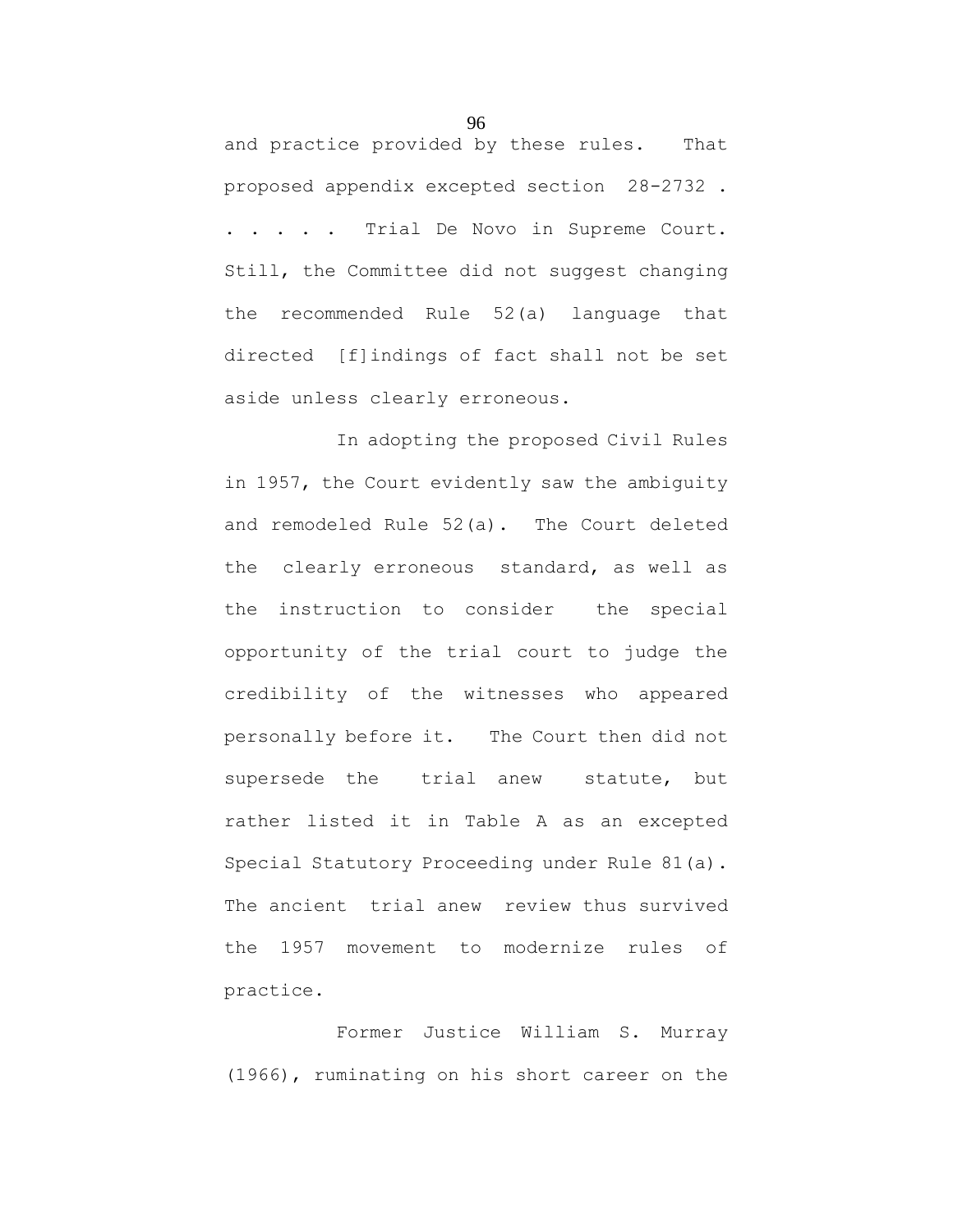Court, despaired of changing trial anew review:

This Newman Law places the North Dakota Supreme Court, in a sense, in the role of a jury. . . . It is unlikely it will ever be repealed.

In 1970, Justice Erickstad urged repeal of the trial de novo statute as one way to overcome congestion and delay, recognizing that delay in the rendering of decisions has perhaps been the greatest criticism . . . directed at the supreme court. . . . [T]o try anew the questions of fact . . . is very time-consuming and frustrating , he argued. Even after trial anew review was repealed in 1971, one scholar advocated amending the judicial article to prevent the legislature from ever reinstating it!

More than a decade after the reformation of civil procedure in 1957, on April 17, 1970, the Judicial Council approved a draft bill to repeal the statute providing for trial de novo and agreed to submit the proposed bill to the legislature. Again on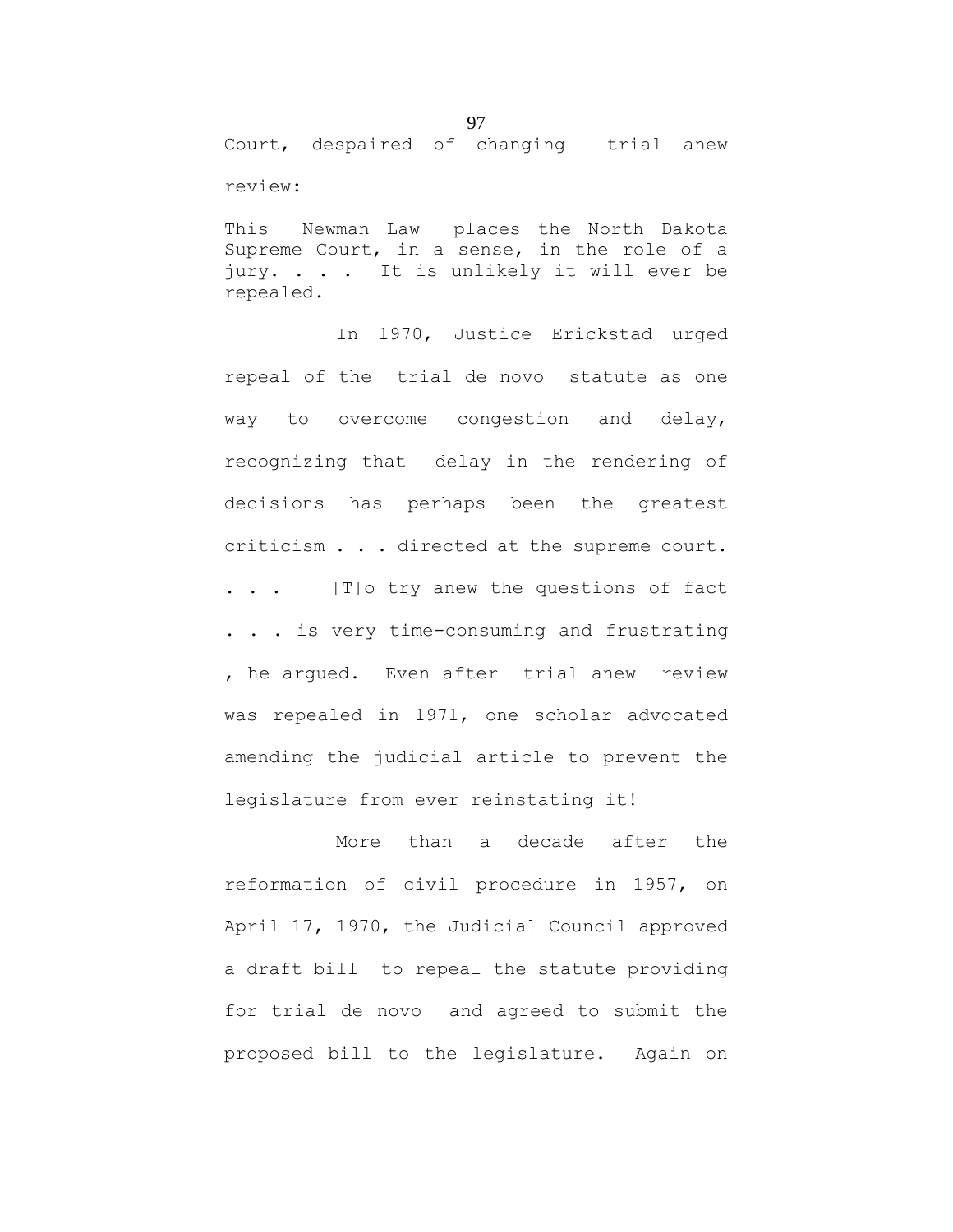January 11, 1971, the Judicial council approved a draft bill to repeal section 28- 27-32 for submission to the legislature. Both motions were made by Judge Burdick.

Senators Robert Chesrown of Linton, Howard Freed of Dickinson, and Donald Holand of Fargo, all lawyers, sponsored Senate Bill 2252 to repeal trial anew review and to delete a reference to it from another section on appellate procedure. The bill was supported at the 1971 Senate hearing by district Judge Adam Gefreh of Linton ( N.Dak. is the only state that has such a trial de novo statute ), and Justice Strutz ( justice would be done if a court appeal would be treated [like] a jury case ), and opposed only by attorney Fred Saefke of Bismarck ( the present law is the best protection litigants have ). The Senate Judiciary Committee unanimously endorsed the bill, and the North Dakota Senate passed it without a single vote against it.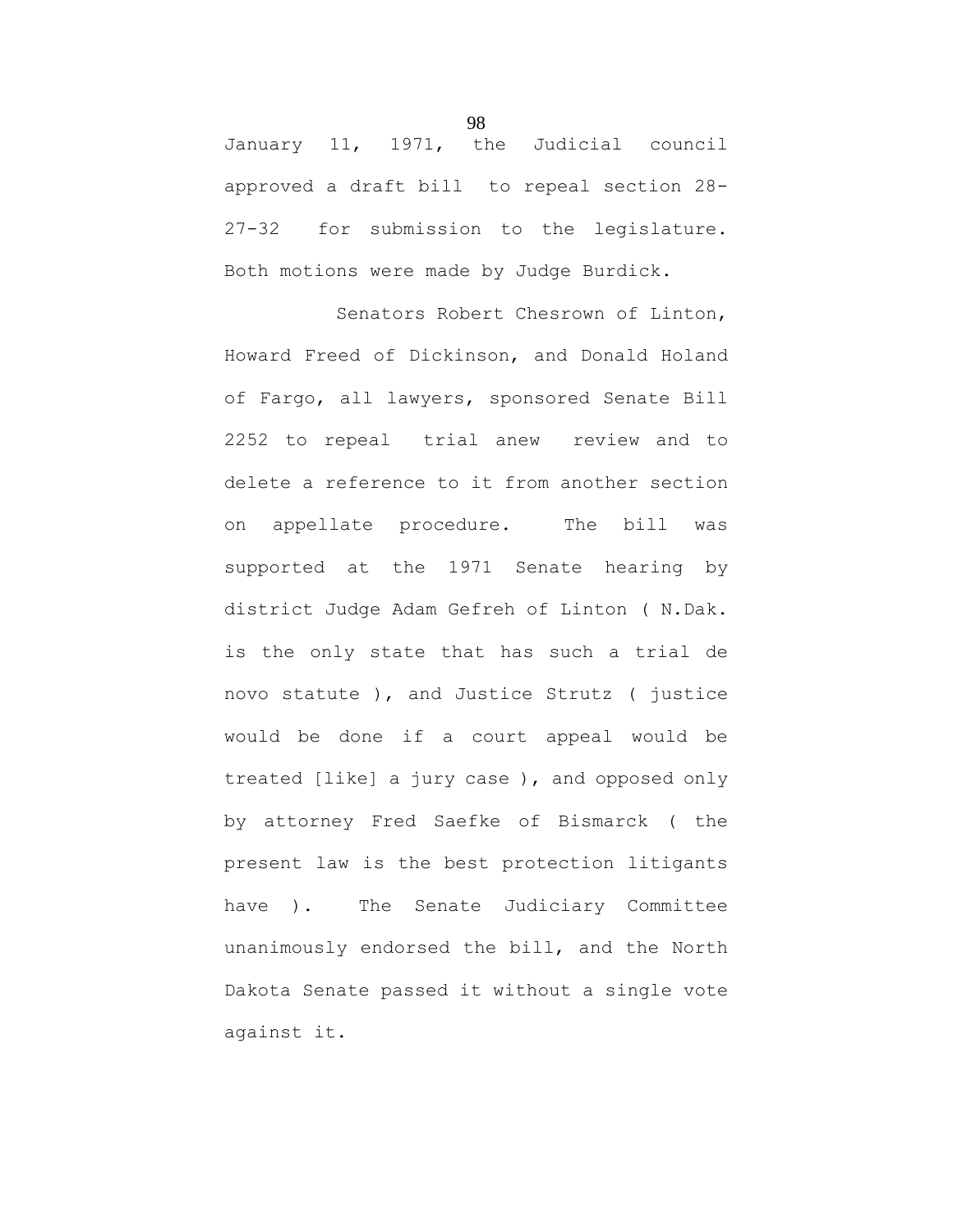The measure had a more difficult course in the North Dakota House of Representatives. Again, the bill was supported by Judge Gefreh and Justice Strutz, as well as by Judge Burdick ( loads the court unnecessarily ) and attorney Hugh McCutcheon of Minot ( Appellate court should not become trial court. ). But the measure drew serious opposition from other lawyers: Wm. R. Pearce of Bismarck ( This is a step backward ); Fred Saefke again; and Al Wolf of Bismarck ( May cut down on the work of the supreme court but people of N.Dak. are entitled to this. ).

On the motion of longtime Representative Earl Rundle, the House Judiciary Committee voted 8 to 4 to recommend the bill be indefinitely postponed. When the Committee recommendation reached the floor of the House, however, committee member Representative Donald Moore moved to place S.B. 2252 on the calendar instead, and his motion prevailed. On March 3, 1971, S.B. 2252 passed the House by a 60 to 35 vote.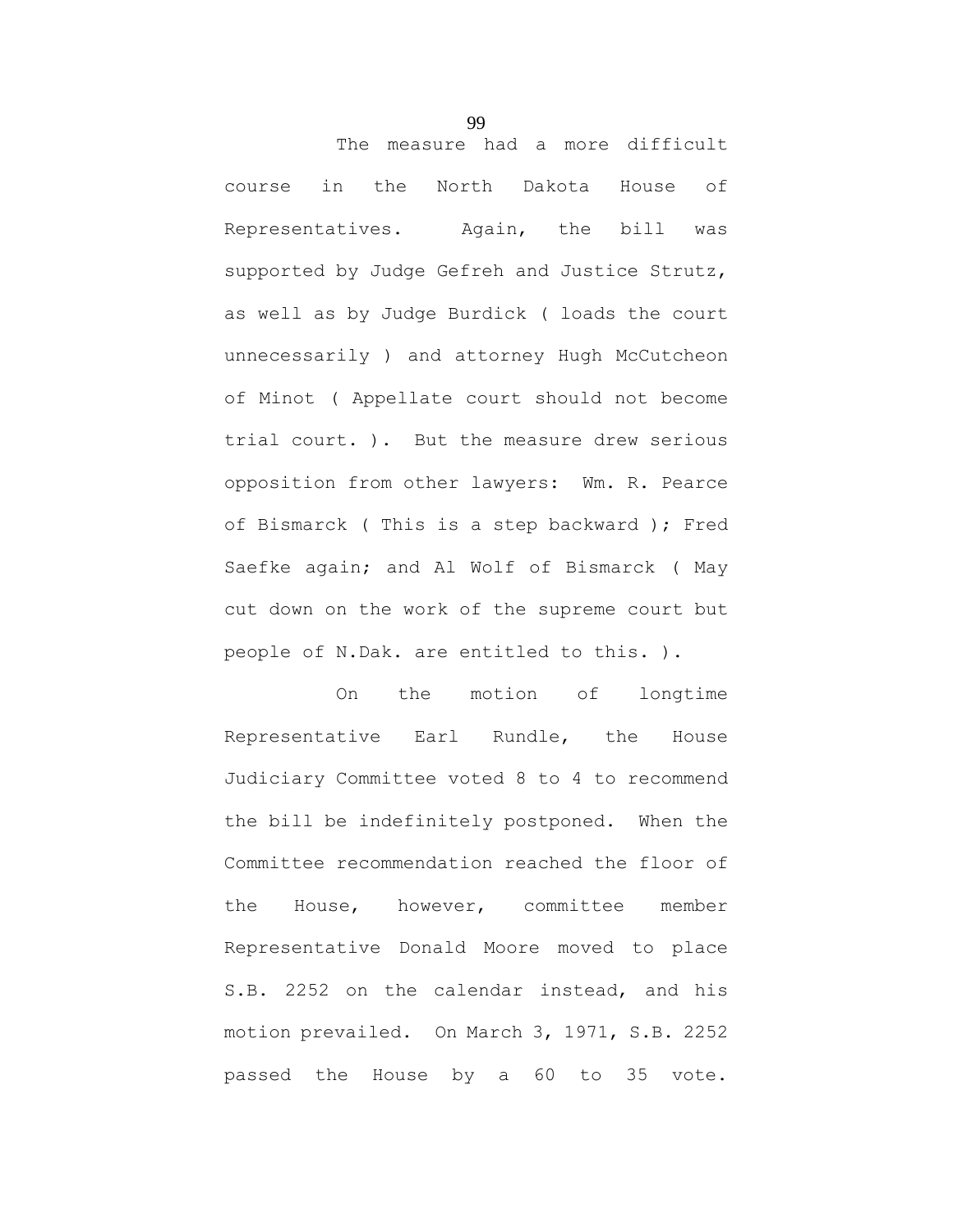Newman's Law was repealed, and appellate review was finally ready for a modern procedural standard.

In August 1971, the Court amended NDRCivP 52(a) to incorporate the clearly erroneous standard for reviewing a trial court's findings of fact. It is well accepted today that factual findings by an appellate court from a complex written record are generally less reliable than ones made by a trial judge from direct observations of all participants at the trial while the record was developed, unless the findings are clearly erroneous.

Even though the trial anew concept is largely gone from our appellate practice, a few remnants remain in our Code. Still, the replacement of trial-de-novo review with the modern standard more deferential to the fact-finding efforts of the trial court was an important step in modernizing our judicial system in the last third of this century.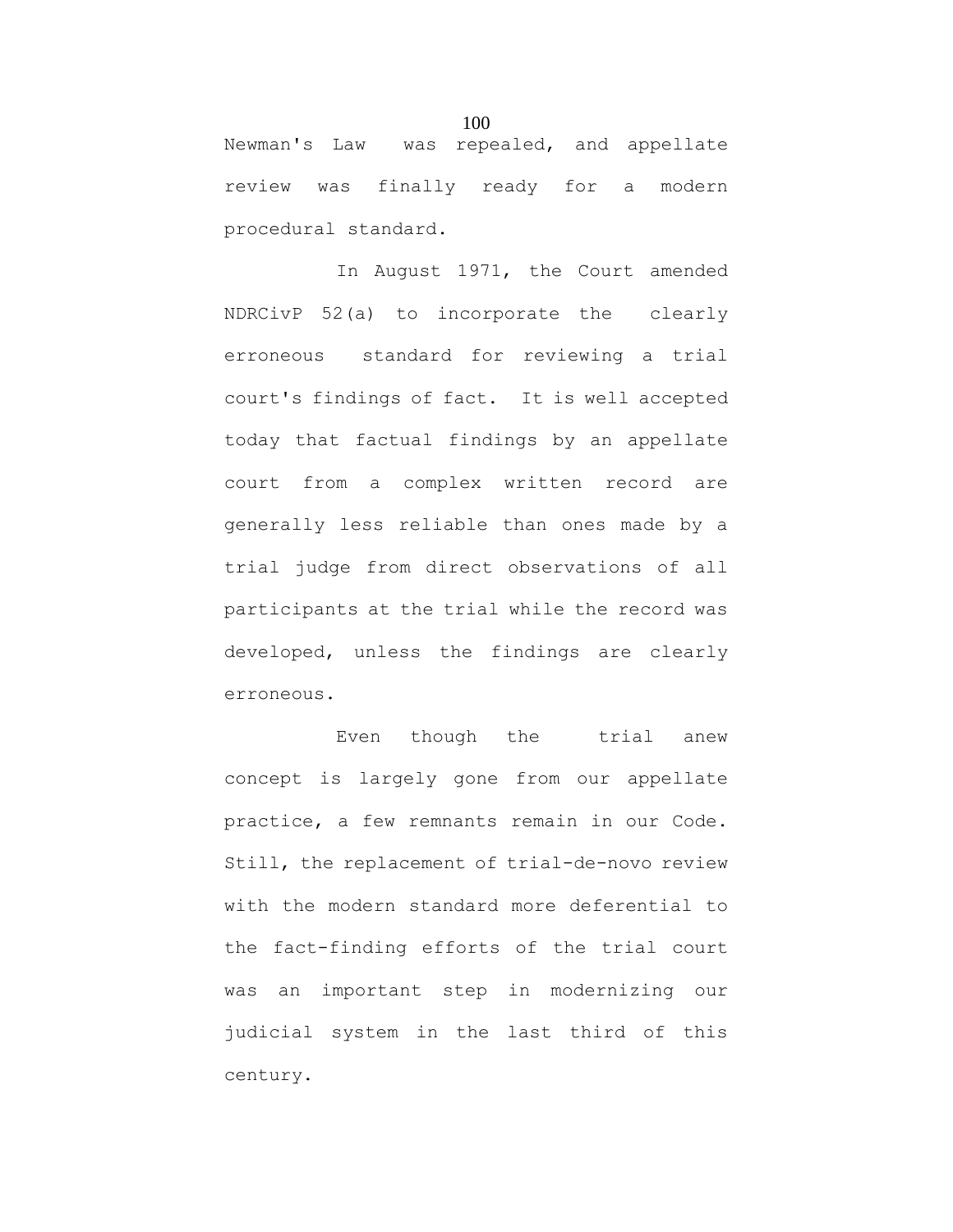101 J.

## Favored Appellate Finality Forgotten?

In the process of repealing trial anew review, however, another feature of Newman's law was left out of the discussions, apparently inadvertently, and has been nearly overlooked. Newman's Law also directed the reviewing Court, in appeals from all actions tried by the district court without a jury, to render final judgment therein, according to the justice of the case. In early applications of Newman's law, the N.D. Supreme Court valued this feature.

The statute . . . requires us to render final judgment, and thus, by its mandate, forever terminate the particular litigation. . . . [T]o the legislative mind it doubtless suggested a means of terminating litigation in a manner that should at once possess the strongest probability of absolute justice with the least expenditure of time and money. It avoids the delay and expense of a second trial, and the risk of further errors that might necessitate a second appeal. If these legislative objects can really be accomplished, the value and propriety of the statute cannot be doubted.

Dean Pound, in his classic 1941 work for the National Conference of Judicial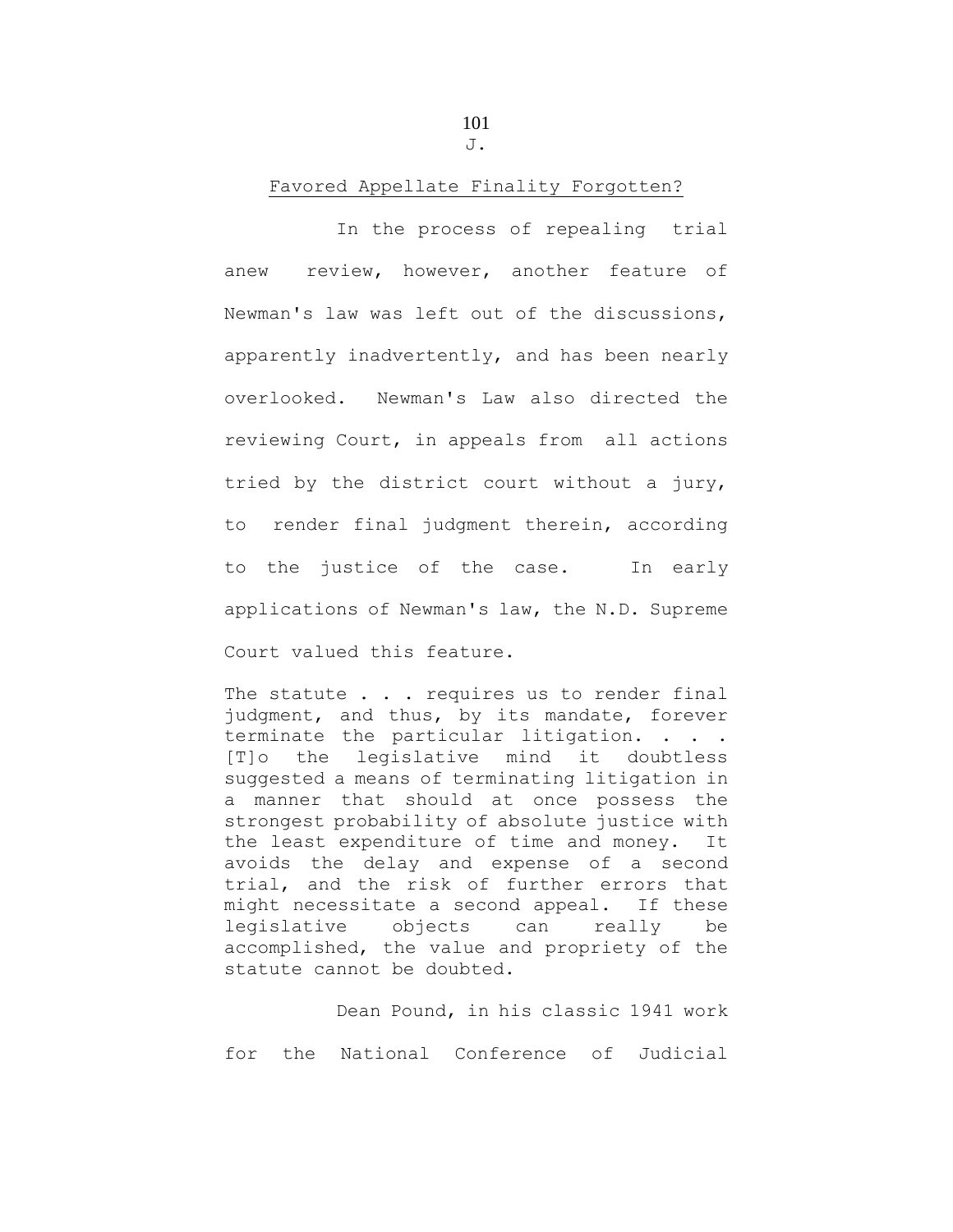Councils, Appellate Procedure in Civil Cases, reviewed twentieth-century improvements and reported there ha[d] been a steady progress toward winding up controversies in one proceeding and with a minimum of retrial and successive appeal. In his concluding chapter, Toward an Effective System of Review, Dean Pound recommended courts of review should be empowered and required to make a complete final disposition of the whole proceeding brought before them.

The N.D. Supreme Court has been hesitant and uncertain in using the principle favoring appellate finality where possible. The Court should carefully consider the expansive language in N.D.R.App.P. 35(b), as adopted in 1979 from a statute that originated from 1887 territorial legislation. Appellate Rule 35(b) describes broadly the power of the Court on review in civil cases.

The last sentence of N.D.R.App.P. 35(b) twice emphasizes final judgment, while the second and third sentences of that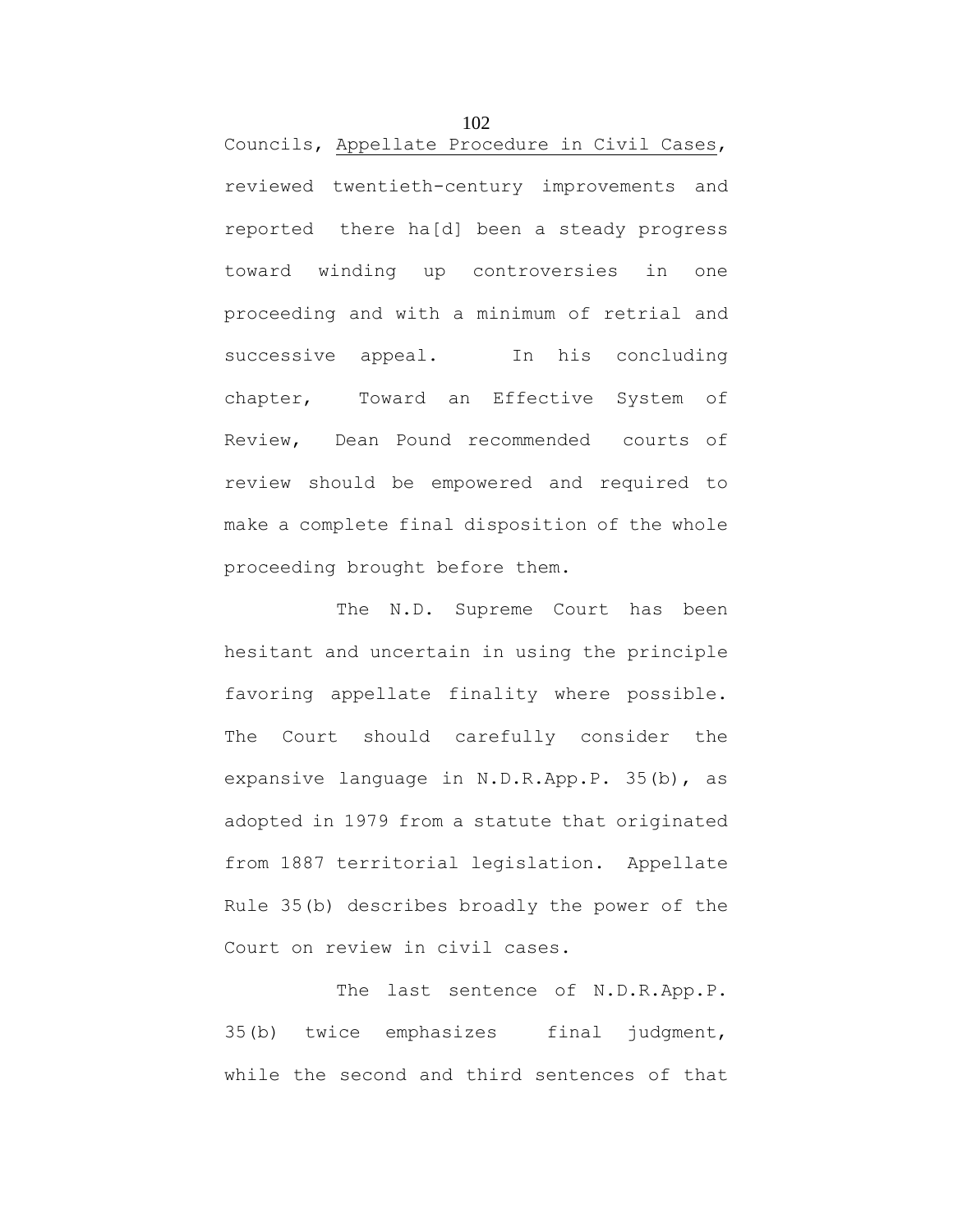subsection condition a remand for some issue . . . [that] has not been tried, or if tried has not been determined by the trial court on whether it is necessary or desirable to proper disposition of the case on appeal. The direction in the fourth sentence of rule 35(b), ( In all cases the supreme court shall remit its final judgment or decision to the court from which the appeal was taken to be enforced accordingly . . . . ), should be read to embody and continue the most worthwhile, but overlooked, feature of the Newman law reflected in the final judgment language in Rule 35(b) and its statutory predecessors.

The Court should seek to carry on that traditional appellate objective of final disposition in reviewing final judgments after a full trial in non-jury cases. Doing so would fulfill the basic goal of all procedure stated in N.D.R.Civ.P. 1 to secure the just, speedy, and inexpensive determination of every action.

103

K.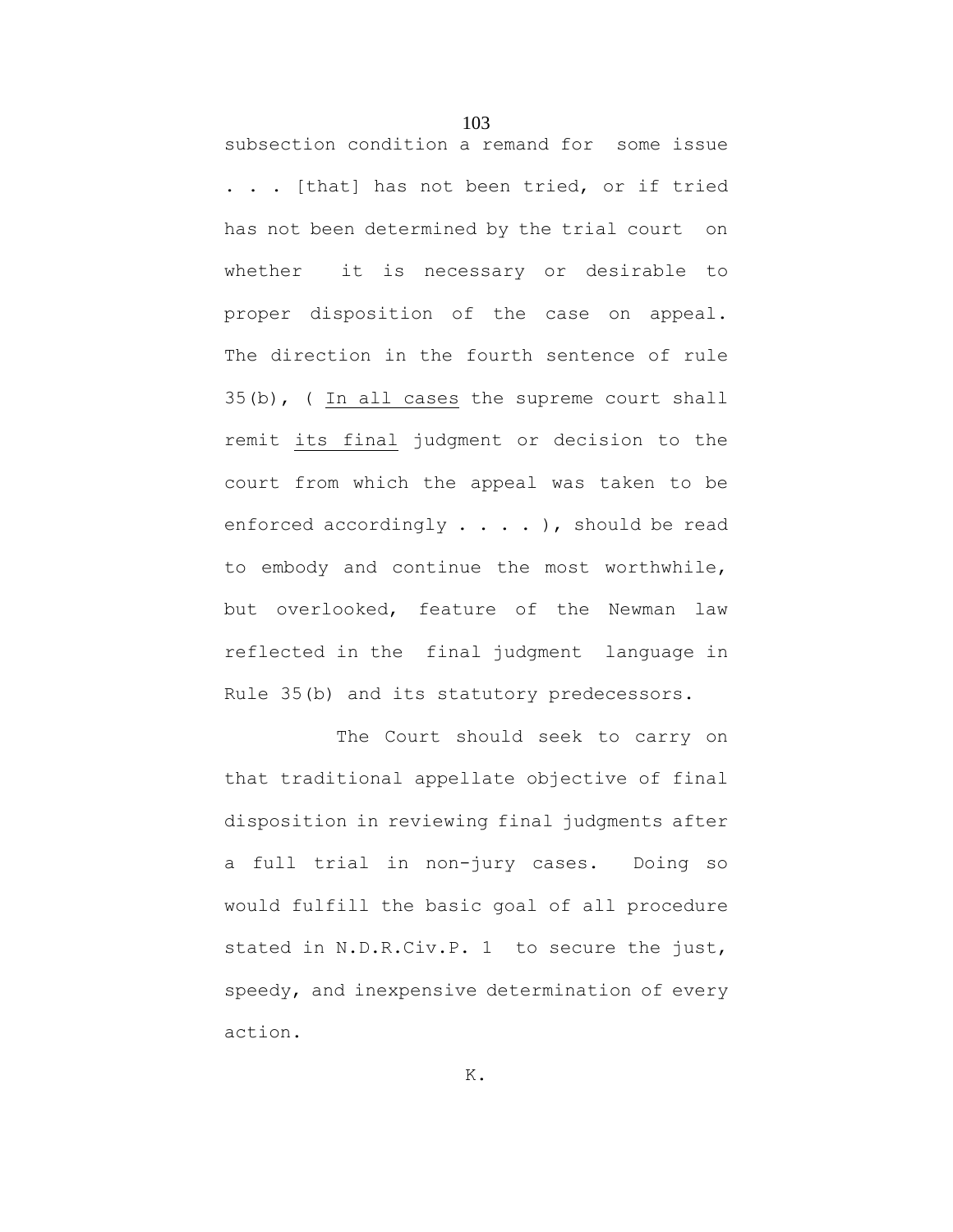# 104 The Largest Advance

Reformation of procedural rules by the Court itself was the first real step since statehood towards modernizing the judicial system.

## 2. Court Unification

The other major development in modernizing the judicial system was trial court unification.

The characteristics of a unified system were advocated to the legislature as early as 1975 by Chief Justice Erickstad by quoting the A.B.A. Standards of Judicial Administration. Simplified here, those standards called for a judicial system with (a) uniform jurisdiction; (b) simple jurisdictional divisions; (c) uniform dispensation of justice through systemized rules of administration and procedure, continuing judicial conferences and education, and consistent policy administration; (d) clearly vested policy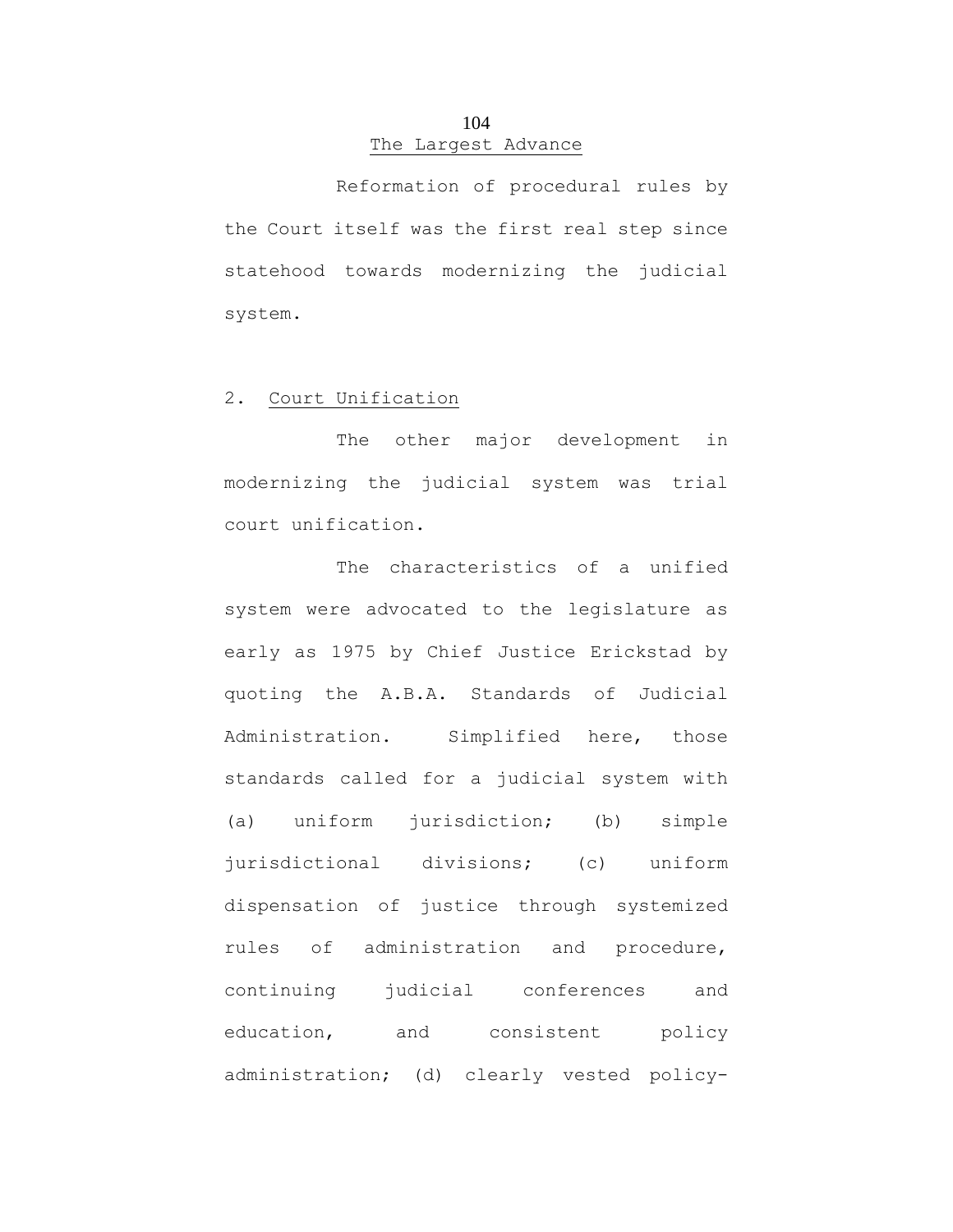making authority; and (e) clearly established administrative authority. A few years later, praising the people's 1976 approval of the new judicial article authorizing a unified judicial system, Chief Justice Erickstad explained:

A unified judicial system is intended to be a single provider of court services. A unified system is one that is accountable for quality services delivered in an efficient and effective manner.

Those precepts clearly guided Chief Justice Erickstad's enormous efforts to improve the entire system.

#### A.

#### 1961: Abolishing Justices of the Peace

Changing the structure of the trial courts actually began earlier when the 1959 legislature abolished justices of the peace. Justices of the peace had been instituted in the 1889 Constitution, which also empowered the legislature to abolish the positions. Justices of the peace had limited jurisdiction, were rarely law trained, and were paid from the fees they collected, a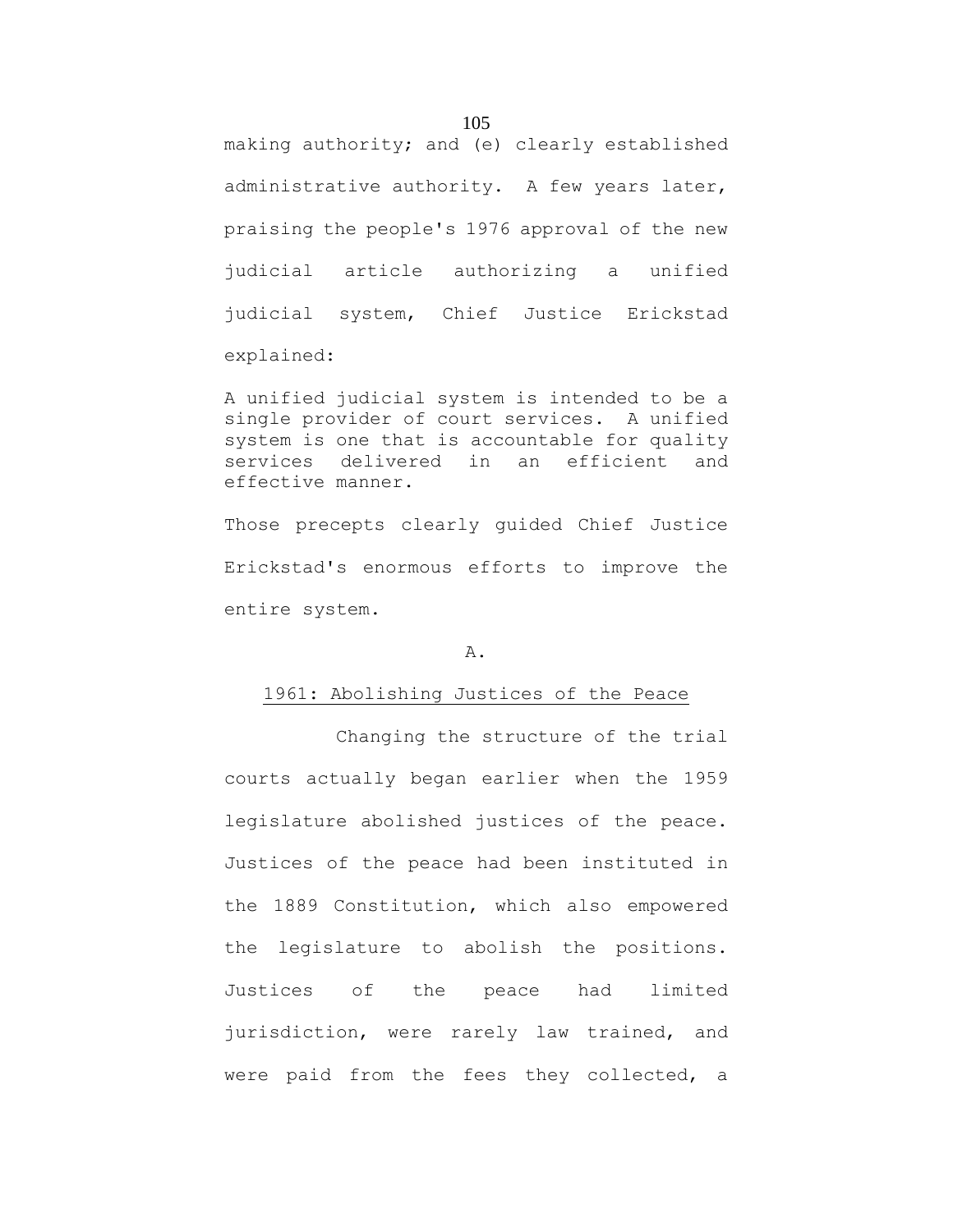practice the United States Supreme Court had condemned as unconstitutional three decades before.

Effective July 1, 1961, the legislature replaced justices of the peace with several categories of law-trained county judges, including county justices and county judges with increased jurisdiction.

B.

## 1967: Electing the Chief Justice

Another major step in unification was the legislature's change of the method for selecting the Chief Justice from a regular rotation among all the justices to an election by all the judges in the system.

The 1889 Constitution directed that the Supreme Court judge having the shortest term to serve, not holding his office by election or appointment to fill a vacancy, shall be chief justice . . . . When the Court was expanded from three to five members by a constitutional amendment in 1908, three judges had to be elected in 1910 for identical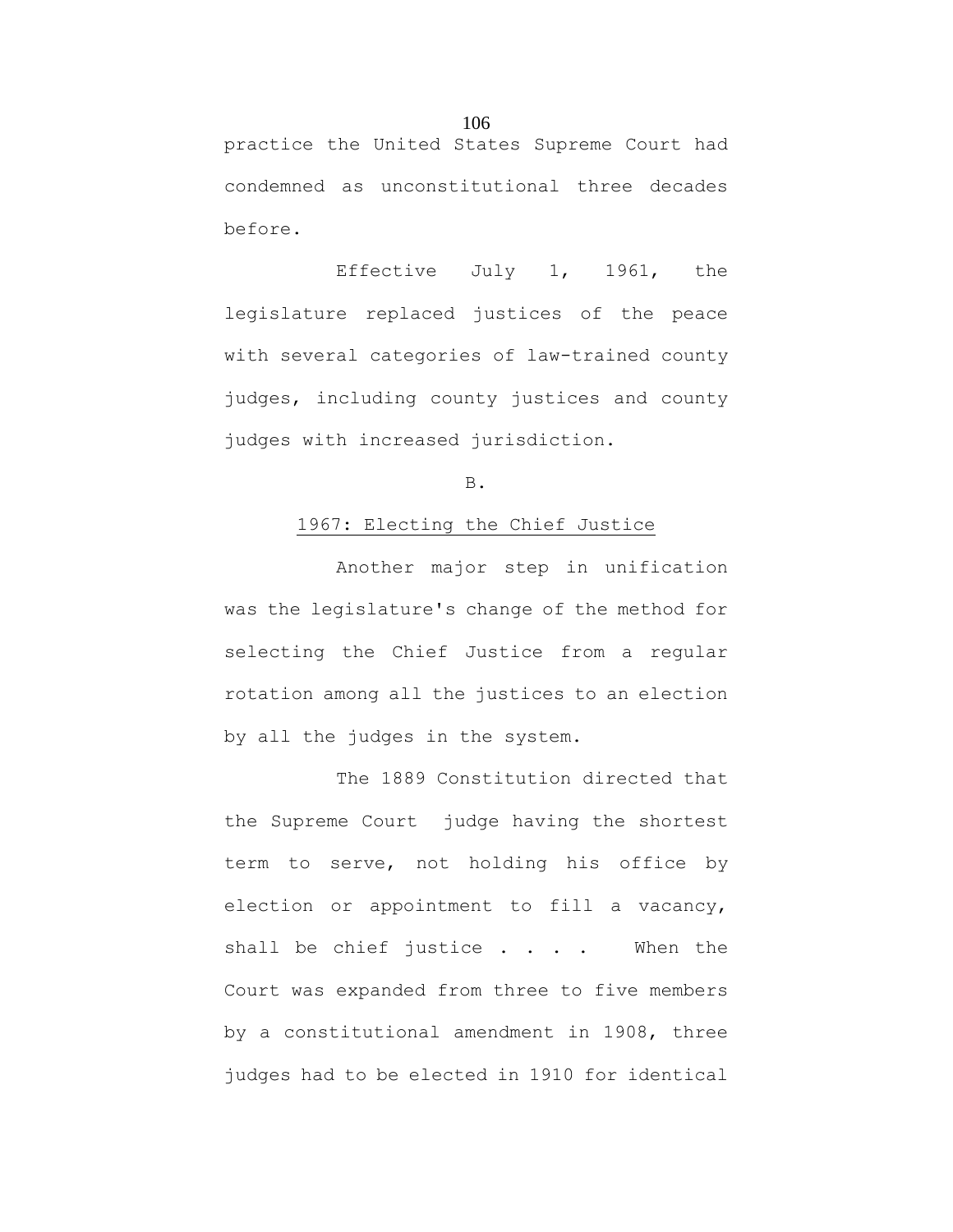six-year terms. Anticipating these three justices would have identically short terms between 1914 and 1916, the 1909 legislature directed the Chief then be selected by the justices from among themselves, but that law otherwise left the rotation system in place.

Later, all justices' terms were extended from six years to ten years and also staggered by a 1930 constitutional amendment implemented with the 1934 general election. The rotation method of selecting the Chief Justice worked again and remained in place.

After an interim study on amending the judicial article, the Legislative Research Committee [L.R.C.] recommended the 1965 legislature amend the relevant section of the Constitution to say: The Chief Justice shall be selected as provided by law. The L.R.C. Report also submitted a companion bill to authorize the Judicial Council to select the chief justice because the Committee believed that these individuals would have better knowledge of the qualifications of the judges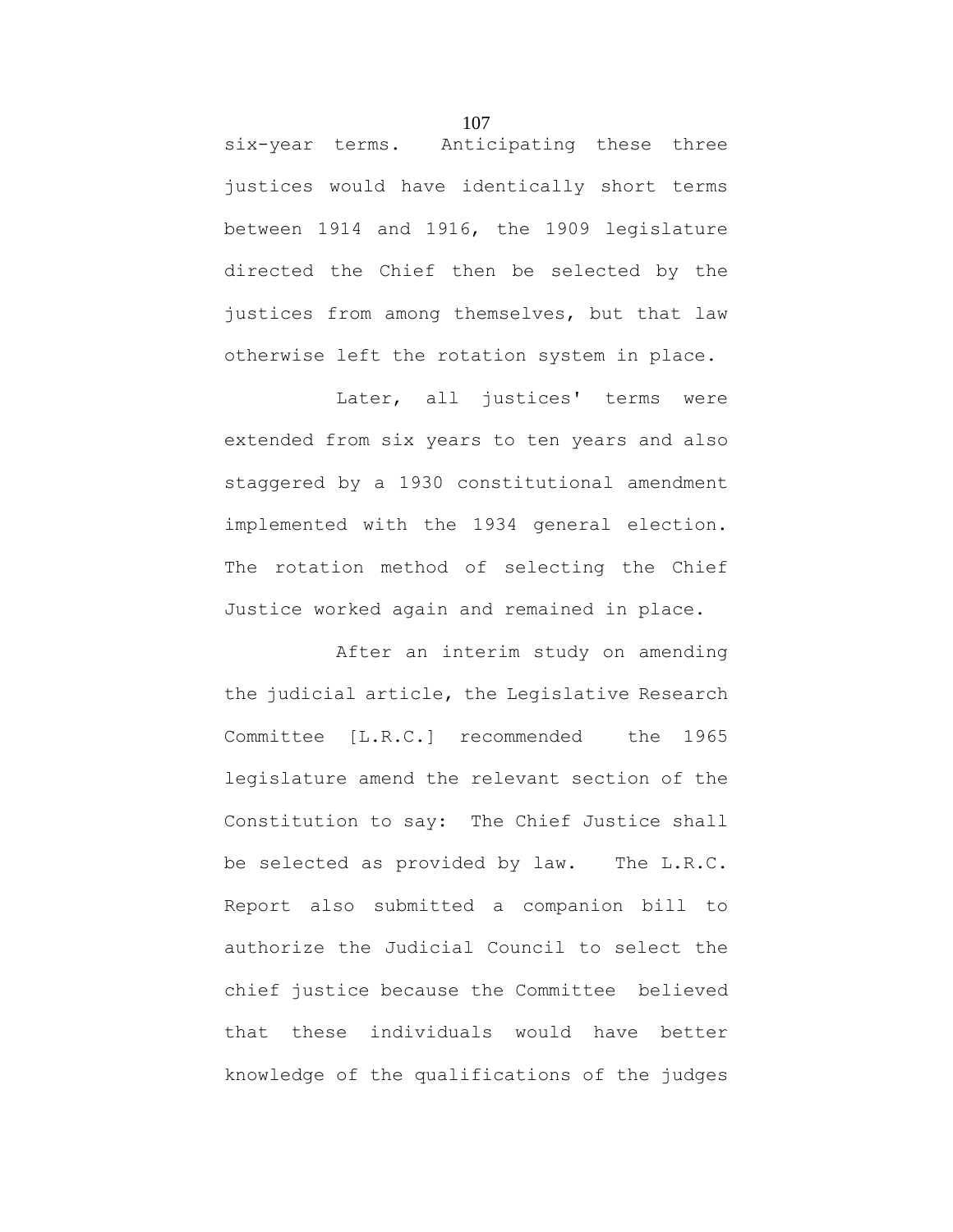for this position. The membership of the Judicial Council comprised all of the active and retired supreme and district court judges; one county judge; the attorney general; the dean of the School of Law; and five members of the State Bar Association.

When that proposed 1965 amendment to the Constitution failed, the next interim L.R.C. Report recommended the 1967 legislature authorize the Judicial Council to appoint the chief justice. The 1967 report explained why:

When the position revolves every two years, there is a lack of experience and the possibility exists that the duties of such office are not carried out or performed in the most skillful manner. The Committee believes that if the position is made more permanent a more effective administration will occur.

Without explaining how that fit with the constitutional direction to rotate the position among the justices, the 1967 legislature authorized the judges of the supreme and district court to appoint the chief justice from the members of the supreme court. . . .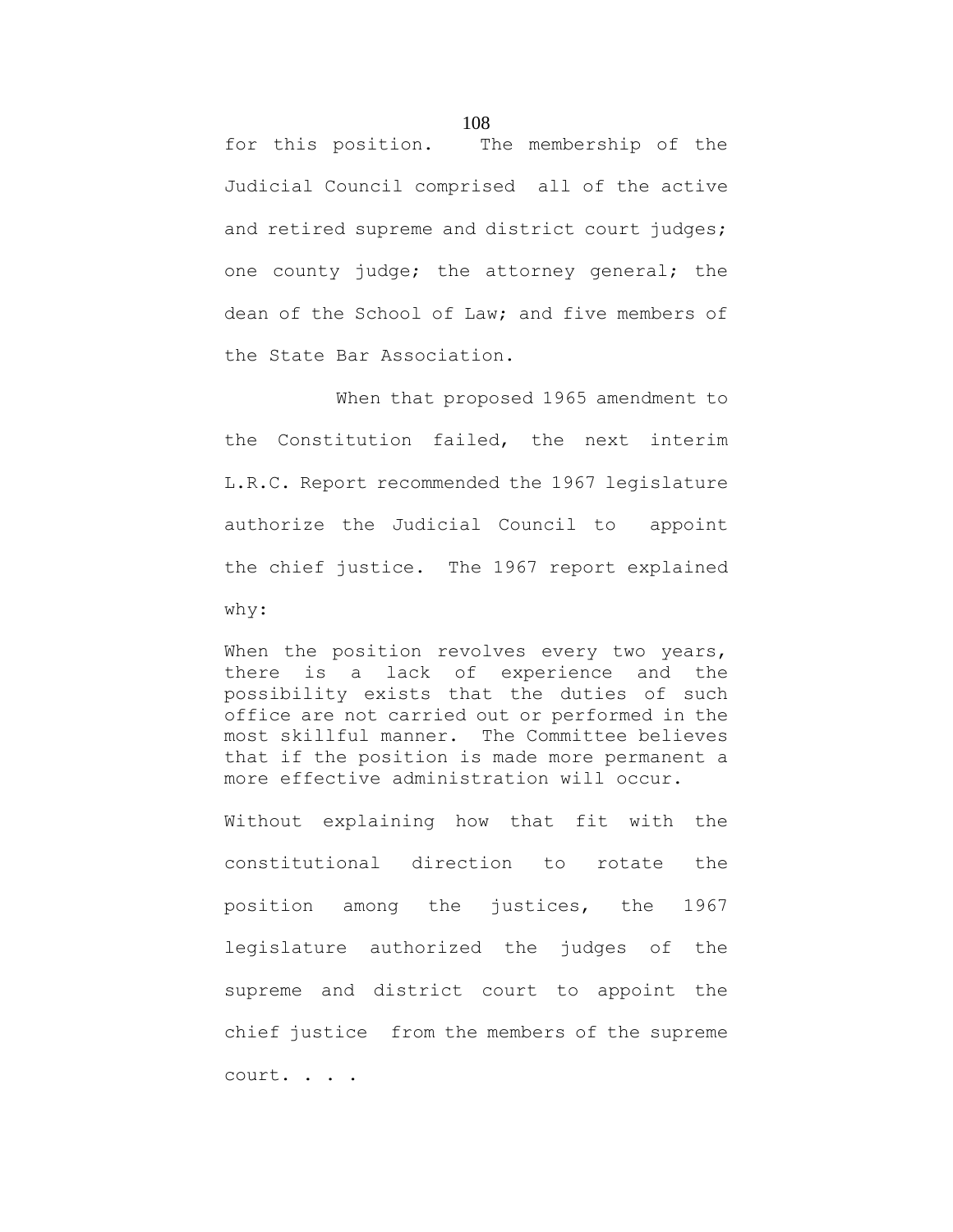Justice Obert C. Teigen to be Chief Justice. In 1971, the judges named Alvin C. Strutz Chief Justice (1959-1973) in his place. After Chief Justice Strutz died in office in June 1973, the judges elected Chief Justice Ralph J. Erickstad. He was regularly reelected every five years thereafter until he retired at the end of 1992 with nearly twenty years as Chief Justice.

The modernizing move of electing the chief justice was made by the legislature, not the Court, much like procedural reform was begun. These legislative measures set the stage for amendment of the judicial article that implicitly approved the goal of improving the judicial system and enabled the Supreme Court to proceed with more modernization on its own.

# C.

#### 1972: Futile Efforts

The eventual amendment of the judicial article in the North Dakota

109

In October 1967, the judges selected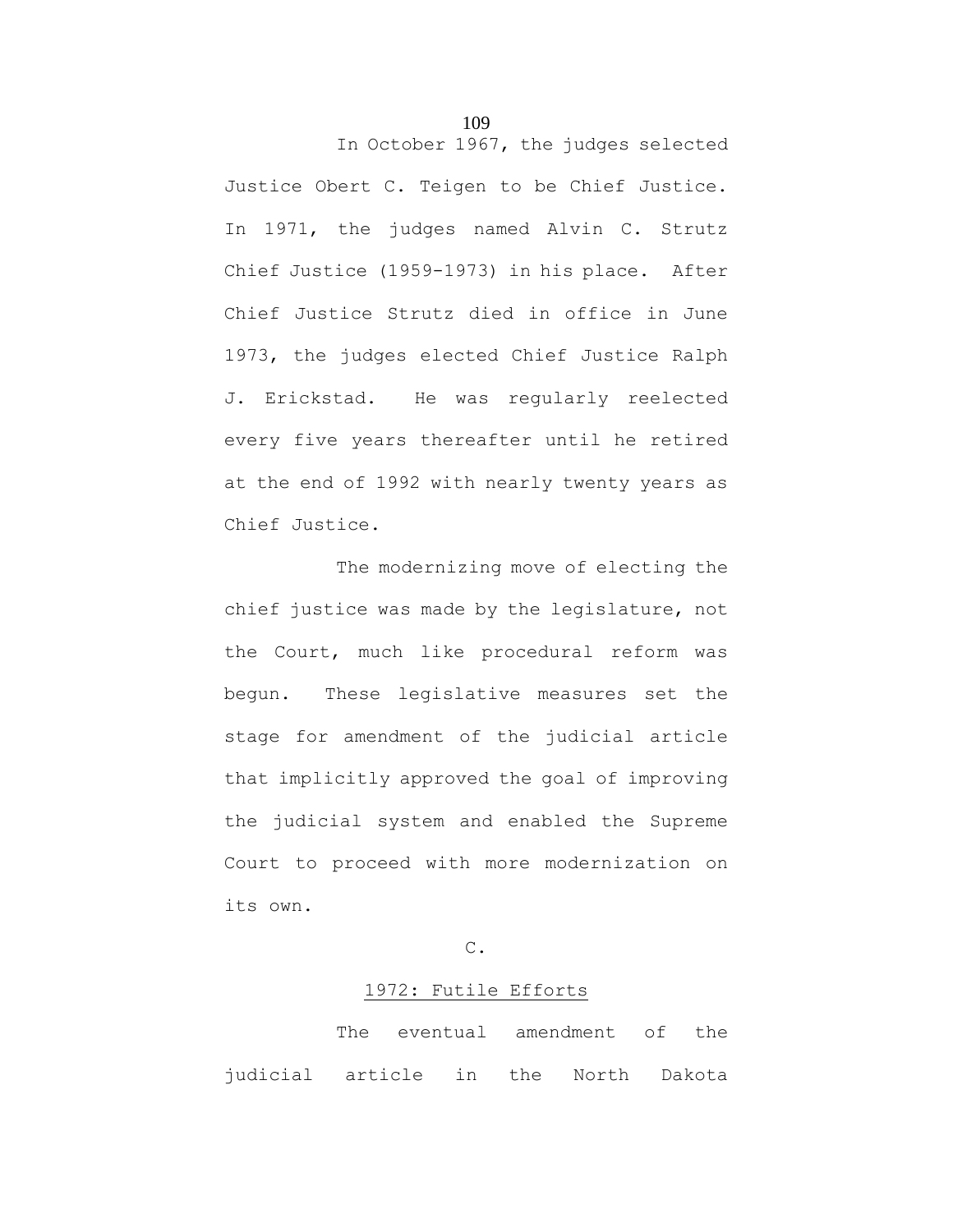Constitution grew out of legislative studies on general constitutional revision that began in the 1960s led by State Senator William R. Reichert of Dickinson, a lawyer. During 1963 and 1964, an interim L.R.C. committee studied ways to improve the judicial article and recommended a proposal to submit to the people. All proposed constitutional measures, while receiving very substantial support, were narrowly defeated, which the 1965-1966 L.R.C. found heartening. The 1967 legislature therefore continued to seek substantial revision of the judicial article, but it was again rejected.

The 1969 legislature submitted the question of calling a Constitutional Convention for the purpose of revising the Constitution of the State to a popular vote, and the people voted for a Convention. As directed by a companion 1969 act, ninety-eight delegates were elected at the 1970 general election, and they convened at Bismarck on April 6, 1971.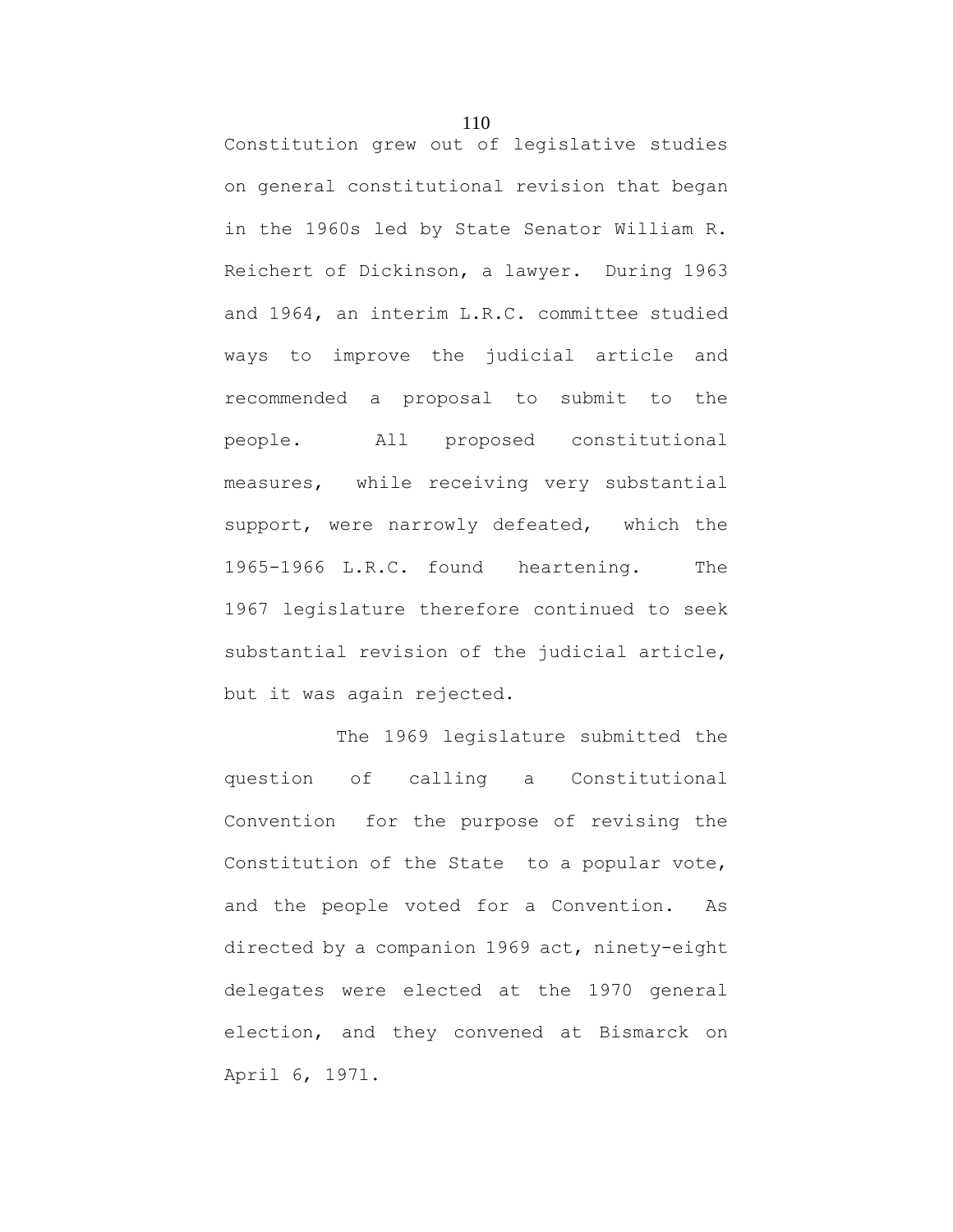The Judicial Council quickly met and, on a motion by Judge Burdick, decided to draft a new judicial article for the purpose of cooperating with the Constitutional Convention . . . . At a later meeting in 1971, the Judicial Council agreed to propose six points to the Convention for the new judicial article: 1) a Court of seven justices; 2) panels of three to decide routine cases; 3) strong supervisory and disciplinary powers over lower courts in the Supreme Court; 4) continue nonpartisan elections; 5) place authority in the Court to redistrict the state ; and 6) make retirement at age seventy mandatory. Later at the same meeting, the Council studied at length a working draft prepared by the staff of the North Dakota Constitutional Convention for the Committee on Judicial Functions and Political Subdivisions, and the Judicial Council recommended numerous technical changes.

The Convention's committee on Judicial Functions and Political Subdivisions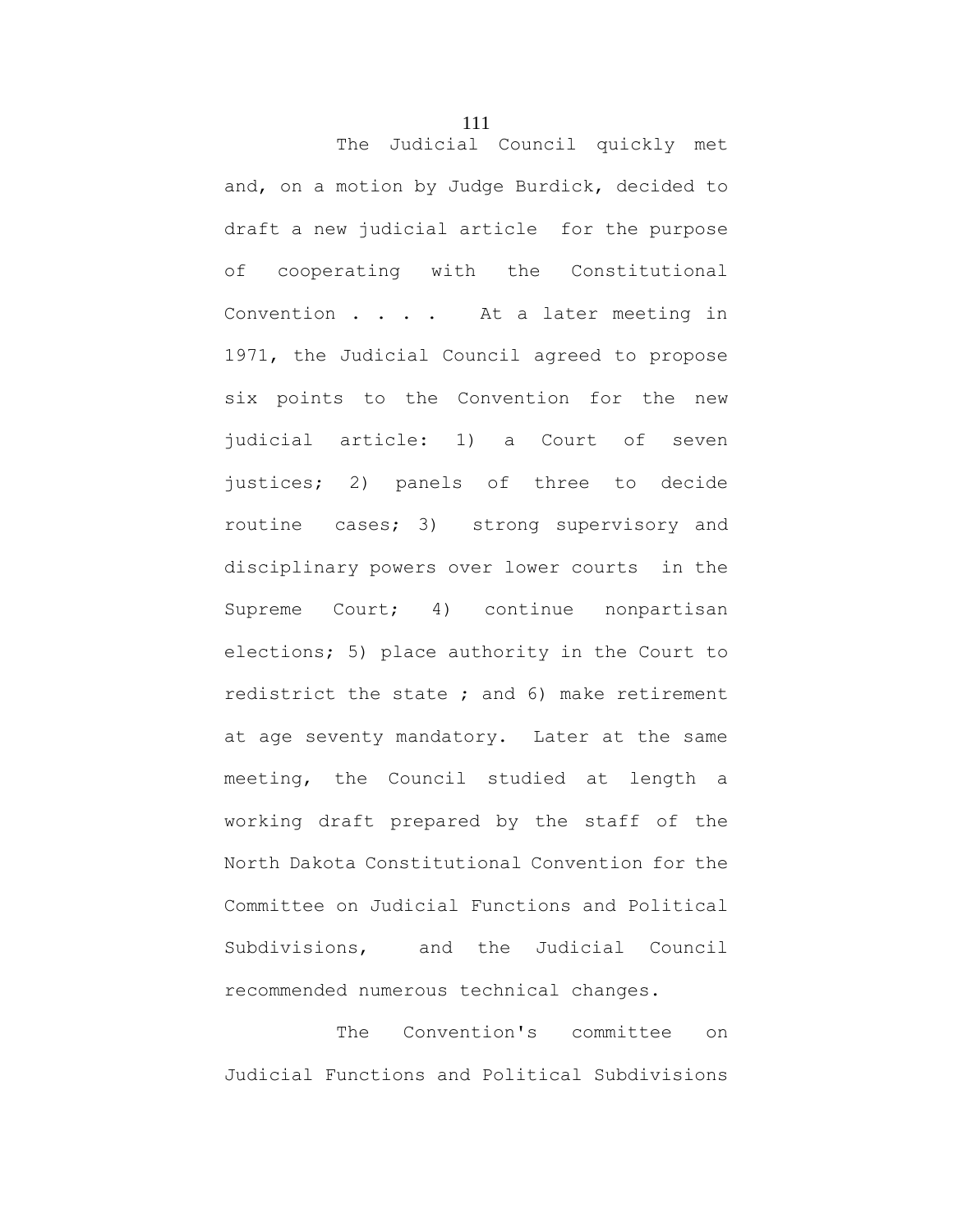recommended a draft article for the Judicial Department that called for a five member Supreme Court, a unified judicial system, with power to make rules for the government of all courts and for the procedures applicable therein. Including this new article, the Constitutional Convention recommended a complete remake of the 1889 Constitution in 1972, but several controversial features led the people at a special election on April 28, 1972 to roundly defeat the proposed revision. Wholesale revision of the Constitution was out.

# D.

# 1976: A New Judicial Article

Before 1972 ended, the Judicial Council began studying a proposed new judicial article, prepared by the ubiquitous Judge Burdick, to ask the 1973 legislature to submit for a separate vote. Still, it took awhile. Nothing of much importance came out of the 1973 session.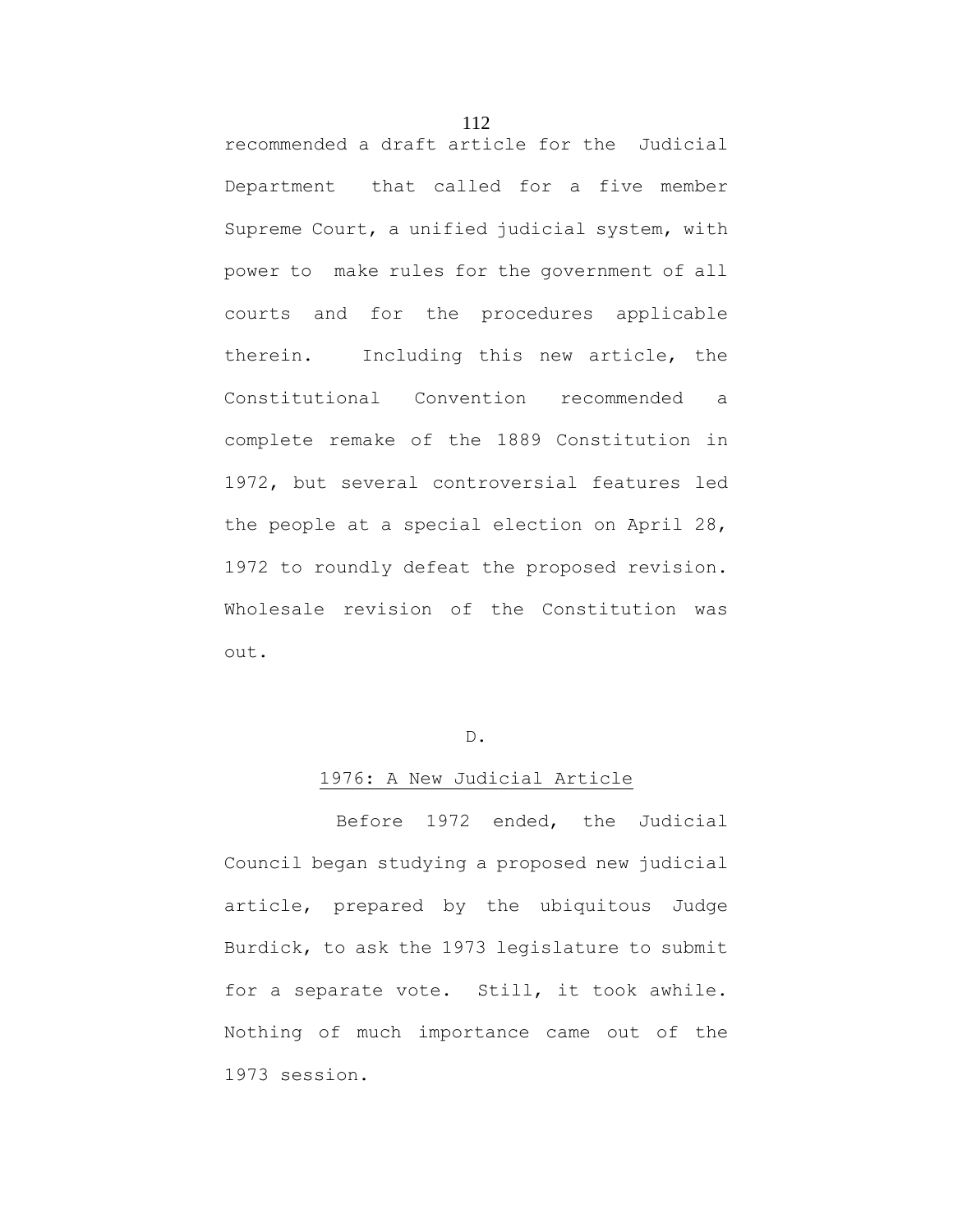Overriding Chief Justice Erickstad's plea for even more study, the 1975 legislature adopted a resolution jointly sponsored by Representative William Kretchmar (a lawyer from Ashley who had also been a Constitutional Convention delegate) that salvaged the judicial article proposed by the Convention, modified it somewhat, and submitted it for a separate vote. Chief Justice Erickstad actively and publicly promoted passage of this proposal. At the 1976 primary election, after more than a decade of repeated efforts, the people approved a new judicial article.

The new article vested the judicial power of the state in a unified judicial system headed by a five-member Supreme Court with an administrative Chief Justice selected in the manner provided by law. Length of residence was eliminated from the qualifications for a seat on the Court, and the Court was given complete power over procedure to be followed by all the courts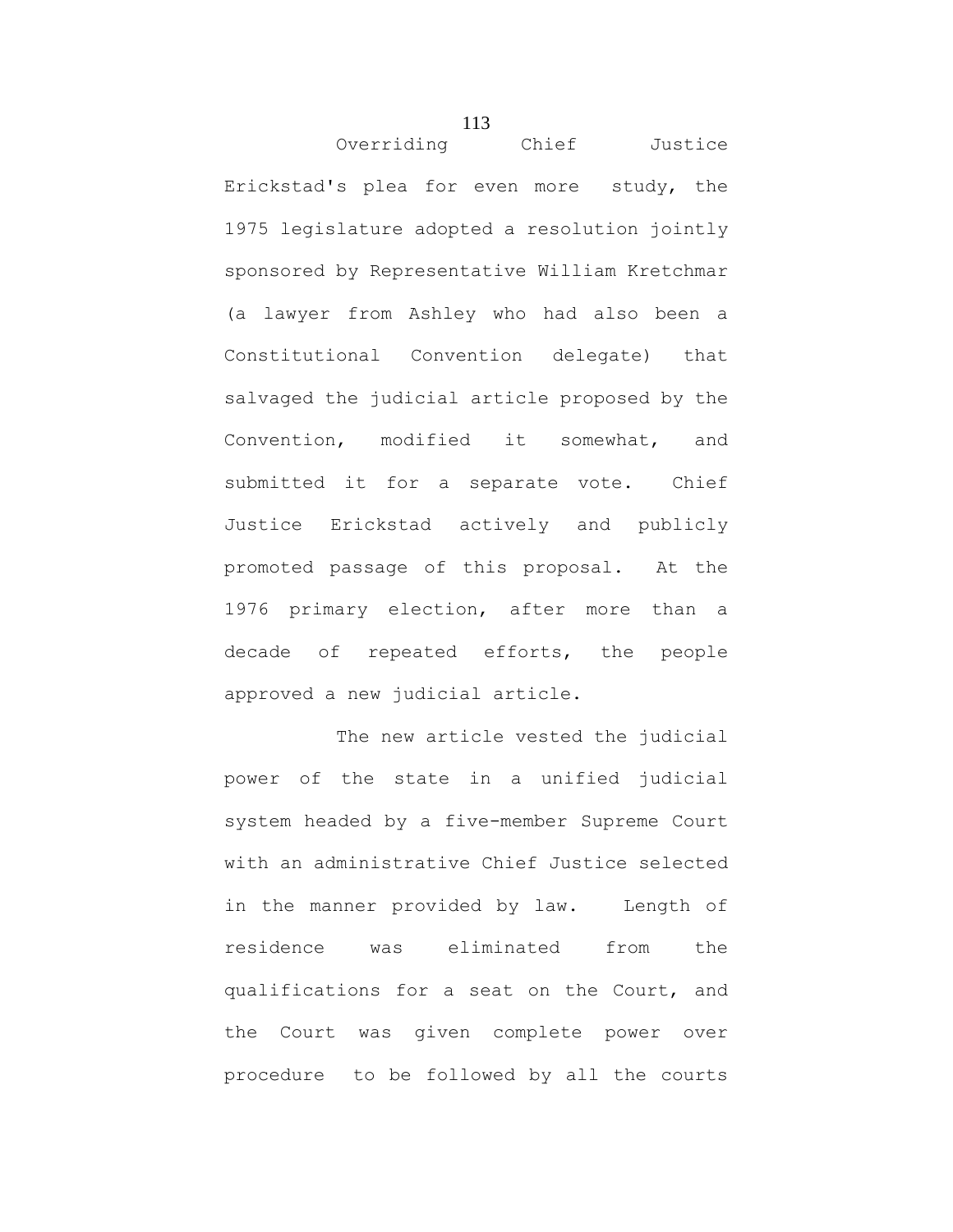# of this state. Finally, the judicial system could be renovated to fit modern expectations.

E.

## 1981: Unifying the Courts

The 1977 legislature, in a resolution sponsored by Senator Frank Wenstrom of Williston (who had presided over the 1972 Constitutional Convention), called for a moratorium on structural changes to the judicial system while an interim study was made of the state's entire judicial system for the 1979 legislative session. The interim Legislative Committee headed by Senator Howard Freed, a lawyer from Dickinson, and a Judicial Council committee worked jointly to propose legislation for the 1979 session. Lawyer Richard McGee from Minot headed a Citizen's Advisory Committee that participated in the study. The proposal called for state funding of a single-jurisdiction trial court organized by districts.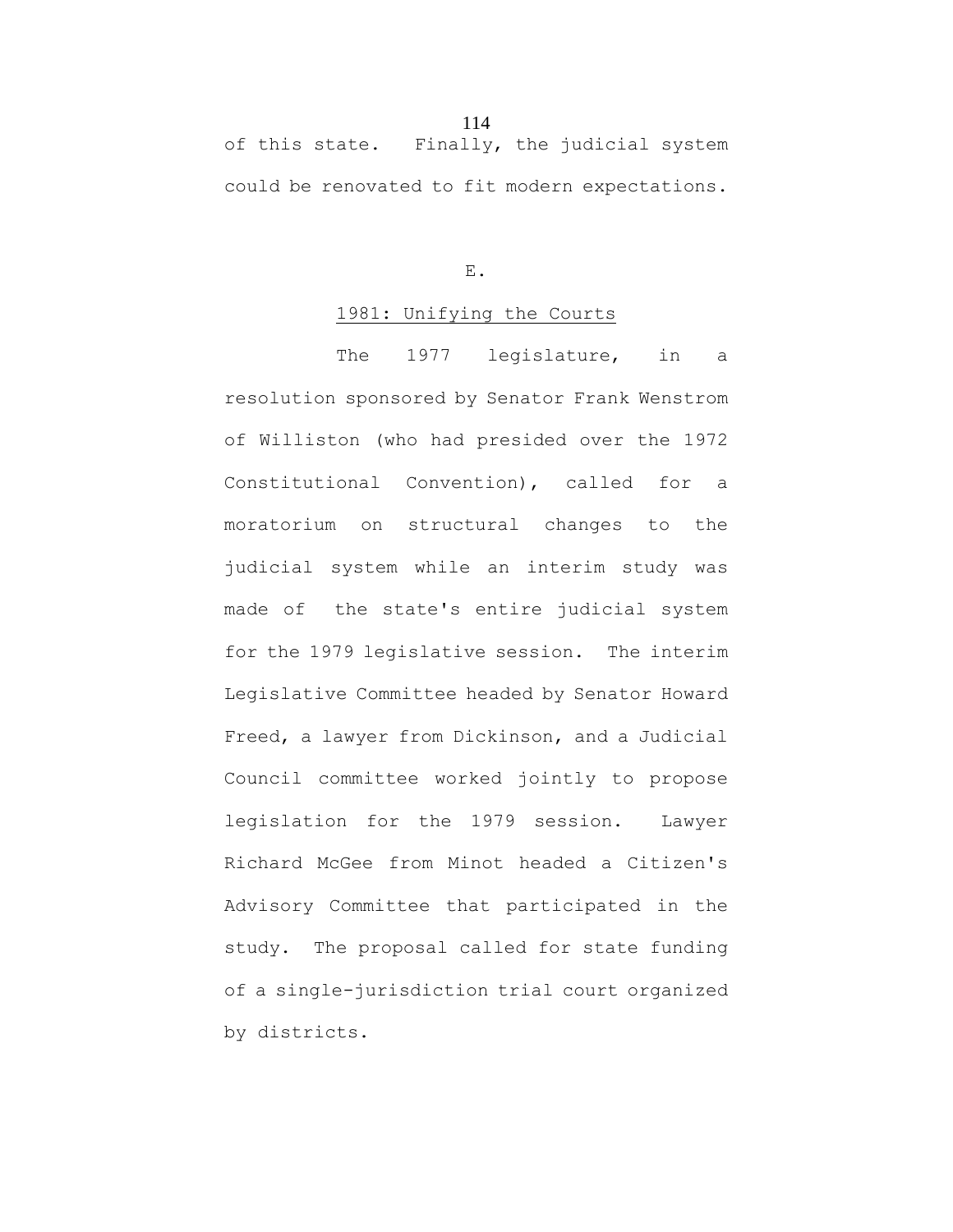Chief Justice Erickstad urged the 1979 session to implement the unified system with state funding in five phases: 1) statewide trial courts; 2) juvenile court personnel; 3) clerks of court; 4) jurors and indigent defense; and 5) incentives to improve trial court facilities. When the appropriations bill to fund statewide district courts was defeated in the Senate, basically through opposition of the State Association of Counties, the 1979 legislature decided to study unifying the system for another two years. Structural unification was delayed yet again.

The 1981 legislature began unifying the trial courts by appropriating state funds for district judges, jurors, indigent defense, and juvenile court and, effective January 1, 1983, by replacing the multi-formed county courts with a single-level county court with uniform jurisdiction and law-trained judges throughout the state. Practice and procedure for county courts was made the same as for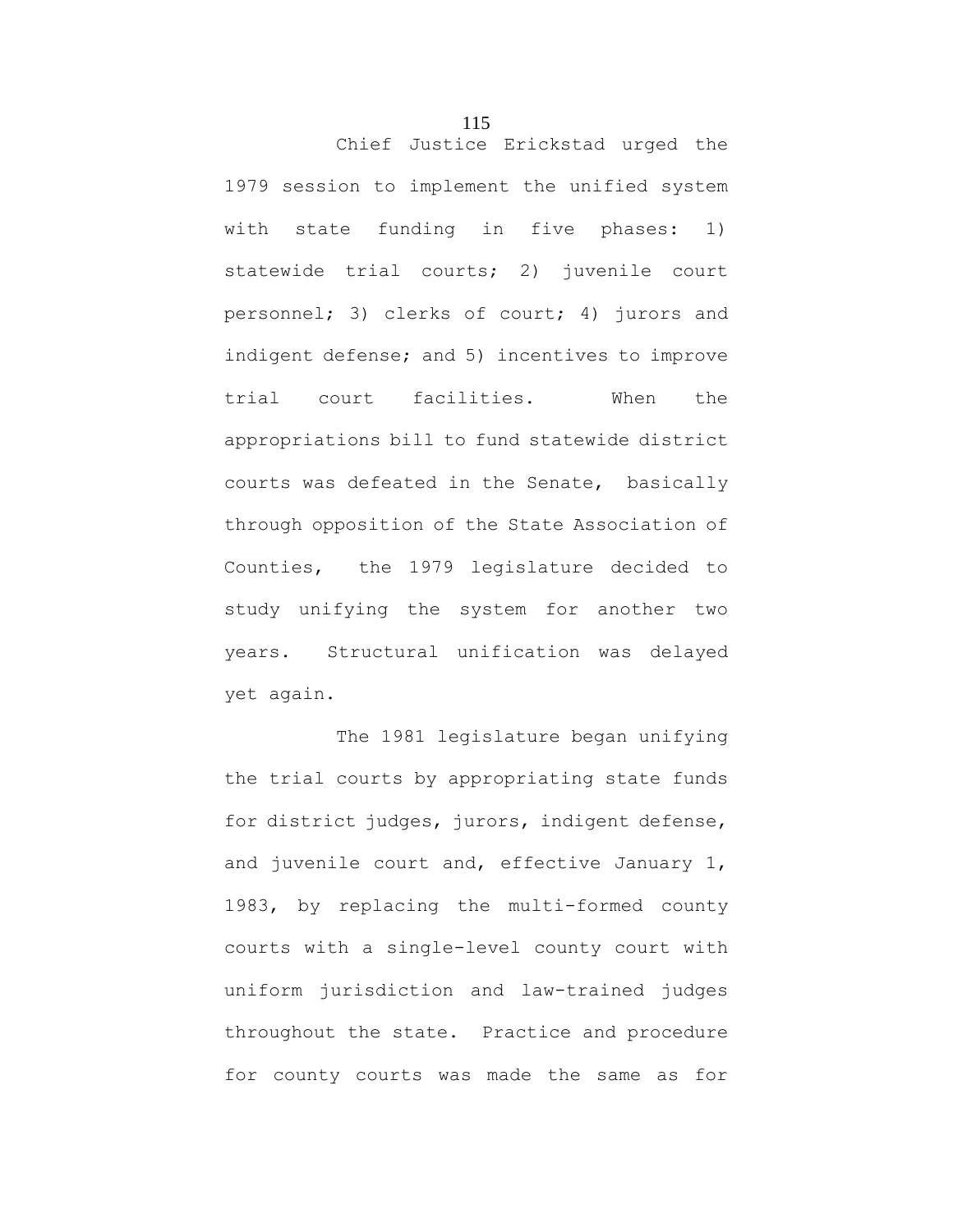district courts, with direct appeals from the county courts on the record to the Supreme Court. While a number of county judges served more than one rural county, and some urban counties had more than one county judge, each had the same substantive jurisdiction.

Substantial restructuring of the system had finally happened more than two decades after the first attempts to do so.

# F.

# 1981: Judicial Nominating Committee

Since statehood, all interim judicial vacancies had been filled by appointment of the Governor at his sole discretion. For some time, the State Bar Association often informally made recommendations on the qualifications of known candidates to assist the Governor in filling a vacancy.

The 1976 judicial article sought to formalize this nominating procedure. It directed a judicial nominating committee be established by law, and required the Governor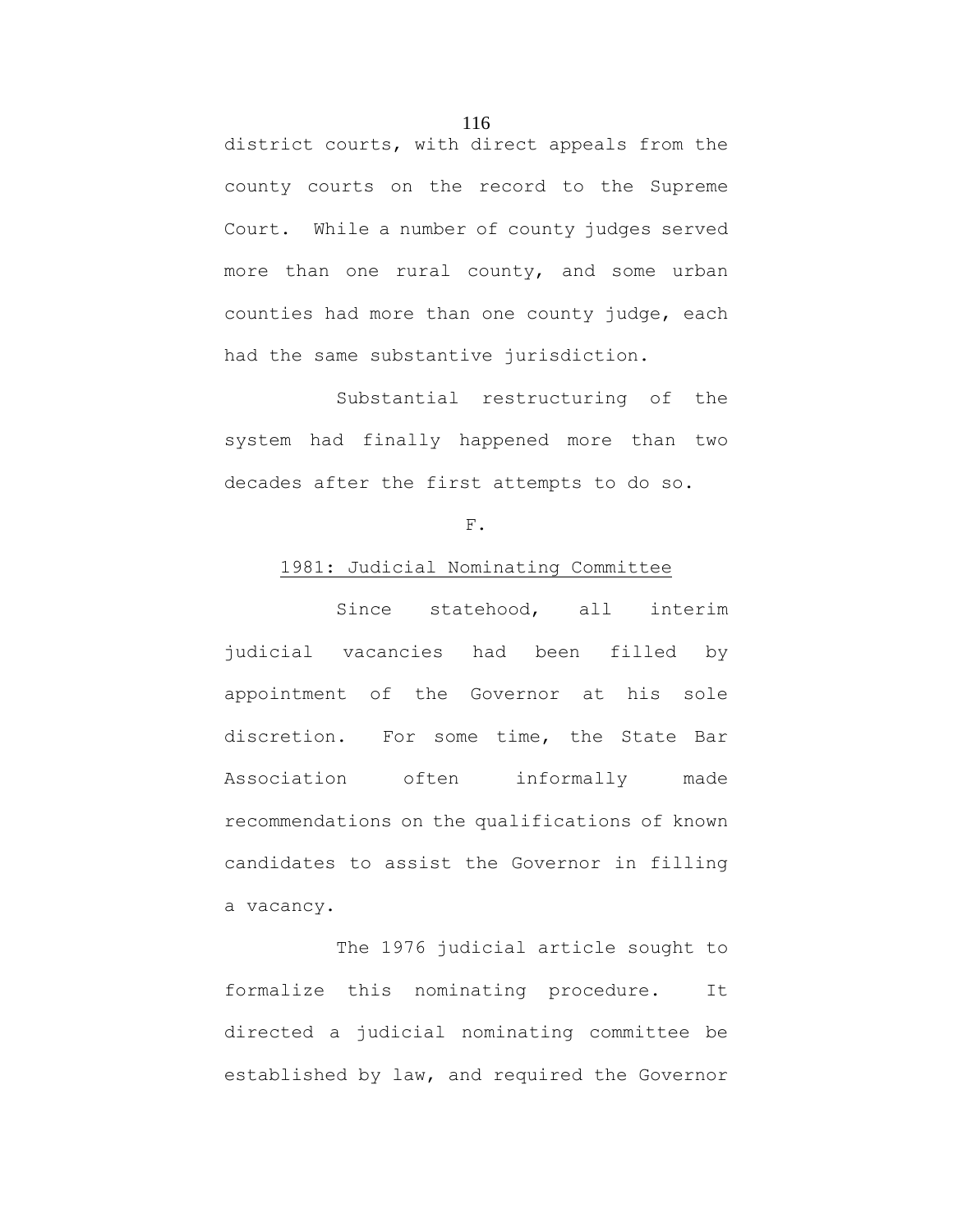to fill a vacancy from a list of candidates nominated by the committee, unless the Governor chose to call a special election for the position.

The legislature was in no hurry. Not until 1979 did it act. Then it passed H.B. 1067 creating a nine-person committee, with three members to be appointed by each of the Chief Justice, president of the State Bar Association, and the speaker of the House of Representatives. Governor Arthur A. Link vetoed it.

The Governor explained the 1977 legislature had failed to establish the committee as the Constitution directed, but that he had carried out the intent of the Constitution by creating judicial nominating committees by executive act when vacancies occurred in the offices of a district judge and a supreme court justice. Governor Link's reference to filling a Supreme Court vacancy was his appointment of then First Assistant Attorney General Gerald W. VandeWalle (elected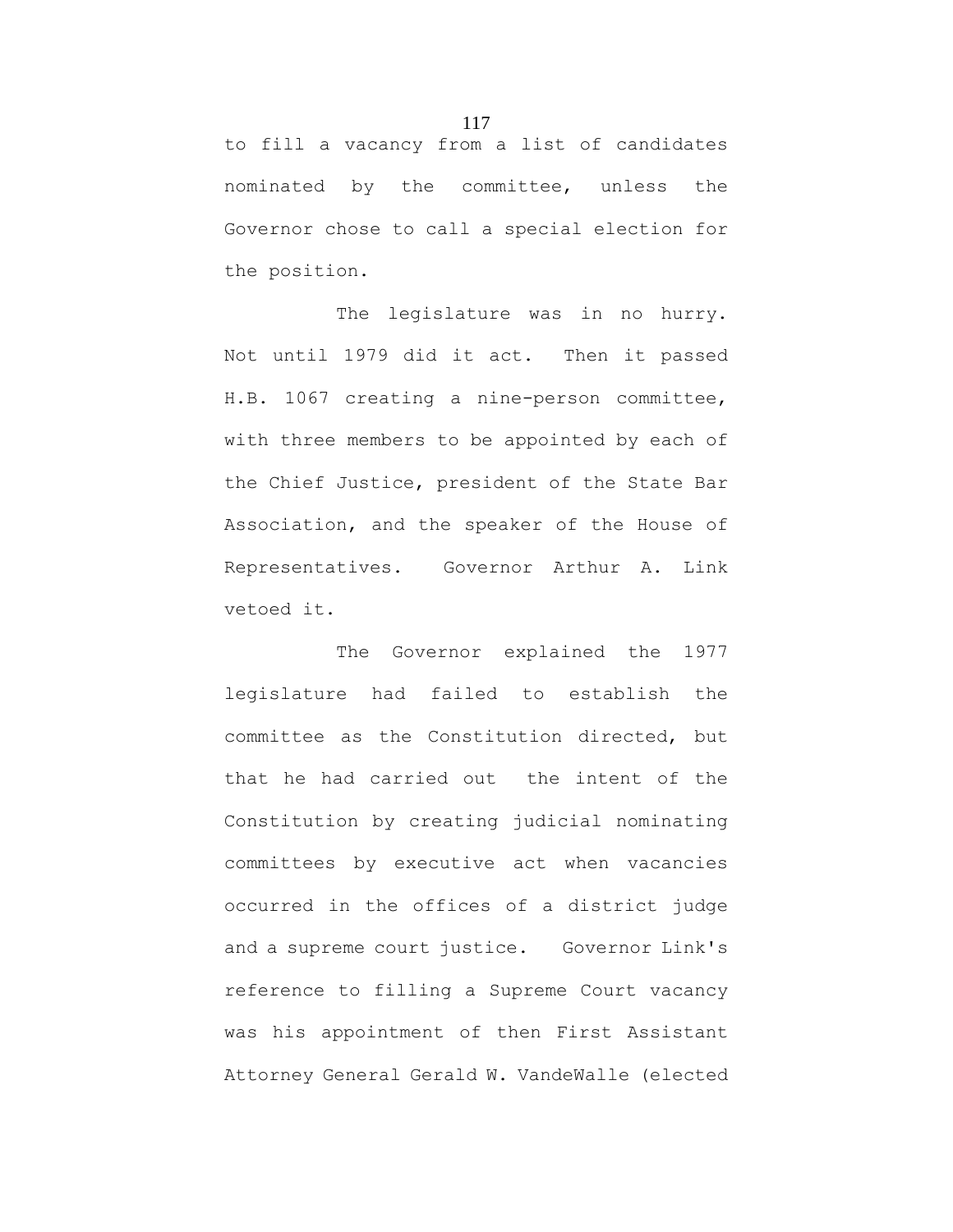Chief Justice in 1993) on August 15, 1978, to replace Justice Robert Vogel, who had resigned to move to Grand Forks to teach and practice law. Governor Link declared H.B. 1067 not acceptable because the Governor has been excluded from the bill as an appointing authority for members of the nominating committee.

Finally, in 1981, the legislature got it right by establishing a six-person committee to recommend candidates for judicial vacancies. Two members of the committee are appointed by each of the Governor, the Chief Justice, and the president of the State Bar Association, and each official also appoints an additional temporary member from the affected judicial district to nominate candidates for a district-judgeship vacancy.

Since 1981, appointments from a committee-

recommended list of qualified candidates have been made by successive Governors Allen

I. Olson, George Sinner, and Edward T. Schafer. But the November 1984 election of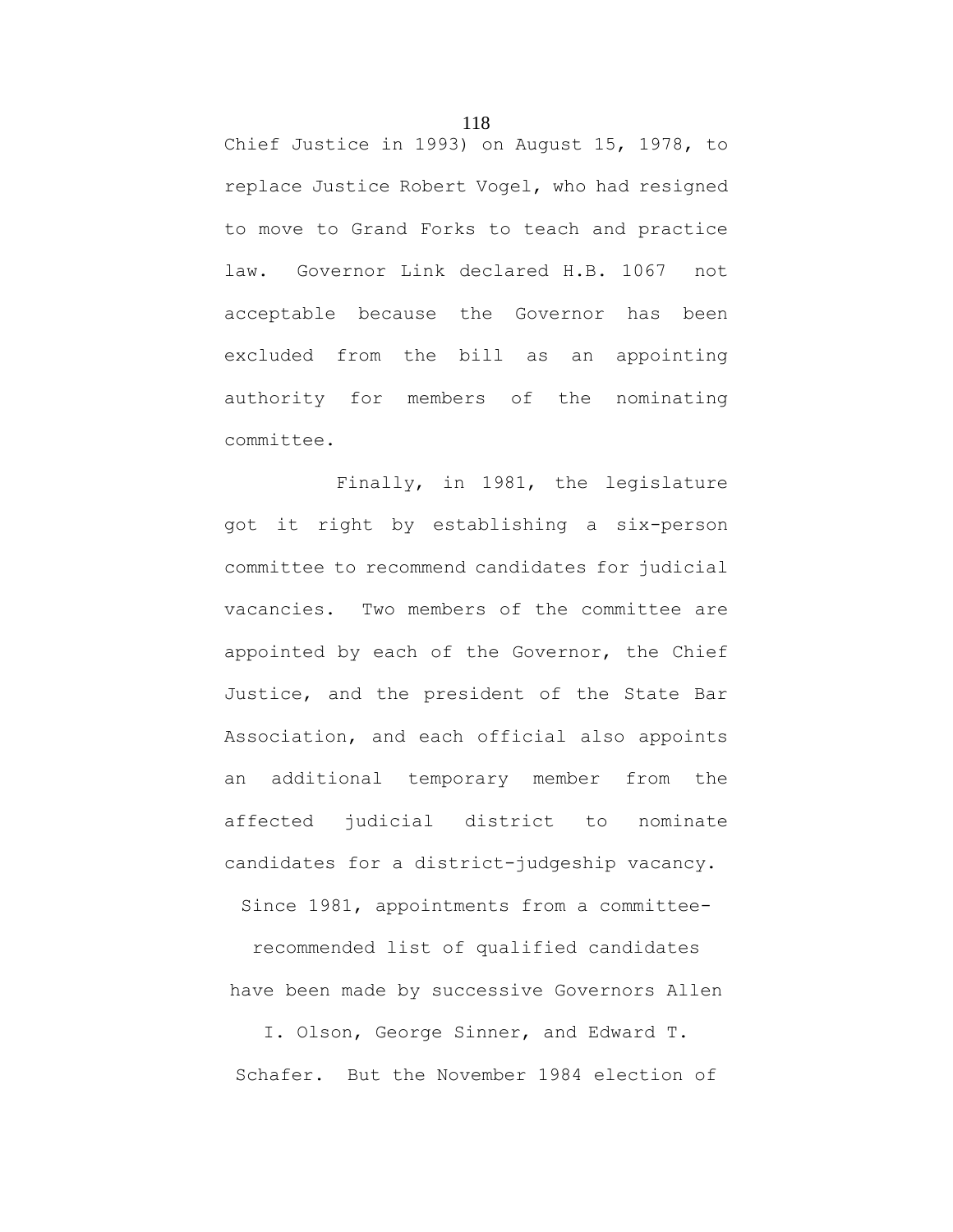Governor Sinner over sitting Governor Olson precipitated conflict over appointments to fill two vacancies that came soon after the

election.G.

# 1985: Appointing Justices

In early 1985, the Judicial Nominating Committee wisely sidestepped a dispute between the two Governors over filling two sudden vacancies.

Soon after the November 1984 general election, Justice Vernon R. Pederson announced his retirement effective January 7, 1985. As the Committee began accepting applications for nomination to that post, Justice Paul M. Sand died on December 8, 1984. The Judicial Nominating Committee invited applications and scheduled its meeting to interview applicants for both positions on Thursday, January 3, 1985.

Governor Sinner filed his oath of office on December 31, 1984, and asserted his term began on January 1, 1985. Governor Olson, who had filed his oath of office four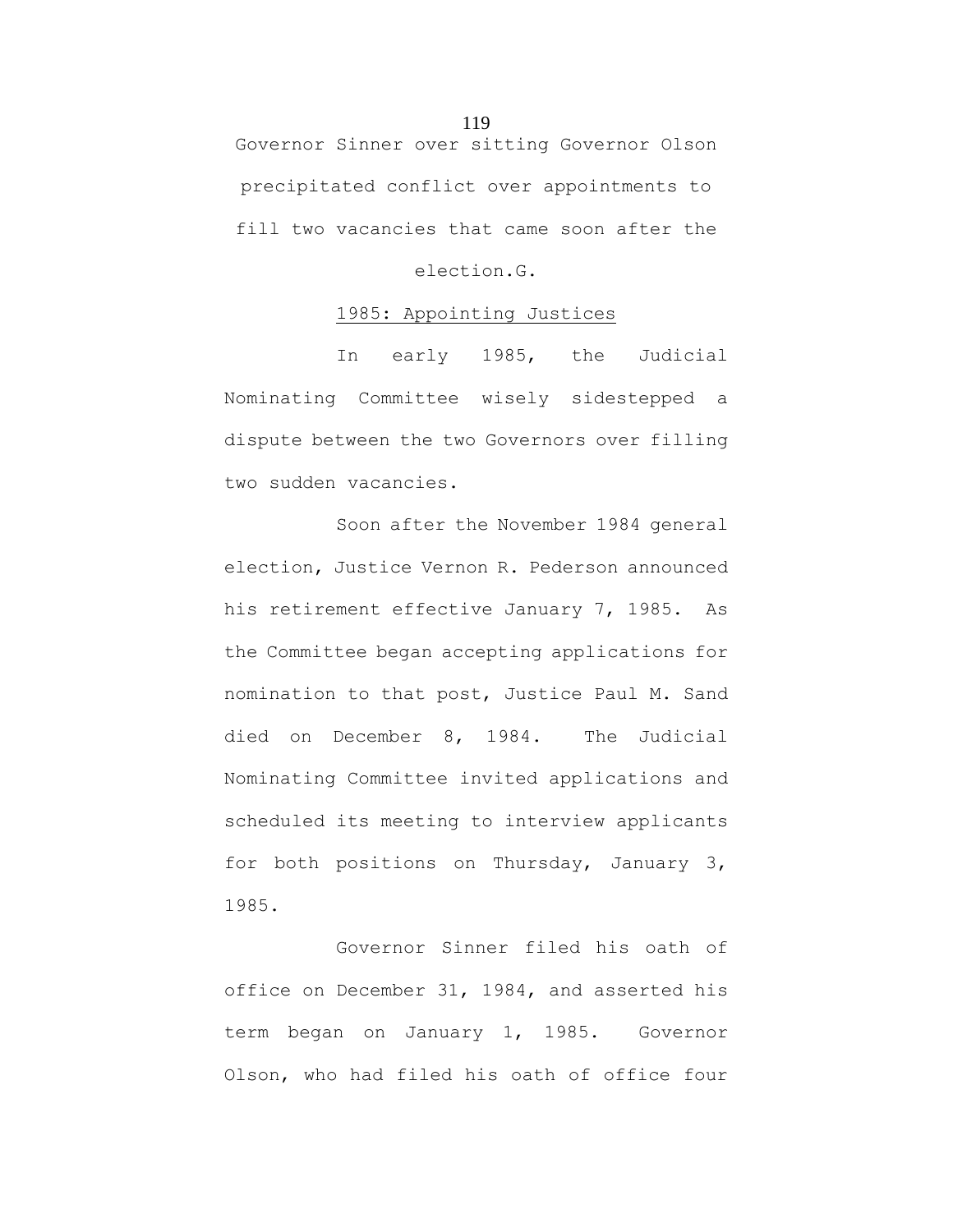years before on Monday, January 6, 1981, claimed his term of office extended to the first Monday in January of 1985, the seventh day of the month, since the Secretary of State's Certificate of Election declared Sinner elected Governor for a four-year term commencing on the first Monday in January 1985.

On January 2, 1985, the newly elected Attorney General, Nicholas Spaeth, asked the Supreme Court to exercise its original jurisdiction to decide which one was truly Governor that week. With the Committee expected to report its nominations on January 3 or 4, the Court scheduled an immediate hearing for the morning of Friday, January 4 to resolve the dispute over which governor had the constitutional authority to fill both vacancies on the Supreme Court. Justices Pederson, VandeWalle, and Gierke disqualified themselves, and four presiding district judges were called to sit temporarily on the Supreme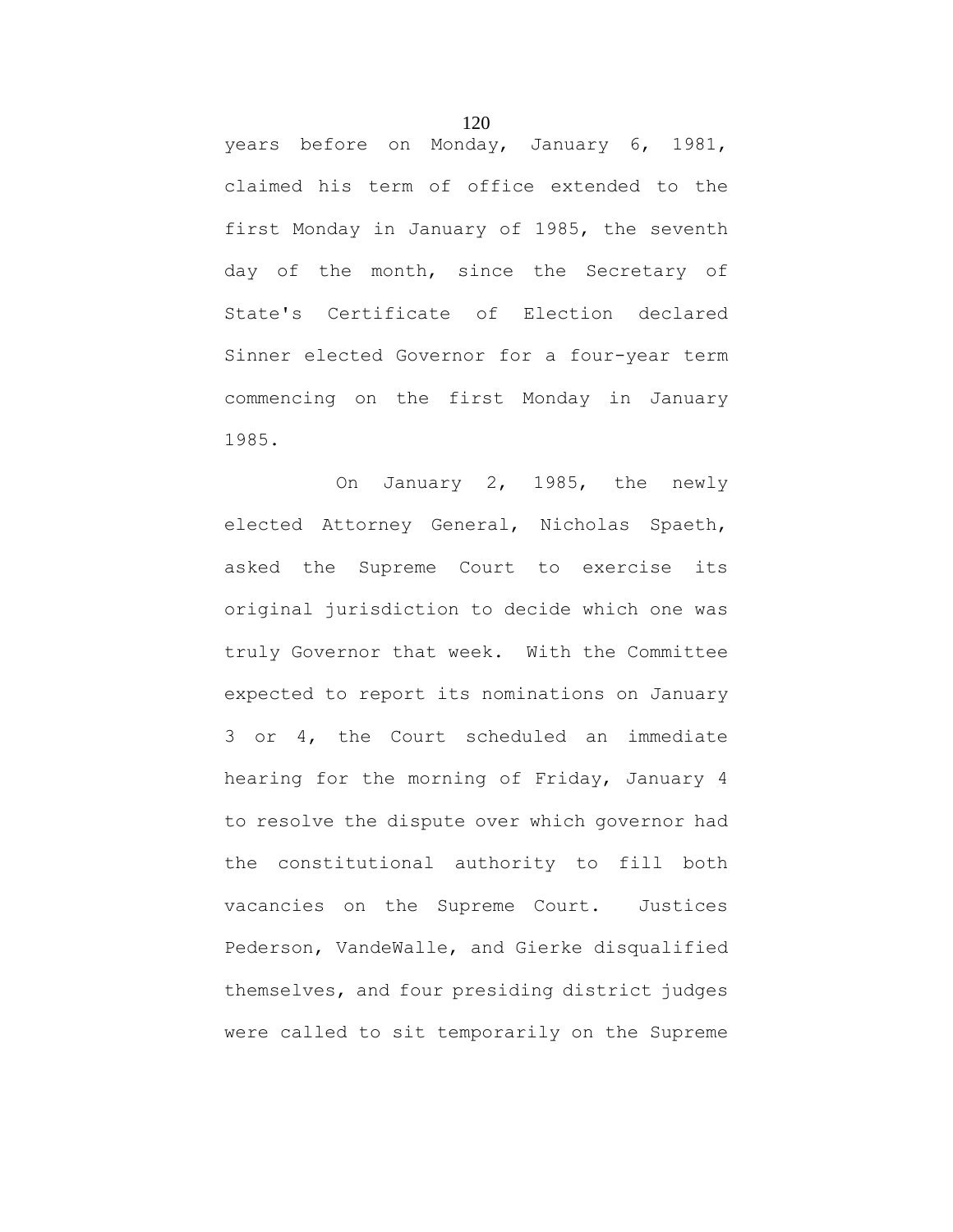Court with Chief Justice Erickstad to decide the case.

On the morning of January 4, the Nominating Committee, chaired by Owen Anderson, a professor at the North Dakota Law School, delivered a list of eight candidates for the Court to both Governors Olson and Sinner. Since the statutes authorized two to seven nominees for each vacancy, and allowed combined lists for multiple vacancies, the Committee recommended eight candidates: J. Philip Johnson of Fargo; Ward Kirby of Dickinson; Beryl J. Levine of Fargo; James Maxson of Minot; Herbert L. Meschke of Minot; Vern Neff of Williston; District Judge William Neumann of Rugby; and Rolf Sletten of Bismarck.

During the day on January 4, the Supreme Court held the hearing and issued a unanimous opinion. The Court ruled the term of office for which Olson was elected in 1980 commenced on January 1, 1981, and terminated on December 31, 1984 , and that George A.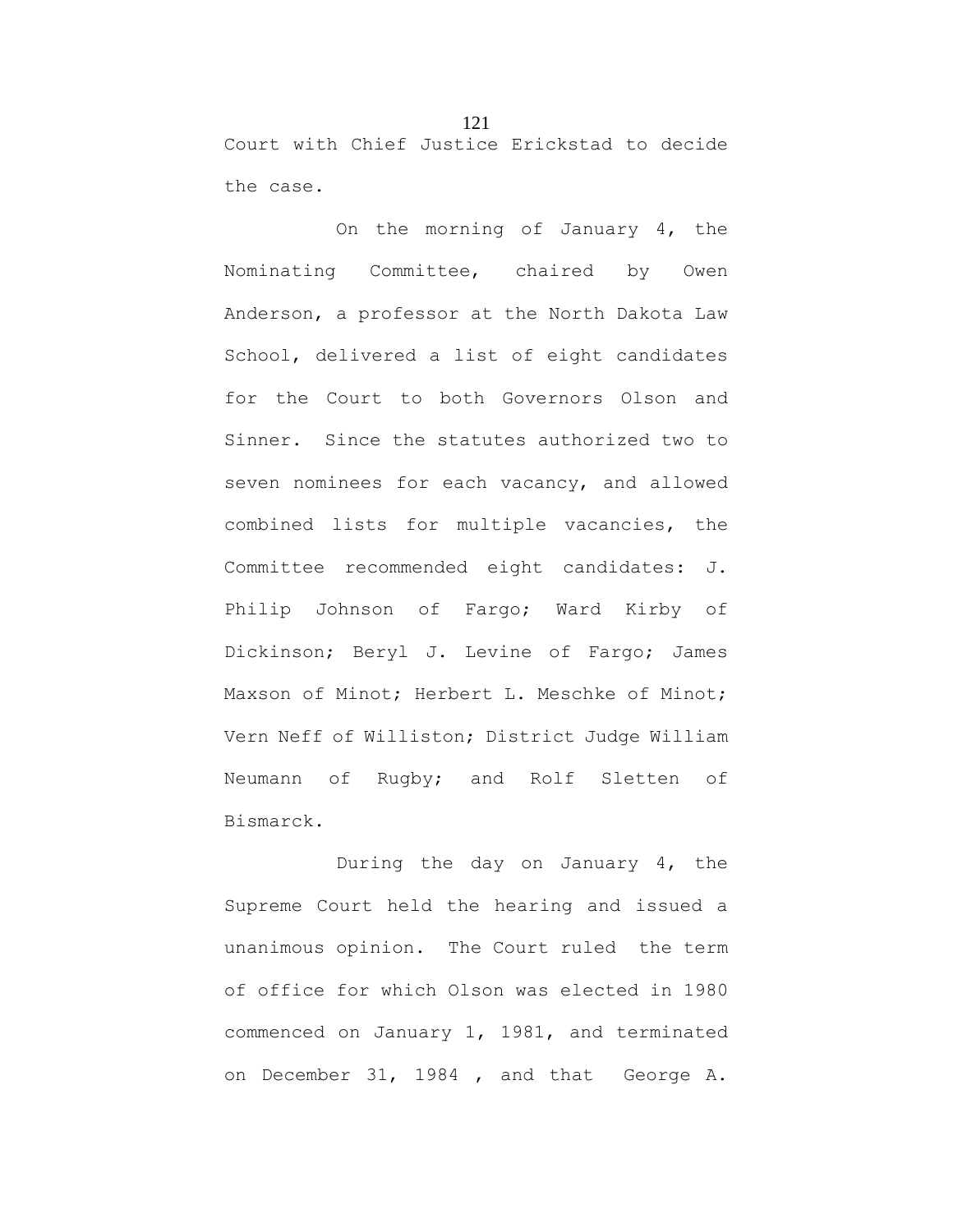Sinner is currently, and has been since the first moment of January 1, 1985, the Governor of the State of North Dakota. On January 17, 1985, Governor Sinner appointed Justices Levine and Meschke, and they took office in early February.

#### H.

### Election and Selection

Two members of the current Court, Justices William Neumann and Dale Sandstrom, were elected in 1992 without having gone through the Nominating Committee procedure for those positions. Two members of the current Court were appointed by Governor Schafer from candidate lists recommended by the Nominating Committee. He appointed Justice Mary Muehlen Maring to replace Justice Levine who retired in 1996. Justice Maring was elected in 1996 to complete that term, and in 1998 reelected to a ten year term. To replace Justice Meschke, who retired in 1998, Governor Schafer appointed Justice Carol Ronning Kapsner.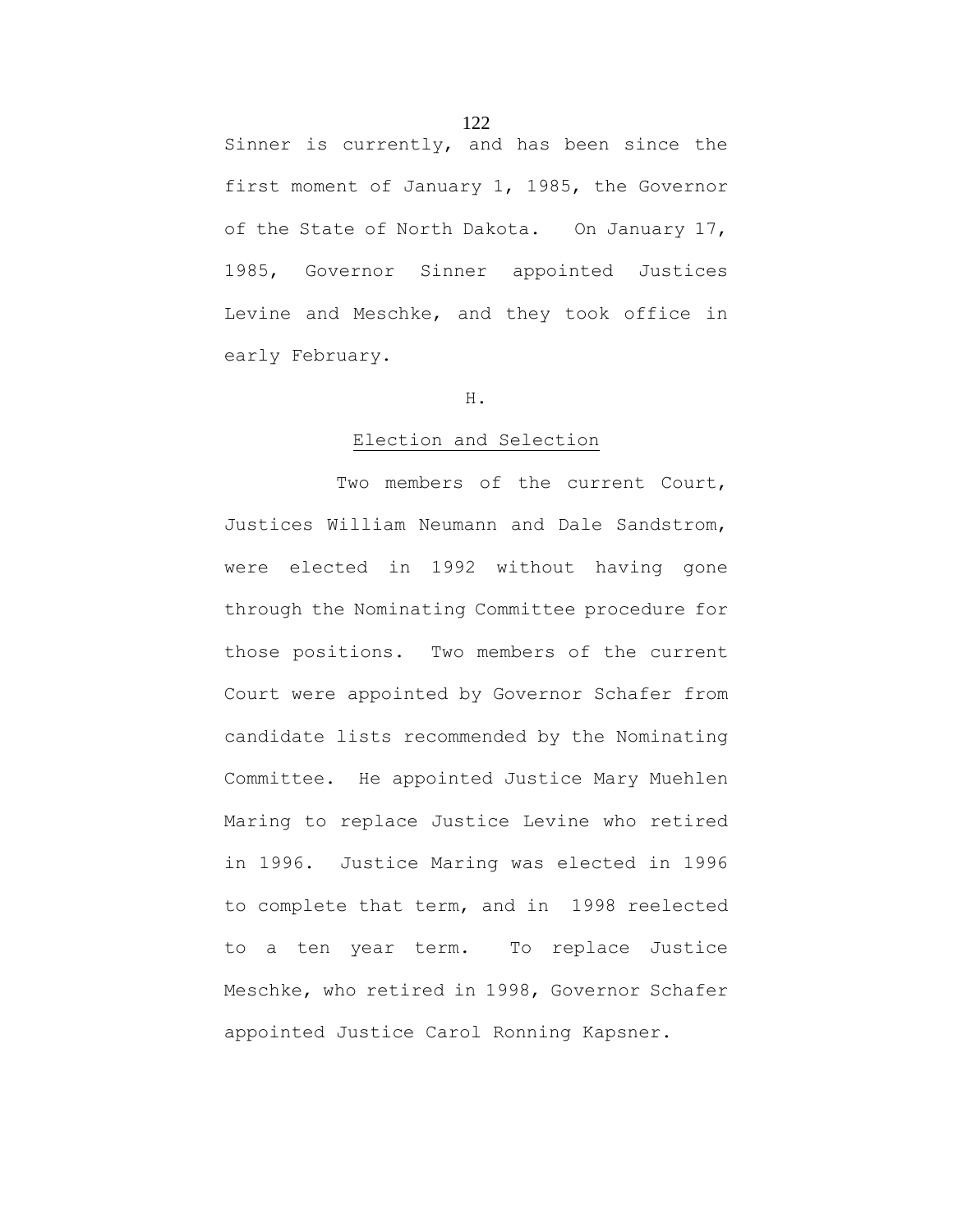Under the law establishing the Nominating Committee, its duty is to seek out and recommend the most highly qualified judicial candidates after inquiring into their legal knowledge and ability, judicial temperament, experience, and moral character. . . . Since the formal inception of the Nominating Committee procedure, six of eight new justices have been selected from lists of candidates recommended by the Committee. The process has worked well.

# I.

# Reporting to its Constituencies

Chief Justice Alvin C. Strutz started the important practice of communicating directly to the legislature. His brief report to a joint legislative assembly in 1973 remarked on the role of the judiciary as the third branch of government, deplored the low salaries being paid to our judges, and warned about the increasing workload for the judicial system.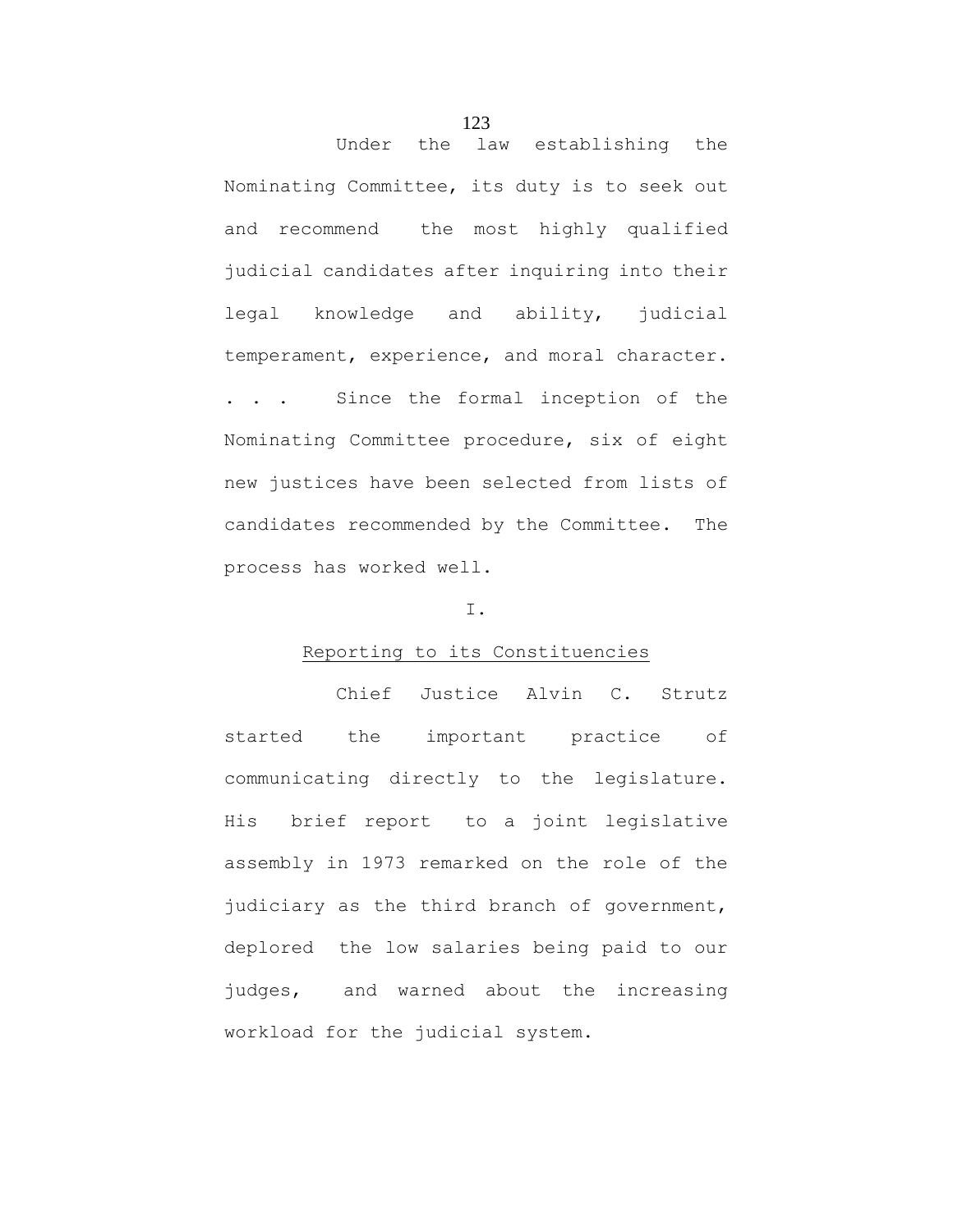Chief Justice Erickstad augmented and continued the legislative message as a major means of communicating with the coordinate legislative branch of government. He made a State of the Judiciary address to a joint legislative assembly in 1975 and to each succeeding biennial session during his tenure. His messages became extensive reports on the condition of the judicial system, on efforts to find solutions to its problems, and on legislation recommended as desirable. Chief Justice VandeWalle has continued the practice.

While occasionally a Chief Justice or Justice had addressed the State Bar Association as far back as the turn of the century, it was Chief Justice Erickstad who began and annualized the practice of formally reporting to the State Bar Association in 1975. Chief Justice VandeWalle has continued this equally important practice of regularly reporting to the Court's principal constituency.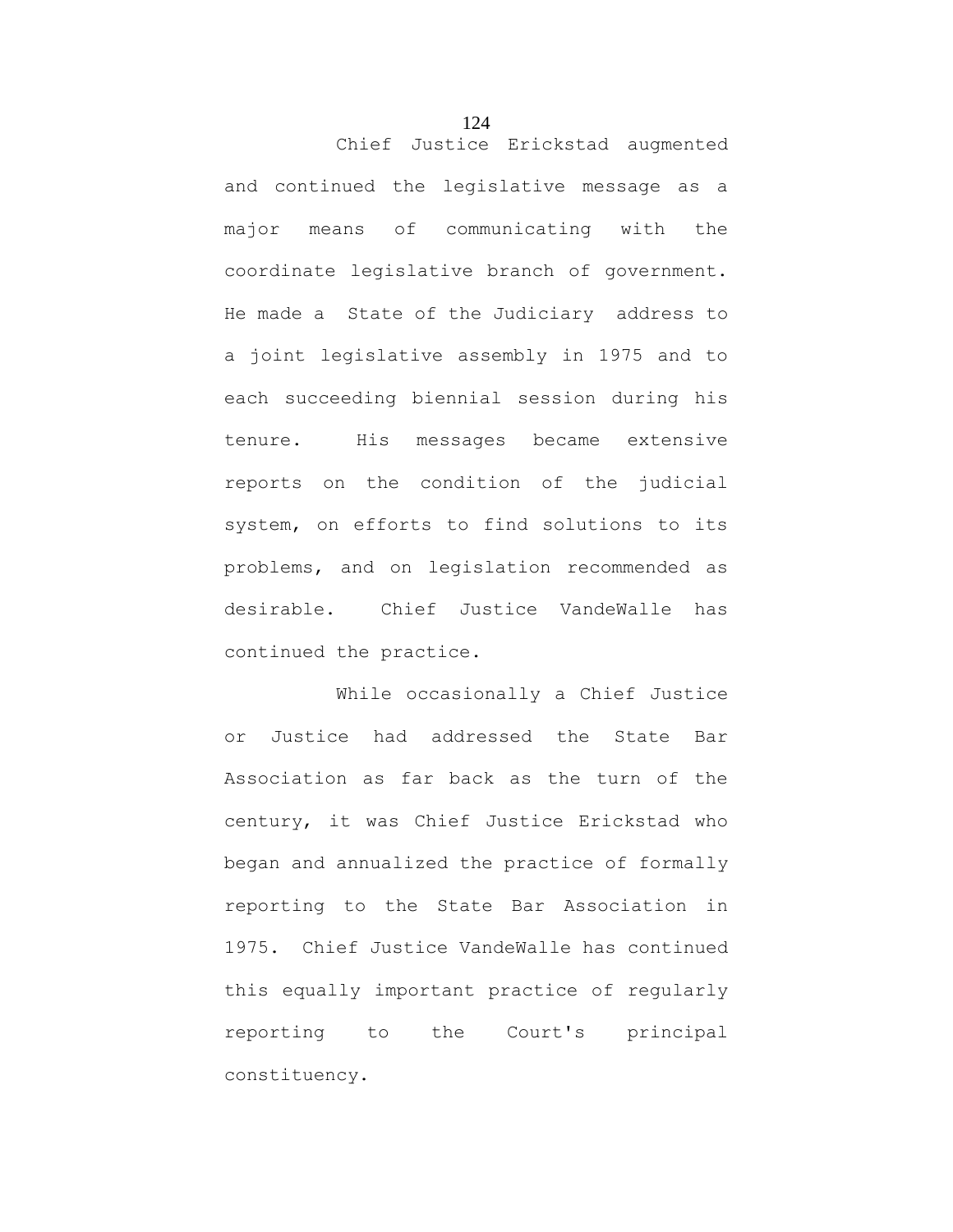# 125

Direct and regular communications with the legislatures and the legal profession became important instruments for modernizing the Court and the judicial system. They will

continue to be instrumental in those ongoing

relationships.

# J.

# Erickstad Era Progress

Many people helped modernize the system. Early on, leaders and members of the State Bar Association and some Justices spurred and pursued progressive changes. Still, looking back, one can see the meaningful changes came slowly, with much difficulty, and with great effort by key persons on and off the Court.

Modernization was largely accomplished by the Court obtaining complete power to make and revise rules and through implementing the constitutional change to unify the system. The contributions of one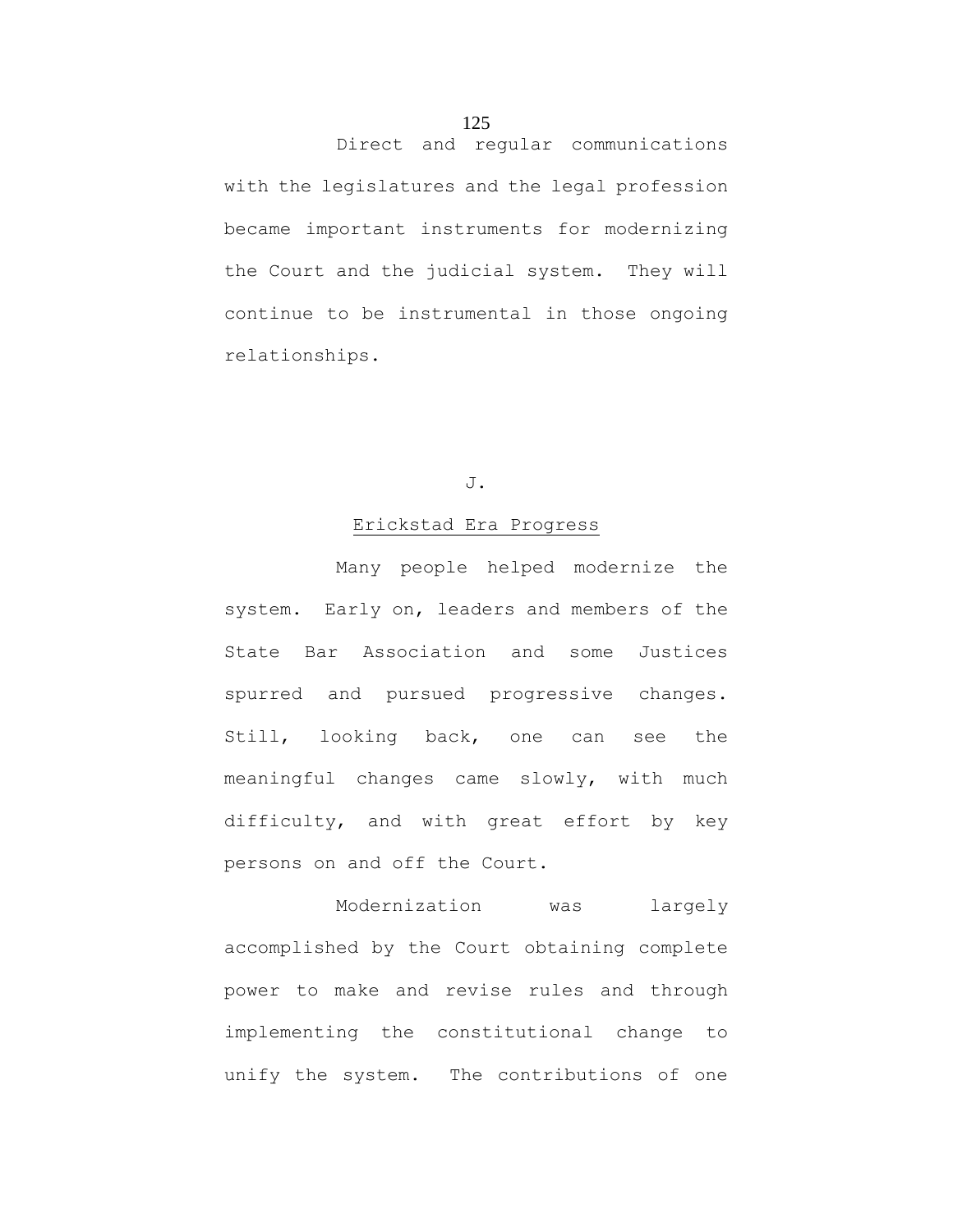person in particular to these parallel developments stand out. The bulk of the progress took place during the three decades that Justice Ralph J. Erickstad served on the Court, and mostly during his leadership decades as Chief Justice.

Justice Erickstad backed rulemaking efforts from the day he joined the Court in January 1963. He was instrumental in the second significant rule-making stage, formation of the committee to write new criminal rules in 1967. He served on that committee for the six years it took to write those rules. He chaired the criminal rules committee for nearly all of its work. Then, as Chief Justice, Erickstad presided over adoption of the rest of the new rules, as well as their ensuing improvements, refinements, and revisions.

Justice Erickstad was on the Court when legislative studies of constitutional revision began in 1963. Even more, when the proposed wholesale revision of the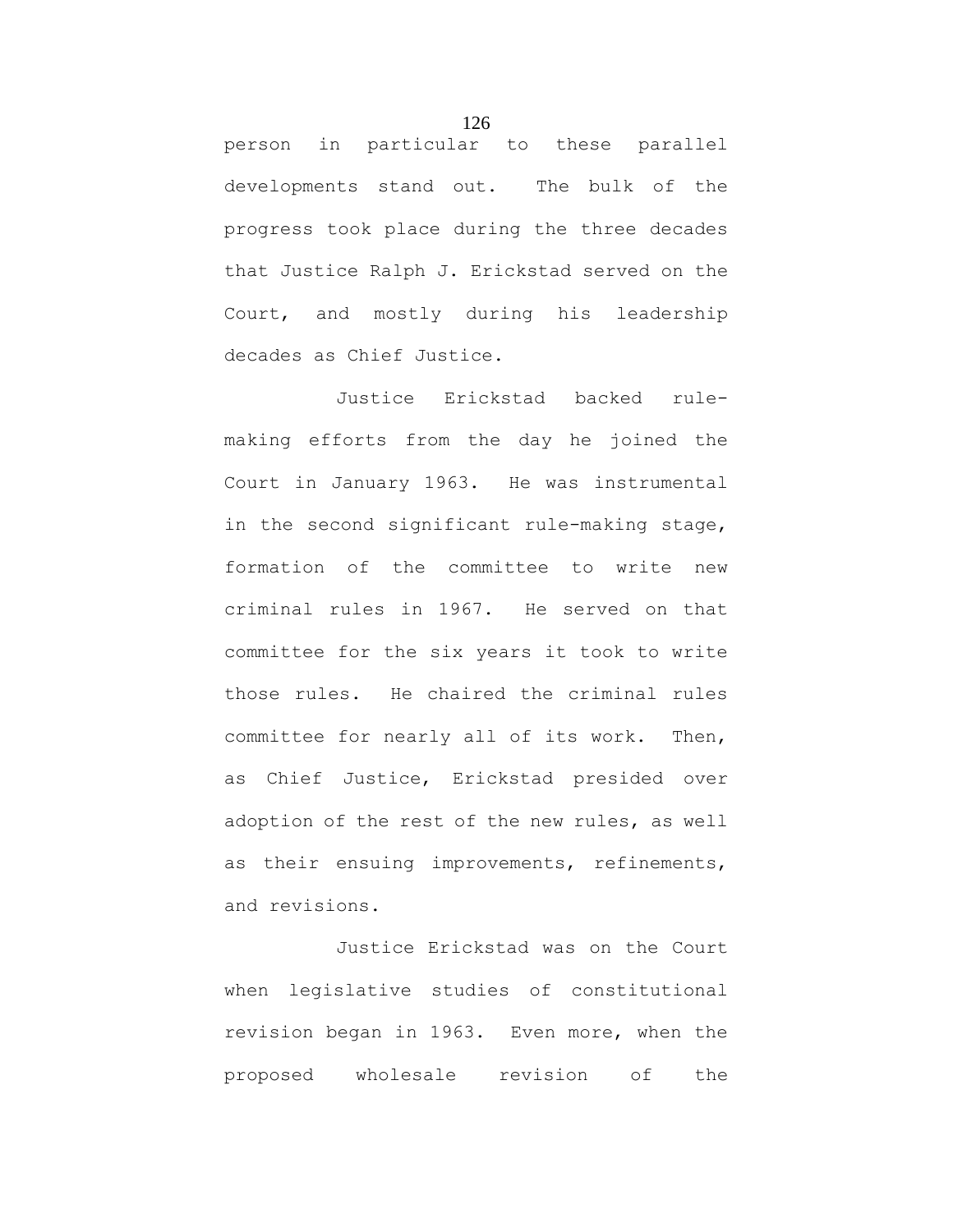constitution, with its modern judicial article, was defeated in 1972, Chief Justice Erickstad became a forceful figure in rescuing the judicial article, in influencing the legislature to submit it to the people separately, and in campaigning publicly to approve it. When the people did approve the new judicial article that he championed, his patient efforts with the legislature gradually brought about implementation of the kind of unified judicial system that had been long sought by many.

Still, Chief Justice Erickstad did more than make rules and unify a jumbled system. He began, championed, and fostered many other worthwhile improvements during his stewardship of the judicial branch.

Chief Justice Erickstad presided over equipping the court to do more work and to do it more efficiently; opening the Court and the judicial system to greater public accessibility; and elevating the statures of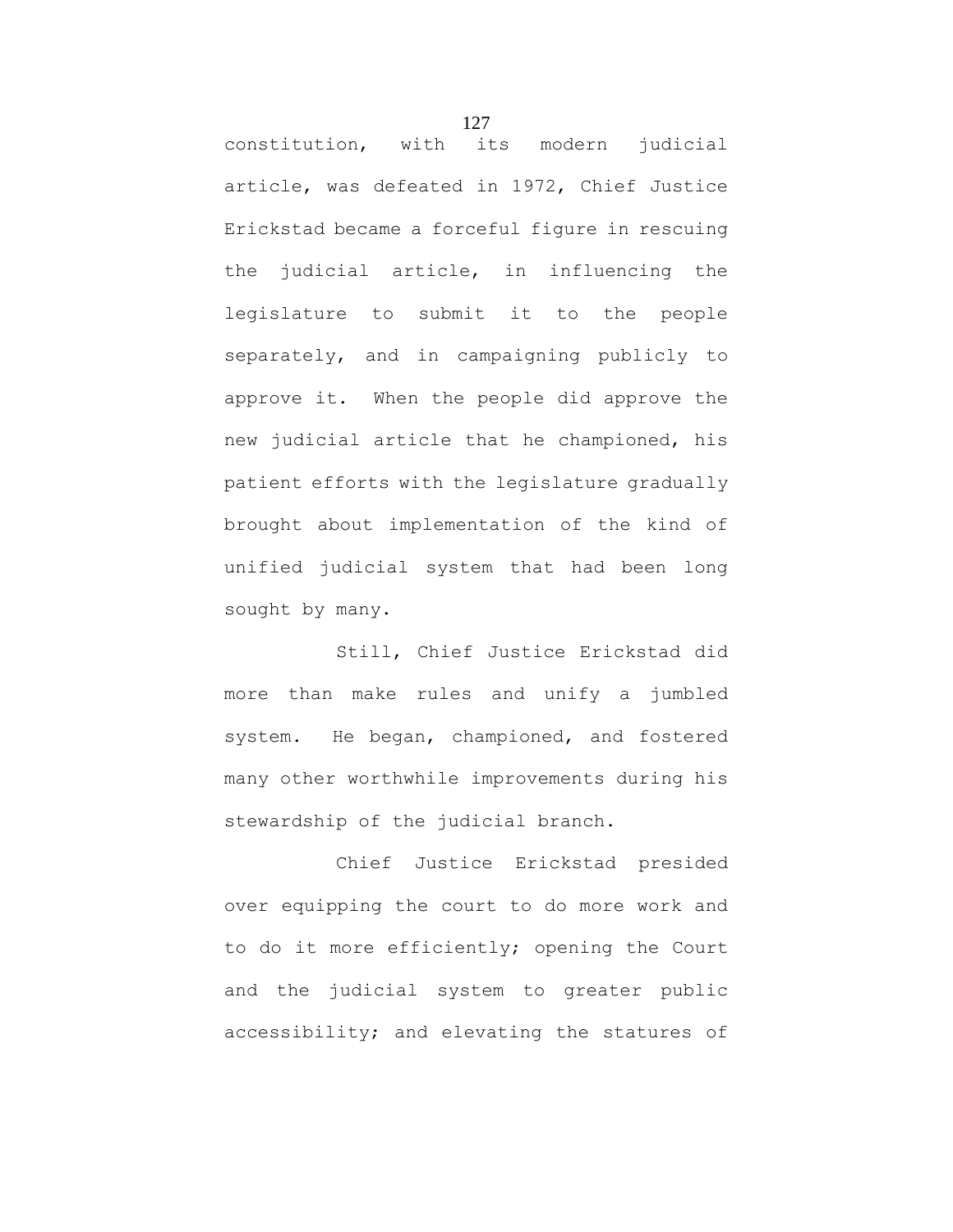the Court, its members, and the trial court judges.

During the Erickstad Era, the Court took a number of steps to better equip itself and the system: The Court obtained funding for and recruited law clerks, and sought funding for law clerks for the trial courts. The Court developed the constitutional position of State Court Administrator, and staffed that office. The Court hired a Central Legal Staff of lawyers to assist justices in preparing opinions, and hired law-trained, professional librarians to assist in obtaining law-related materials and researching the law. The Court improved and increased judicial education. The Court fostered computerization of the judicial system for research, record-keeping, and communication. The Court established a commission to continuously study, prepare and publish pattern jury instructions.

During the Erickstad Era, the Court took steps to make the judicial processes more open to public access and scrutiny: The Court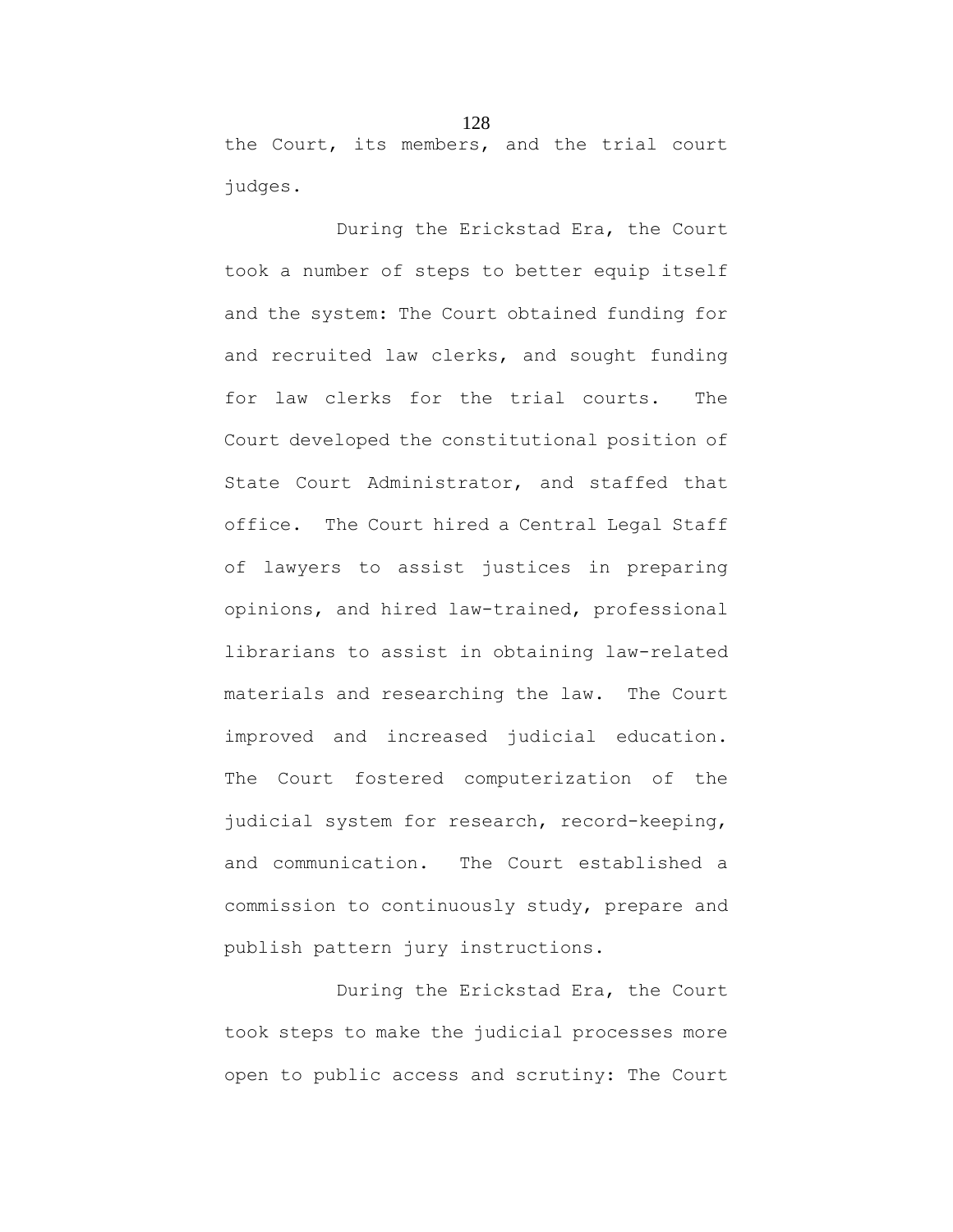established docket currency standards for both itself and the trial courts. The Court allowed cameras into courtrooms, first at the Court and then extended that full media access to the trial courts, too. The Court authorized collection of interest on lawyers' trust accounts to fund civil legal services for the poor, public education on the legal system, and improvement of the administration of justice. The Court created a broad-based committee on state and tribal court relations, that bridged a chasm between two cultures in this state and that led directly to adoption of a rule for recognition of tribal court orders and judgments.

Each of these progressive steps helped the status of the Court and judges, but Chief Justice Erickstad instigated other significant steps to improve the status of our courts: On his initiative, the Court began to hold public ceremonies to invest new judges and justices, focusing attention on the gravity of undertaking new public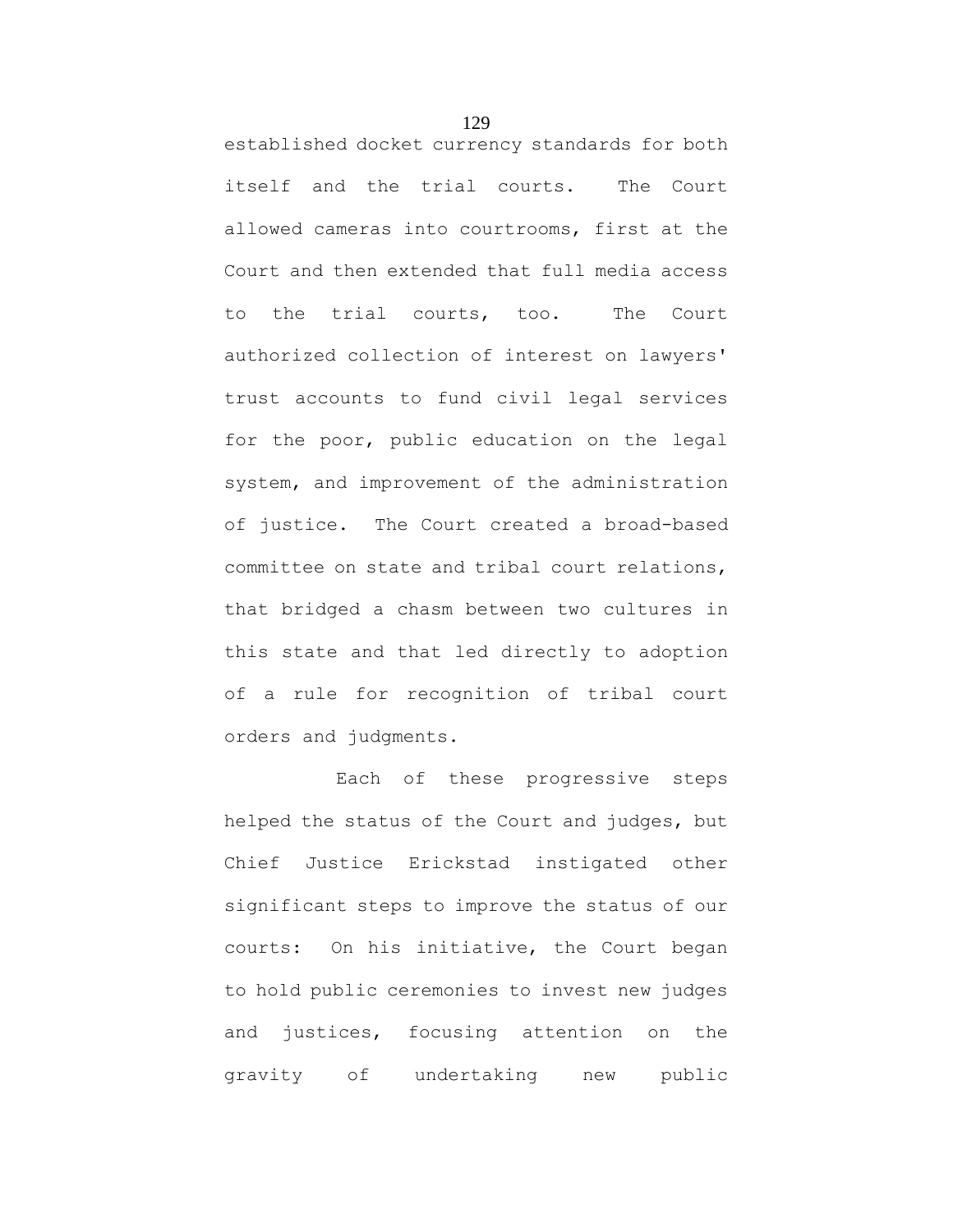responsibilities. The Court obtained authorization for, got funding for, and built a new judicial wing on the state capitol building. This new judicial wing not only modernized the physical facilities of the Court, it also gave the Court more space for necessary staff to adequately administer the growing judicial system. Perhaps of equal importance, the new judicial wing brought symbolic balance in placing the judicial branch on the same physical plane in the capitol and in its own wing comparable to the other coordinate branches, executive and legislative. The judiciary thus became a visibly recognized coordinate component of government.

130

Our listing of other modernizing improvements is necessarily incomplete, but it illustrates the impressive extent of modernization that Chief Justice Erickstad accomplished during his leadership of the judicial system.

K.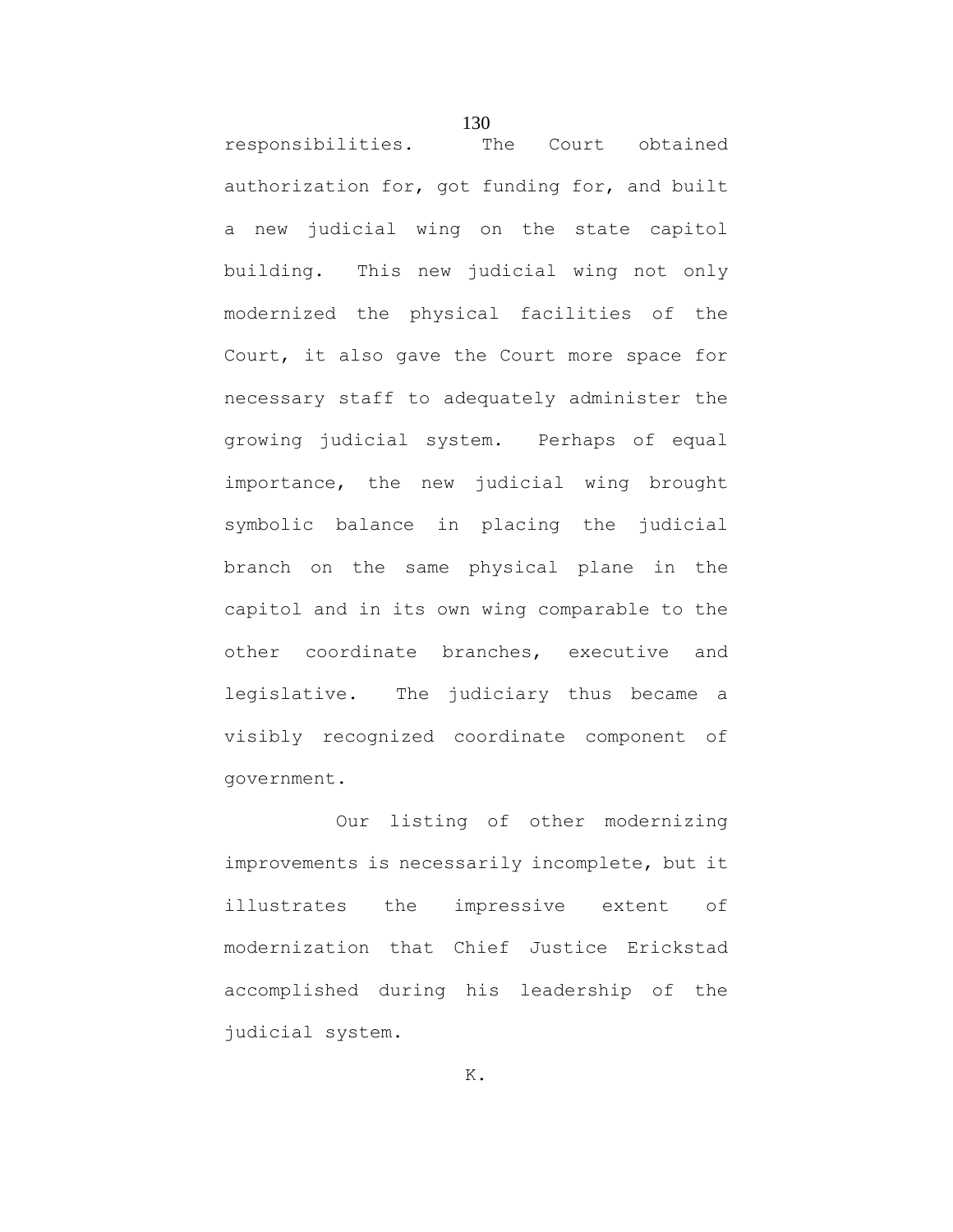# 131 The Moving Force

How did Chief Justice Erickstad achieve so much? He did it by long hours and hard work, on low pay and with dedication, and by graciously and patiently seeking out people to help improve the judicial system.

Before election to the Court, Chief Justice Erickstad had been a State Senator from Devils Lake. He communicated well with other legislators. He did so both privately by inviting legislative leaders of both parties to his home to visit, and publicly by carefully prepared messages, communications, and committee presentations. He reached out to citizens, lawyers, and legislators to join court-related committees that were constantly encouraged to study distinct problems, to assess alternatives for solution, and to recommend actions that Chief Justice Erickstad then insisted be respectfully considered and promptly acted on by the Court.

Chief Justice Erickstad enlisted people from all over the state to improve the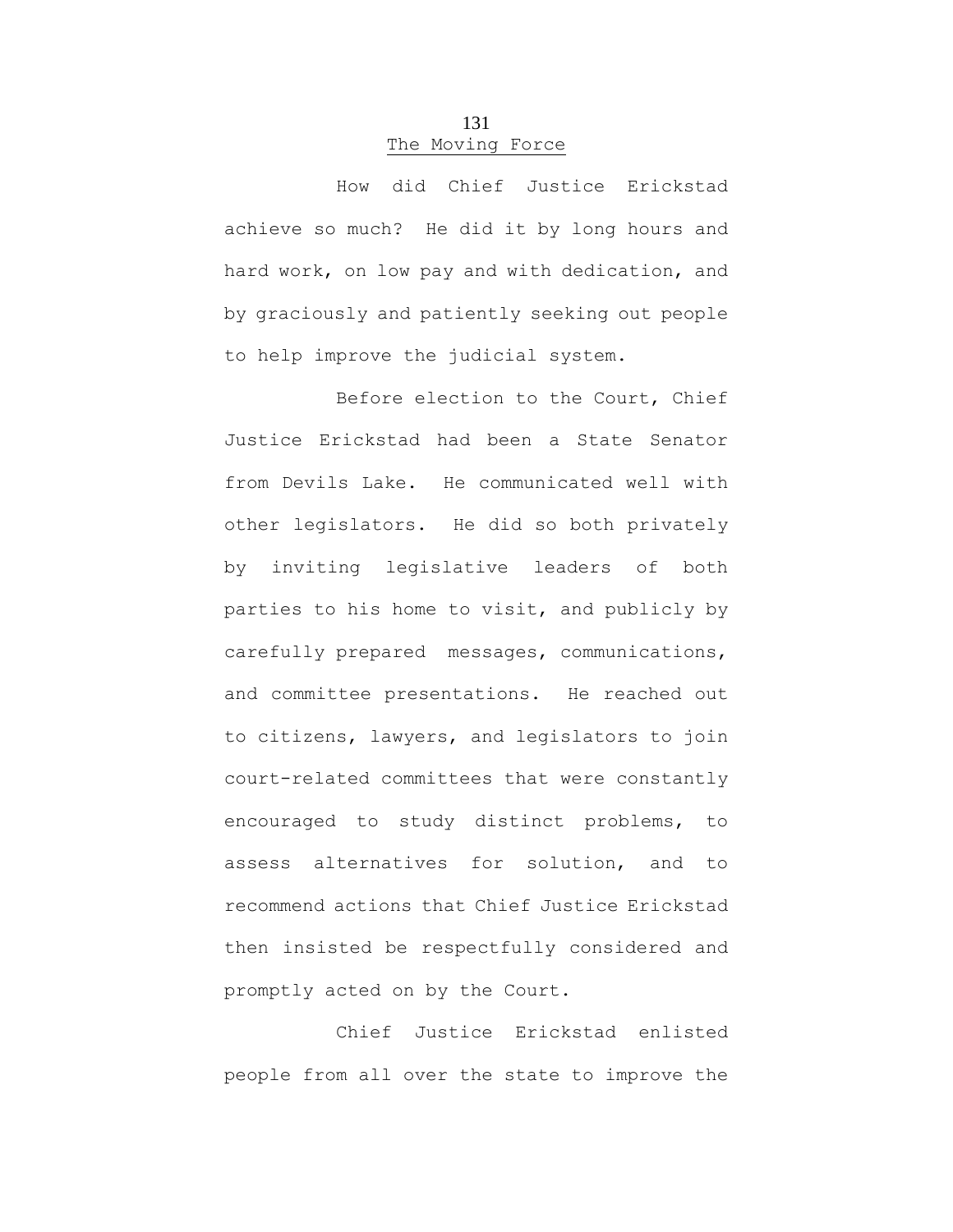system. He became a consensus builder. And he then saw to it that the product of Court committees became beneficial laws, orders, and rules to run the judicial system.

Chief Justice Erickstad once explained his philosophy of public participation in a message to the legislature:

[These] standards are the product of an open and cooperative effort of judges, attorneys, and members of the public  $\ldots$ . The public was represented on the committee and it was invited to participate, not only in hearings before the committee, but also before our Court prior to the adoption of the standards. We are committed to encouraging broad public interest and participation in improving court services, and we are very pleased with the contributions which these committees have made. The new open Supreme Court rulemaking process . . . is working well, considering its innovative nature. Experience with it, and further study of it by our Court Service Administration Committee will, no doubt, result in some amendments to it. It has moved us forward in our rulemaking area of endeavor.

This broad public participation did indeed move the Court forward in modernizing judicial services during Chief Justice Erickstad's stewardship.

Often certain persons make things happen in history. Chief Justice Erickstad was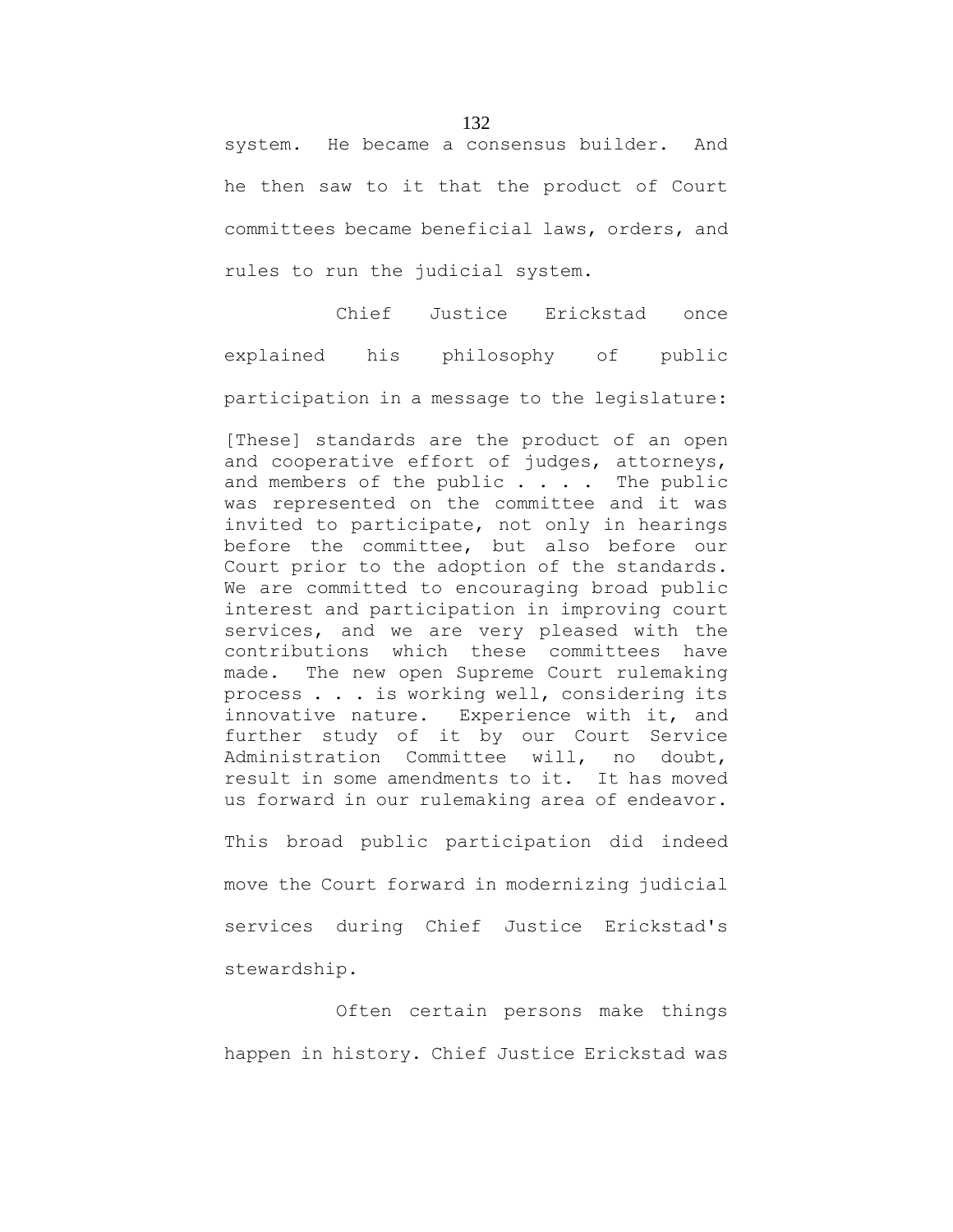one of those. He brought the institutions of the Supreme Court and the judicial system fully into the twentieth century. More than any other single person, Chief Justice Erickstad must be credited with modernizing the North Dakota Supreme Court and the judicial system it serves.

# IV. PREPARING FOR THE 21ST CENTURY

### A.

#### Intermediate Court of Appeals

In January 1975, Chief Justice Erickstad warned the legislature that a steadily increasing number of appeals may possibly require the creation of an Intermediate Court of Appeals, noting that 27 states had established such a court to relieve the pressures on the supreme court. The number of appeals did increase substantially. By 1981 the Court was writing over 200 opinions per year, as it has done every year since.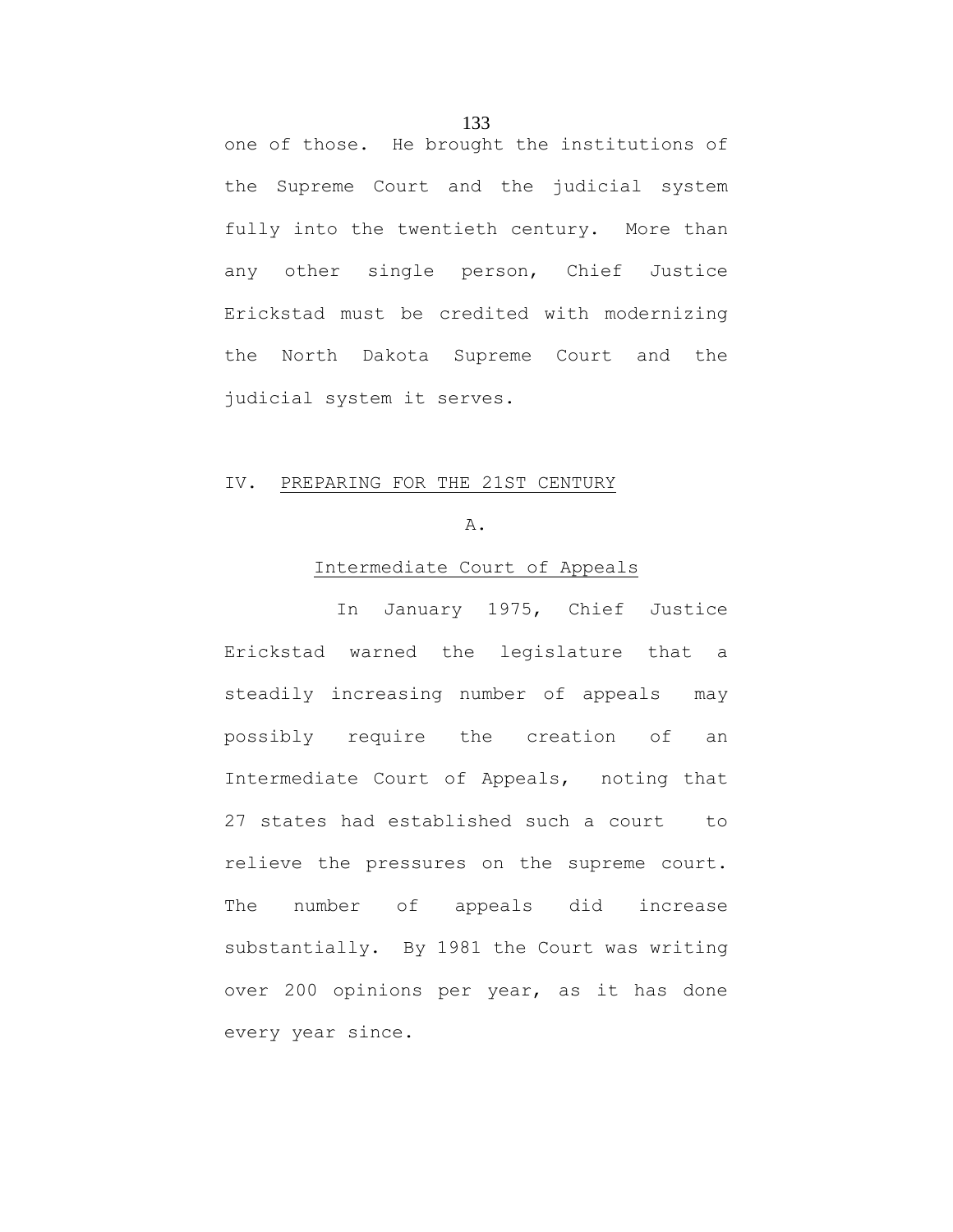The 1983 legislature endorsed a resolution, sponsored by Representatives Tish Kelly of Fargo and William Kretschmar of Ashley and by Senators Rolland Redlin of Minot and Frank Wenstrom of Williston, for an interim study of the present and projected North Dakota Supreme Court caseload and methods for the appropriate structure and administration of appellate court services in the interest of justice. In May 1983, the L.R.C. declined the study and instead suggested the judicial system do it. The Court Services Administration Committee of the Supreme Court created a subcommittee to study Future Appellate Court Services, and Representative William Kretschmar agreed to chair it.

In November 1984, the Judicial Council supported an intermediate appellate court, and Chief Justice Erickstad's 1985 State of the Judiciary message to the legislature lobbied vigorously for it. In January 1985, the Court's Future Appellate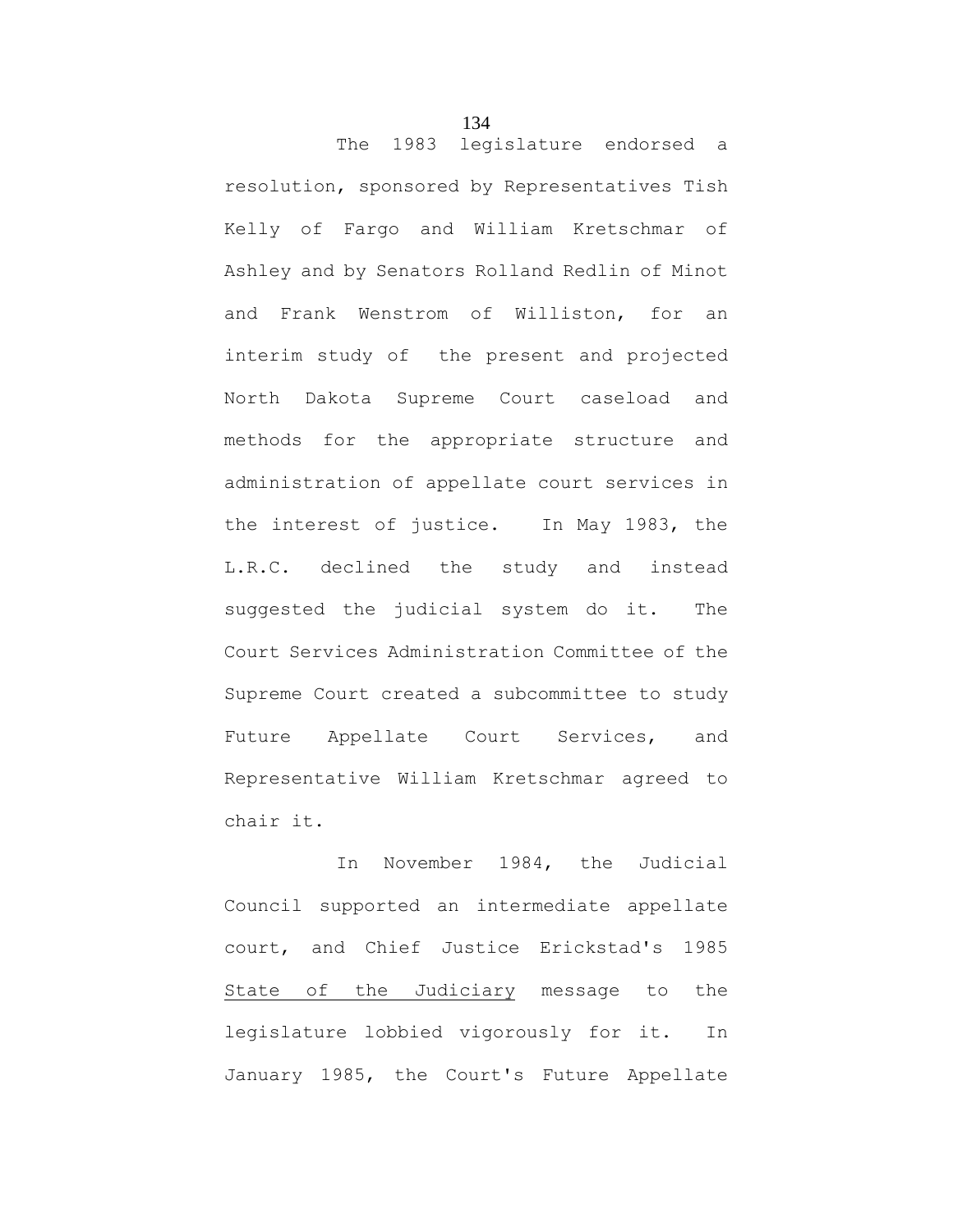Court Services subcommittee recommended creation of an intermediate appellate court. A parallel committee of the State Bar Association indecisively acknowledged the existence of the workload problem, but urged . . . all other possible solutions be attempted prior to the creation of an intermediate appellate court. Not surprisingly, the 1985 legislature then gave the Court no safety valve for the relentless buildup of work.

In 1987, the legislature finally authorized a court of appeals to ease the Supreme Court's workload. Whenever the Supreme Court decides over 250 cases in a year, the Court may establish panels of three from among retired judges and active trial judges to hear specific cases referred by the Court.

The Court has established a screening process. One of the Clerk's staff (often the Clerk), a staff lawyer, and one of the justices (in rotation) recommend cases for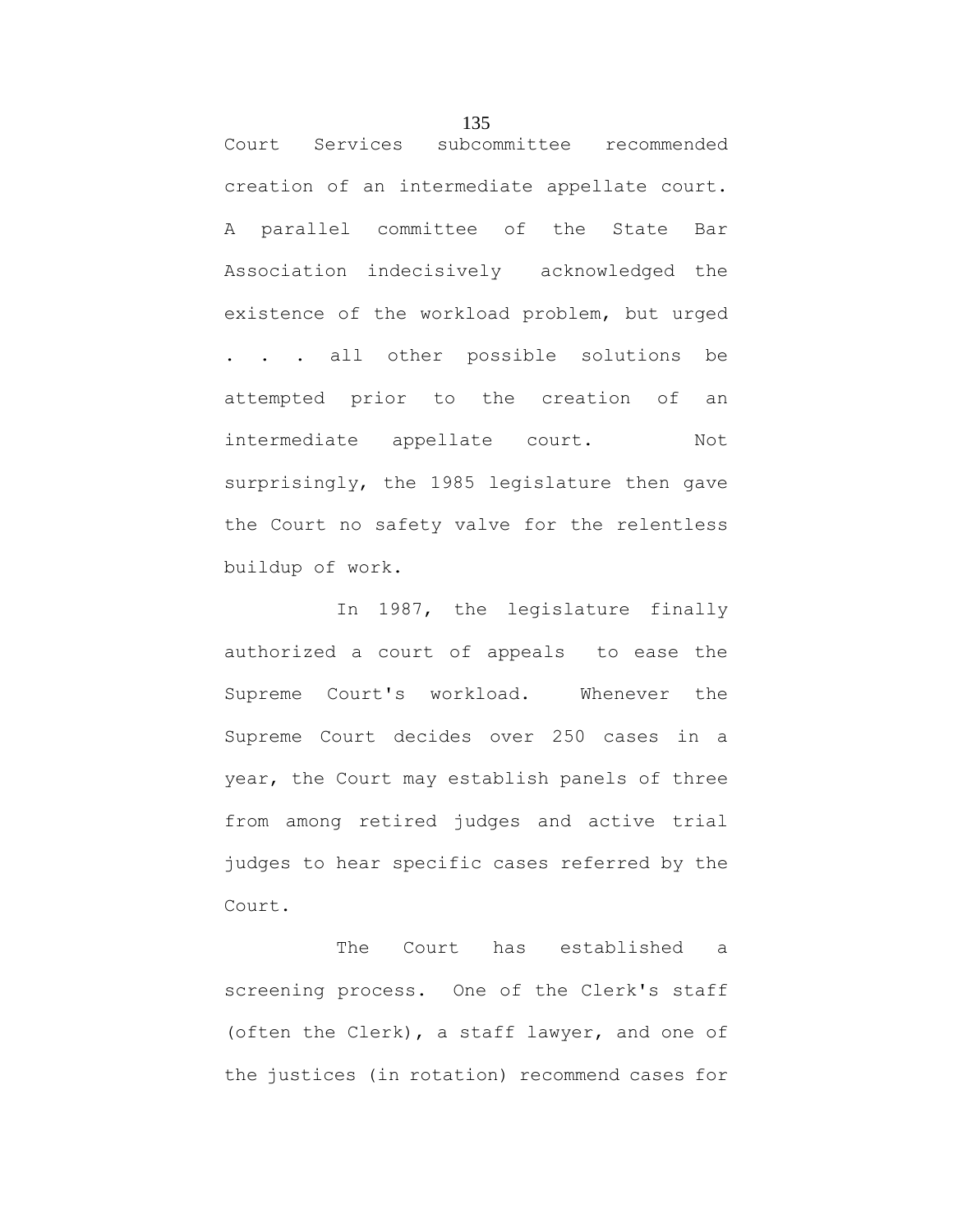reference to the appeals panel whenever the Court decides it needs help with its caseload. From the inception of the court of appeals in 1987, only 65 cases have been referred to, heard by, and decided by panels of this temporary court of appeals.

But this legislation came with a sunset clause that has been continuously extended, most recently in 1999 to expire at the end of the year 2003. This intermediate appellate division has been carefully used by the Court, has functioned well, and has been especially necessary when the Court has been temporarily short-handed from an illness or vacancy.

Out of respect for the separation of powers, the legislative branch ought to permanently authorize temporary panels for the intermediate court of appeals or, since it only involves assignment of existing judicial personnel, the Court should implement it by rule under its constitutional power to govern appellate procedure to be followed by all of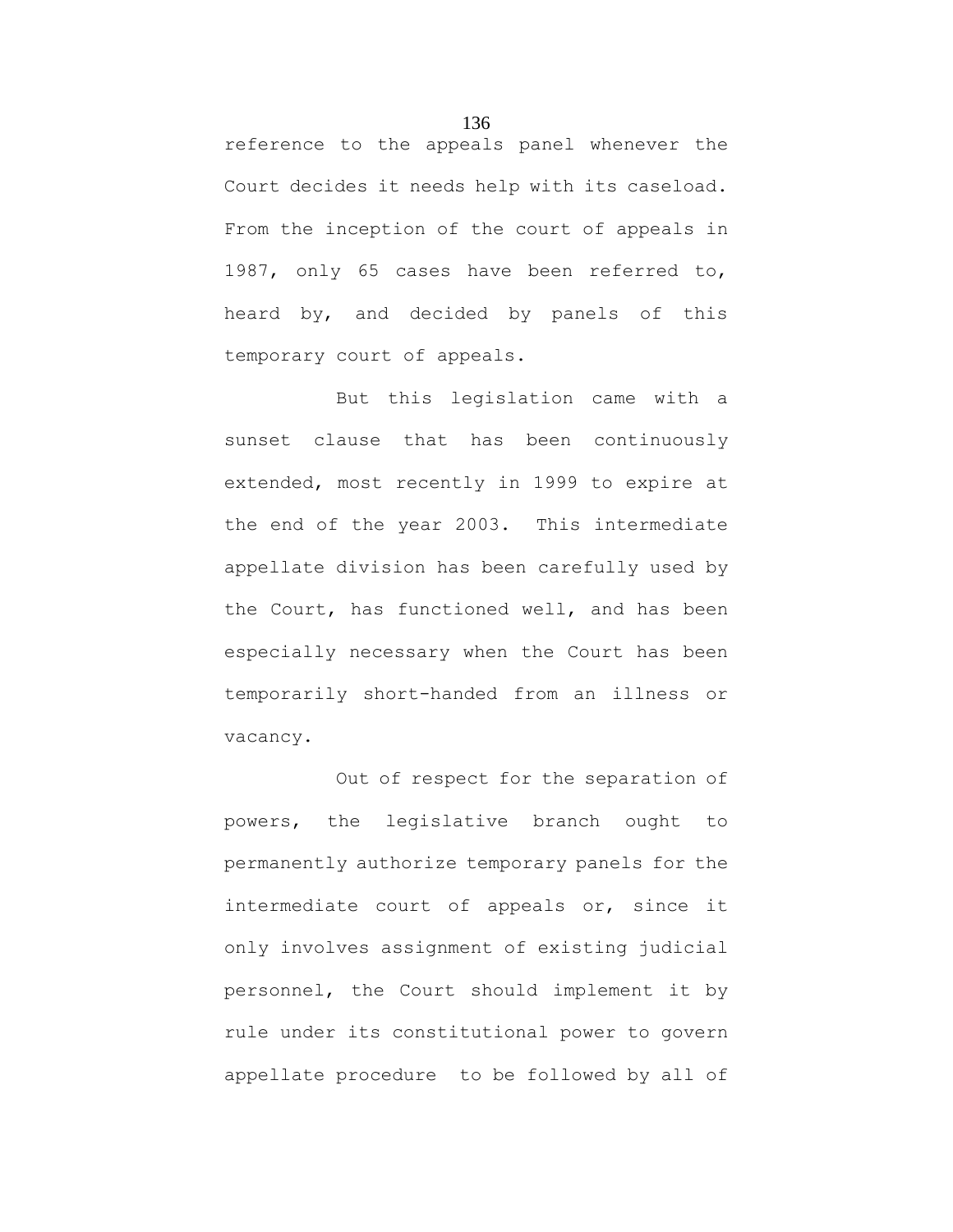the courts of this state. . . . An intermediate appellate division will be a critical tool for the twenty-first century to cope with additional surges of appeals that are likely.

#### B.

## Trial Court Consolidation

Further implementing the unified system, the 1991 legislature abolished county courts, merged county and district judgeships into a single trial court, and sought greater efficiency. The measure directed the gradual reduction of trial court-judgeships to begin in 1995, decreasing from 53 judges in 1991 to 42 by January 1, 2001.

In December 1997, at the Court's request, the National Center for State Courts (NCSC), after study of weighted caseloads, reported that measuring the existing number of 46 trial judgeships and 6.8 referees (including part-timers) against the caseload indicated a quantitative surplus of 3.84 judicial bodies. There are nagging worries,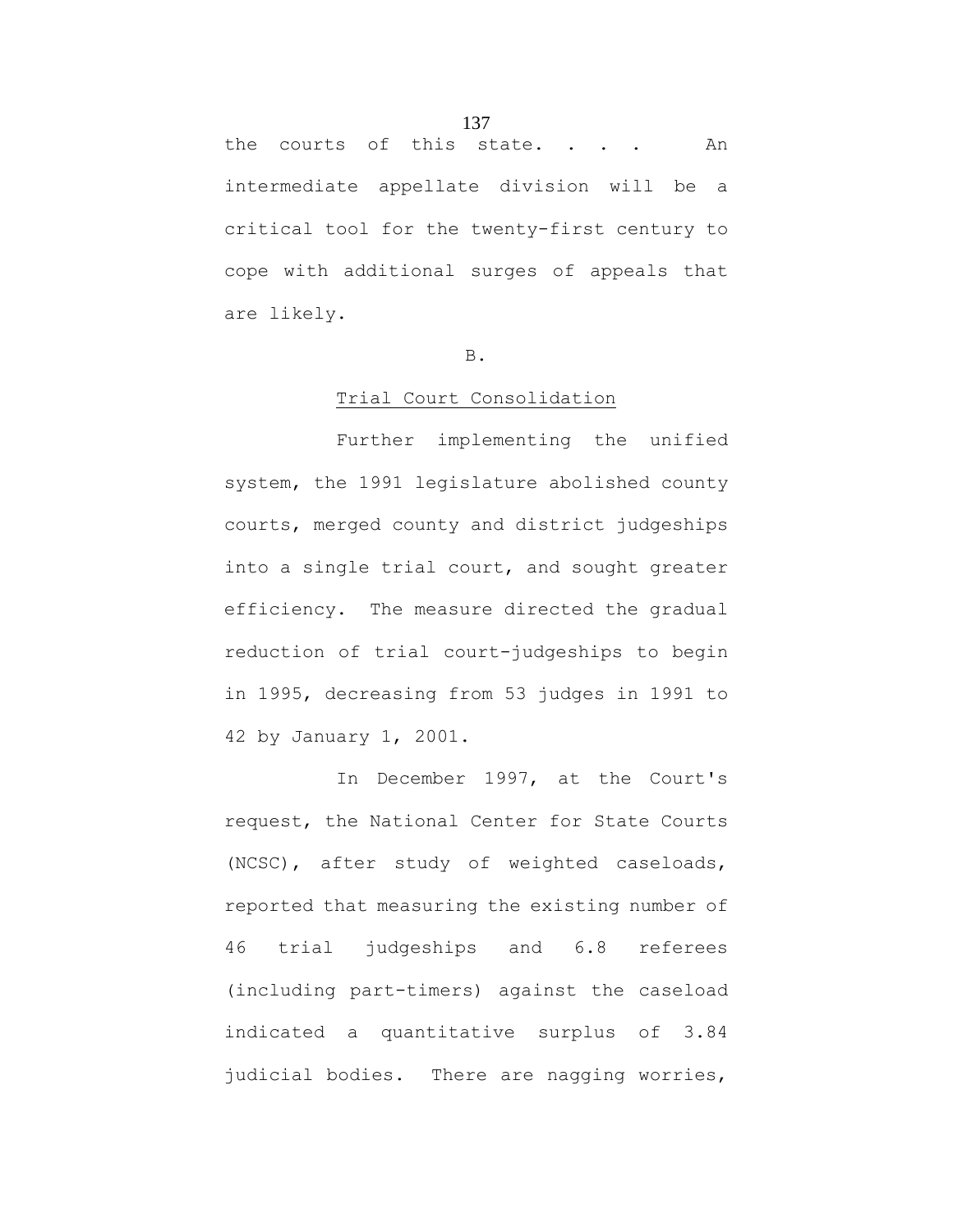however, about the extent of the judicial reductions dictated by the legislature (although never recommended by the Supreme Court) because the NCSC study did not quantify significant intangibles and varying factors, like accidental deaths or severe disabilities, long absences or vacancies, and caseload surges in particular localities.

With helpful guidance from Justice William Neumann, a former trial judge, the Supreme Court has carried out the orderly reduction of the number of judgeships through gradual attrition from deaths, resignations, and decisions not to seek reelection. In mid-1999, only a single judgeship remains to be vacated before the end of the year 2000 to reach the dictated efficiency of 42 trial court judges.

Chief Justice VandeWalle explained the effect of unifying the court system to the 1999 legislature:

[T]oday we have only one level of trial courts instead of the three that previously existed. The result was a change from a system of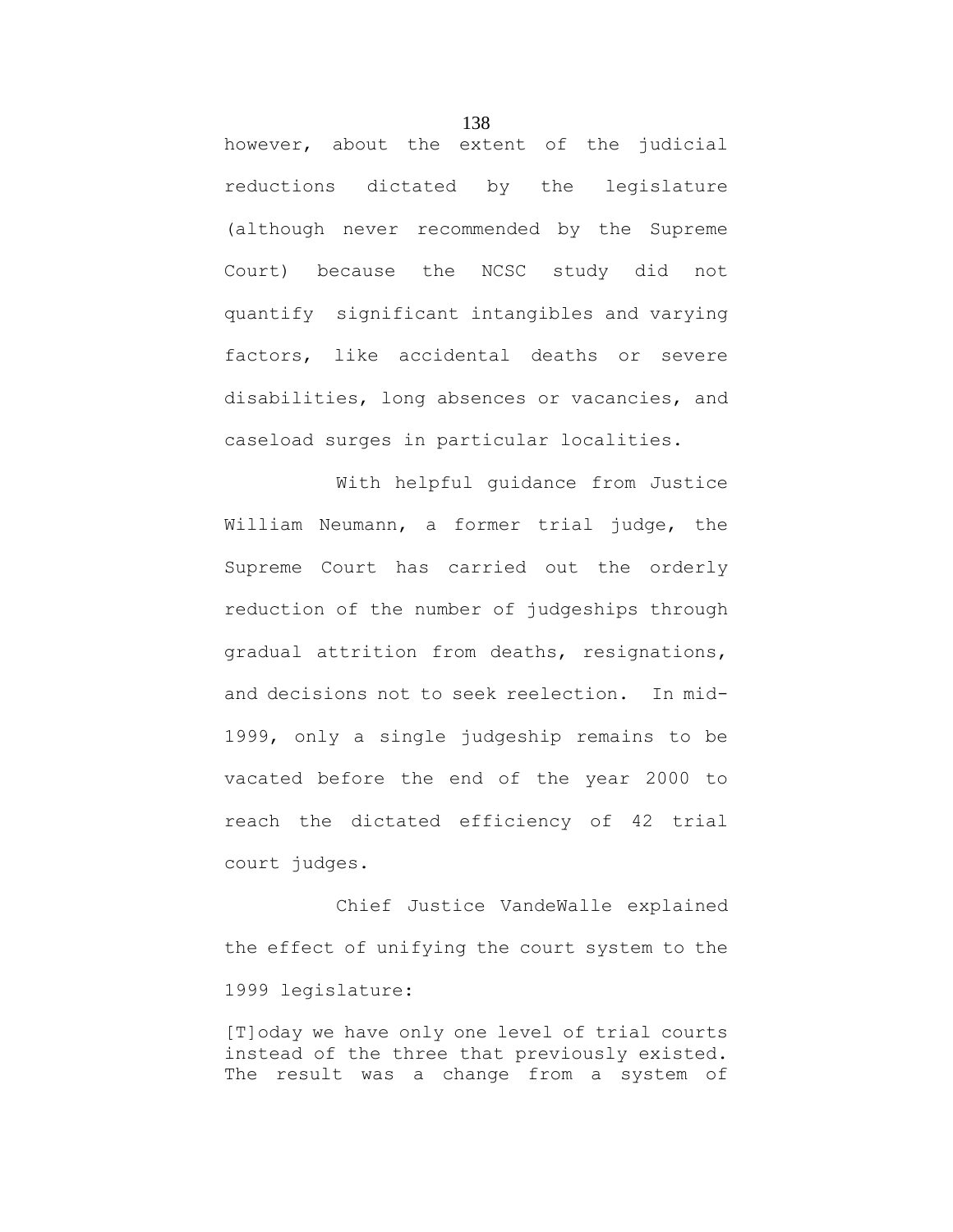literally hundreds of part-time and full-time judges, to a point where, by [century's] end, we will have [42] full-time law trained trial judges.

This unified system has streamlined administration while making the system responsive to another perceived public need, that of reducing governmental expenditures for the justice system.

But without any significant decrease in workloads in sight, most trial courts are already clearly overloaded. It remains to be seen whether this dictated efficiency is worth the associated costs to the public from justice delayed.

#### C.

## Computer Publications

To facilitate wider access to its opinions, the Supreme Court in 1997 adopted a generic numbering system (e.g., 1999 ND 1) for its opinions. The Court now requires use of the generic cite in all trial and appellate briefs.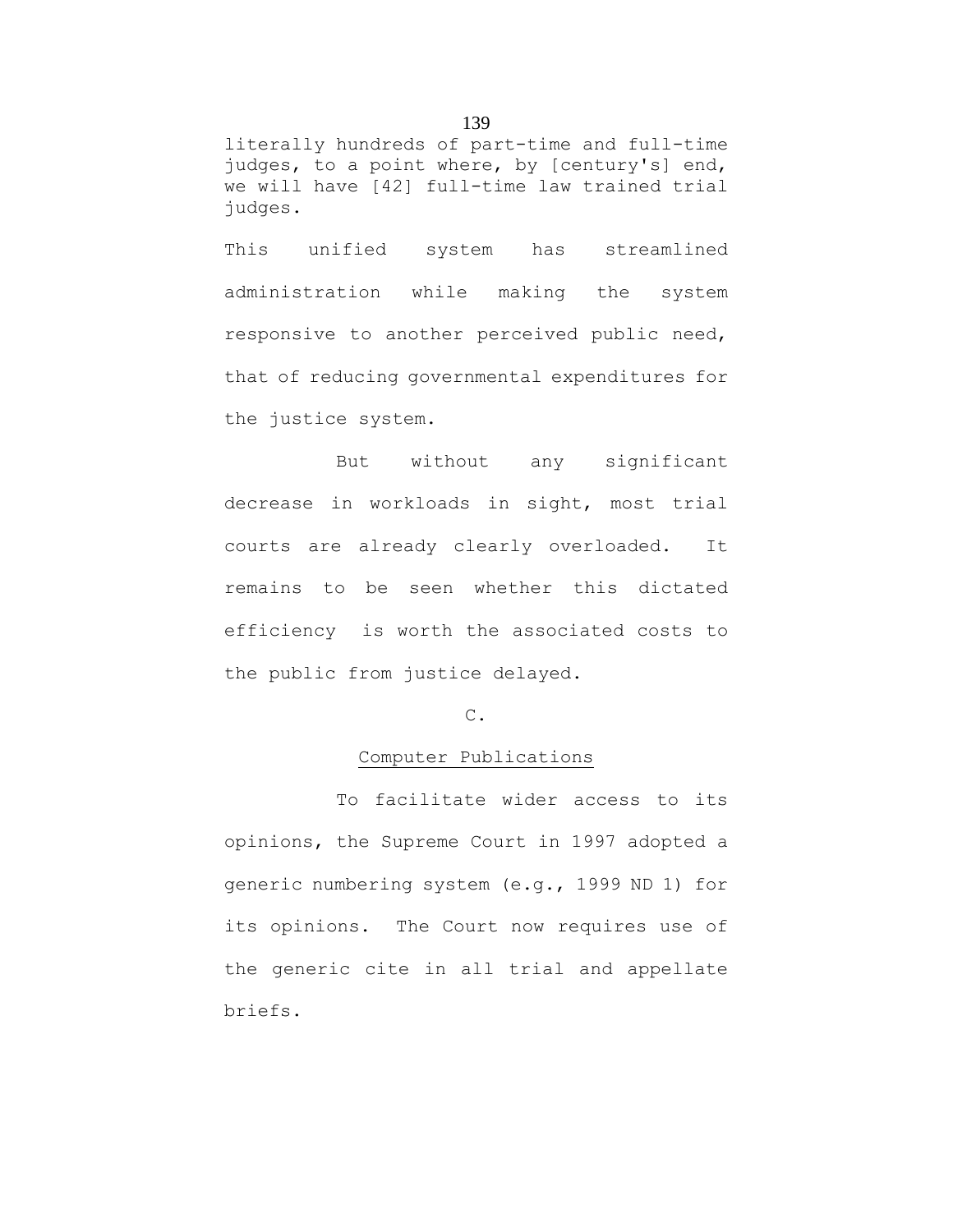in 1996, the Court again entered the publishing field. Now, by posting its opinions on the web site the same day they are issued, the Court makes new opinions more quickly available to the legal profession.

The Court's web site came principally through Justice Dale Sandstrom's efforts for the Court. This advance gives the public and practitioners easy and inexpensive access not only to all court opinions issued since late 1992, but also to daily news about Court-related activities, a helpful directory of licensed lawyers, and extensive links for legal research.

The American Association of Law Libraries acclaimed the Court's web site as the best judicial web site in the nation. In 1999, the N.D. Court's website was named the number one judicial website worldwide by CTC6, a worldwide court technology conference of 3,000 participants sponsored by the National Center for the State Courts.

140

By installing an Internet web site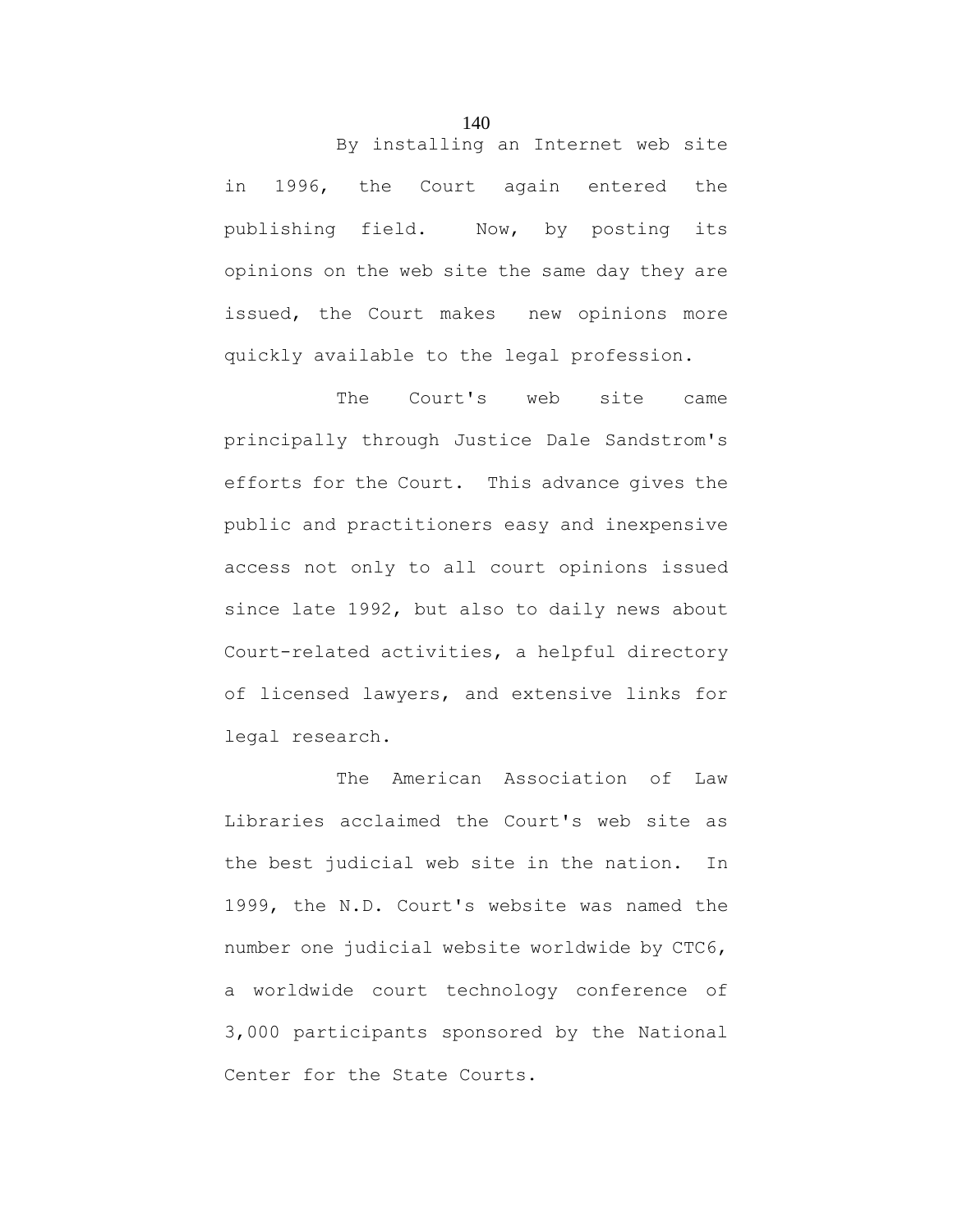141 D.

## A Century of Advances

The first woman to serve on the Court, Beryl J. Levine of Fargo, was appointed by Governor George Sinner in 1985. Since she retired in 1996, Governor Schafer appointed two more women to fill vacancies on the Court, Justice Mary Muehlen Maring from Fargo and Justice Carol Ronning Kapsner from Bismarck, both of whom were active private practitioners.

Those two, along with Justice William Neumann, a former practitioner and trial judge from Bottineau; Justice Dale Sandstrom, a former assistant attorney general and public official from Bismarck; and Chief Justice Gerald VandeWalle, a former assistant attorney general, make up the current Supreme Court. They are the beneficiaries of over a century of efforts to advance and improve the judicial branch of government and, as stewards of the system's future, they are reasonably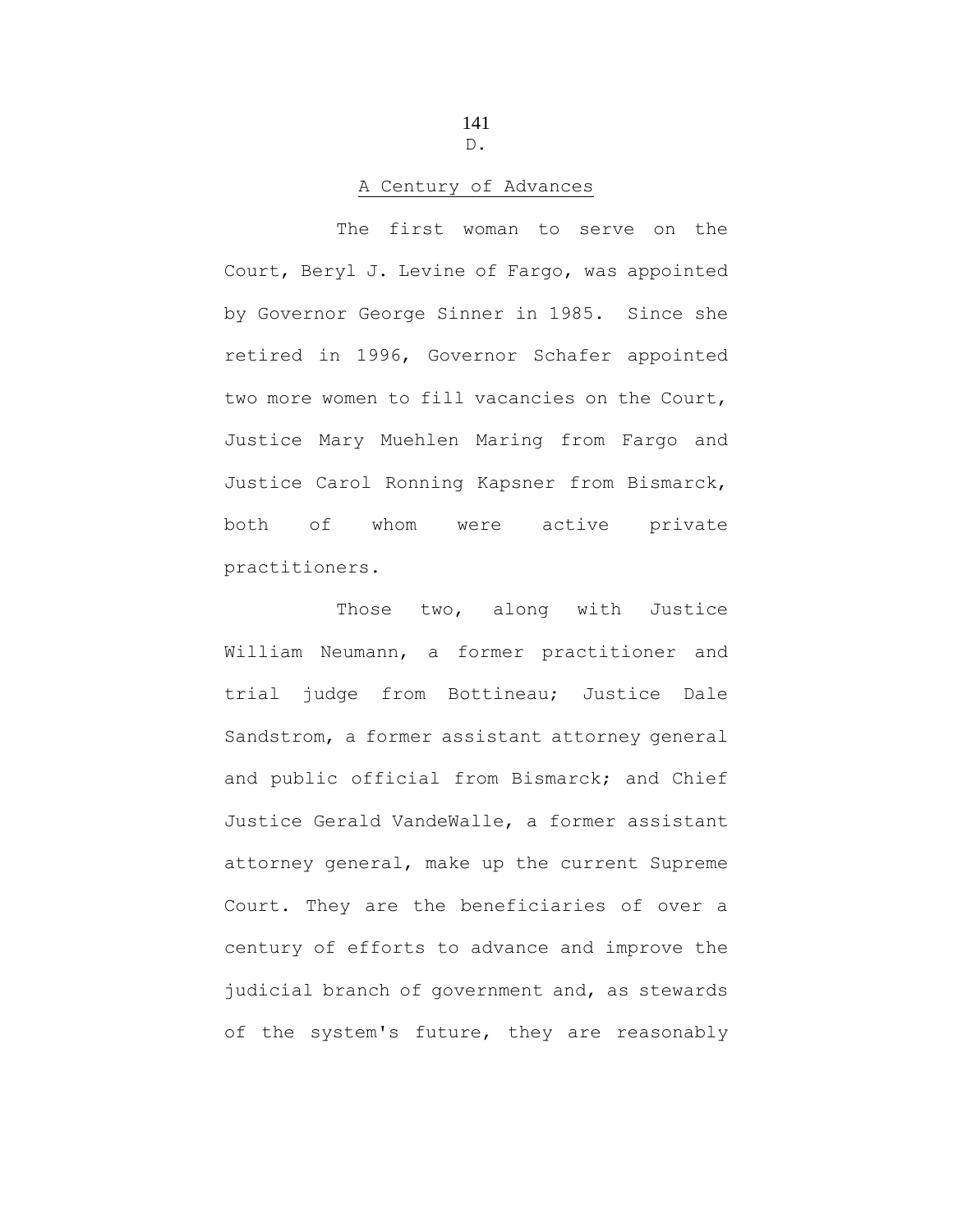well prepared to carry a sound system forward into the twenty-first century.

### Conclusion

These glimpses of the history of the North Dakota Supreme Court and judicial system show how difficult it was to improve those institutions during the twentieth century. However, with the substantial modernization and unification achieved during the last third of this century, the Supreme Court seems well positioned to maintain a just and stable legal climate in North Dakota far into the twentyfirst century. Still:

*Just as freedom and justice are not free, justice is not easily attainable, nor is it enduring without continuous effort and personal dedication on the part of those who serve the justice system and those who would uphold and preserve it.*♣

The Court's future will certainly be favorably affected by the advances made in the twentieth century, but the Court will need more of the kind of continuous effort and personal dedication exhibited by leaders like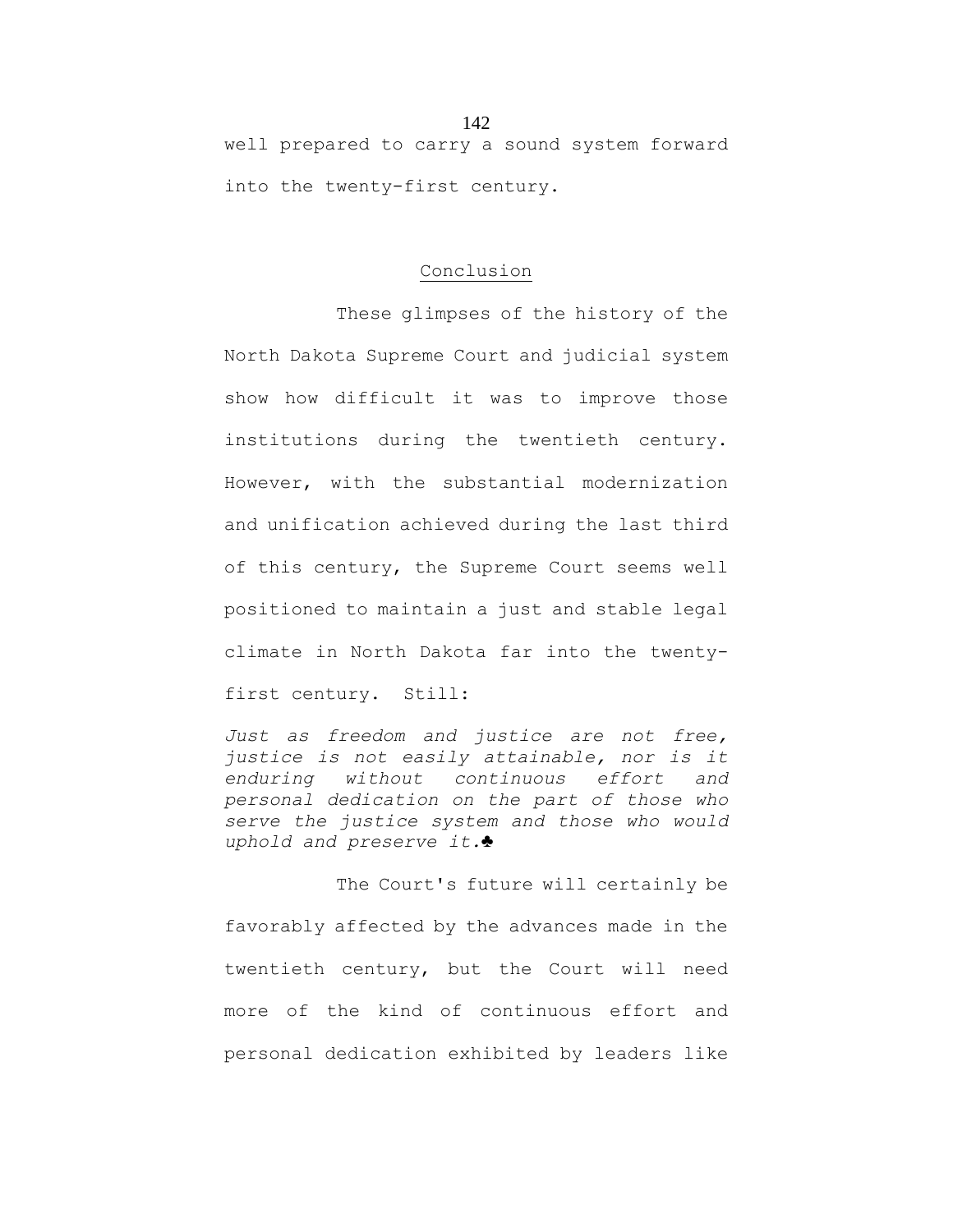former Chief Justice Ralph J. Erickstad to

uphold and preserve it.

Footnotes

1.  $\overline{a}$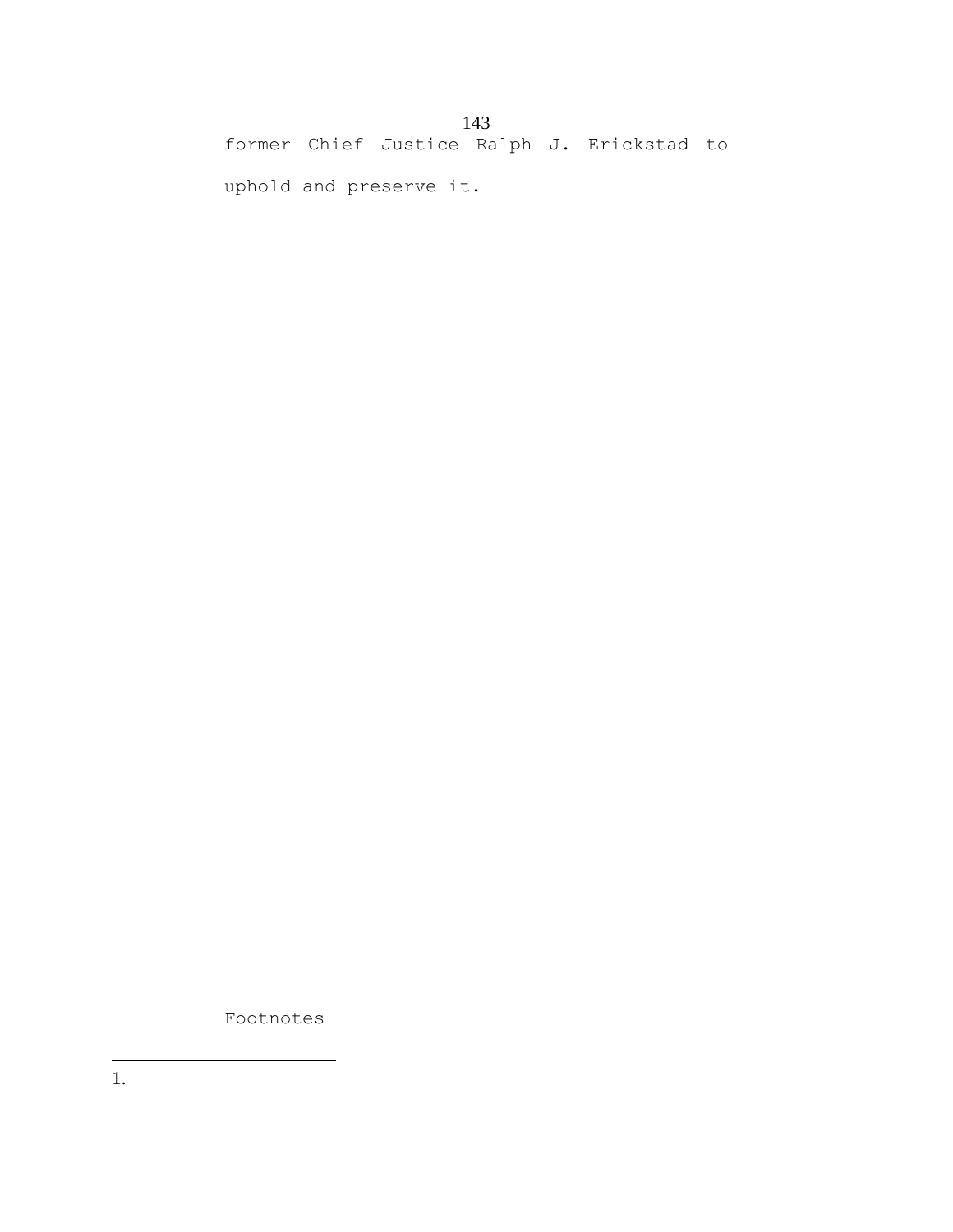. Colonel Clement A. Lounsberry, I History of North Dakota p. 271 (R.J. Clark Publishing Company; 1917)(hereafter Lounsberry). The town of Williston, N.D. was named in honor of Judge Williston, who was greatly admired by Mr. James J. Hill, the great railroad builder. Id. at 274. There is confusion over Judge Williston's first name. Lounsberry said, Lorenzo Parsons, but 1 Dakota Reports p. III listed him as George P., while the State of North Dakota Legislative Manual p. 72 (Tribune State Printers; 1897) listed him as S.P. Williston. Should we wonder why Williston moved west?

2.

 $\overline{a}$ 

. A Historical Sketch of the Supreme Court of the Dakota Territory and North Dakota Supreme Court 1889-1989, compiled by Marcella Kramer, partly from material assembled by law clerk David L. Peterson in 1969, and with editorial assistance from Penny (Barry) Miller, then Chief Deputy Clerk of the Supreme Court (North Dakota Supreme Court 1988)(hereafter Sketch) pp. 1-2.

3.

. J.H. Newton, Appellate Practice and Procedure in North Dakota, 27 N.D. L. Rev. 155 (1951). A footnote explains: This article is a digest of a series of three lectures delivered at the University of North Dakota Law School to the class of 1950. Id. The authors of this history fortuitously received apparent carbon copies of the actual lectures from Minot lawyer Roger O. Herigstad, who found them among papers preserved by his father, longtime Minot lawyer O. B. Herigstad, who died in 1951. The law review article abridged the actual lectures, which contain more extensive explanations of some details. Quoted material from Mr. Newton's lectures, as distinct from his law review article, are here identified as Newton Lecture number 1, 2, or 3, followed by the page number of that lecture. These lecture notes are now held by the N.D. Supreme Court Law Library.

4.

. Newton Lecture No. 1, p. 2.

5.

- Newton, 27 N.D. L. Rev. at 155.
- 6.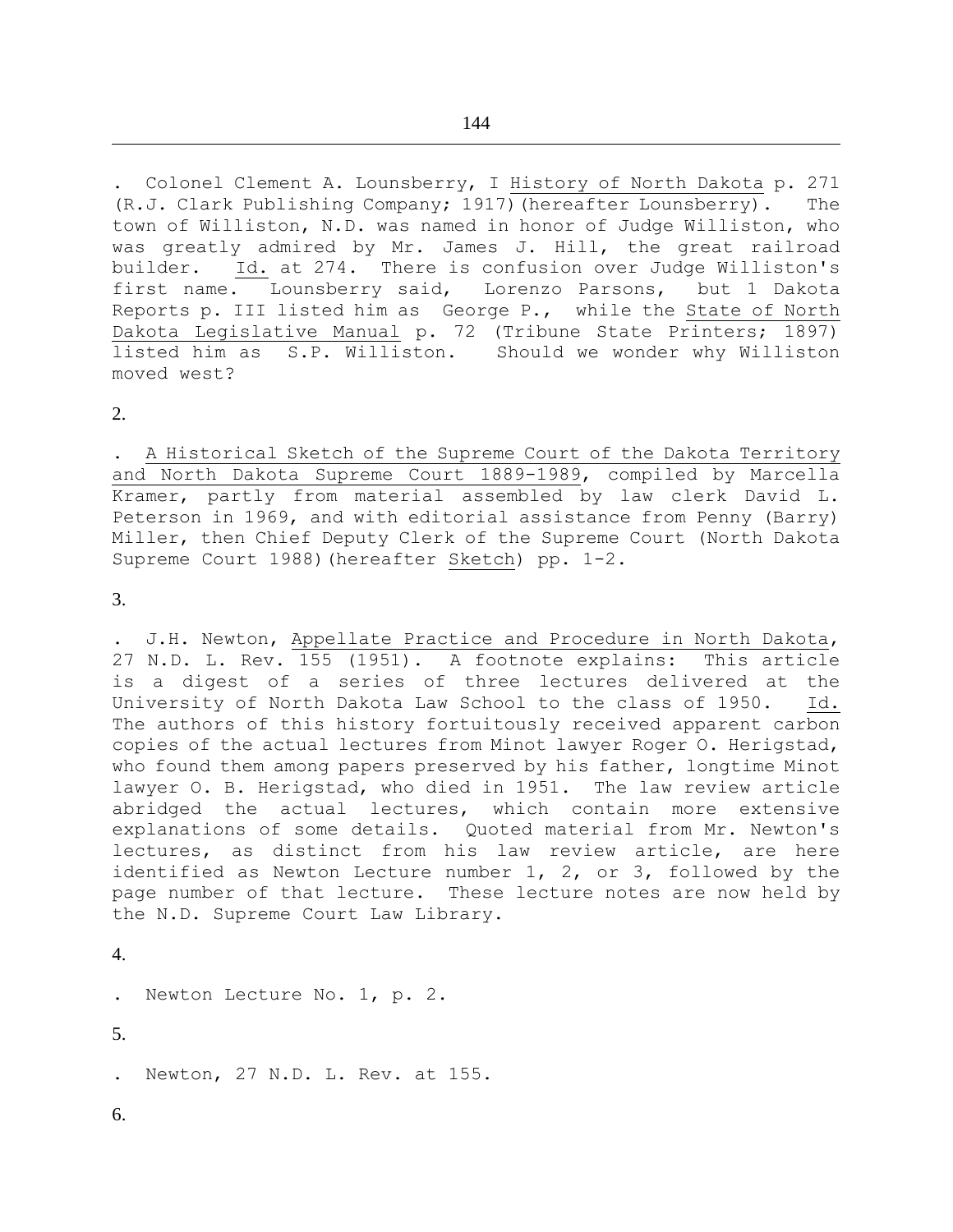145

. Lounsberry, at 274.

7.

 $\overline{a}$ 

. Hon. Robert Vogel, Looking Back on a Century of Complete Codification of the Law, 53 N.D. L. Rev. 225, 228 (1977). Justice Vogel (1973-1978), after a career as a practitioner at Garrison, McLean County states attorney, seven years as United States Attorney for North Dakota, and twelve more years of practice at Mandan, was appointed to the Court in 1973 by Governor William Guy to succeed Justice Alvin C. Strutz, who died in office on June 16, 1973. Sketch, at 58 and 53.

8.

. 1889 North Dakota Constitution, Section 90.

9.

. [T]he original draft of the constitution was changed so as to make the minimum age limit thirty, rather than thirty-five, in order that Judge Corliss might qualify if elected. At least that is the reason generally given for the change in age requirements, and Judge Corliss was only slightly over thirty years of age when he qualified. Newton Lecture, No. 1, pp. 4-5.

10.

1889 N.D. Const., § 94. The length of the residency requirement was debated in the Convention.

The [Convention] committee on the judiciary department . . . submitted majority and minority reports. The majority report recommended the establishment of a Supreme Court, to consist of three members, and prescribed that no one unless learned in the law, of thirty years of age, and a resident of the territory for five years next preceding his election, should be eligible to the office. Guy C.H. Corliss, of Grand Forks, who aspired to the Supreme Court, was ineligible, by reason of his residence qualification. He came to Bismarck, together with John M. Cochrane, a notable lawyer of Grand Forks, and they jointly persuaded the delegates to limit the residency qualification to three years. Mr. Corliss was elected to the Supreme bench.